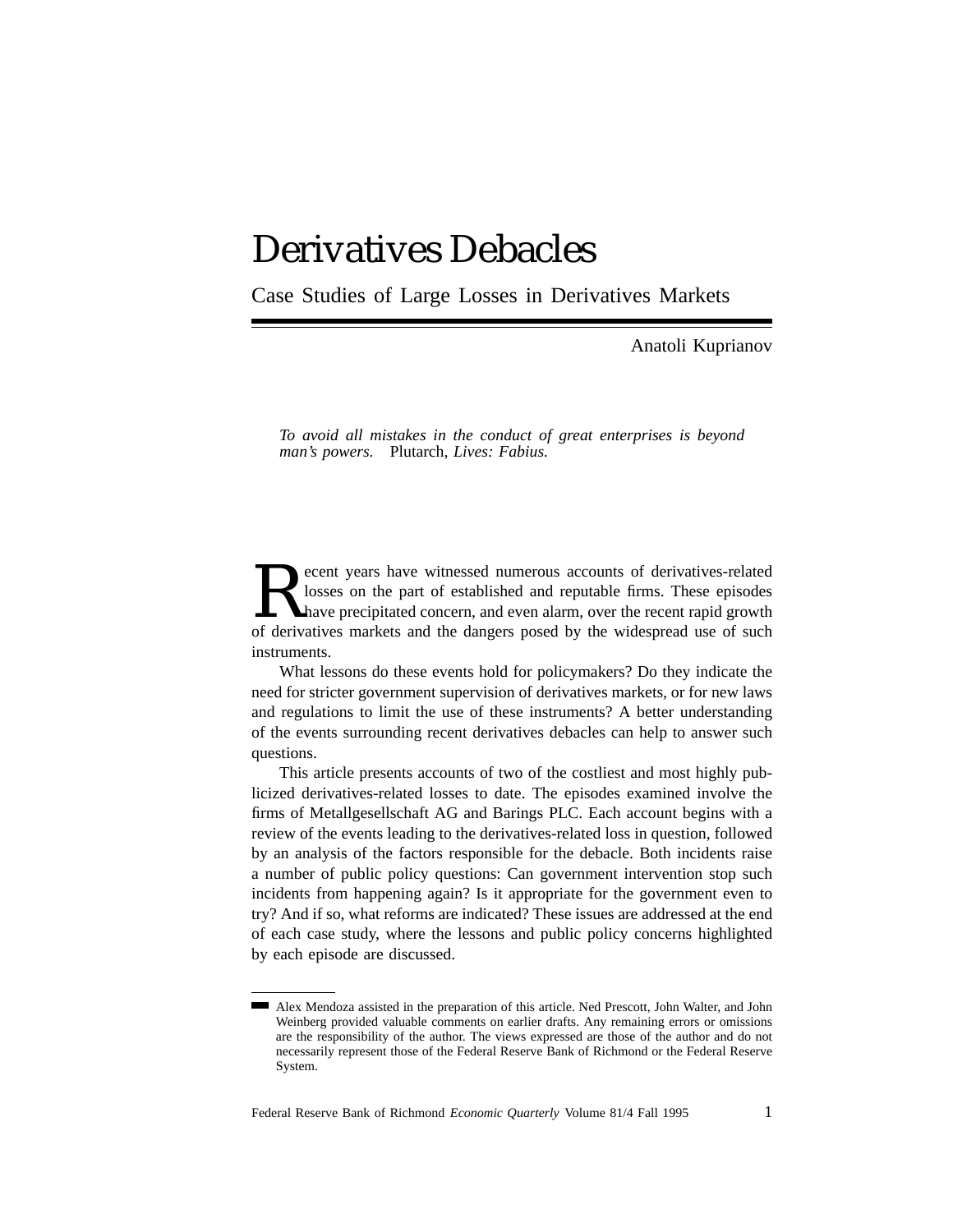# **1. RISK AND REGULATION IN DERIVATIVES MARKETS**

Perhaps the most widely cited report on the risks associated with derivatives was published in 1993 by the Group of Thirty—a group consisting of prominent members of the international financial community and noted academics. The report identified four basic kinds of risks associated with the use of derivatives.<sup>1</sup> *Market risk* is defined as the risk to earnings from adverse movements in market prices. Press accounts of derivatives-related losses have tended to emphasize market risk; but the incidents examined in this article illustrate the importance of *operational risk*—the risk of losses occurring as a result of inadequate systems and control, human error, or management failure.

*Counterparty credit risk* is the risk that a party to a derivative contract will fail to perform on its obligation. Exposure to counterparty credit risk is determined by the cost of replacing a contract if a counterparty (as a party to a derivatives contract is known) were to default.

*Legal risk* is the risk of loss because a contract is found not to be legally enforceable. Derivatives are legal contracts. Like any other contract, they require a legal infrastructure to provide for the resolution of conflicts and the enforcement of contract provisions. Legal risk is a prime public policy concern, since it can interfere with the orderly functioning of markets.

These risks are not unique to derivative instruments. They are the same types of risks involved in more traditional types of financial intermediation, such as banking and securities underwriting. Legal risk does pose special problems for derivatives markets, however. The novelty of many derivatives makes them susceptible to legal risk because of the uncertainty that exists over the applicability of existing laws and regulations to such contracts.

Although the risks associated with derivatives are much the same as those in other areas of finance, there nonetheless seems to be a popular perception that the rapid growth of derivatives trading in recent years poses special problems for financial markets. Most of these concerns have centered on the growth of the over-the-counter (OTC) derivatives market. As Stoll (1995) notes, concern about the growth of OTC derivatives markets has arisen because these instruments are nonstandard contracts, without secondary trading and with limited public price information. Moreover, OTC markets lack some of the financial safeguards used by futures and options exchanges, such as margining systems and the daily marking to market of contracts, designed to ensure that all market participants settle any losses promptly. The absence of such safeguards, along with the complexity of many of the new generation of financial derivatives and the sheer size of the market, has given rise to concerns that the growth of derivatives trading might somehow contribute to financial instability. Finally,

<sup>&</sup>lt;sup>1</sup> See Global Derivatives Study Group (1993).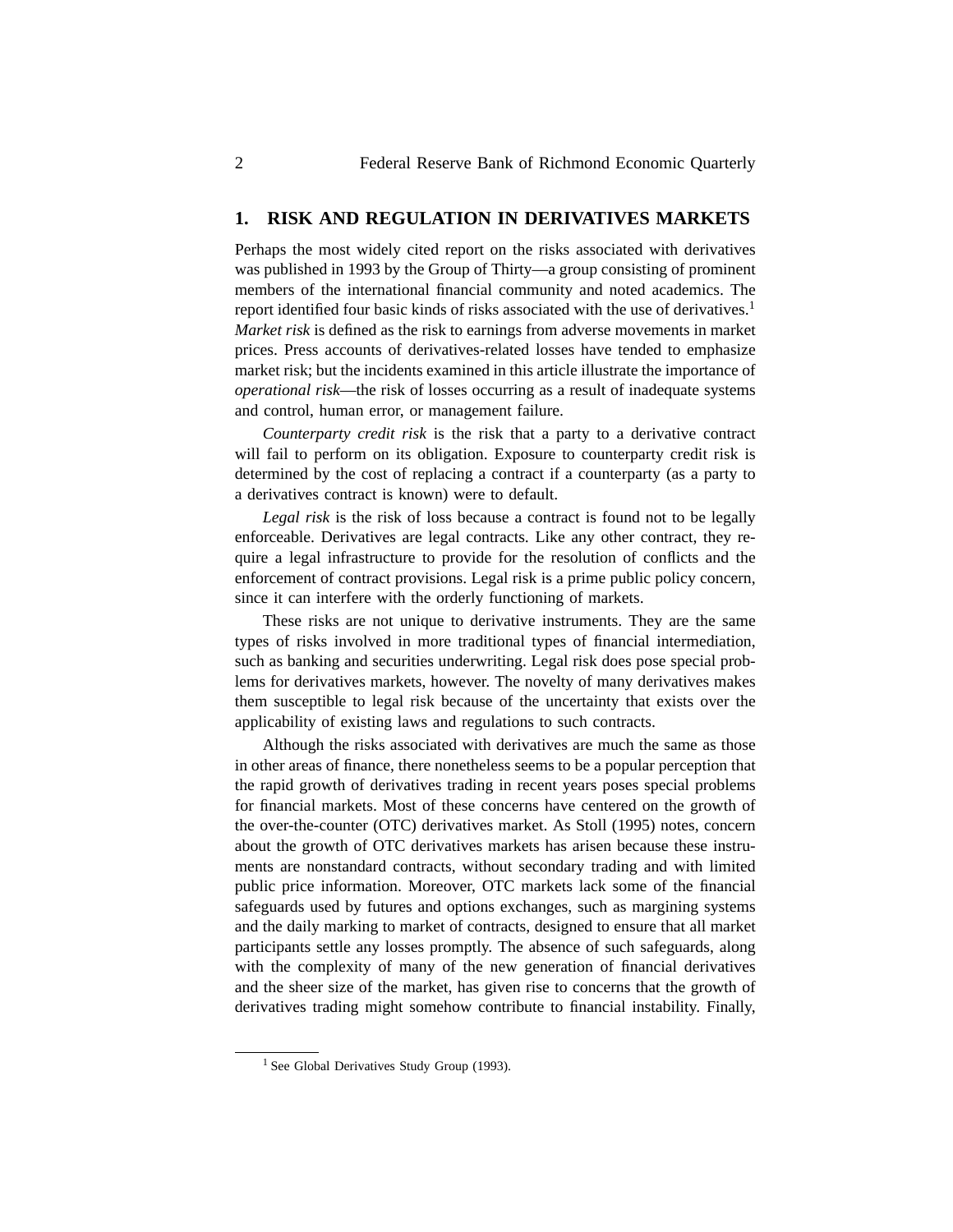there is some concern among policymakers that the federal financial regulatory agencies have failed to keep pace with the rapid innovation in OTC derivatives markets.<sup>2</sup> Such concerns have only been reinforced by frequent reports of derivatives-related losses in recent years.

The traditional rationale for regulating financial markets stems from concerns that events in these markets can have a significant impact on the economy. Much of the present-day financial regulatory system in the United States evolved as a response to financial panics that accompanied widespread economic recessions and depressions. For example, the creation of the Federal Reserve System was prompted in large part by the Panic of 1907; the advent of federal deposit insurance was a response to the thousands of bank failures that accompanied the Great Depression.

The present-day financial regulatory system has several goals. The most important is to maintain smoothly functioning financial markets. A prime responsibility of institutions like the Federal Reserve is to keep isolated events, such as the failure of a single bank, from disrupting the operation of financial markets generally. During the twentieth century, U.S. financial market regulation expanded to encompass at least two more goals. The creation of a system of federal deposit insurance in 1933 gave the federal government a stake in the financial condition of individual commercial banks, since a federal agency was now responsible for meeting a bank's obligations to its insured depositors in the event of insolvency. In addition, Congress enacted the Securities Exchange Act to help protect investors by requiring firms issuing publicly traded securities to provide accurate financial reports. The act created the Securities and Exchange Commission (SEC) to regulate the sales and trading practices of securities brokers, as well as to enforce the provisions of the law more generally.

Although financial market regulation deals largely with the problem of managing risk, it cannot eliminate all risk. Risk is inherent in all economic activity. Financial intermediaries such as commercial and investment banks specialize in managing financial risks. Regulation can seek to encourage such institutions to manage risks prudently, but it cannot eliminate the risks inherent in financial intermediation. There is a tension here. Regulators seek to reduce the risks taken on by the firms they regulate. At the same time, however, firms cannot earn profits without taking risks. Thus, an overzealous attempt to reduce risk could prove counterproductive—a firm will not survive if it cannot earn profits.

Conventional wisdom views derivatives markets as markets for risk transfer. According to this view, derivatives markets exist to facilitate the transfer of market risk from firms that wish to avoid such risks to others more willing

<sup>2</sup> See U.S. General Accounting Office (1994).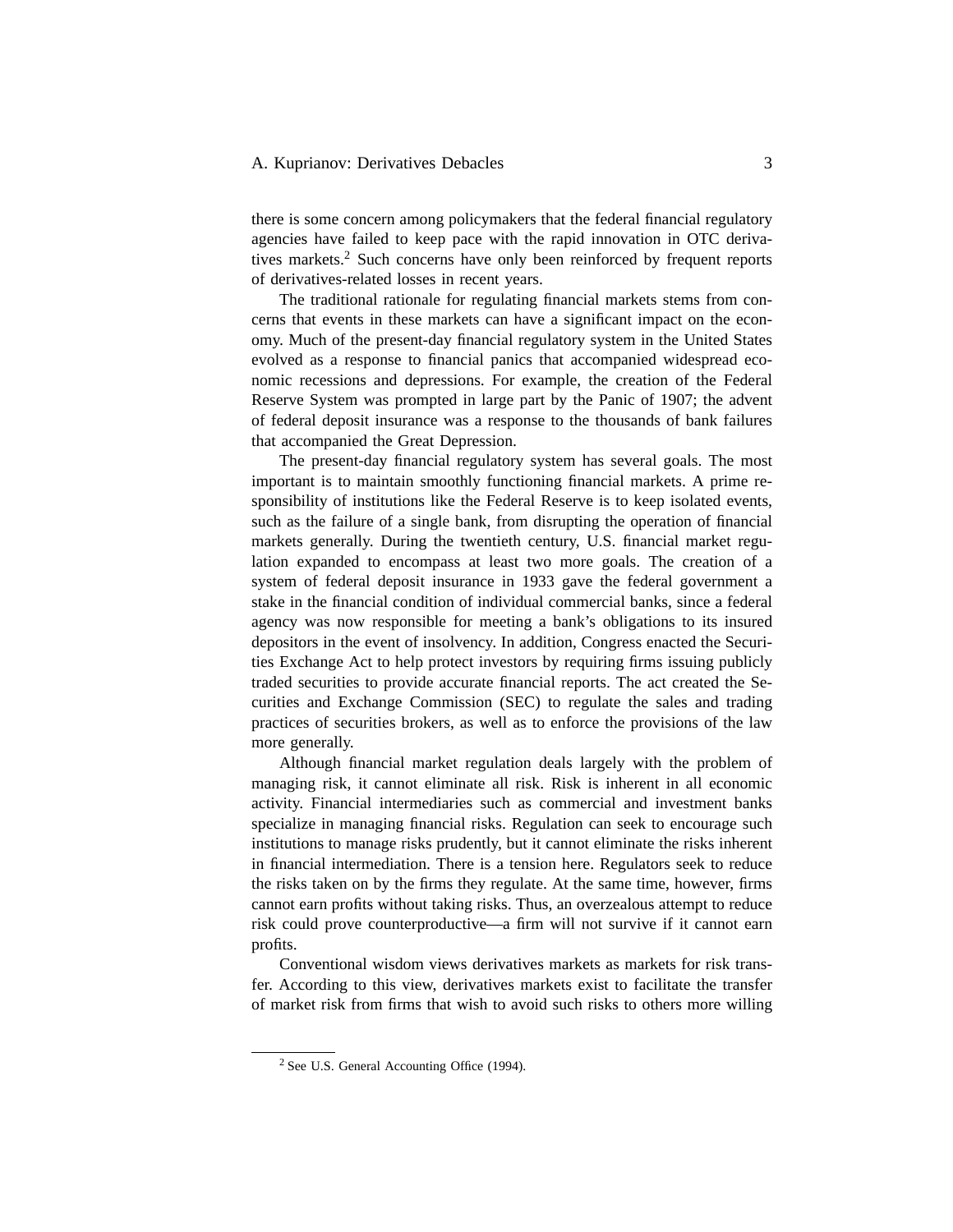or better suited to manage those risks. The important thing to note in this regard is that derivatives markets do not create new risks—they just facilitate risk management. Viewed from this perspective, the rapid growth of derivatives markets in recent years simply reflects advances in the technology of risk management. Used properly, derivatives can help organizations reduce financial risk. Although incidents involving large losses receive the most public attention, such incidents are the exception rather than the rule in derivatives markets.

Most public policy concerns center around the speculative use of derivatives. Speculation involves the voluntary assumption of market risk in the hope of realizing a financial gain. The existence of speculation need not concern policymakers as long as all speculative losses are borne privately—that is, only by those individuals or organizations that choose to engage in such activities. But many policymakers fear that large losses on the part of one firm may lead to a widespread disruption of financial markets. The collapse of Barings illustrates some of the foundations for such concerns. In the case of an insured bank, regulators discourage speculation because it can lead to losses that may ultimately become the burden of the government. $3$ 

A view implicit in many recent calls for more comprehensive regulation of derivatives markets is that these markets are subject to only minimal regulation at present. But exchange-traded derivatives, such as futures contracts, have long been subject to comprehensive government regulation. In the United States, the SEC regulates securities and options exchanges while the Commodity Futures Trading Commission (CFTC) regulates futures exchanges and futures brokers. Although OTC derivatives markets are not regulated by any single federal agency, most OTC dealers, such as commercial banks and brokerage firms, are subject to federal regulation. $4$  As it happens, both incidents examined in this article involve instruments traded on regulated exchanges. Any judgment as to whether these incidents indicate a need for more comprehensive regulation of these markets requires some understanding of just what happened in each case.

# **2. METALLGESELLSCHAFT**

Metallgesellschaft AG (hereafter, MG) is a large industrial conglomerate engaged in a wide range of activities, from mining and engineering to trade and financial services. In December 1993, the firm reported huge derivatives-related

 $3$  Recent losses by firms such as Gibson Greetings and Procter & Gamble have also raised concerns about sales practices and the disclosure of risks associated with complex financial derivatives. Neither of the cases examined in this study involves such concerns, however.

<sup>&</sup>lt;sup>4</sup> Many securities companies book their OTC derivatives through unregulated subsidiaries. Although these subsidiaries are not subject to formal SEC regulation, the largest brokerage firms have agreed to abide by certain regulatory guidelines and to make regular disclosures to both the SEC and CFTC about their management of derivatives-related risks. See Taylor (1995a).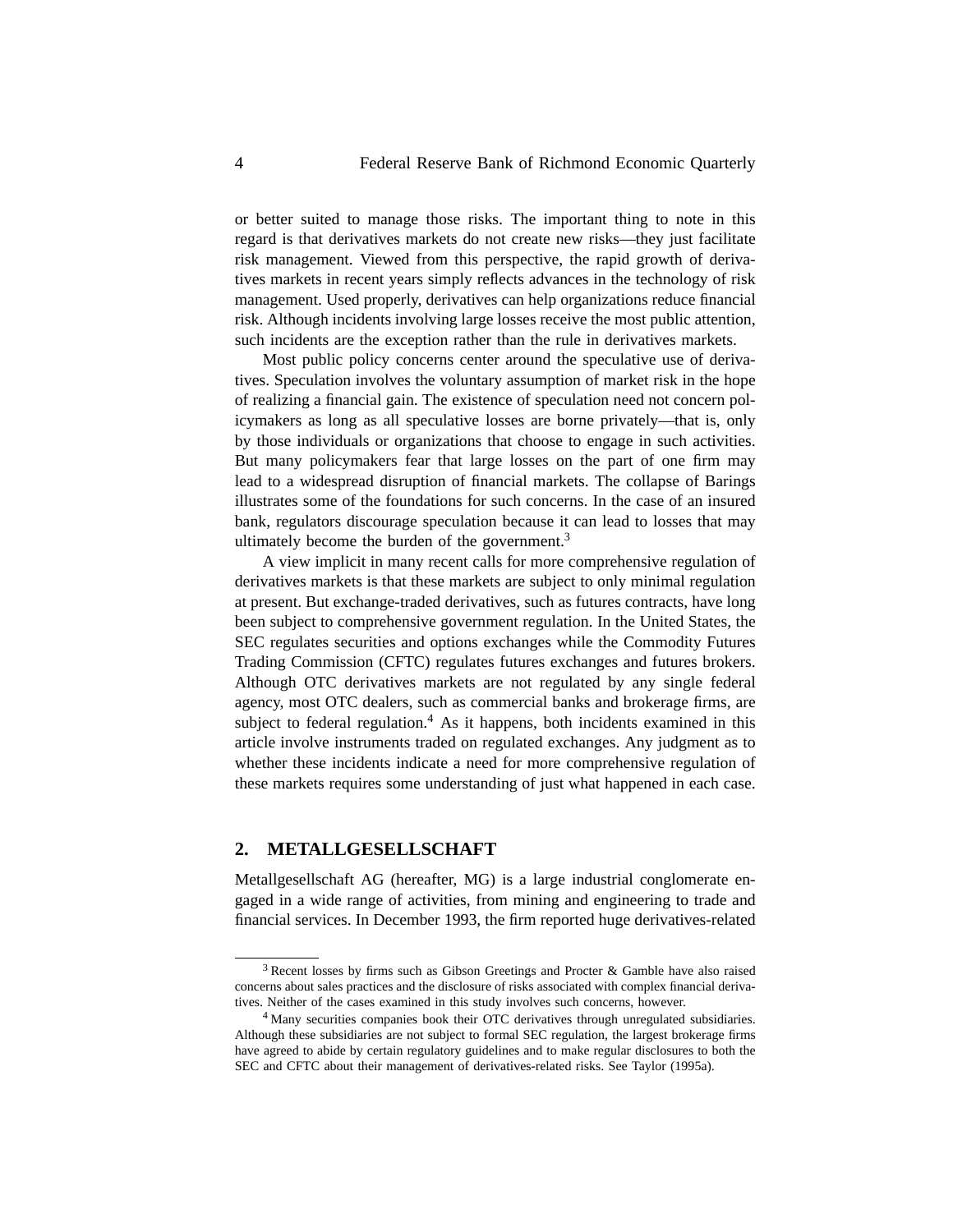losses at its U.S. oil subsidiary, Metallgesellschaft Refining and Marketing (MGRM). These losses were later estimated at over \$1 billion, the largest derivatives-related losses ever reported by any firm at the time. The incident helped bring MG—then Germany's fourteenth largest industrial corporation to the brink of bankruptcy. After dismissing the firm's executive chairman, Heinz Schimmelbusch, and several other senior managers, MG's board of supervisors was forced to negotiate a \$1.9 billion rescue package with the firm's 120 creditor banks (Roth 1994a, b).

MG's board blamed the firm's problems on lax operational control by senior management, charging that "speculative oil deals . . . had plunged Metallgesellschaft into the crisis."5 Early press reports on the incident echoed this interpretation of events, but subsequent studies report that MGRM's use of energy derivatives was an integral part of a combined marketing and hedging program under which the firm offered customers long-term price guarantees on deliveries of petroleum products such as gasoline and heating oil. Reports that MG's losses were attributable to a hedging program have raised a host of new questions. Many analysts remain puzzled by the question of how a firm could lose over \$1 billion by hedging.

The Metallgesellschaft debacle has sparked a lively debate on the shortcomings of the firm's hedging strategy and the lessons to be learned from the incident. The ensuing account draws from a number of recent articles, notably Culp and Hanke (1994); Culp and Miller (1994a, b, 1995a, b, c, d); Edwards and Canter (1995a, b); and Mello and Parsons (1995a, b).

#### **MGRM's Marketing Program**

In 1992, MGRM began implementing an aggressive marketing program in which it offered long-term price guarantees on deliveries of gasoline, heating oil, and diesel fuels for up to five or ten years. This program included several novel contracts, two of which are relevant to this study. The first was a "firmfixed" program, under which a customer agreed to fixed monthly deliveries at fixed prices. The second, known as the "firm-flexible" contract, specified a fixed price and total volume of future deliveries but gave the customer some flexibility to set the delivery schedule. Under the second program, a customer could request 20 percent of its contracted volume for any one year with 45 days' notice. By September 1993, MGRM had committed to sell forward the equivalent of over 150 million barrels of oil for delivery at fixed prices, with most contracts for terms of ten years.

Both types of contracts included options for early termination. These "cash-out provisions" permitted customers to call for cash settlement on the full volume of outstanding deliveries if market prices for oil rose above the

<sup>5</sup> As cited in Edwards and Canter (1995b), p. 86.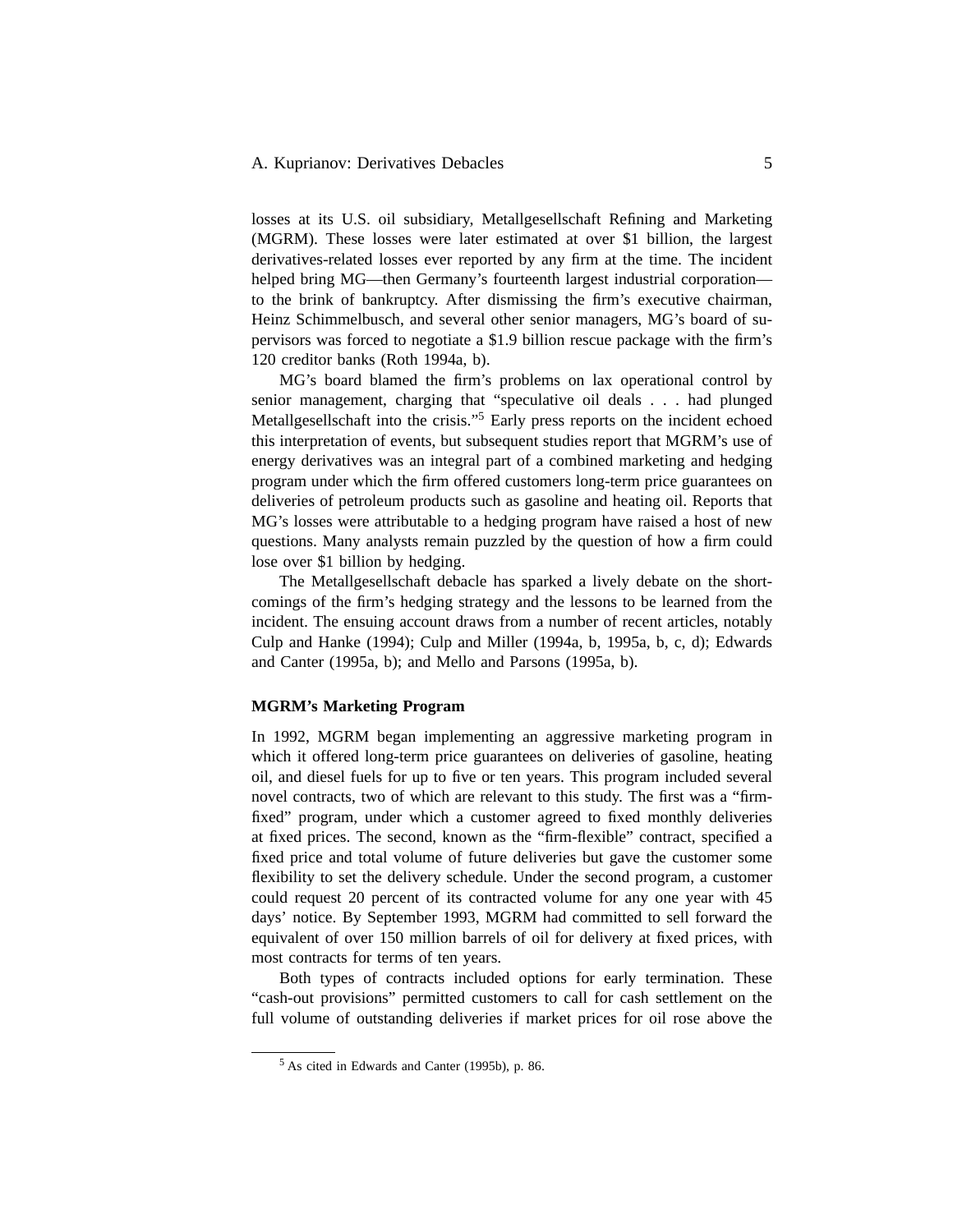contracted price. The firm-fixed contract permitted a customer to receive onehalf the difference between the current nearby futures price (that is, the price of the futures contract closest to expiration) and the contracted delivery price, multiplied by the entire remaining quantity of scheduled deliveries. The firmflexible contract permitted a customer to receive the full difference between the second-nearest futures price and the contract price, multiplied by all remaining deliverable quantities.<sup>6</sup>

MGRM negotiated most of its contracts in the summer of 1993. Its contracted delivery prices reflected a premium of \$3 to \$5 per barrel over the prevailing spot price of oil. As is evident in Figure 1, energy prices were relatively low by recent historical standards during this period and were continuing to fall. As long as oil prices kept falling, or at least did not rise appreciably, MGRM stood to make a handsome profit from this marketing arrangement. But a significant increase in energy prices could have exposed the firm to massive losses unless it hedged its exposure.

MGRM sought to offset the exposure resulting from its delivery commitments by buying a combination of short-dated oil swaps and futures contracts as part of a strategy known as a "stack-and-roll" hedge. In its simplest form, a stack-and-roll hedge involves repeatedly buying a bundle, or "stack," of shortdated futures or forward contracts to hedge a longer-term exposure. Each stack is rolled over just before expiration by selling the existing contracts while buying another stack of contracts for a more distant delivery date; hence the term stack-and-roll. MGRM implemented its hedging strategy by maintaining long positions in a wide variety of contract months, which it shifted between contracts for different oil products (crude oil, gasoline, and heating oil) in a manner intended to minimize the costs of rolling over its positions.

Had oil prices risen, the accompanying gain in the value of MGRM's hedge would have produced positive cash flows that would have offset losses stemming from its commitments to deliver oil at below-market prices. As it happened, however, oil prices fell even further in late 1993. Moreover, declines in spot and near-term oil futures and forward prices significantly exceeded declines in long-term forward prices. As a result, contemporaneous realized losses from the hedge appeared to exceed any potential offsetting gains accruing to MGRM's long-term forward commitments.

This precipitous decline in oil prices caused funding problems for MGRM. The practice in futures markets of marking futures contracts to market at the end of each trading session forced the firm to recognize its futures trading losses immediately, triggering huge margin calls. Normally, forward contracts have the advantage of permitting hedgers to defer recognition of losses on long-term commitments. But MGRM's stack-and-roll hedge substituted

<sup>6</sup> Mello and Parsons (1995b) provide a detailed description of these contracts.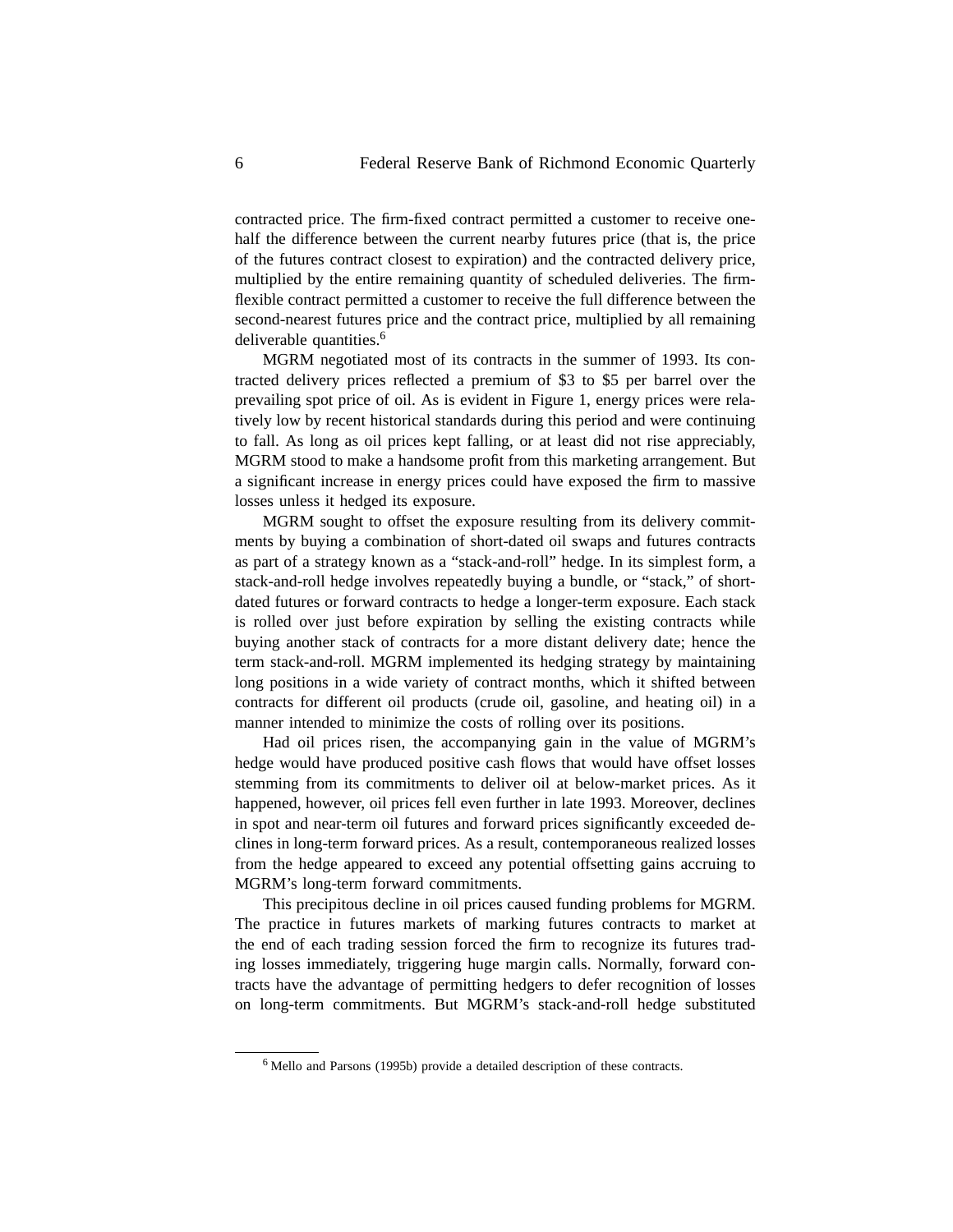



short-term forward contracts (in the form of short-term energy swaps maturing in late 1993) for long-term forward contracts. As these contracts matured, MGRM was forced to make large payments to its counterparties, putting further pressure on its cash flows. At the same time, most offsetting gains on its forward delivery commitments were deferred.

Rumors of MGRM's problems began to surface in early December. In response to these developments, the New York Mercantile Exchange (NYMEX), the exchange on which MGRM had been trading energy futures, raised its margin requirements for the firm. This action, which was intended to protect the exchange in case of a default, further exacerbated MGRM's funding problems. Rumors of the firm's financial difficulties led many of its OTC counterparties to begin terminating their contracts. Others began demanding that it post collateral to secure contract performance.

Upon learning of these circumstances, MG's board of supervisors fired the firm's chief executive and installed new management. The board instructed MG's new managers to begin liquidating MGRM's hedge and to enter into negotiations to cancel its long-term contracts with its customers. This action further complicated matters, however. NYMEX withdrew its hedging exemption once MGRM announced the end of its hedging program. Hedging exemptions permit firms to take on much larger positions in exchange-traded futures than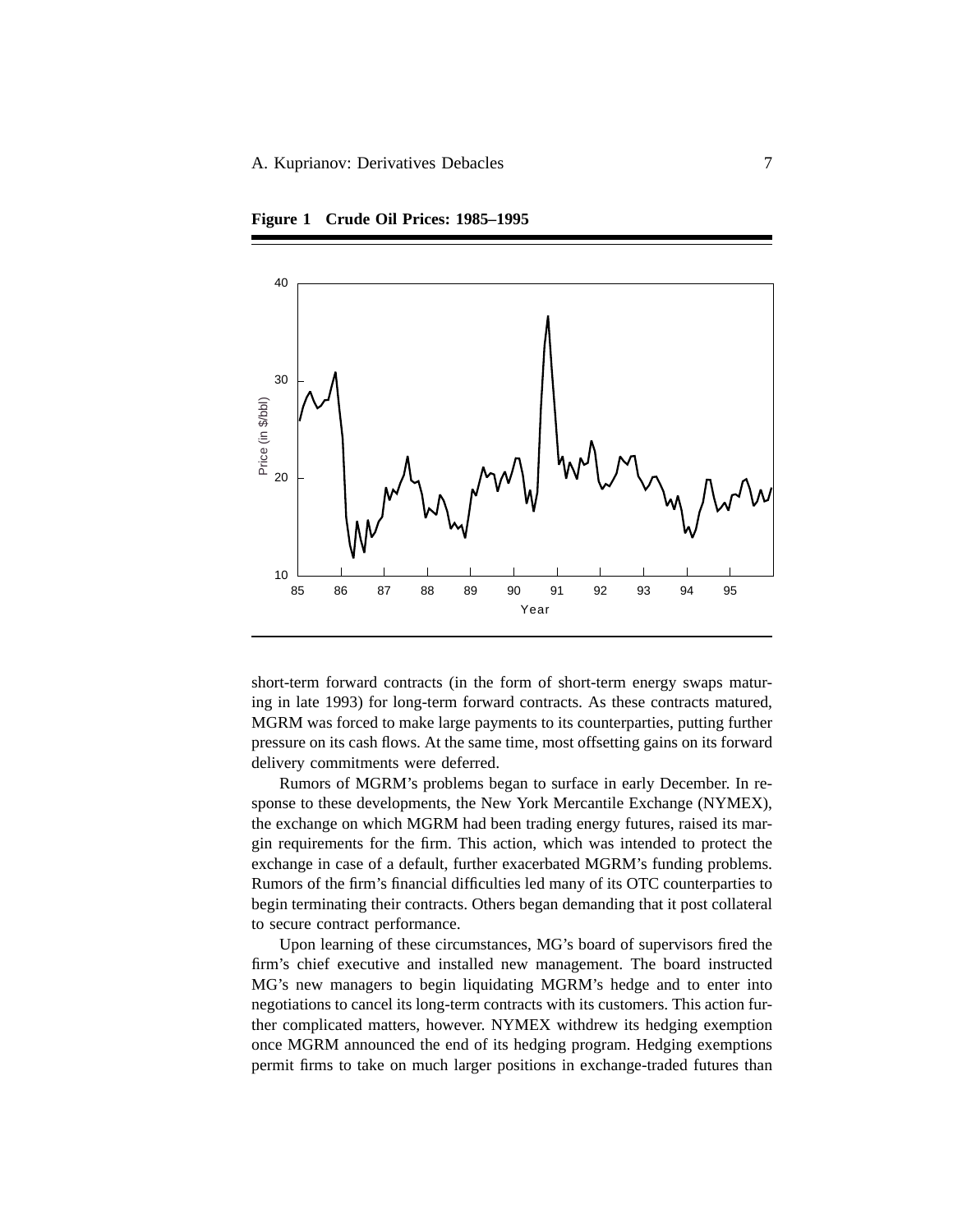those allowed for unhedged, speculative positions. The loss of its hedging exemption forced MGRM to reduce its positions in energy futures still further (Culp and Miller 1994b).

The actions of MG's board of supervisors in this incident have spurred widespread debate and criticism, as well as several lawsuits. Some analysts argue that MGRM's hedging program was seriously flawed and that MG's board was right to terminate it. Others, including Nobel Prize-winning economist Merton Miller, argue that the hedging program was sound and that MG's board exacerbated any hedging-related losses by terminating the program prematurely. The discussion that follows reviews the hedging alternatives that were open to the firm, the risks associated with the strategy it chose, and critiques of that strategy offered by a number of economists.

# **Hedging Alternatives**

In common usage, the term "hedging" refers to an attempt to avoid the risk of loss by matching a given risk exposure with a counterbalancing risk, as in hedging a bet. Elementary finance textbooks are replete with examples of perfect hedges, wherein a firm uses futures or forward contracts to offset perfectly some given exposure. Hedging strategies employed by firms tend to be somewhat more complex, however. In practice, a perfect hedge can be difficult to arrange. And even when feasible, such a strategy often leaves little room for profit.

Edwards and Canter (1995a, b) note that MGRM had at least three hedging options open to it: physical storage, long-dated forward contracts, and some variant of a stack-and-roll strategy. Physical storage would have required MGRM to purchase the oil products it had committed itself to deliver in the future and then store those products until the promised delivery dates. Physical storage would have been expensive, however. First, it would have required MGRM to finance the cost of the required inventories. Second, it would have entailed the cost of the requisite storage facilities. Together, these two costs comprise what is known as the cost of carry. Available evidence suggests that the costs associated with physical storage would have rendered MGRM's marketing program unprofitable.<sup>7</sup>

Alternatively, MGRM could have chosen among a number of derivativesbased hedging strategies involving either futures or forward contracts, or some combination of both. Putting together a perfect hedge using such instruments would have required the purchase of a bundle of oil futures or forward contracts with expiration dates just matching MGRM's promised delivery dates. But oil futures typically trade only for maturities of three years or less. Moreover, liquidity tends to be poor for contracts with maturities over 18 months. Thus, MGRM would have had to buy a bundle of long-dated forward contracts from

 $7$  See Edwards and Canter (1995a, b), and Mello and Parsons (1995b).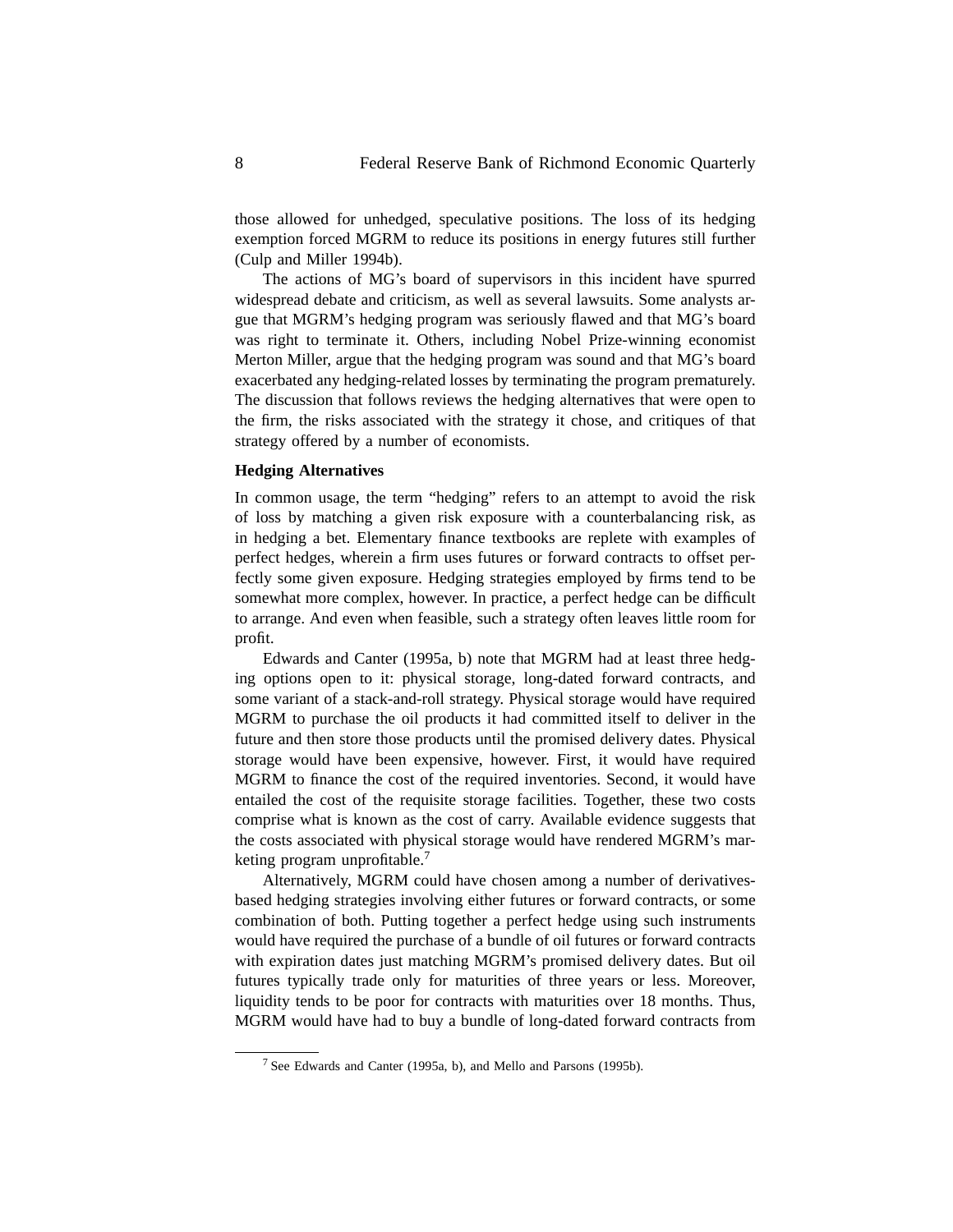an OTC derivatives dealer to put together a hedge that just offset its exposure to long-term energy prices.

Like physical storage, however, the cost associated with buying a bundle of long-dated forward contracts probably would have been prohibitive. To understand why, note that buying a futures or forward contract is equivalent to physical storage in the sense that both strategies ensure the future availability of an item at some predetermined cost. For this reason, the strategy of buying futures or forward contracts to lock in the cost of future delivery is sometimes termed "synthetic storage." Accordingly, Arbitrage Pricing Theory predicts that the forward price for a commodity should reflect its cost of carry. Based on the factors considered to this point, then, the theoretical no-arbitrage or benchmark forward price should be

## THEORETICAL FORWARD PRICE  $=$  SPOT PRICE  $+$  COST OF CARRY.

Notice that this relationship implies that buyers of futures and forward contracts should pay a premium for deferred delivery. This premium is known as contango in the parlance of futures markets. Figure 2a, which shows the term structure of crude oil futures prices as of August 20, 1993, provides an example of a contango market.

These theoretical considerations suggest that futures prices should always exhibit contango. As is evident in Figure 2b, however, they do not always do so. Arbitrage ensures that the forward price of a commodity can never exceed the theoretical benchmark price, but it evidently does not prevent futures and forward prices from falling below this theoretical benchmark. To understand why, consider the opportunities for arbitrage that would arise if futures prices exceeded the benchmark forward price derived above. In this case, an arbitrageur could earn riskless profits by buying and storing the commodity in question while selling it forward at a price exceeding the purchase price plus the cost of carry. Futures prices can fail to reflect a commodity's full cost of carry if firms place a premium on current availability, however, as they sometimes do when available supplies of the commodity are scarce. In such cases there is said to be a convenience yield associated with physical storage. The simple cost-of-carry price relation presented above fails to take account of convenience yields, but it does suggest a way to measure them. The convenience yield for an item can be measured by computing the difference between the benchmark forward price (the sum of the current spot price and the cost of carry) and the prevailing market-determined forward price.

# $CONVENIENCE YIELD =$ SPOT PRICE + COST OF CARRY − ACTUAL FORWARD PRICE

Sometimes the convenience yield is high enough to offset the cost of carry, causing forward prices to be lower than spot prices, as in Figure 2b. This latter phenomenon is known as backwardation.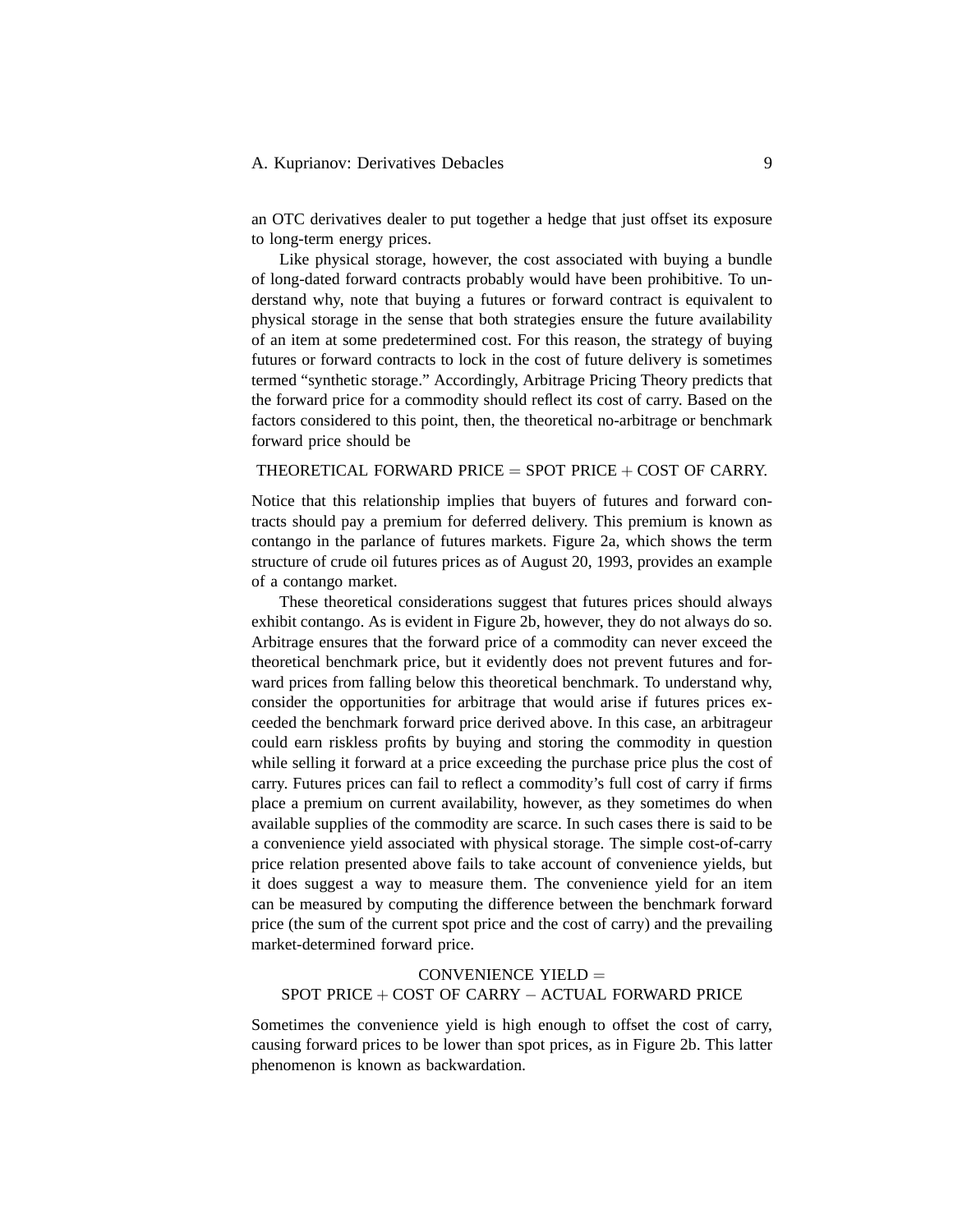

**Figure 2 Term Structure of Crude Oil Futures Prices**

When it exists, backwardation in commodity markets tends to be evident only in short-term futures and forward prices. Carrying costs increase with time to delivery so that longer-term futures or forward contracts typically sell at a premium even when prices for short-dated contracts exhibit backwardation. Figure 2b shows that the pattern of backwardation extended out to at least 18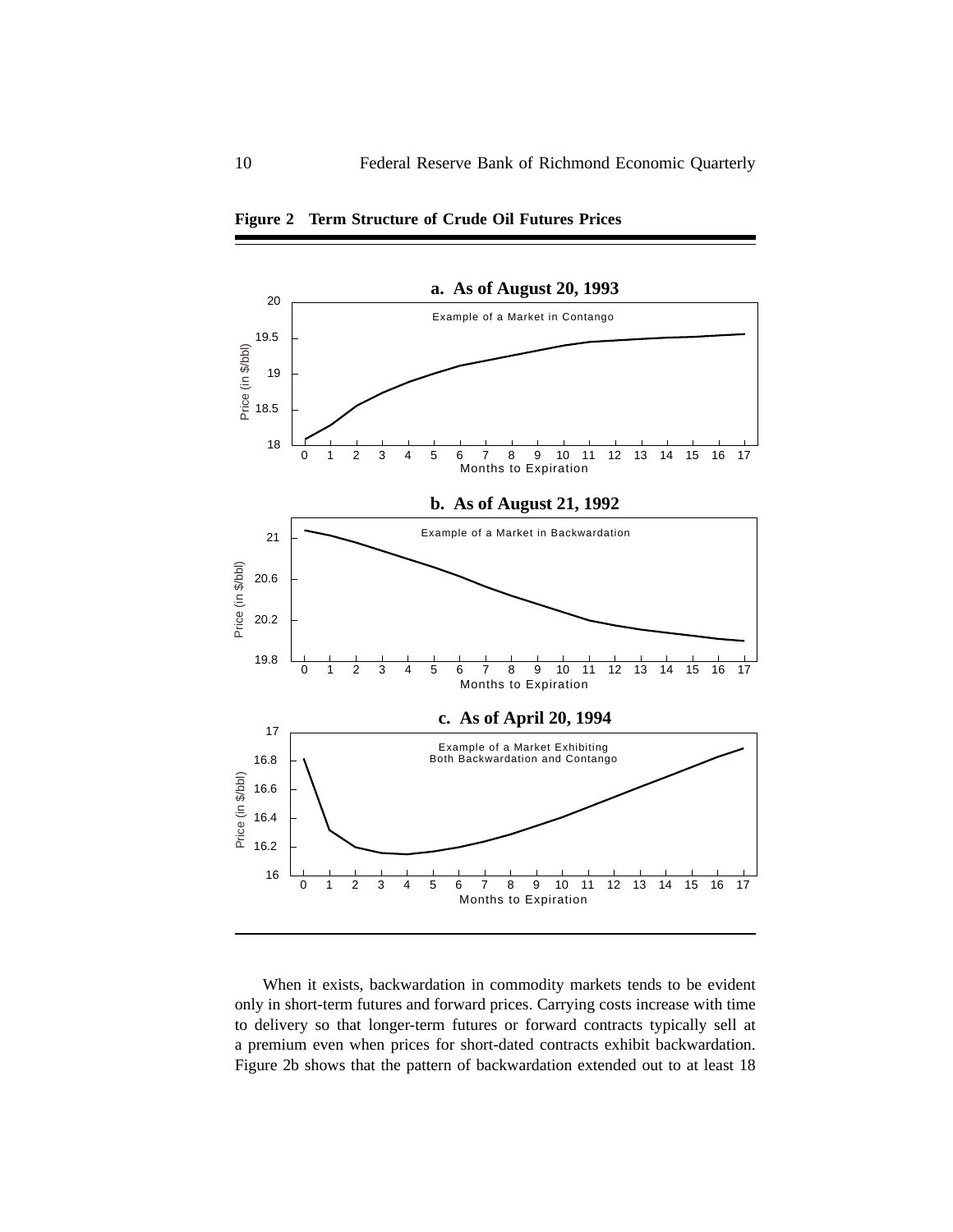months as of August 21, 1992. At other times, however, futures prices begin increasing at shorter horizons. Figure 2c shows the term structure of crude oil futures prices as of April 20, 1994. On this latter date, futures prices exhibited backwardation only for the first four delivery months and then began rising.

The foregoing discussion shows that a hedging strategy based on longterm forward contracts can be almost as expensive as physical storage, even when short-term futures and forward prices exhibit backwardation. So although MGRM could have hedged its exposure by buying long-term forward contracts from an OTC derivatives dealer, doing so would have reduced, if not eliminated, any profits from its marketing program. Moreover, any dealer selling such contracts would have faced similar hedging problems.

A stack-and-roll strategy appeared to offer a means of avoiding such carrying costs because short-dated futures markets for oil products historically have tended to exhibit backwardation. In markets that exhibit persistent backwardation, a strategy of rolling over a stack of expiring contracts every month can generate profits. Thus, MGRM's management apparently thought that a stackand-roll hedging strategy offered a cost-effective means of locking in a spread between current spot prices and the long-term price guarantees it had sold to its customers. As noted earlier, however, this strategy was not without risks. These risks are examined in more detail below.

#### **Basis Risk**

The term "basis" refers to the difference between the spot price of an item and its futures price. Basis changes over the life of a contract, usually for fundamental economic reasons but sometimes for reasons that are not well understood. MGRM's stack-and-roll hedging strategy exposed it to basis risk—the risk that the price behavior of its stack of short-dated oil contracts might diverge from that of its long-term forward commitments. As it happened, the behavior of energy futures prices became most unusual in 1993—in that short-term energy futures exhibited a pattern of contango rather than backwardation for most of the year. Once near-dated energy futures and forward markets began to exhibit contango, MGRM was forced to pay a premium to roll over each stack of short-term contracts as they expired. These rollover costs reflected the cost of carry normally associated with physical storage.

This shift is evident in Figure 3, which shows the behavior of rollover costs for three different energy futures contracts (crude oil, heating oil, and gasoline) from 1985 through the end of 1995. $8$  As is evident from these figures, rollover costs were positive for most of 1993. The expected profitability of MGRM's

<sup>&</sup>lt;sup>8</sup> Here, rollover costs are measured by the difference between the closing price of the nearby futures contract three days before the contract expiration date and the price of the next more distant futures contract, as in Edwards and Canter (1995a).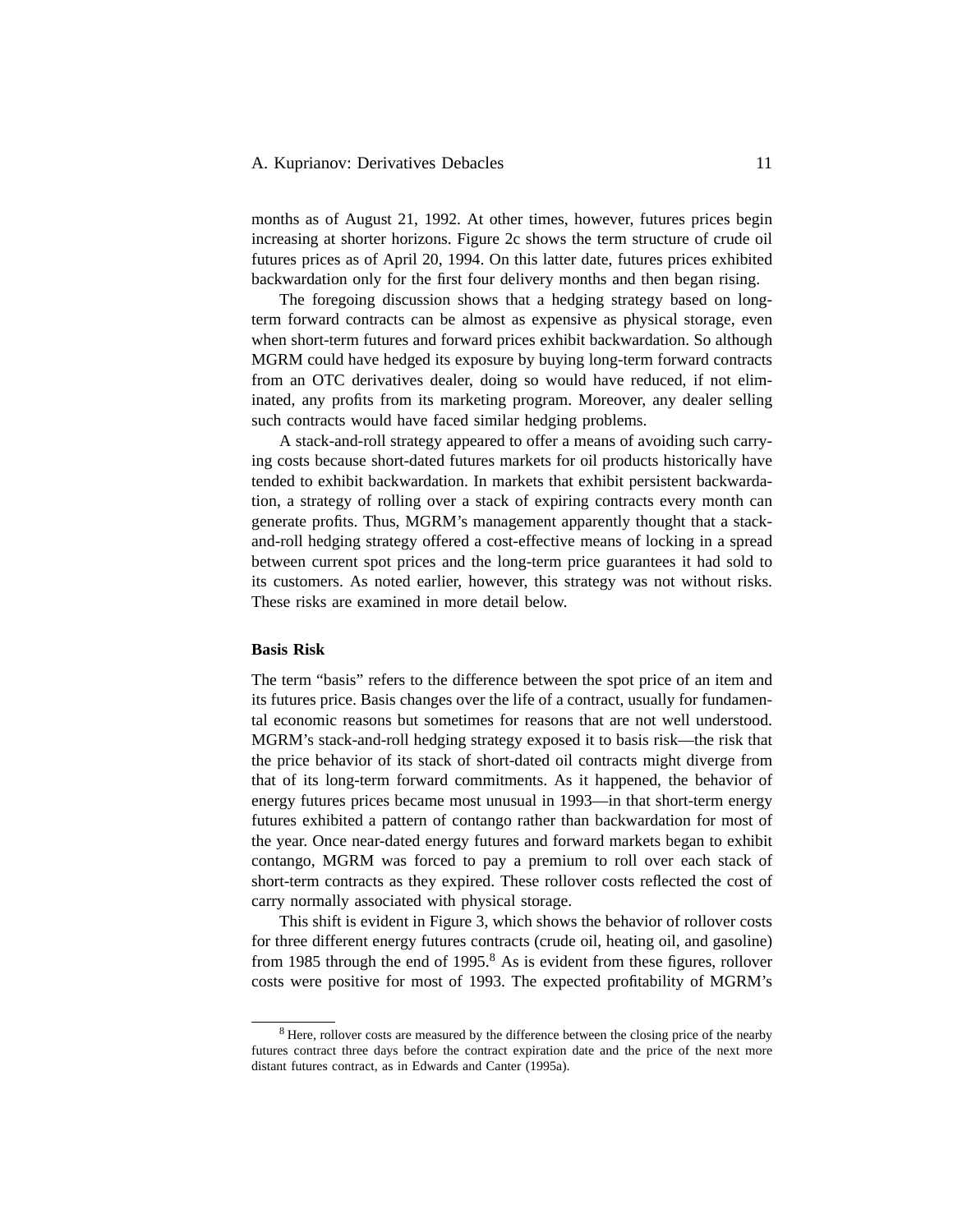



Note: Rollover costs are measured as of three days before contract expiration.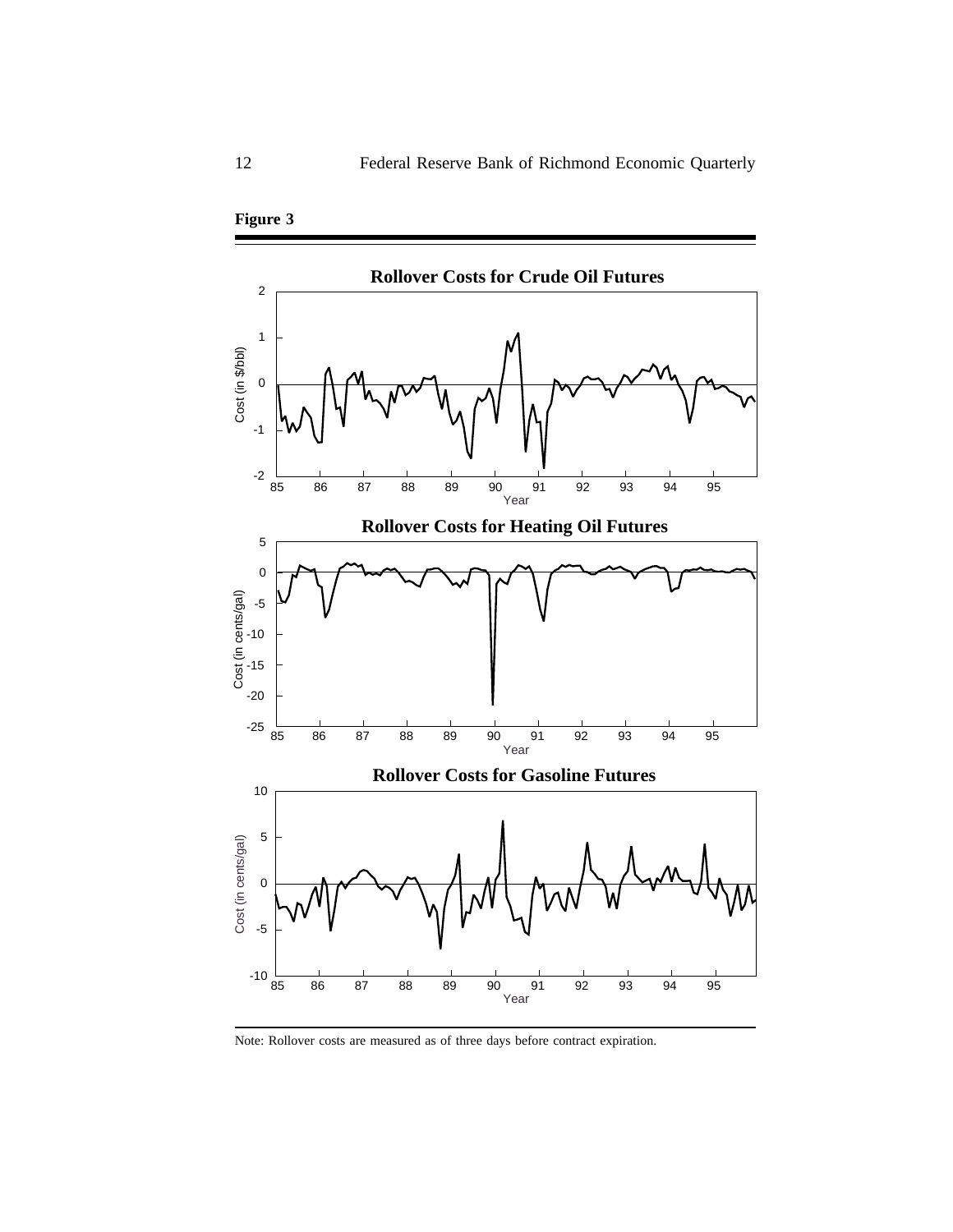combined marketing and hedging program was predicated on the assumption that energy futures markets would continue to exhibit a pattern of backwardation, however. MG's board of supervisors apparently feared that the need to pay these rollover costs could add further to MGRM's losses and chose to liquidate the subsidiary's hedge and terminate its long-term delivery contracts with its customers.

#### **Critiques of MGRM's Hedging Program**

As Figure 1 shows, oil prices began rising in 1994, soon after MGRM's new management lifted the firm's hedge. It thus appears that MGRM could have recouped most if not all of its losses simply by sticking to its hedging program. Whether management should have been able to anticipate this outcome is the topic of an active debate, however.

Criticisms of MGRM's hedging program have focused on two issues. The first deals with the assumptions the architects of MGRM's hedging strategy made regarding the likely future behavior of basis in oil futures and forward markets. The second concerns the steps MGRM could have taken to reduce the variability of its cash flows.

Both Edwards and Canter (1995a) and Mello and Parsons (1995b) show that MGRM's hedging program would have generated huge losses if contango energy markets had persisted throughout 1994. A key question, then, is whether MG's board of supervisors should have viewed the behavior of energy futures prices during 1993 as a temporary aberration, or whether it had reasonable grounds to believe that this price behavior could persist indefinitely.

Edwards and Canter conclude that permanent changes in the behavior of basis are possible and have occurred in other futures markets. As evidence, they cite experience with two other commodity futures contracts: soybeans and copper. Both markets were characterized by backwardation from 1965 to 1975, but then began exhibiting persistent contango. Thus, while a stack-androll hedging strategy for either commodity would have produced positive cash flows on average before 1975, such a strategy would have lost money consistently over the ensuing ten-year period—meaning that a hedger employing a stack-and-roll strategy of the type used by MGRM in either soybean or copper futures markets would have experienced large and persistent losses after 1975.

Along with Mello and Parsons (1995a, b), Edwards and Canter (1995a, b) argue that MGRM was overhedged because short-term oil futures prices tend to be much more volatile than prices on long-term forward contracts. According to these authors, MGRM's managers could have—and should have—designed a hedge that would have reduced the variability of the firm's short-term cash flows. Edwards and Canter find that the correlation of shortterm energy futures and forward prices with long-term prices is approximately 50 percent. Thus, they argue that MGRM could have minimized the variance of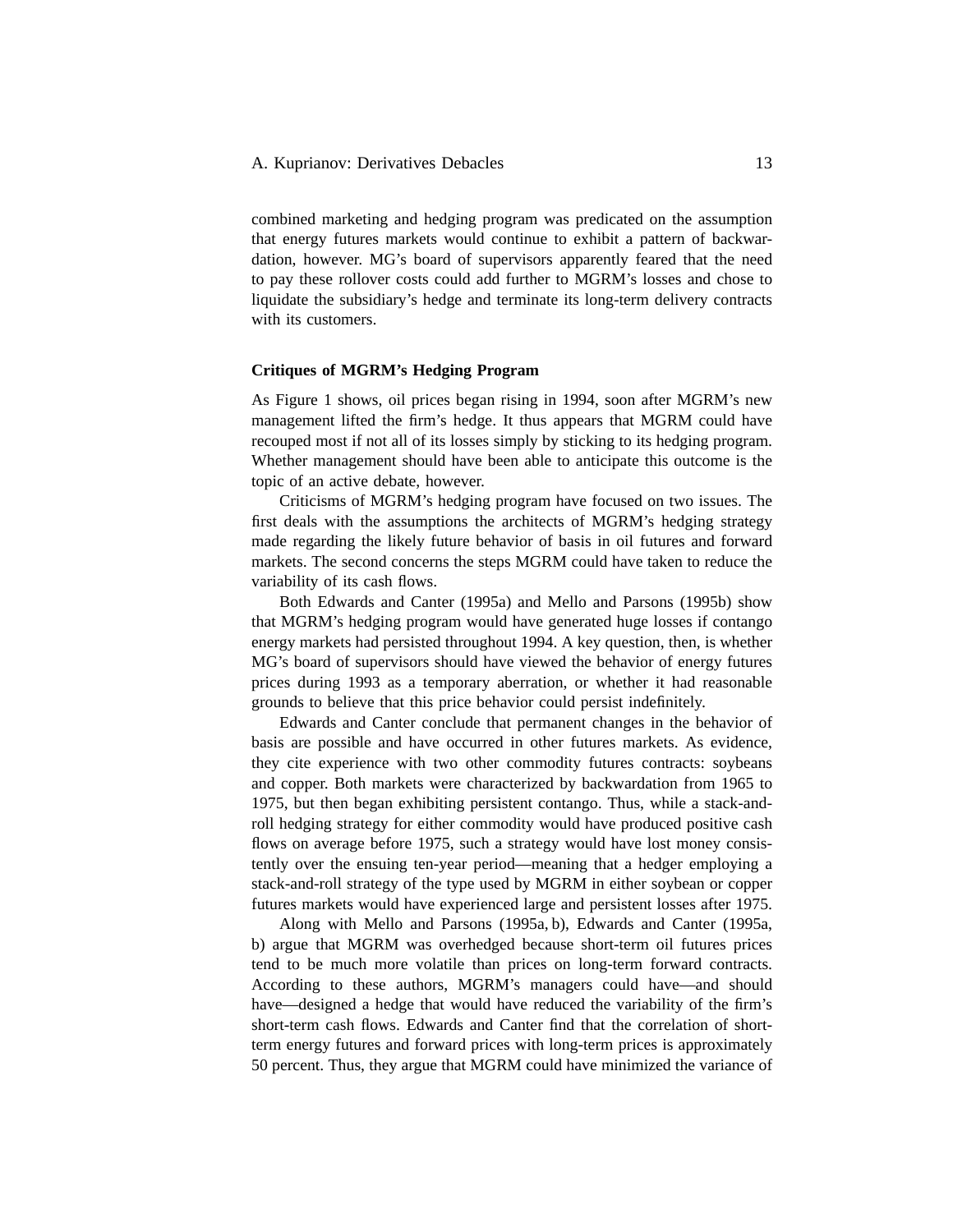its cash flows with a hedge approximately 50 percent smaller than the total of its future delivery commitments.<sup>9</sup> Mello and Parsons observe that the exact size of a minimum-variance hedge is difficult to calculate because MGRM's contracts gave its customers options to terminate their contracts after three years. They find that the minimum-variance hedge ratio could be as high as 75 percent if one assumes that all such options would be exercised at the end of three years.

While critical of certain aspects of MGRM's hedging strategy, Edwards and Canter are agnostic as to whether MG's board was correct to terminate its U.S. subsidiary's oil-hedging program.<sup>10</sup> Mello and Parsons (1995a, b) are more critical of MGRM's hedging strategy, arguing that it was speculative in its design and intent. They base their views on a written strategic plan prepared by MGRM's management, which outlined a plan to exploit backwardation in futures markets as part of its hedging program. Where the plan went wrong, according to Mello and Parsons, was in assuming that the firm could take advantage of backwardation to price its long-term customer contracts below the full cost of carry. They conclude that viewing MGRM's stack-and-roll strategy as a hedge reverses the order of cause and effect, arguing that it should be viewed as a misguided speculative attempt to profit from the backwardation normally present in futures markets for petroleum products while using forward delivery contracts as a partial hedge.

#### **A Defense of MGRM's Hedging Strategy**

Culp and Miller (1994a, b, 1995a, b, c, d) and Culp and Hanke (1994) are critical of MG's board of supervisors for terminating MGRM's marketing and hedging program. These authors argue that MGRM's hedging strategy was sound and that the firm's losses are attributable primarily to the way the board terminated the program.

While acknowledging that the volatility of short-term oil prices did make MGRM's cash flows volatile, Culp and Miller argue that short-term cash flow volatility is irrelevant to judgments about the efficacy of MGRM's hedging program. They base this argument on two considerations. The first stems from a theoretical analysis of the properties of a stack-and-roll hedge, the second from a practical analysis of MG's ability to continue funding the program.

First, Culp and Miller (1994b, 1995d) demonstrate that a stack-and-roll hedge of the type employed by MGRM will offset perfectly any changes in the

<sup>&</sup>lt;sup>9</sup> A 50 percent hedge ratio does not take into account that changes in the value of a longterm forward contract will not be realized for many years, however. The procedure for doing so is known as "tailing the hedge" (see Kawaller [1986] for a description). Tailing the hedge lowers the recommended hedge ratio even further. Edwards and Canter estimate that MGRM could have minimized the variance of its cash flows by buying short-term futures contracts for 61 million barrels of oil to hedge a 160 million barrel long-term exposure.

<sup>&</sup>lt;sup>10</sup> In a more recent article, however, Edwards (1995) is somewhat more critical of the decision to liquidate MGRM's forward delivery contracts.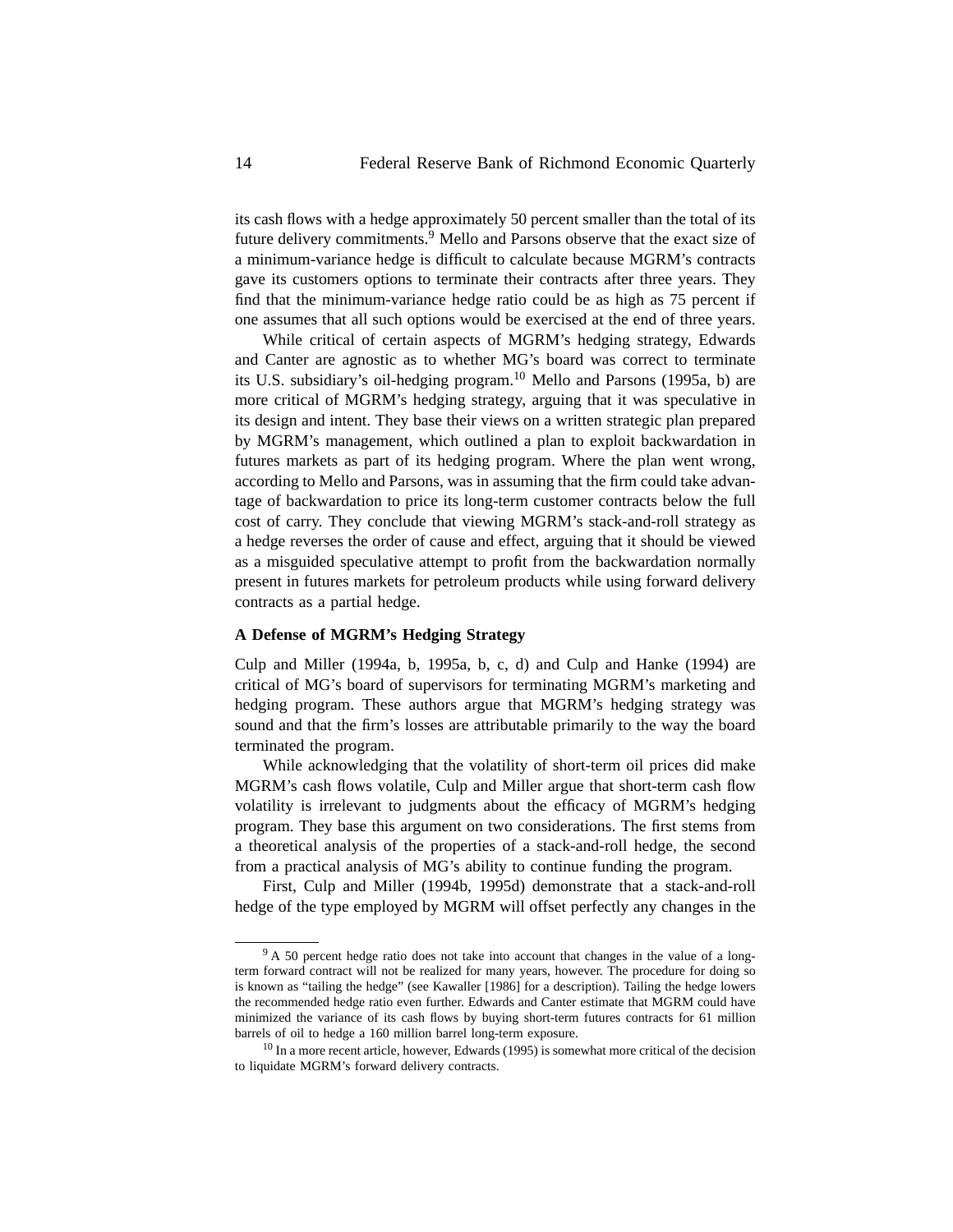value of a long-term forward commitment so long as the factors determining basis—interest rates, storage costs, and the implicit convenience yield associated with physical storage—do not change. Thus, according to Culp and Miller, it is misleading to blame MG's losses on changes in the term structure of oil prices. While short-term price volatility can make cash flows volatile, it does not affect the net present value of the hedged exposure as long as basis remains unchanged.

As noted earlier, however, the behavior of basis did change in the summer of 1993. Culp and Miller acknowledge that MGRM's hedging strategy exposed the firm to basis risk, but they argue that this risk was relatively small considering the historical behavior of energy futures prices. Their analysis shows that changes in basis affect only the portion of carrying costs borne by the hedger. The hedger bears no carrying costs as long as the convenience yield is greater than or equal to the cost of carry—that is, when the market exhibits backwardation—but must bear at least some portion of carrying costs in a contango market. These carrying costs appear as rollover costs.

No one has attempted to refute Culp and Miller's theoretical results. Rather, other authors question the presumption that oil markets would always tend to exhibit backwardation, whereas Culp and Miller argue that any long-run expected losses due to basis risk were minimal considering historical patterns of backwardation in energy markets.

At first glance, the results of Culp and Miller's analysis appear difficult to reconcile with the \$1.3 billion loss auditors later attributed to MGRM's marketing and hedging program. Culp and Miller (1995c) take issue with this estimate, however, arguing that MG's auditors underestimated the value of MGRM's contracts with its customers. They argue that taking proper account of unrealized gains in the value of such contracts results in a net loss of \$170 million rather than \$1.3 billion. According to Culp and Miller, most of MG's reported losses were attributable to the manner in which its new management chose to terminate its subsidiary's marketing program, not to defects in its hedging strategy. It is not unusual for the parties to such agreements to negotiate termination of a contract before it expires. The normal practice in such circumstances involves payment by one party to the other to compensate for any changes in the value of the contract. In contrast, it appears that MGRM's new management simply agreed to terminate its contracts with its customers without asking for any payment to reflect changes in the value of those contracts. The hedge—however imperfect—effectively was transformed by this action into a huge speculative transaction after the fact.

Although Culp and Miller do find that MGRM's hedging program had suffered losses (albeit much smaller losses than those calculated by MG's auditors), they argue that those losses did not justify terminating MGRM's hedging program. First, they emphasize that any past losses were sunk costs. At the same time, they find that the program had a positive expected net present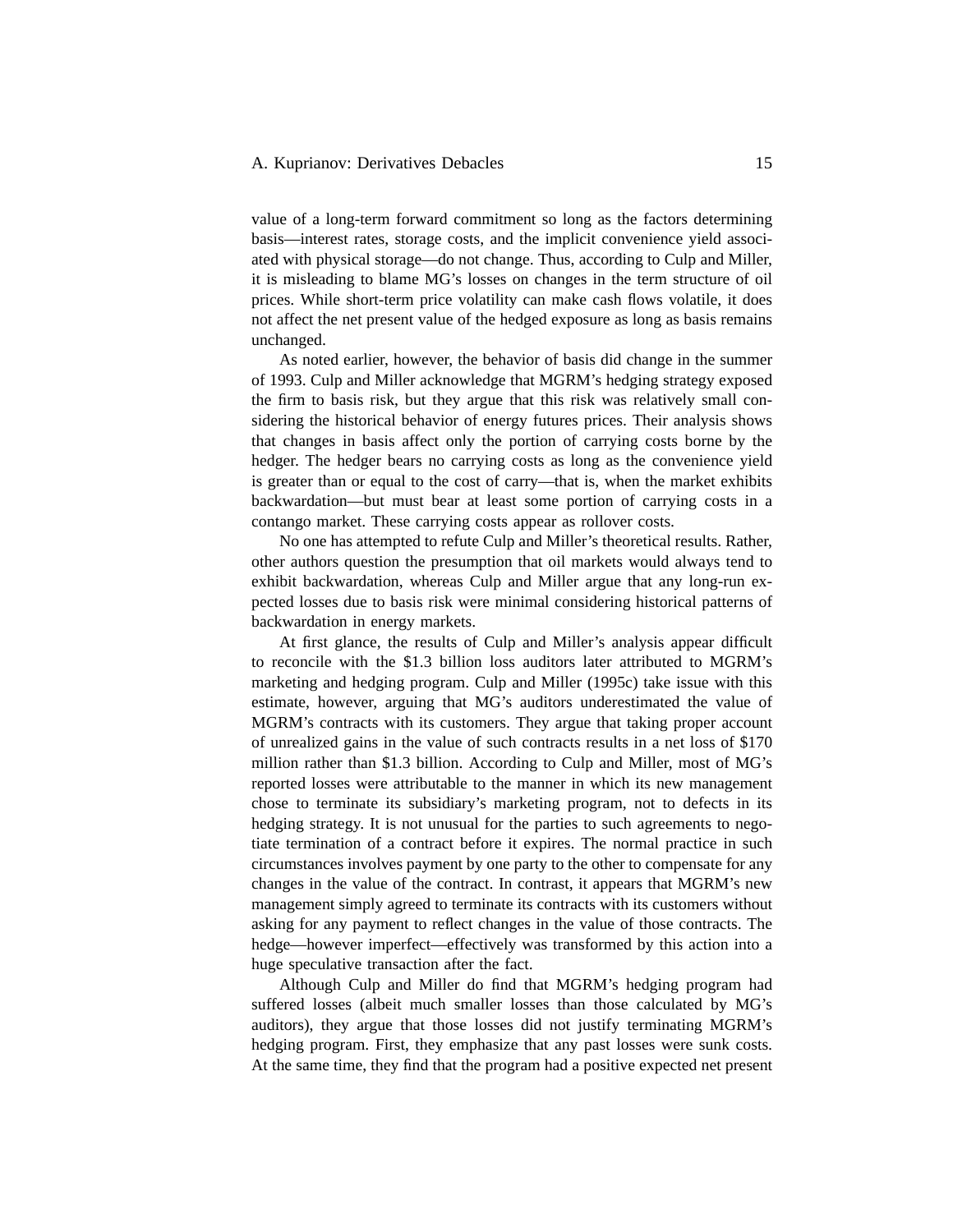value at the end of  $1993$ <sup>11</sup>. Thus, they argue that the firm had good reason to continue the program. Culp and Miller reject the board's argument that terminating MGRM's hedge was the only way of dealing with the subsidiary's massive cash outflows. They note that the firm could have bought options to remain hedged while it sought solutions to its longer-term funding problems. Moreover, they argue that short-term cash flow constraints should not have presented any insurmountable problems in view of MG's long-standing and close relations with Deutsche Bank, Germany's largest commercial bank. They emphasize that Deutsche Bank was not only a creditor to MG but also one of its largest shareholders. In addition, a Deutsche Bank executive, Ronaldo Schmitz, was chairman of MG's board of supervisors at the time. Accordingly, Culp and Miller conclude that the Deutsche Bank should have been willing to continue financing MGRM's hedge in view of its close relations with MG and its expertise in finance.

At the very least, Culp and Miller suggest, MG's management could have bought options to hedge its oil exposure while seeking a longer-term solution to its funding problems, as suggested by MGRM's management. As a longer-term solution, they argue that the firm could have spun off the combined marketing and hedging program into a separate subsidiary, which could have been sold to another firm. This argument is supported by Edwards (1995), who reports that at least one major U.S. bank had offered to provide secured financing to MGRM based on a plan to securitize its forward delivery contracts.

Besides taking issue with the actions of MG's board of supervisors, Culp and Hanke (1994) fault NYMEX for the actions the exchange took against MGRM. They argue that these actions needlessly exacerbated MGRM's temporary cash flow problems and thereby helped to precipitate a funding crisis for the firm.

## **Reconciling Opposing Views**

Disagreements over the efficacy of MGRM's hedging program stem from differing assumptions about (1) the goal of the hedging program (or, perhaps more accurately, what the goal should have been), and (2) the feasibility of continuing the program in light of the large negative cash flows MGRM experienced in late 1993. Both Edwards and Canter (1995a, b) and Mello and Parsons (1995a, b) emphasize the difficulties that the large negative cash flows produced by the hedging program caused the parent company. These authors argue that MGRM's management should have sought to avoid such difficulties by designing a hedge that would have minimized the volatility of its cash flows.

Although they are critical of MGRM's hedging strategy, Edwards and Canter offer no opinion as to whether MG's board was right to terminate

<sup>&</sup>lt;sup>11</sup> Note, however, that this estimate is based on the assumption that expected carrying costs would be zero over the long run. See Culp and Miller (1995a, b, d).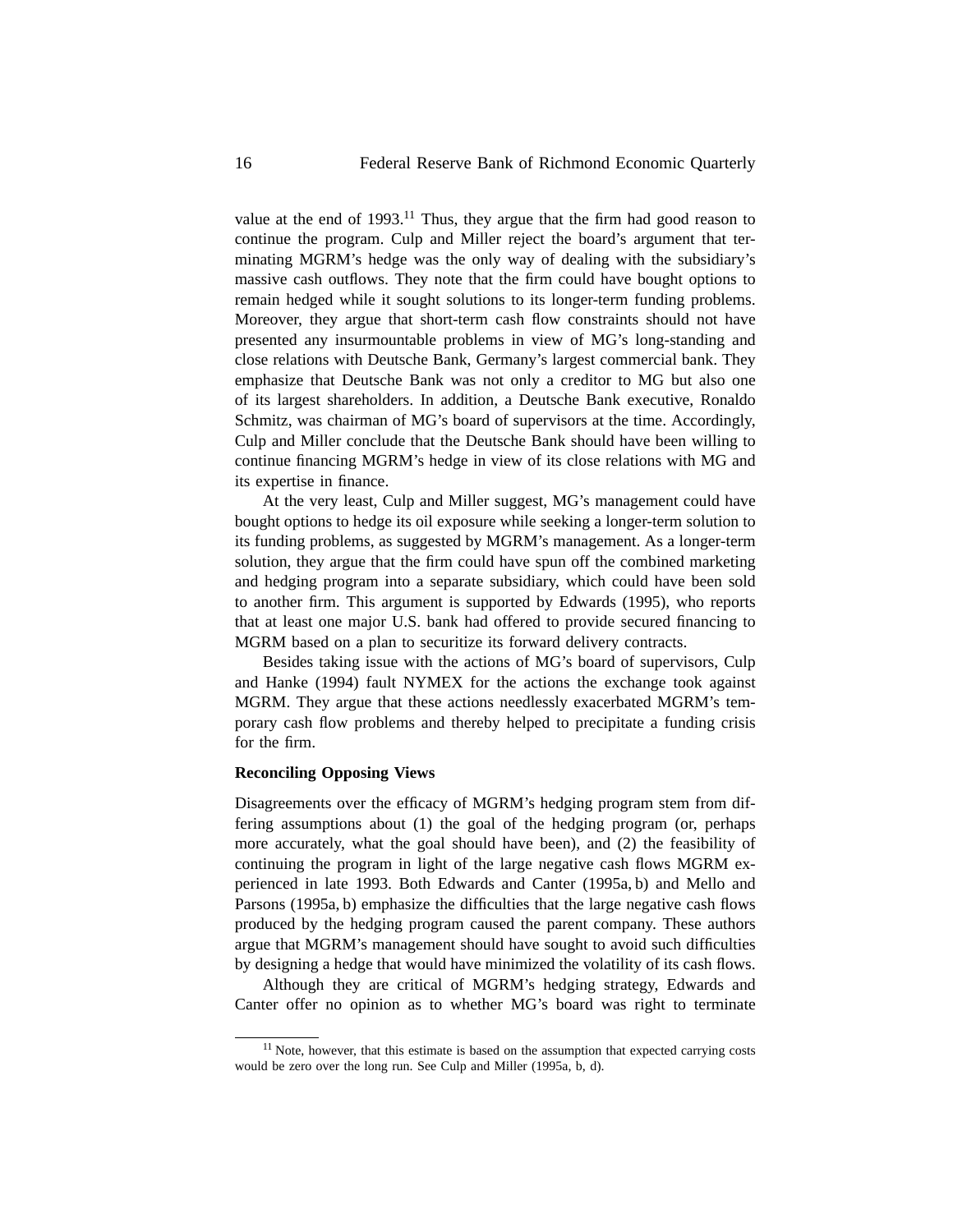the program. Like Culp and Miller, they are puzzled about the decision to terminate existing contracts with customers without negotiating some payment to compensate for the increase in the value of those contracts.

Mello and Parsons's criticisms of MGRM's hedging strategy are unequivocal. They argue that MGRM's strategy was fatally flawed, and they defend the decision to terminate the hedging program as the only means of limiting even greater potential future losses. They also emphasize the difficulty that MG's new management would have had in securing the financing necessary to maintain MGRM's hedging program and argue that funding considerations should have led the subsidiary's managers to synthesize a hedge using long-dated forward contracts. In this context, Mello and Parsons note that the parent firm already had accumulated a cash flow deficit of DM 5.65 billion between 1988 and 1993. This deficit had been financed largely by bank loans. Considering these circumstances, they find the reluctance of MG's creditor banks to fund the continued operation of the oil marketing program understandable.

Culp and Miller accept that MGRM's hedge was intended to exploit the backwardation normally present in energy futures markets, but they reject the argument that its hedging program represented reckless speculation. They emphasize that few, if any, commodity dealers always hedge away all risks, citing the results of previous studies on the behavior of commodity dealers to support their assertions (Culp and Miller 1995a, b). Thus, they conclude that short-term cash flow constraints should not have presented any insurmountable problems in view of MG's long-standing and close relations with Deutsche Bank, which they feel should have been willing to continue financing MGRM's hedging program.

These disagreements over the efficacy of MGRM's hedging strategy seem unlikely ever to be resolved, based as they are on different assumptions about the goals management should have had for its strategy. The main issue, then, is whether MG's senior management and board of supervisors fully appreciated the risks the firm's U.S. oil subsidiary had assumed. If they did, the firm should have arranged for a line of credit to fund its short-term cash flows. Indeed, Culp and Miller (1995a, b, d) claim that MGRM had secured lines of credit with its banks just to prepare for such contingencies. Yet the subsequent behavior of MG's board suggests that its members had very little prior knowledge of MGRM's marketing program and were uncomfortable with its hedging strategy, despite the existence of a written strategic plan.

It is difficult for an outside observer to assign responsibility for any misunderstandings between MG's managers and its board of supervisors. MG's board ultimately held Heinz Schimmelbusch, the firm's executive chairman, responsible for the firm's losses, claiming that he and other senior managers had lost control over the activities of the firm and concealed evidence of losses.12 In

<sup>12</sup> See *The Wall Street Journal* (1993) and *The Economist* (1993).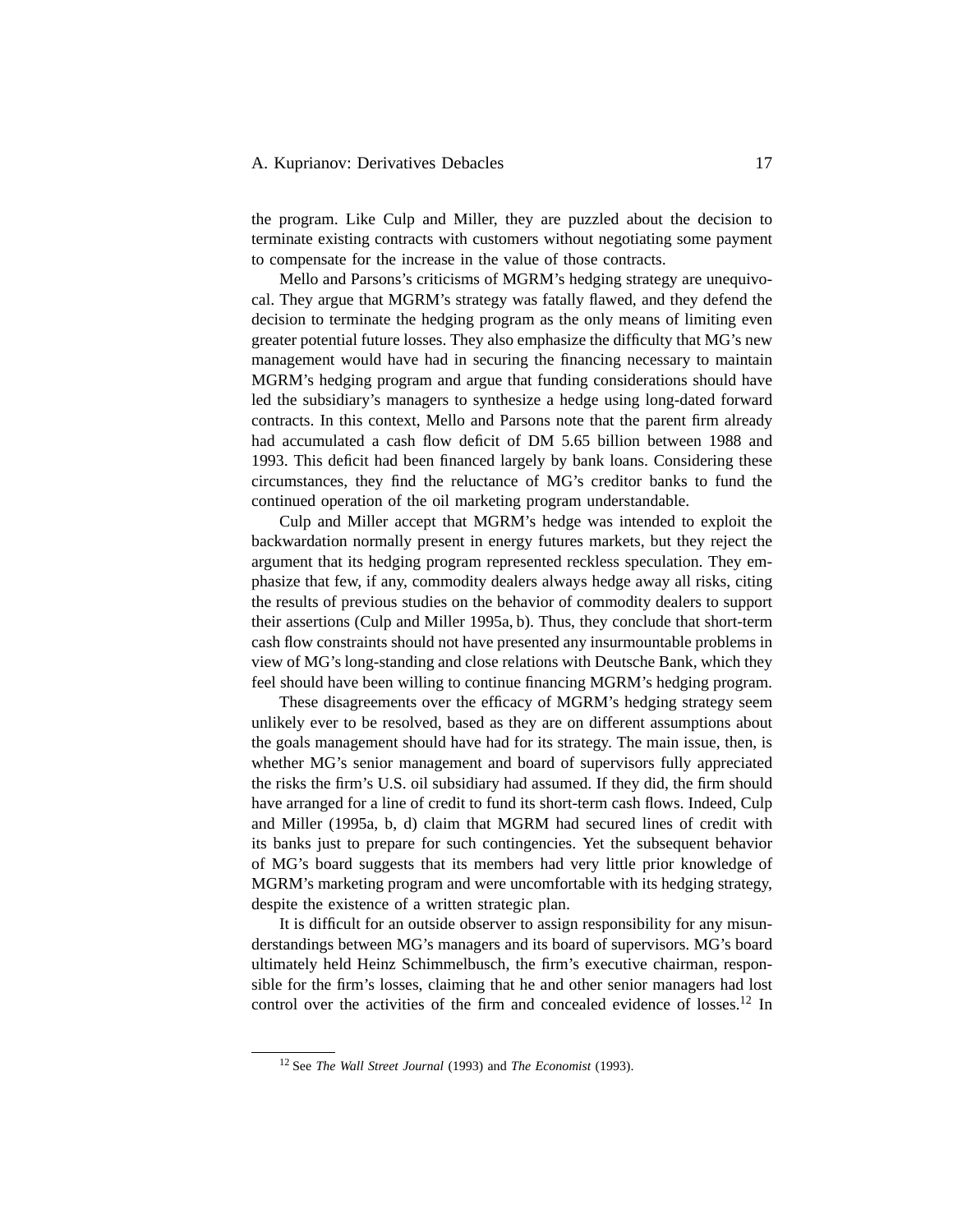response, Schimmelbusch has filed suit against Ronaldo Schmitz and Deutsche Bank, seeking \$10 million in general and punitive damages (Taylor 1995b). Arthur Benson, former head of MGRM and architect of the firm's ill-fated hedging program, is suing MG's board for \$1 billion on charges of defamation (Taylor 1994). Thus, the issue of blame appears destined to be settled by the U.S. courts.

#### **Response of the CFTC**

The Metallgesellschaft debacle did not escape the attention of U.S. regulators. In July 1995, the U.S. Commodity Futures Trading Commission (CFTC) instituted administrative proceedings against MGRM and MG Futures, Inc. (MGFI), an affiliated Futures Commission Merchant that processed trades for MGRM and other MG subsidiaries.13 The CFTC order charged both MGRM and MGFI with "material inadequacies in internal control systems" associated with MGRM's activity in energy and futures markets. In addition, MGFI was charged with failing to inform the CFTC of these material inadequacies, while MGRM was charged with selling illegal, off-exchange futures contracts. The two MG subsidiaries settled the CFTC action without admitting or denying the charges and agreed to pay the CFTC a \$2.5 million settlement. They also agreed to implement a series of CFTC recommendations to reform their internal controls and to refrain from violating CFTC regulations. The CFTC's action rendered MGRM's firm-fixed agreements "illegal and void."<sup>14</sup> Thus, the CFTC's action would have created legal risk for Metallgesellschaft and its customers except that the firm had already canceled most of the contracts in question.

The CFTC's actions in this case have proven somewhat controversial. Under the Commodity Exchange Act, the CFTC is charged with regulating exchange-traded futures contracts. At the same time, the act explicitly excludes ordinary commercial forward contracts from the jurisdiction of the CFTC. The legal definition of a futures contract is open to differing interpretations, however, leading to some uncertainty over the legal status of OTC derivatives under the Commodity Exchange Act. Most market participants felt that this uncertainty was resolved in 1993 when, at the behest of Congress, the CFTC agreed to exempt off-exchange forward and swaps contracts from regulations governing exchange-traded contracts. CFTC chairman Mary Schapiro maintains that the agency's action against MGRM does not represent a reversal of its policy on OTC contracts. According to Schapiro, the CFTC's order is worded narrowly so as to apply only to contracts such as the firm-fixed (45-day) agreements sold

<sup>&</sup>lt;sup>13</sup> A Futures Commission Merchant is a broker that accepts and executes orders for transactions on futures exchanges for customers. Futures Commission Merchants are regulated by the CFTC.

<sup>&</sup>lt;sup>14</sup> See U.S. Commodity Futures Trading Commission (1995a, b).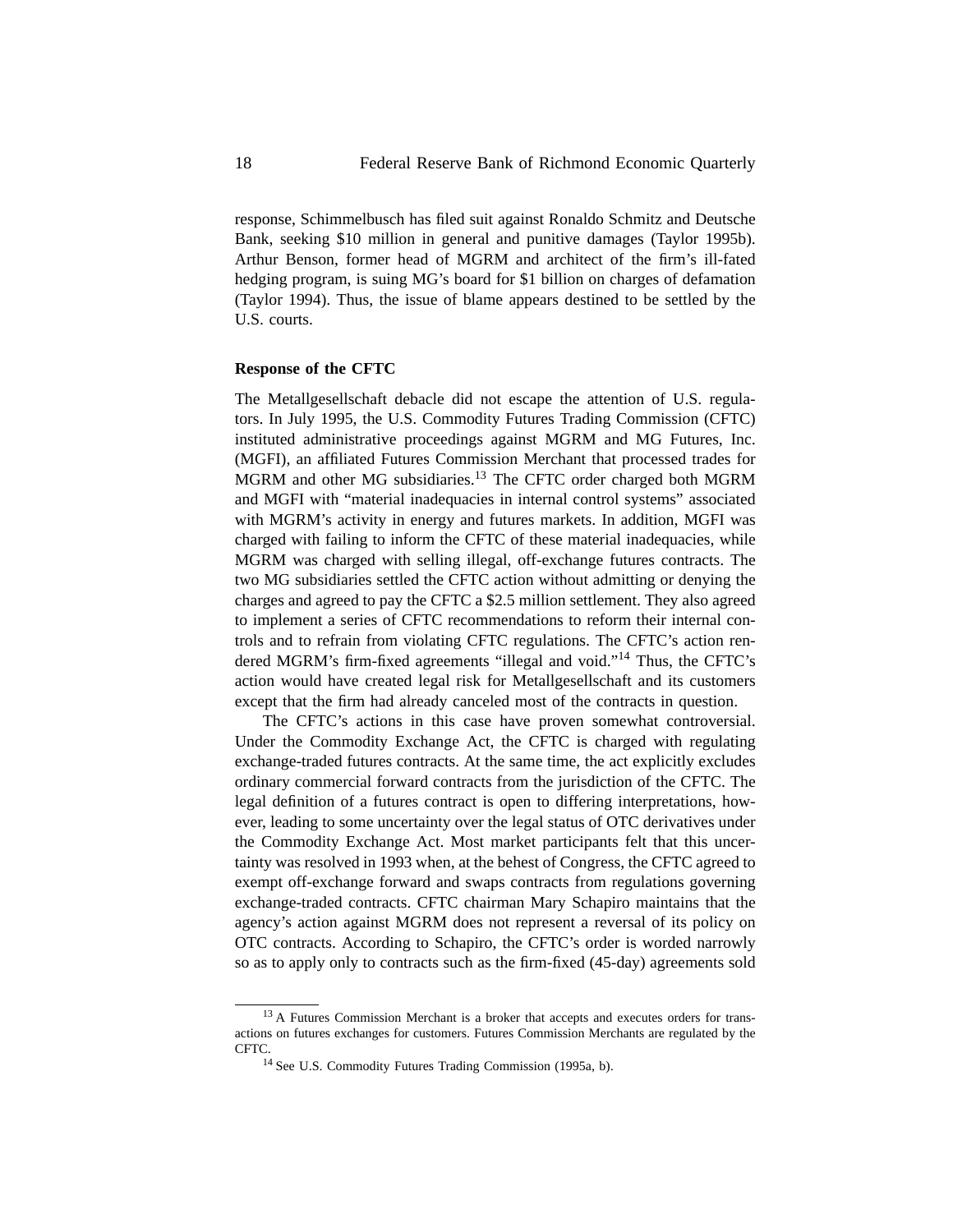by MGRM in this case.<sup>15</sup> Nonetheless, this action has prompted some critics to charge the agency with creating uncertainty about the legal status of commercial forward contracts. Critics of the action include Miller and Culp (1995) and Wendy Gramm, a former chairman of the CFTC.<sup>16</sup> The CFTC's action has also been criticized by at least two prominent members of Congress—Rep. Thomas J. Bliley, Jr., Chairman of the House Commerce Committee; and Rep. Pat Roberts, Chairman of the House Agricultural Committee.<sup>17</sup>

Since the CFTC's action against Metallgesellschaft is narrowly directed and involves somewhat esoteric legal arguments, it is too soon to know what its effect will be on OTC derivatives markets generally. Still, commodity dealers must now take extra care in designing long-term delivery contracts to avoid potential legal problems.<sup>18</sup>

#### **An Overview of Policy Concerns**

Considering the debate over the merits of MGRM's hedging strategy, it would seem naive simply to blame the firm's problems on its speculative use of derivatives. It is true that MGRM's hedging program was not without risks. But the firm's losses are attributable more to operational risk—the risk of loss caused by inadequate systems and control or management failure—than to market risk. If MG's supervisory board is to be believed, the firm's previous management lost control of the firm and then acted to conceal its losses from board members. If one sides with the firm's previous managers (as well as with Culp, Hanke, and Miller), then the supervisory board and its bankers misjudged the risks associated with MGRM's hedging program and panicked when faced with large, short-term funding demands. Either way, the loss was attributable to poor management.

Does this episode indicate the need for new government policies or more comprehensive regulation of derivatives markets? The answer appears to be no. MGRM's losses do not appear ever to have threatened the stability of financial markets. Moreover, those losses were due in large part to the firm's use of futures contracts, which trade in a market that is already subject to comprehensive regulation. The actions taken by the CFTC in this instance demonstrate clearly that U.S. regulators already have the authority to intervene when they deem it necessary. Unfortunately, the nature of those actions in this case may create added legal risk for other market participants.

To view the entire incident in its proper perspective, it must be remembered that MG's losses were incurred in connection with a marketing program

<sup>15</sup> See *BNA's Banking Report* (1995a).

<sup>16</sup> For a summary of Gramm's comments see *The Wall Street Journal* (1995).

<sup>17</sup> See Fox (1995).

<sup>18</sup> See Rance (1995) for a legal analysis of these issues.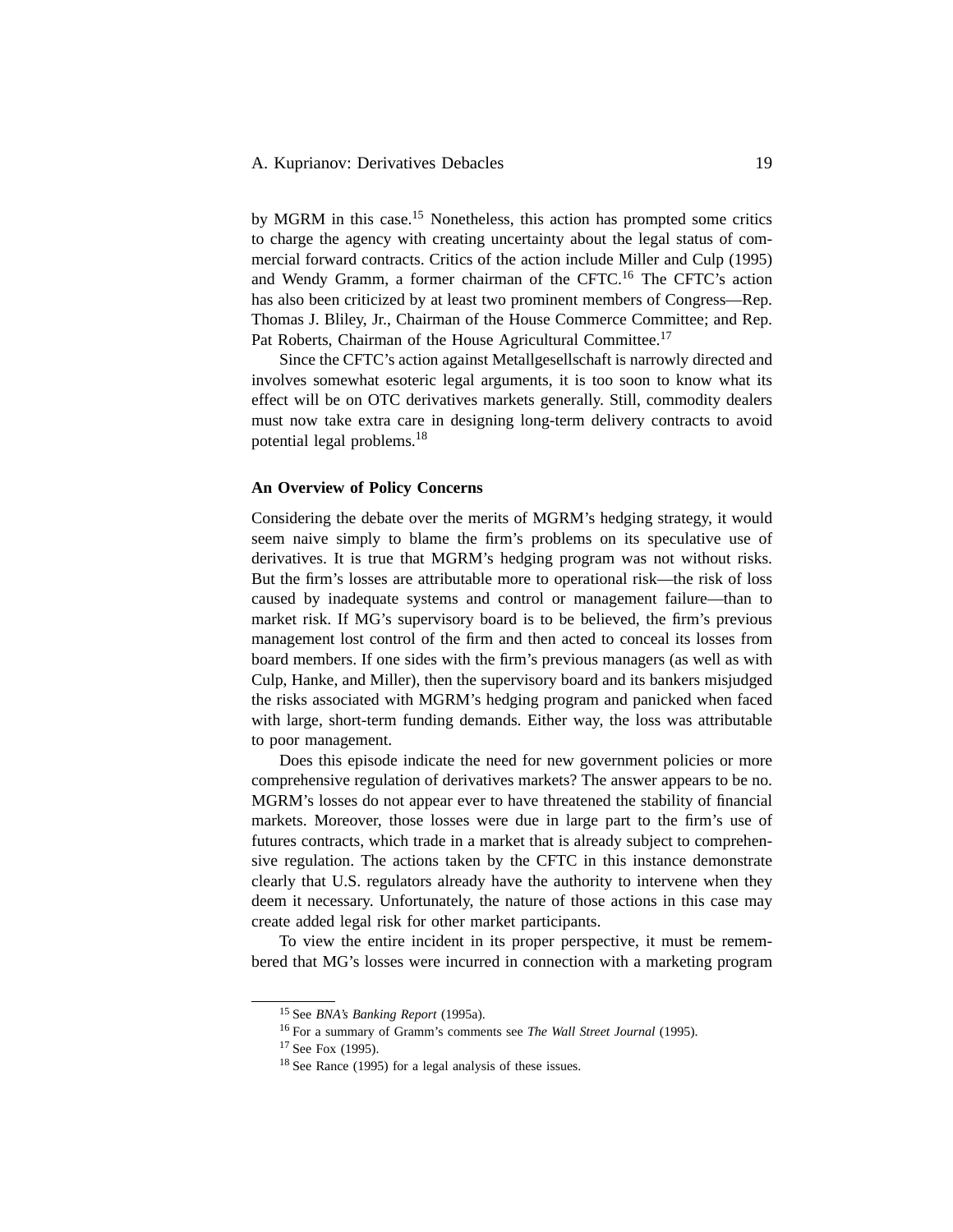aimed at providing long-term, fixed-price delivery contracts to customers—a type of arrangement common to many types of commercial activity. Systematic attempts to discourage such arrangements would seem to be poor public policy.

Finally, MG's financial difficulties were not attributable solely to its use of derivatives. As noted earlier, the firm's troubles stemmed in part from the heavy debt load it had accumulated in previous years. Moreover, MGRM's oil marketing program was not the only source of its parent company's losses during 1993. MG reported losses of DM 1.8 billion on its operations for the fiscal year ended September 30, 1993, in addition to the DM 1.5 billion loss auditors attributed to its hedging program as of the same date (Roth 1994a). Simply stated, the MG debacle resulted from poor management. As a practical matter, government policy cannot prevent firms such as Metallgesellschaft from making mistakes. Nor should it attempt to do so.

# **3. BARINGS**

At the time of its demise in February 1995, Barings PLC was the oldest merchant bank in Great Britain. Founded in 1762 by the sons of German immigrants, the bank had a long and distinguished history. Barings had helped a fledgling United States of America arrange the financing of the Louisiana Purchase in 1803. It had also helped Britain finance the Napoleonic Wars, a feat that prompted the British government to bestow five noble titles on the Baring family.

Although it was once the largest merchant bank in Britain, Barings was no longer the powerhouse it had been in the nineteenth century. With total shareholder equity of £440 million, it was far from the largest or most important banking organization in Great Britain. Nonetheless, it continued to rank among the nation's most prestigious institutions. Its clients included the Queen of England and other members of the royal family.

Barings had long enjoyed a reputation as a conservatively run institution. But that reputation was shattered on February 24, 1995, when Peter Baring, the bank's chairman, contacted the Bank of England to explain that a trader in the firm's Singapore futures subsidiary had lost huge sums of money speculating on Nikkei-225 stock index futures and options. In the days that followed, investigators found that the bank's total losses exceeded US\$1 billion, a sum large enough to bankrupt the institution.

Barings had almost failed once before in 1890 after losing millions in loans to Argentina, but it was rescued on that occasion by a consortium led by the Bank of England. A similar effort was mounted in February 1995, but the attempt failed when no immediate buyer could be found and the Bank of England refused to assume liability for Barings's losses. On the evening of Sunday, February 26, the Bank of England took action to place Barings into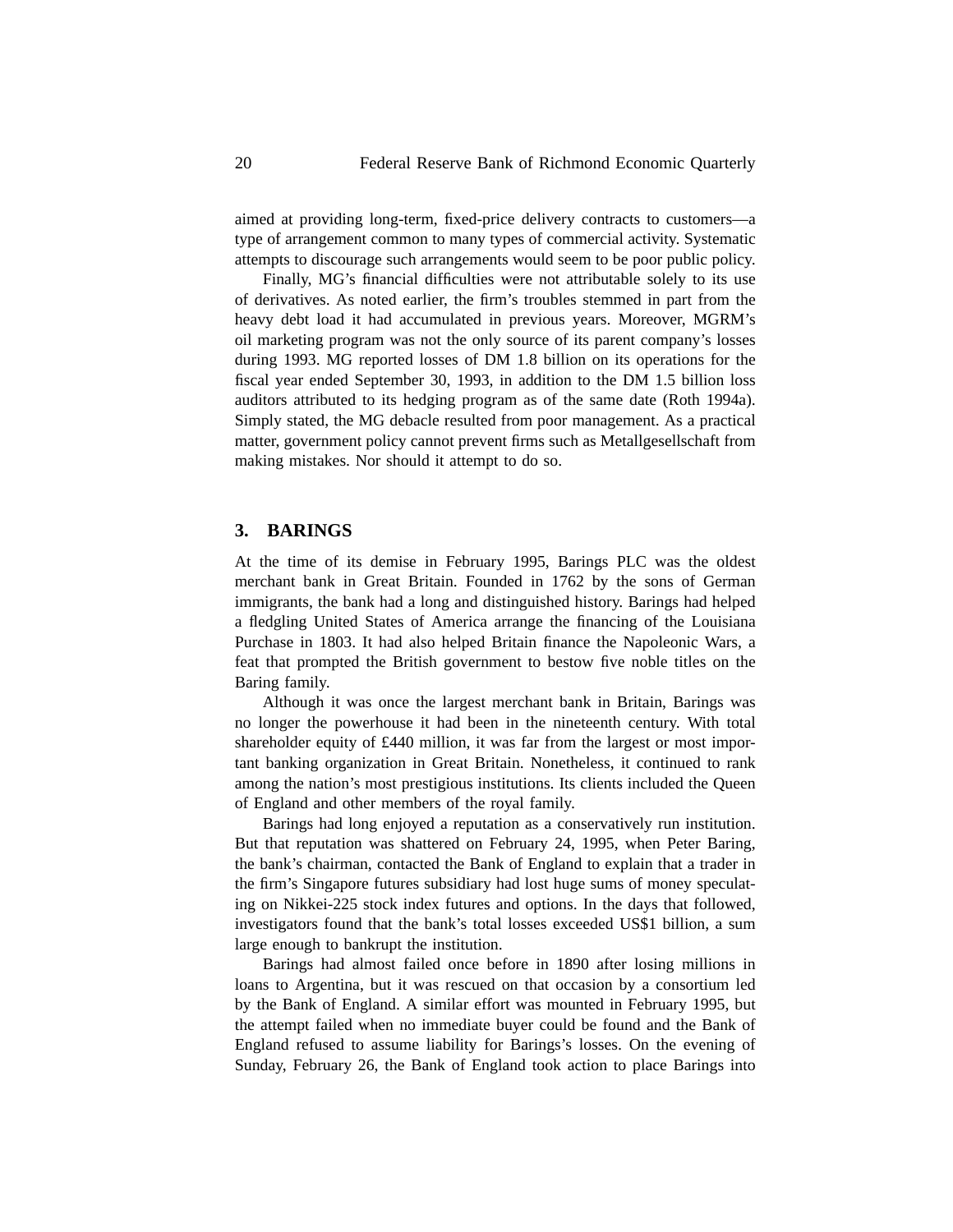administration, a legal proceeding resembling Chapter 11 bankruptcy-court proceedings in the United States. The crisis brought about by Barings's insolvency ended just over one week later when a large Dutch financial conglomerate, the Internationale Nederlanden Groep (ING), assumed the assets and liabilities of the failed merchant bank.

What has shocked most observers is that such a highly regarded institution could fall victim to such a fate. The ensuing account examines the events leading up to the failure of Barings, the factors responsible for the debacle, and the repercussions of that event on world financial markets.19 This account is followed by an examination of the policy concerns arising from the episode and the lessons these events hold for market participants and policymakers.

#### **Unauthorized Trading Activities**

In 1992, Barings sent Nicholas Leeson, a clerk from its London office, to manage the back-office accounting and settlement operations at its Singapore futures subsidiary. Baring Futures (Singapore), hereafter BFS, was established to enable Barings to execute trades on the Singapore International Monetary Exchange (SIMEX). The subsidiary's profits were expected to come primarily from brokerage commissions for trades executed on behalf of customers and other Barings subsidiaries.20

Soon after arriving in Singapore, Leeson asked permission to take the SIMEX examinations that would permit him to trade on the floor of the exchange. He passed the examinations and began trading later that year. Some time during late 1992 or early 1993, Leeson was named general manager and head trader of BFS. Normally the functions of trading and settlements are kept separate within an organization, as the head of settlements is expected to provide independent verification of records of trading activity. But Leeson was never relieved of his authority over the subsidiary's back-office operations when his responsibilities were expanded to include trading.

<sup>&</sup>lt;sup>19</sup> This account is based on the findings of a report by the Board of Banking Supervision of the Bank of England (1995) and on a number of press accounts dealing with the episode. Except where otherwise noted, all information on this episode was taken from the Board of Banking Supervision's published inquiry.

<sup>20</sup> Most of BFS's business was concentrated in executing trades for a limited number of financial futures and options contracts. These were the Nikkei-225 contract, the 10-year Japanese Government Bond (JGB) contract, the three-month Euroyen contract, and options on those contracts (known as futures options). The Nikkei-225 contract is a futures contract whose value is based on the Nikkei-225 stock index, an index of the aggregate value of the stocks of 225 of the largest corporations in Japan. The JGB contract is for the future delivery of ten-year Japanese government bonds. The Euroyen contract is a futures contract whose value is determined by changes in the three-month Euroyen deposit rate. A futures option is a contract that gives the buyer the right, but not the obligation, to buy or sell a futures contract at a stipulated price on or before some specified expiration date.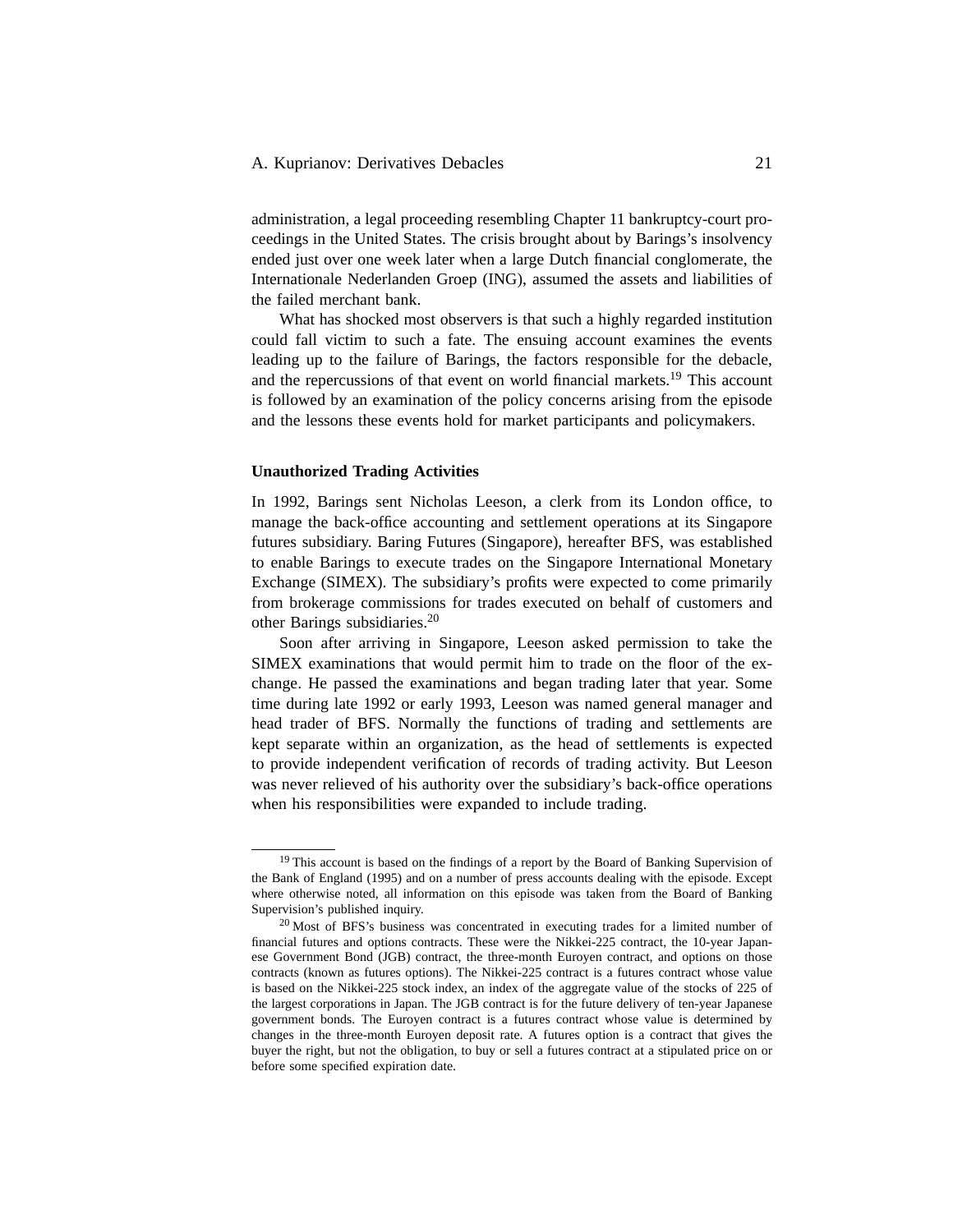Leeson soon began to engage in proprietary trading—that is, trading for the firm's own account. Barings's management understood that such trading involved arbitrage in Nikkei-225 stock index futures and 10-year Japanese Government Bond (JGB) futures. Both contracts trade on SIMEX and the Osaka Securities Exchange (OSE). At times price discrepancies can develop between the same contract on different exchanges, leaving room for an arbitrageur to earn profits by buying the lower-priced contract on one exchange while selling the higher-priced contract on the other. In theory this type of arbitrage involves only perfectly hedged positions, and so it is commonly regarded as a low-risk activity. Unbeknownst to the bank's management, however, Leeson soon embarked upon a much riskier trading strategy. Rather than engaging in arbitrage, as Barings management believed, he began placing bets on the direction of price movements on the Tokyo stock exchange.

Leeson's reported trading profits were spectacular. His earnings soon came to account for a significant share of Barings total profits; the bank's senior management regarded him as a star performer. After Barings failed, however, investigators found that Leeson's reported profits had been fictitious from the start. Because his duties included supervision of both trading and settlements for the Singapore subsidiary, Leeson was able to manufacture fictitious reports concerning his trading activities. He had set up a special account—account number 88888—in July 1992, and instructed his clerks to omit information on that account from their reports to the London head office. By manipulating information on his trading activity, Leeson was able to conceal his trading losses and report large profits instead.

Figure 4 shows Leeson's trading losses from 1992 through the end of February 1995. By the end of 1992—just a few months after he had begun trading—Leeson had accumulated a hidden loss of £2 million. That figure remained unchanged until October 1993, when his losses began to rise sharply. He lost another £21 million in 1993 and £185 million in 1994. Total cumulative losses at the end of 1994 stood at £208 million. That amount was slightly larger than the £205 million profit reported by the Barings Group as a whole, before accounting for taxes and for £102 million in scheduled bonuses.

A major part of Leeson's trading strategy involved the sale of options on Nikkei-225 futures contracts. Figures 5a and 5b show the payoff at expiration accruing to the seller of a call or put option, respectively. The seller of an option earns a premium in return for accepting the obligation to buy or sell the underlying item at a stipulated strike price. If the option expires "out-of-themoney," the option premium becomes the seller's profit. If prices turn out to be more volatile than expected, however, an option seller's potential losses are virtually unlimited.

Some time in 1994, Leeson began selling large numbers of option straddles, a strategy that involved the simultaneous sale of both calls and puts on Nikkei-225 futures. Figure 5c shows the payoff at expiration to a sold option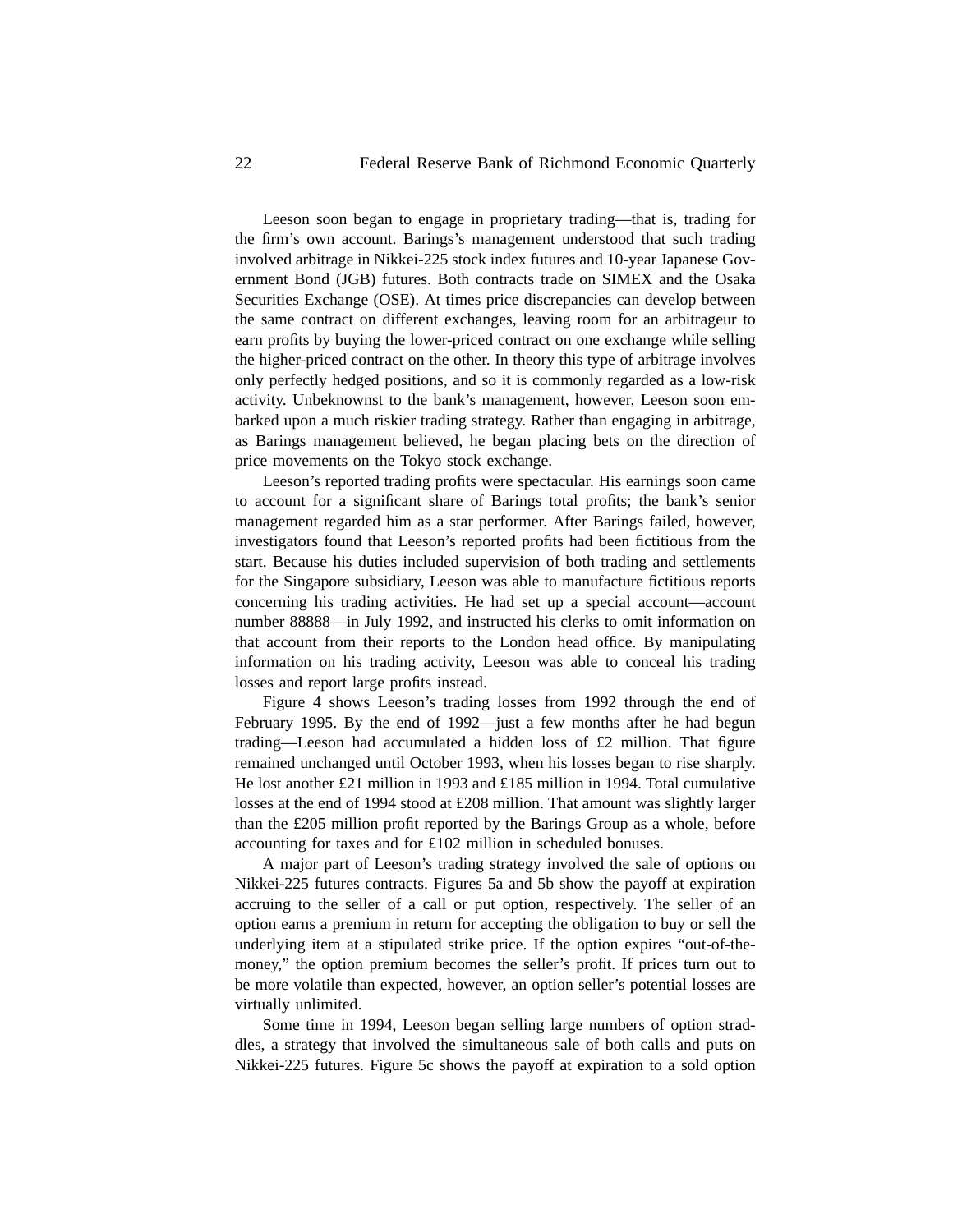

**Figure 4 Concealed Trading Losses**

Source: Bank of England, Board of Banking Supervision

**Figure 5 Payoffs to Selected Options Trading Strategies**

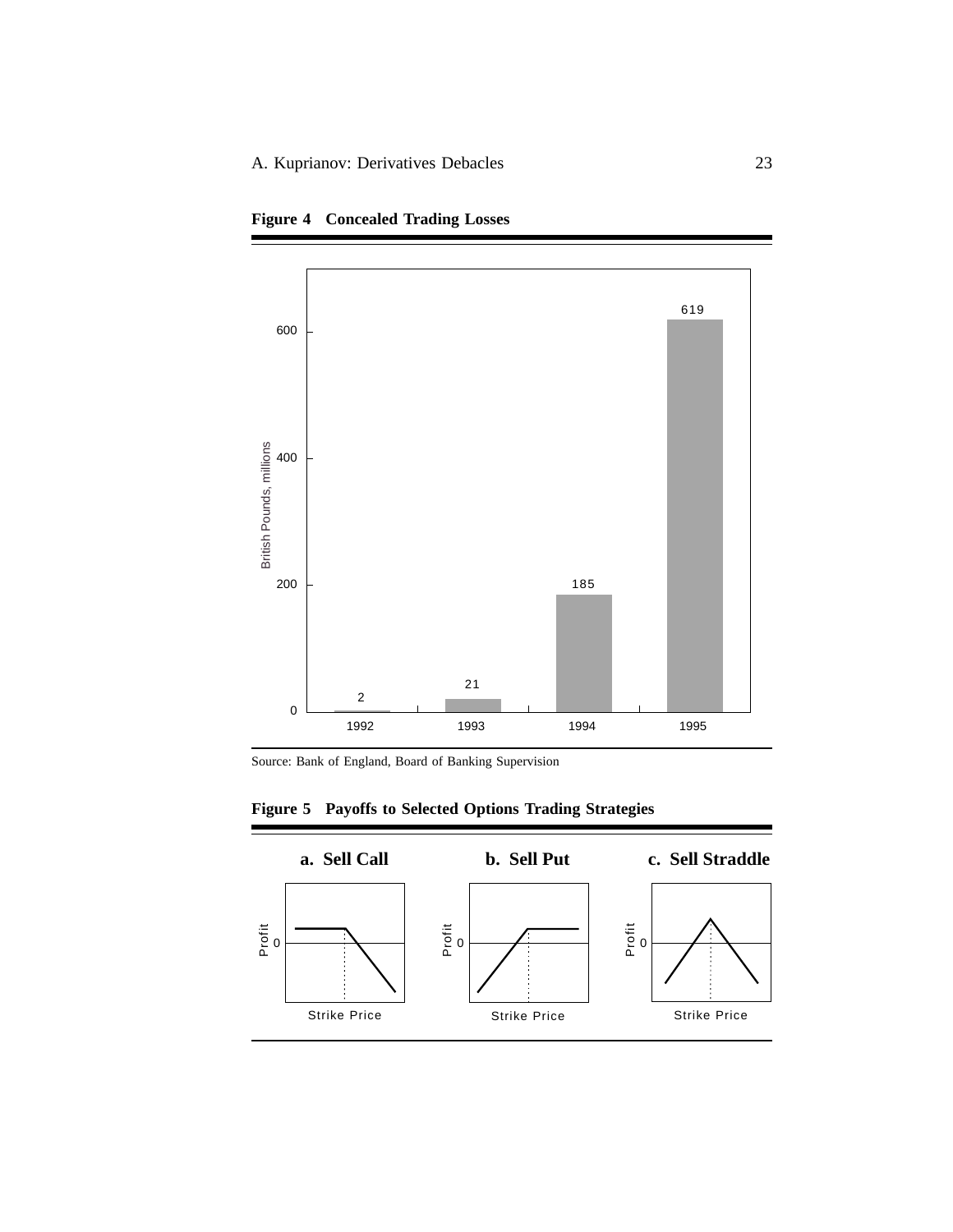straddle. Option prices reflect the market's expectation of the price volatility of the underlying item. The seller of an option straddle earns a profit only if the market proves less volatile than predicted by option prices. As is evident in Figure 5c, Leeson's strategy amounted to a bet that the Japanese stock market would neither fall nor increase by a great deal—any large movement in Japanese stock prices would result in losses. By January 1, 1995, Leeson was short 37,925 Nikkei calls and 32,967 Nikkei puts. He also held a long position of just over 1,000 contracts in Nikkei stock index futures, which would gain in value if the stock market were to rise.

Disaster struck on January 17 when news of a violent earthquake in Kobe, Japan, sent the Japanese stock market into a tailspin. Over the next five days, the Nikkei index fell over 1,500 points—Leeson's options positions sustained a loss of £68 million. As stock prices fell, he began buying massive amounts of Nikkei stock index futures. He also placed a side bet on Japanese interest rates, selling Japanese government bond futures by the thousands in the expectation of rising interest rates.

This strategy seemed to work for a short time. By February 6, the Japanese stock market had recovered by over 1,000 points, making it possible for Leeson to recoup most of the losses resulting from the market's reaction to the earthquake. His cumulative losses on that date totaled £253 million, about 20 percent higher than they had been at the start of the year. But within days the market began falling again—Leeson's losses began to multiply. He continued to increase his exposure as the market kept falling. By February 23, Leeson had bought over 61,000 Nikkei futures contracts, representing 49 percent of total open interest in the March 1995 Nikkei futures contract and 24 percent of the open interest in the June contract. His position in Japanese government bond futures totaled just over 26,000 contracts sold, representing 88 percent of the open interest in the June 1995 contract. Leeson also took on positions in Euroyen futures. He began 1995 with long positions in Euroyen contracts (a bet that Japanese interest rates would fall) but then switched to selling the contracts. By February 23 he had accumulated a short position in Euroyen futures equivalent to 5 percent of the open interest in the June 1995 contract and 1 percent of the open interest in both the September and December contracts.

Barings faced massive margin calls as Leeson's losses mounted. While these margin calls raised eyebrows at the bank's London and Tokyo offices, they did not prompt an immediate inquiry into Leeson's activities. It was not until February 6 that Barings's group treasurer, Tony Hawes, flew to Singapore to investigate irregularities with the accounts at BFS. Accompanying Hawes was Tony Railton, a settlements clerk from the London office.

While in Singapore, Hawes met with SIMEX officials, who had expressed concern over Barings's extraordinarily large positions. Hawes assured them that his firm was aware of these positions and stood ready to meet its obligations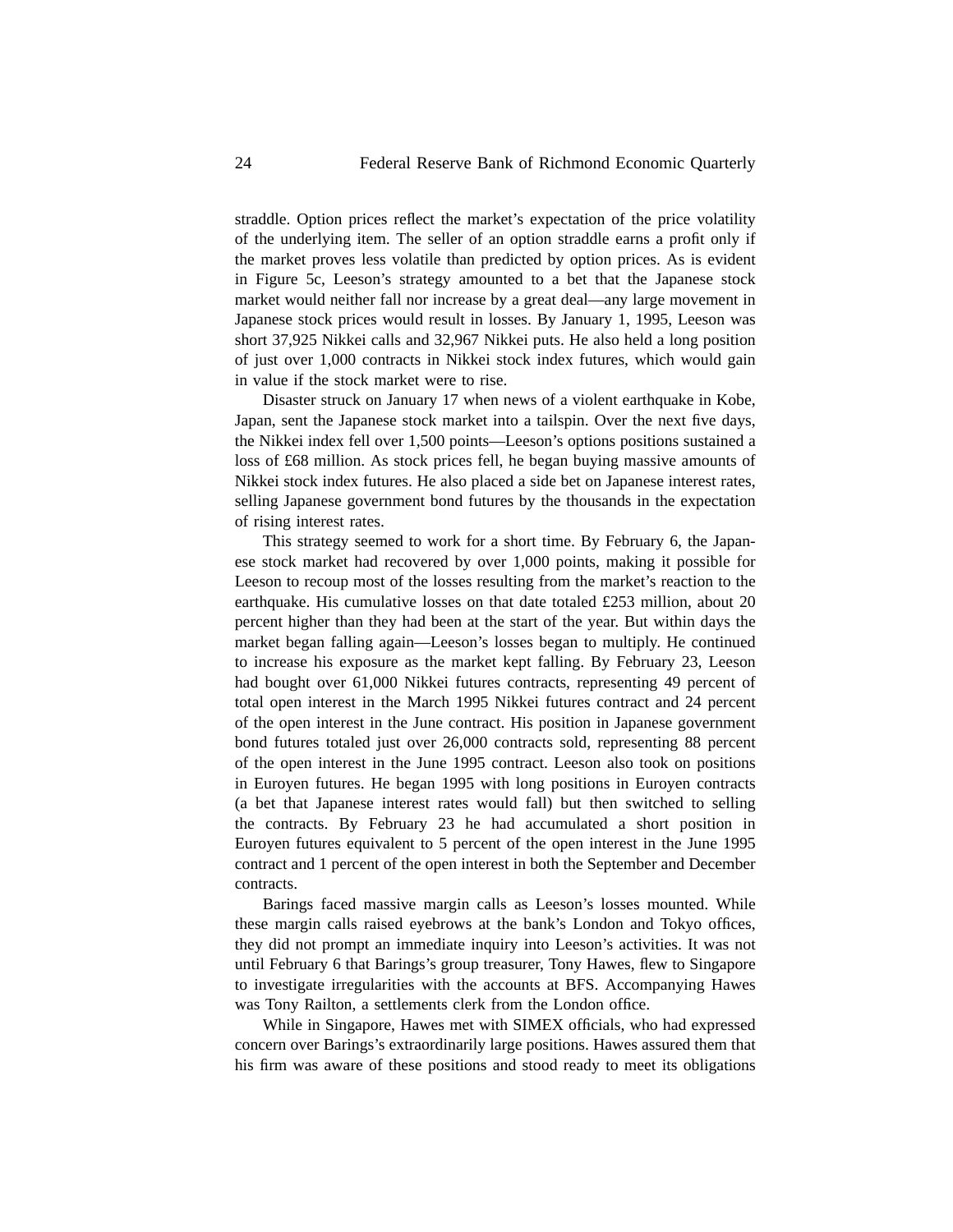to the exchange. His assurances were predicated on the belief that the firm's exposure on the Singapore exchange had been hedged with offsetting positions on the Osaka exchange. He was soon to learn that this belief was incorrect.

Leeson's requests for additional funding continued during February, and Barings's London office continued to meet those requests—in all, Barings had committed a total of £742 million to finance margin calls for BFS. Meanwhile, Tony Railton, the clerk Hawes had dispatched to Singapore, found that he could not reconcile the accounts of BFS. Particularly disturbing was a US\$190 million discrepancy in one of BFS's accounts. For over a week, Railton attempted to meet with Leeson to resolve these discrepancies. Leeson had become hard to find, however. Railton finally tracked him down on the floor of the Singapore exchange on Thursday, February 23, and persuaded Leeson to meet with him that evening. When the meeting began, Railton began asking a series of difficult questions. At that point Leeson excused himself, stating that he would return shortly. But he never did return. Instead, he and his wife left Singapore that evening. The next day, Leeson faxed his resignation to Barings's London office from a hotel in Kuala Lumpur, stating in part, "My sincere apologies for the predicament I have left you in. It was neither my intention nor aim for this to happen."21

After Leeson failed to return, Railton and others at Barings's Singapore office began investigating his private records and quickly discovered evidence that he had lost astronomical sums of money. Peter Baring, the bank's chairman, did not learn of the bank's difficulties until the next day, when he was forced to call the Bank of England to ask for assistance. Ironically, this was the same day that Barings was to inform its staff of their bonuses. Leeson was to receive a £450,000 bonus, up from £130,000 the previous year, on the strength of his reported profits. Baring himself expected to receive £1 million.

The Bank of England's Board of Banking Supervision (1995) subsequently conducted an inquiry into the collapse of Barings. According to the Board's report, total losses attributable to Leeson's actions came to £927 million (approximately US\$1.4 billion), including liquidation costs; an amount far in excess of Barings total equity of £440 million. Most of the cost of the Barings debacle was borne by its shareholders and by ING, the firm that bought Barings. Barings was a privately held firm; most of its equity was held by the Baring Foundation, a charity registered in the United Kingdom. Barings's executive committee held the firm's voting shares, which constituted a small fraction of the firm's total equity. Although ING was able to buy the failed merchant bank for a token amount of £1, it had to pay £660 million to recapitalize the firm. SIMEX subsequently reported that the funds Barings had on deposit with the exchange were sufficient to meet the costs incurred in liquidating its positions

<sup>21</sup> The full text of Leeson's letter of resignation can be found in Springett (1995).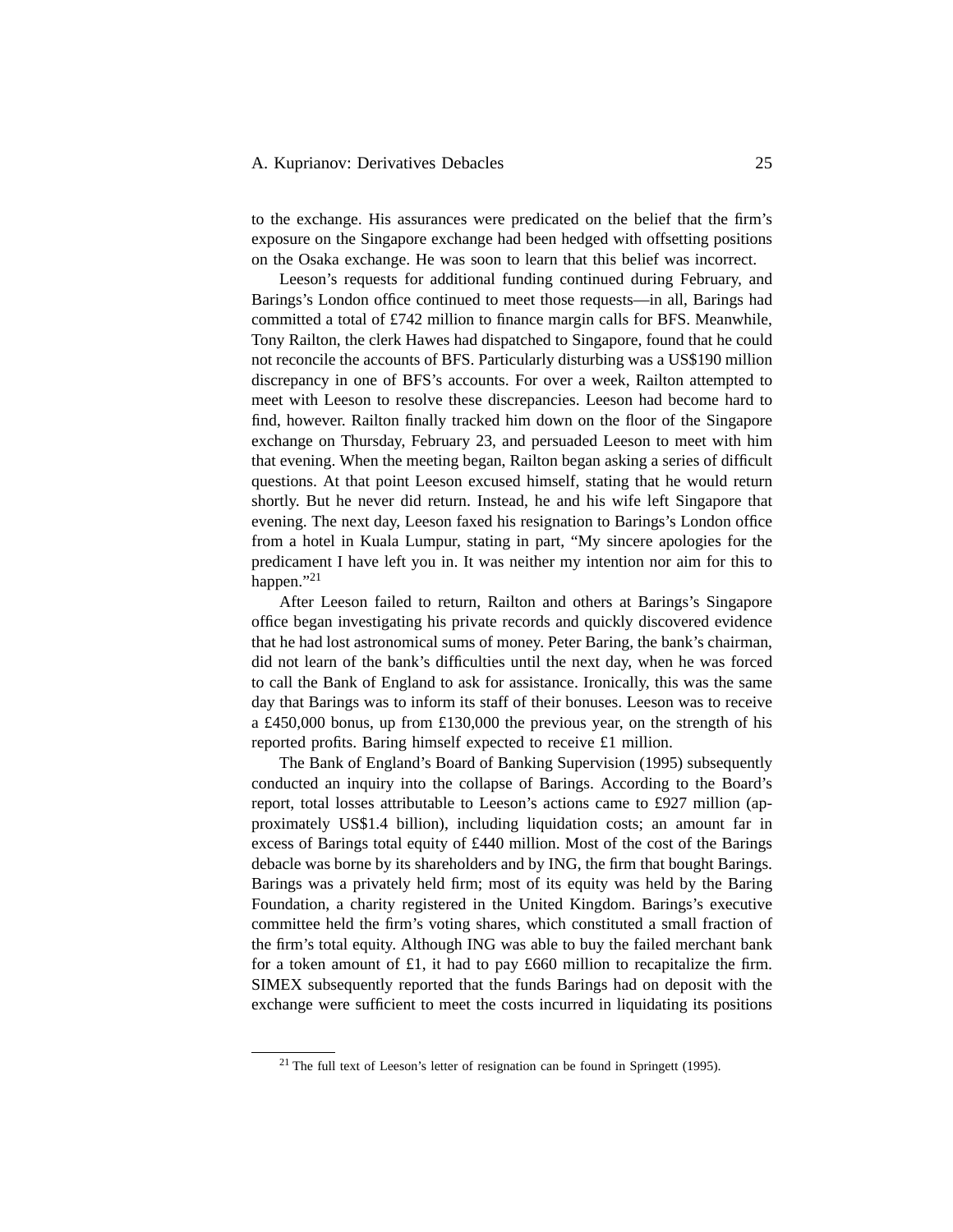(Szala, Nusbaum, and Reerink 1995). It is not known whether the OSE suffered any losses as a result of Barings's collapse.

Leeson was later detained by authorities at the airport in Frankfort, Germany, and was extradited to Singapore the following November. In Singapore, Leeson pleaded guilty to charges of fraud and was sentenced to a  $6\frac{1}{2}$ -year prison term (Mark 1995).

Certain material facts regarding the entire incident are not yet known, as Leeson refused to cooperate with British authorities unless extradited to Great Britain. He later contested the findings of the Banking Board's inquiry, however. A letter to the board from his solicitors states,

These conclusions are inaccurate in various respects. Indeed, in relation to certain of the matters they betray a fundamental misunderstanding of the actual events. Unfortunately, given the uncertainty regarding Mr. Leeson's position we are not able to provide you with a detailed response to your letter.<sup>22</sup>

Leeson has promised to write a book describing his own version of events while serving out his prison term in Singapore.

## **Market Aftershocks**

Once the Singapore and Osaka exchanges learned that Barings would not be able to meet its margin calls, they took control of all the bank's open positions. The Nikkei index fell precipitously when market participants learned that the exchanges would be liquidating such large positions. Thus, in the days immediately following the announcement of Barings's collapse, it was not known whether the margin money the bank had deposited with the exchanges would cover the losses stemming from the liquidation of its positions.

Matters were further complicated when SIMEX announced it would double margin requirements on its Nikkei stock index futures contract effective Tuesday, February 28. Fearing that their margin money might be used to pay for Barings's losses, several of the exchange's U.S. clearing members threatened to withhold payment of the additional margin SIMEX was demanding of them unless given assurances that such margin payments would be used solely to collateralize their own accounts. A refusal to pay would have caused the affected dealers to forfeit their positions. If that had happened, SIMEX would have been faced with a series of defaults. According to CFTC chairman Schapiro, such an event could have "destroyed the ability of SIMEX to manage the situation."<sup>23</sup> Indeed, there are reports that many market participants feared that the very solvency of the SIMEX clearinghouse was in question. To complicate matters further, Japanese and Singaporean regulators were slow to

<sup>22</sup> Board of Banking Supervision (1995), para. 1.77.

<sup>23</sup> As cited in McGee (1995b).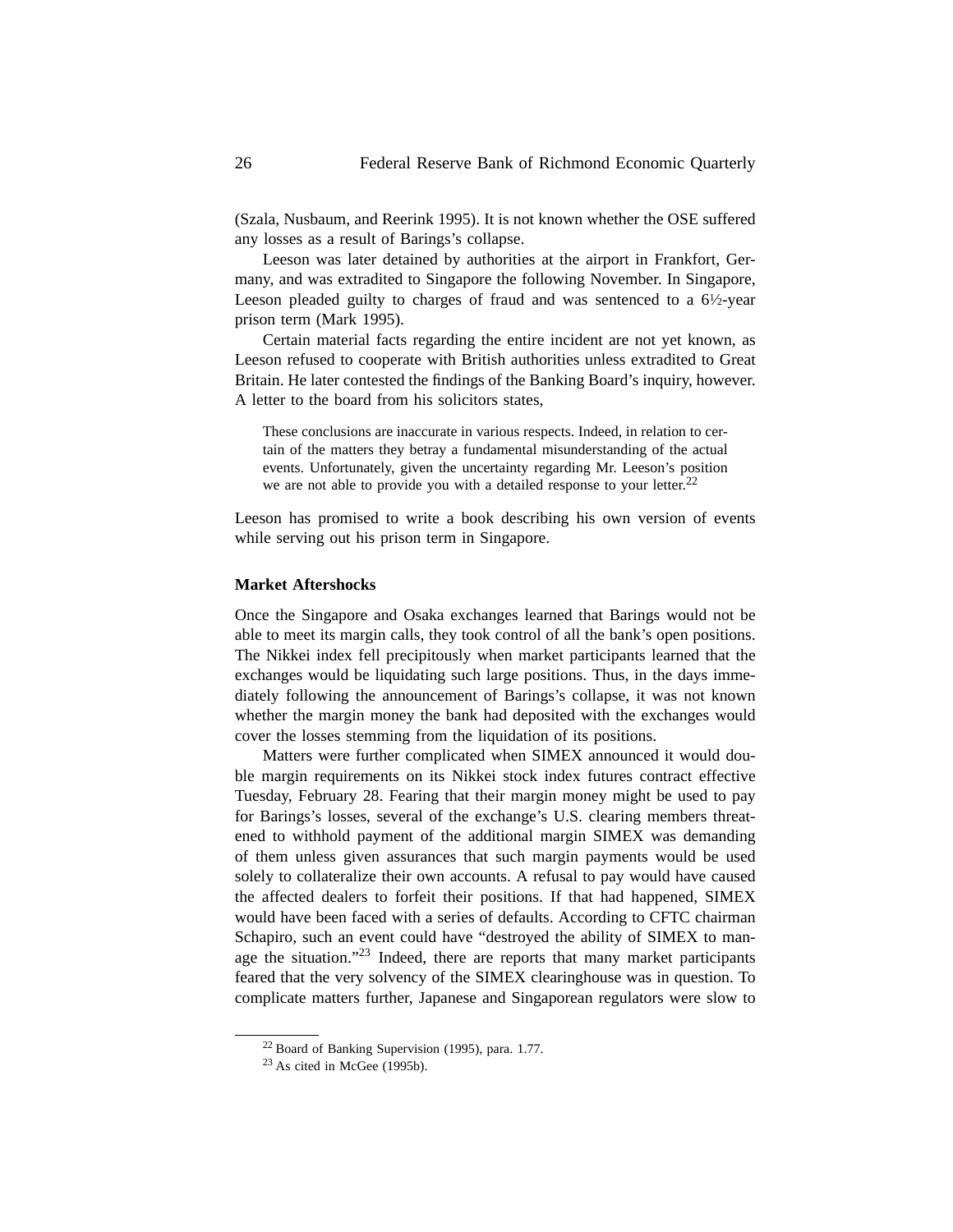inform market participants of the steps they were taking to insure the financial integrity of the exchange clearinghouses. This lack of communication served only to exacerbate the fears of market participants (Falloon 1995; Irving 1995; McGee 1995b, c; Szala, Nusbaum, and Reerink 1995).

Upon learning of the situation, Chairman Schapiro contacted the Monetary Authority of Singapore (MAS) to persuade the agency to assure SIMEX's clearing members that their margin deposits would not be used to offset Barings's proprietary losses. The MAS subsequently acceded to these requests and provided its assurance in a short statement released before the start of trading on Tuesday. SIMEX's margin calls were met and a potential crisis was avoided.

This was not the end of headaches for Barings's customers, however. BFS was one of the largest clearing member firms on SIMEX. As such, it handled clearing and settlement for 16 U.S. firms and held approximately \$480 million in margin funds on their behalf when it went bankrupt.

U.S. futures exchanges typically arrange the immediate transfer to other firms of all customer accounts of a financially troubled clearing member. Laws in the United States facilitate such transfers because they provide for strict segregation of customer accounts, which prevents the creditors of a broker or clearing member firm from attaching the assets of customers. That Japanese law contains no such provisions was not well known before the collapse of Barings. Although laws in Singapore do recognize the segregation of accounts, SIMEX had never before dealt with the insolvency of a clearing member firm. To complicate matters further, most of BFS's customer accounts had been booked through Baring Securities in London. Consequently, SIMEX did not have detailed information on individual customer positions. It had records only on a single commingled account for Baring Securities. Finally, much of the information that Leeson had provided to the exchange, as well as to Barings's other offices, was false. These circumstances made the task of sorting out the positions of individual customers extremely difficult.

During the next week, Barings's U.S. customers scrambled to reproduce documentation of their transactions with the bank and supplied this information to SIMEX and the OSE. But while this information made it possible for the exchanges to identify customer positions, Barings's bankruptcy administrator in London had asked the exchanges to block access to all Barings's margin deposits. The bankruptcy administrator had raised questions about whether U.K. laws on the segregation of customer accounts were applicable in an insolvency of this kind (Szala, Nusbaum, and Reerink 1995).

It was not until ING took over Barings on March 9 that the bank's customers were assured of access to their funds. Even then, access was delayed in many cases. By one account, several major clients waited more than three weeks before their funds were returned (Irving 1995).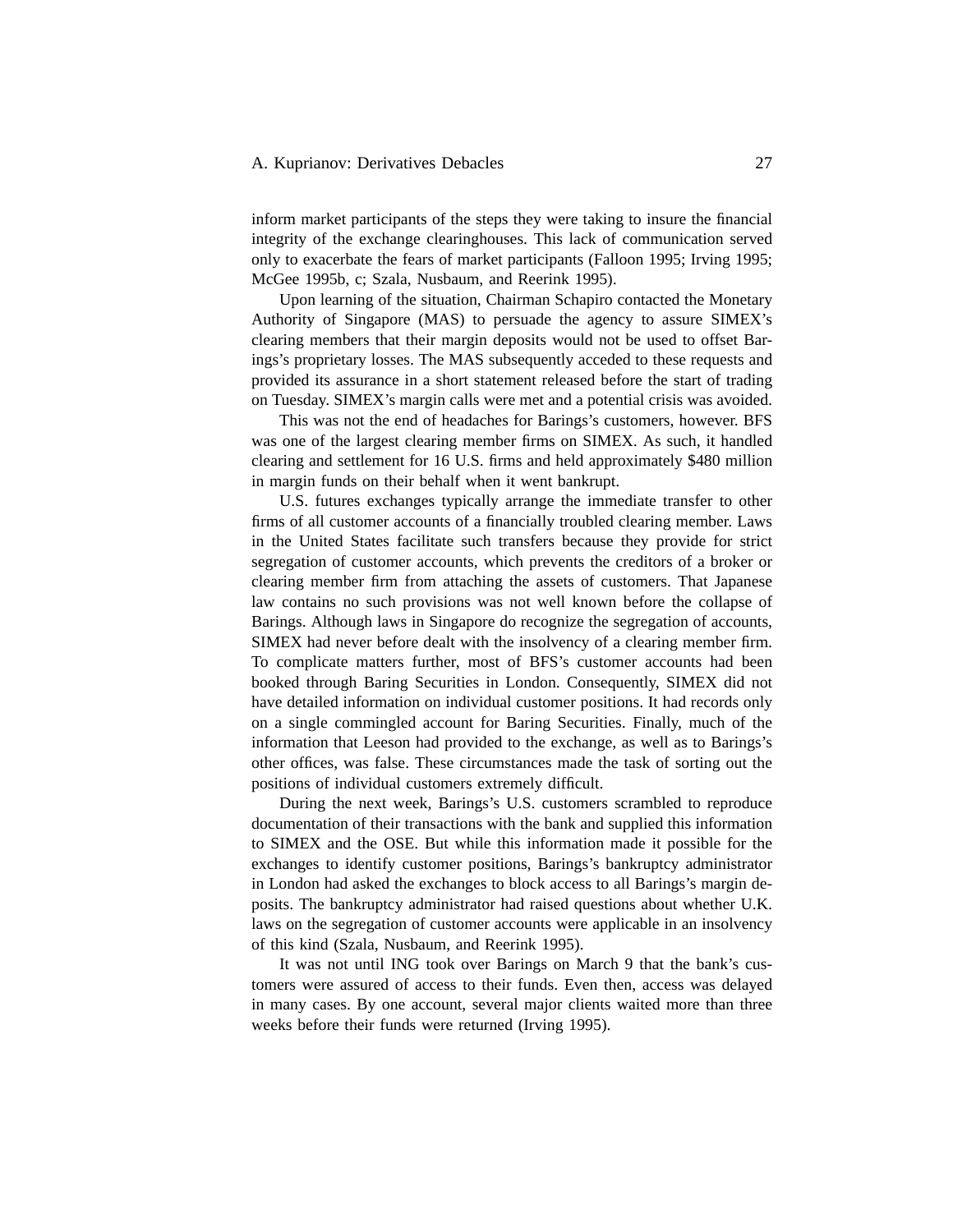## **Policy Concerns Highlighted by Barings's Default**

All futures exchanges maintain systems to prevent the accumulation of large speculative losses. But events surrounding the collapse of Barings have served to highlight weaknesses in risk management on the part of SIMEX and other futures exchanges. They also suggest a need for closer international cooperation among futures exchanges and their regulators, and for clearer laws on the status of customer accounts when a clearing member firm becomes insolvent.

Futures exchanges maintain stringent speculative position limits for individual firms and traders to prevent large losses and to limit their exposure. It appears that SIMEX relaxed some of these restrictions for BFS, however. It is not unusual for futures exchanges to grant exemptions to established position limits for hedged positions, such as those Leeson claimed to maintain. But it is normal for the exchange clearinghouse to monitor closely the activities of firms receiving such exemptions and to take steps to verify the existence of offsetting exposures. It now appears that SIMEX failed to pursue such precautions in its dealings with Barings.

The exchange's attitude toward Barings was influenced in part by the bank's strong international reputation, but its willingness to relax normal risk management guidelines also may have been attributable to its desire to attract business. Although the OSE was first to list Japanese government bond and Nikkei-225 stock index futures, SIMEX soon began listing similar contracts in direct competition with the Osaka exchange. Thereafter, the two exchanges battled each other for market share. Barings was one of the most active firms on SIMEX—and Leeson was responsible for much of the exchange's trading volume in Nikkei stock index futures and options. Thus, some observers believe that SIMEX may have been too willing to accommodate BFS (McGee 1995c). Critics include representatives of U.S. futures exchanges, who maintain that their risk management standards are more stringent.<sup>24</sup> A report on the incident commissioned by the government of Singapore came to a similar conclusion, finding that the exchange may have been too liberal in granting increases in position limits.<sup>25</sup>

Communication between exchanges can be important for identifying and resolving potential problems. Communication between SIMEX and the OSE was minimal, however. This lack of communication not only helped make it possible for Leeson to accumulate large losses but also hampered efforts to contain the damage once Barings collapsed. Although the OSE routinely published a list of the positions of its most active traders, SIMEX did not make such disclosures. It now seems apparent that SIMEX officials never consulted

<sup>24</sup> See *BNA's Banking Report* (1995f) and Falloon (1995).

<sup>25</sup> See *The Economist* (1995).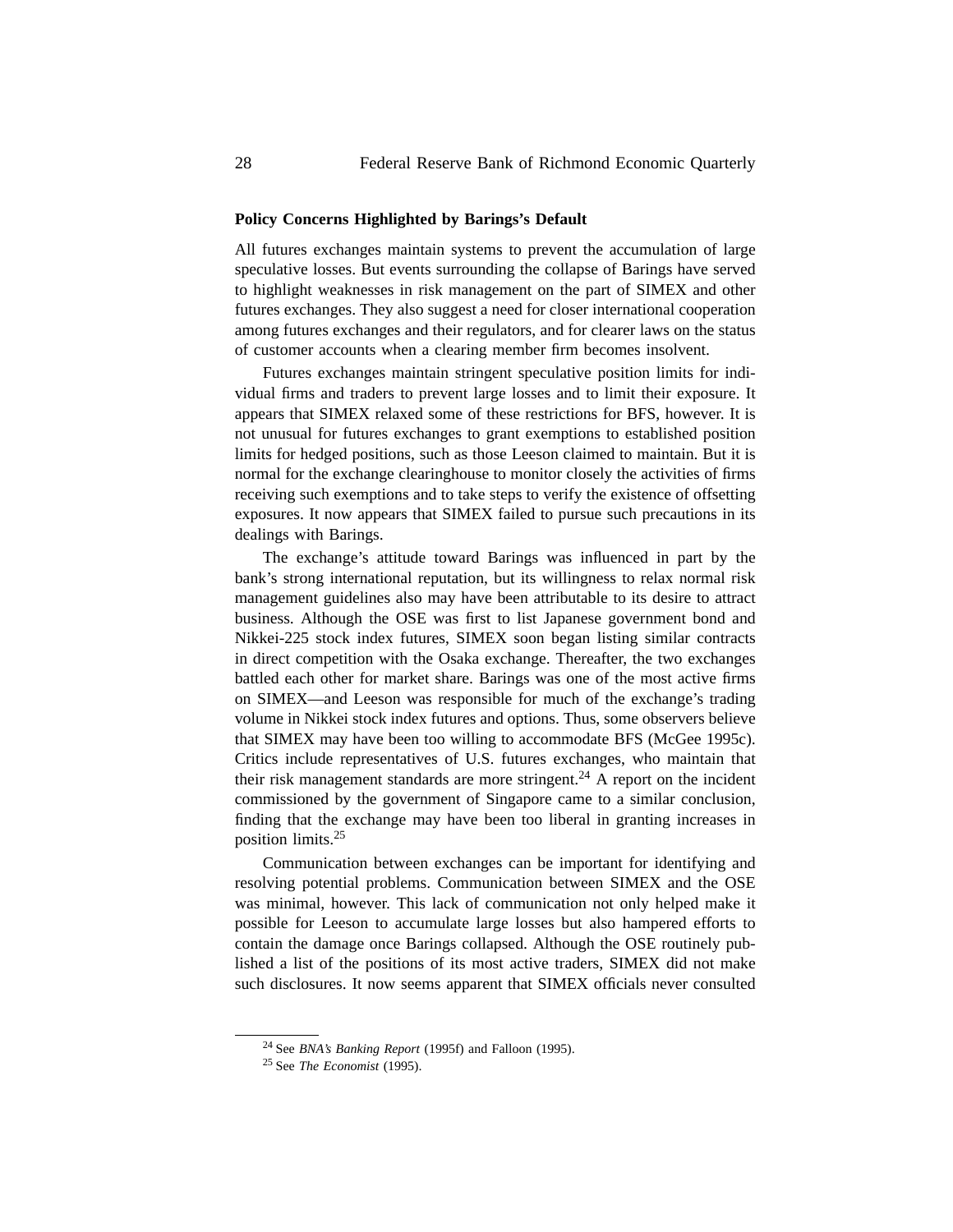the OSE's list to verify Leeson's claim that he was hedging his large positions in Singapore with offsetting exposures on the Osaka exchange.

Some observers blame this lack of communication on the rivalry between the two exchanges. Arrangements existing between U.S. exchanges suggest that competition need not preclude information sharing, however. In the United States, futures exchanges attempt to coordinate their activities with the CFTC and other futures exchanges. Each exchange maintains strict speculative position limits established under CFTC oversight. The CFTC monitors compliance through a comprehensive surveillance policy that includes a large-trader reporting system. Market participants are required to justify unusually large positions. This system enabled the CFTC to ascertain quickly that Barings had no significant positions on any U.S. futures exchange at the time of its collapse.<sup>26</sup>

While competitive concerns may sometimes give exchanges incentives to relax prudential standards, as many observers seem to think that SIMEX did, it does not follow that regulators should seek to discourage such competition. Competition among exchanges serves an important economic function by encouraging innovation. Securities and futures exchanges constantly compete with one another to provide new products to their customers. Thus, whereas futures exchanges once listed contracts only for agricultural and other commodities, a significant fraction of all futures trading today involves contracts for financial instruments. The growth of trading in such instruments has provided important benefits to international financial markets, helping to make them more efficient while facilitating risk management by financial intermediaries and commercial firms alike. Moreover, competition gives futures exchanges an incentive to maintain strong financial controls and risk management systems, as most market participants seek to avoid risks like those faced by SIMEX customers after the collapse of Barings. Finally, policymakers need not restrict competition to address the problems highlighted by the Barings debacle.

The events surrounding the collapse of Barings led futures industry regulators from 16 nations to meet in Windsor, England, in May 1995 to discuss the need for legal and regulatory reform. At that meeting, officials agreed on a plan of action now known as the Windsor Declaration. The declaration calls for regulators to promote, as appropriate, "national provisions and market procedures that facilitate the prompt liquidation and/or transfer of positions, funds and assets, from failing members of futures exchanges," and to support measures "to enhance emergency procedures at financial intermediaries, market members and markets and to improve existing mechanisms for international co-operation and communication among market authorities and regulators."<sup>27</sup> The International Organization of Securities Commissions (IOSCO) later endorsed the Windsor

<sup>26</sup> See the summary of Chairman Schapiro's testimony before Congress in *BNA's Banking Report* (1995e, f).

<sup>27</sup> As cited in *BNA's Banking Report* (1995d).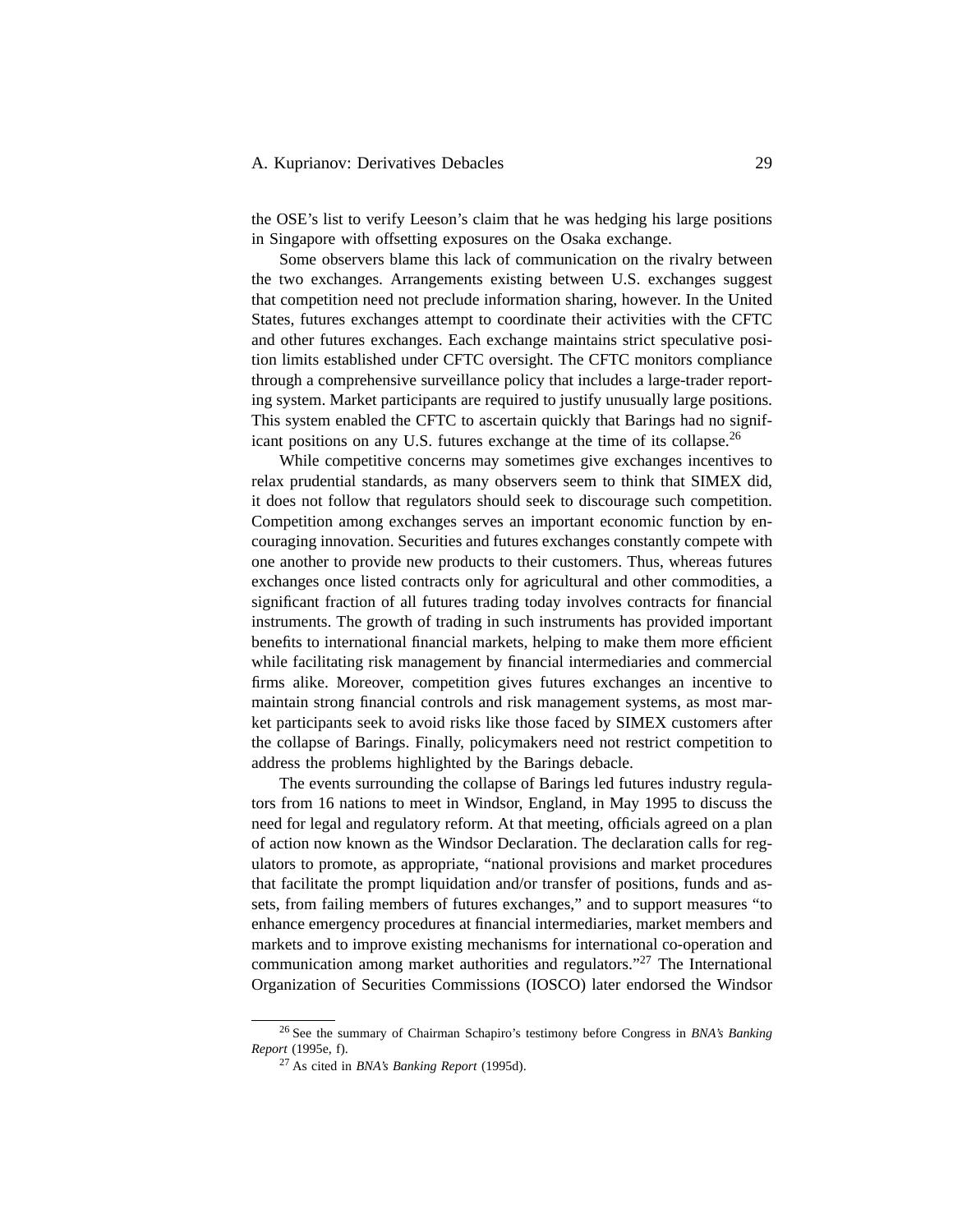Declaration and pledged to study the issues it raised. IOSCO also asked its members to promote declaration measures in cross-border transactions.<sup>28</sup>

The Barings debacle has also spurred efforts by market participants to strengthen financial safeguards at futures and options exchanges. In March 1995, the Futures Industry Association (FIA) organized a task force to investigate measures to improve the financial integrity of futures and options exchanges. The association's Global Task Force on Financial Integrity (1995) subsequently published a report containing 60 recommendations, ranging from risk management practices to customer protection issues. The FIA report encourages all nations to review their bankruptcy laws to clarify the status of customer funds and to modify provisions that might conflict with the laws of other nations. It recommends that exchanges and their regulators establish procedures for the transfer of a troubled clearing member firm's customer assets *before* it is declared insolvent, as is now typically done in the United States. In addition, the report encourages exchange clearinghouses to monitor their clearing member firms closely and to perform periodic audits. Thus, the FIA's recommendations are broadly consistent with the principles espoused by the Windsor Declaration, especially in their emphasis on customer protection and the need for improved information sharing among exchanges and government authorities.

Subsequently, the clearing organizations for 19 U.S. stock, stock option, and futures exchanges announced their intent to begin pooling data on transactions of member firms (McGee 1995a). In addition, CFTC Chairman Schapiro has announced that her staff will work with the futures industry to develop concrete customer protection proposals.29

The Barings debacle has served to galvanize an international effort—one that has been joined by government officials and market participants alike—to reevaluate risk management systems, customer protection laws, and procedures for dealing with the failure of a large clearinghouse member. It also has prompted increased communication and pledges of greater cooperation among regulators from different nations. It is still too early to pass judgment on the ultimate success of such initiatives, however. While regulators have pledged increased international cooperation, recent press accounts have noted that officials in Britain, Japan, and Singapore have not always cooperated with one another in conducting their investigations of the Barings case.<sup>30</sup>

#### **Lessons from the Barings Debacle**

The losses suffered by Barings provide a good example of the market risk associated with derivatives. But, as with the case of Metallgesellschaft, the

<sup>28</sup> See *BNA's Banking Report* (1995b).

<sup>29</sup> See *BNA's Banking Report* (1995c).

<sup>30</sup> See *The Economist* (1995).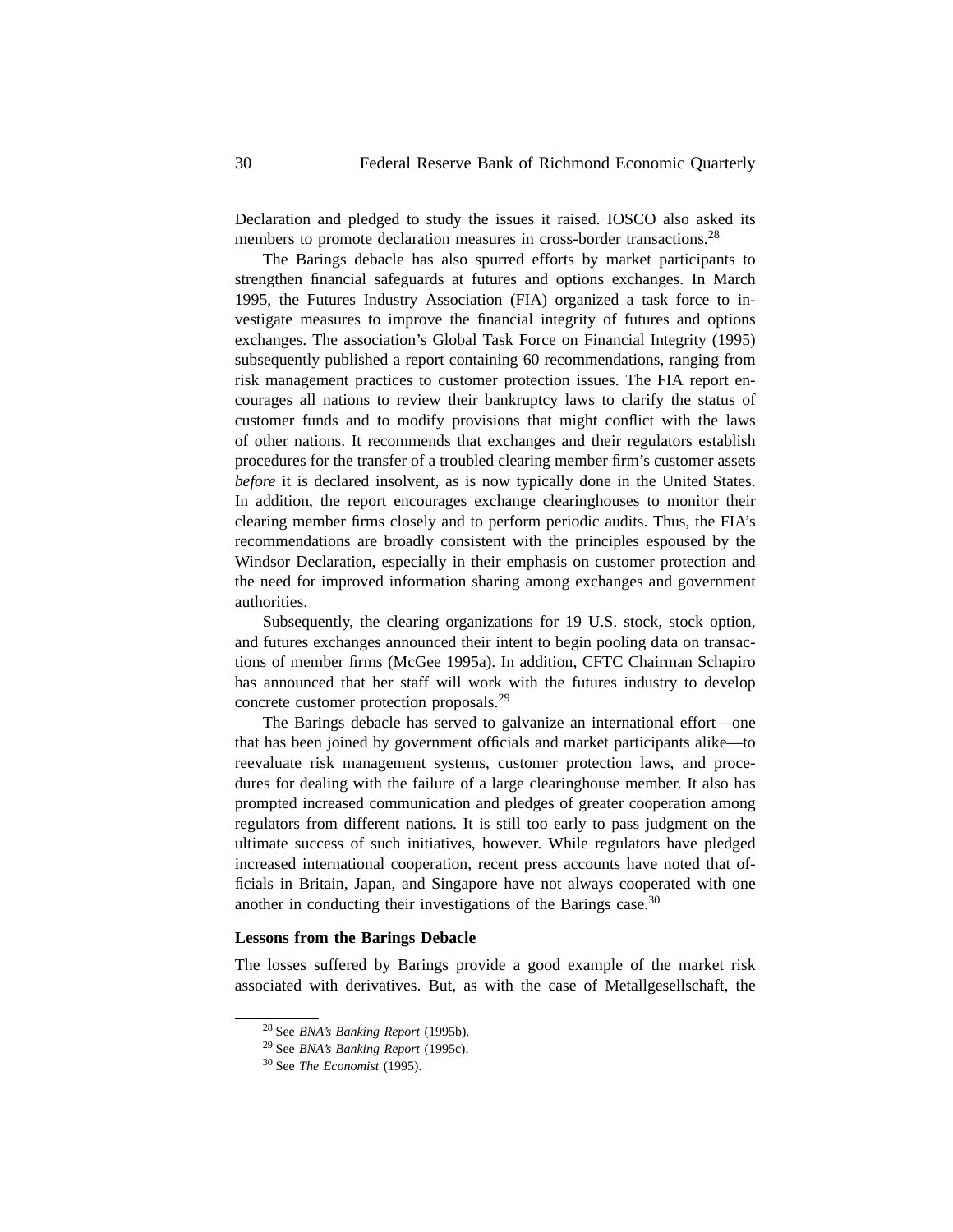Barings debacle best illustrates operational risk and legal risk. In this regard, the Bank of England's Board of Banking Supervision inquiry concluded,

Barings' collapse was due to the unauthorized and ultimately catastrophic activities of, it appears, one individual (Leeson) that went undetected as a consequence of a failure of management and other internal controls of the most basic kind. Management failed at various levels and in a variety of ways . . . to institute a proper system of internal controls, to enforce accountability for all profits, risks and operations, and adequately to follow up on a number of warning signals over a prolonged period.<sup>31</sup>

The board's inquiry found nine separate warning signs that should have alerted Barings management to problems with its Singapore futures subsidiary. A partial list of those warning signs includes the following:

- *The lack of segregation of duties between front and back offices*. This lack was identified as a weakness and potential problem area in an internal audit report following a review of BFS's operations in the summer of 1994. Barings's management failed to act on the report's recommendations to remedy this situation.
- *The high level of funding requested by Leeson.* Between December 31, 1994, and February 24, 1995, Barings provided Leeson with £521 million to meet margin calls. Total funding of BFS stood at £742 million, more than twice the reported capital of the Barings Group, when Leeson's activities were finally discovered on February 24.<sup>32</sup>
- *The unreconciled balance of funds transferred to BFS to meet margin calls.* In his requests for additional funding, Leeson often claimed the money was needed for client accounts but never provided detailed information about these accounts as was the usual practice. Nonetheless, the bank's head office in London paid those funds without any independent check on the validity of Leeson's requests and with no attempt to reconcile those requests with known trading positions. Perhaps the most troubling aspect of Barings's behavior in this regard is that SIMEX rules prohibit its members from financing the margin accounts of customers. Barings's management apparently ignored evidence that the firm might be doing so in violation of SIMEX rules.
- *The apparent high profitability of Leeson's trading activities relative to the low level of risk as perceived and authorized by Barings's management in London.* High returns typically entail high risk. Yet no one in senior management seriously questioned how Leeson's strong reported profits

<sup>31</sup> Board of Banking Supervision (1995), para. 14.1.

<sup>32</sup> Board of Banking Supervision (1995), para. 6.21.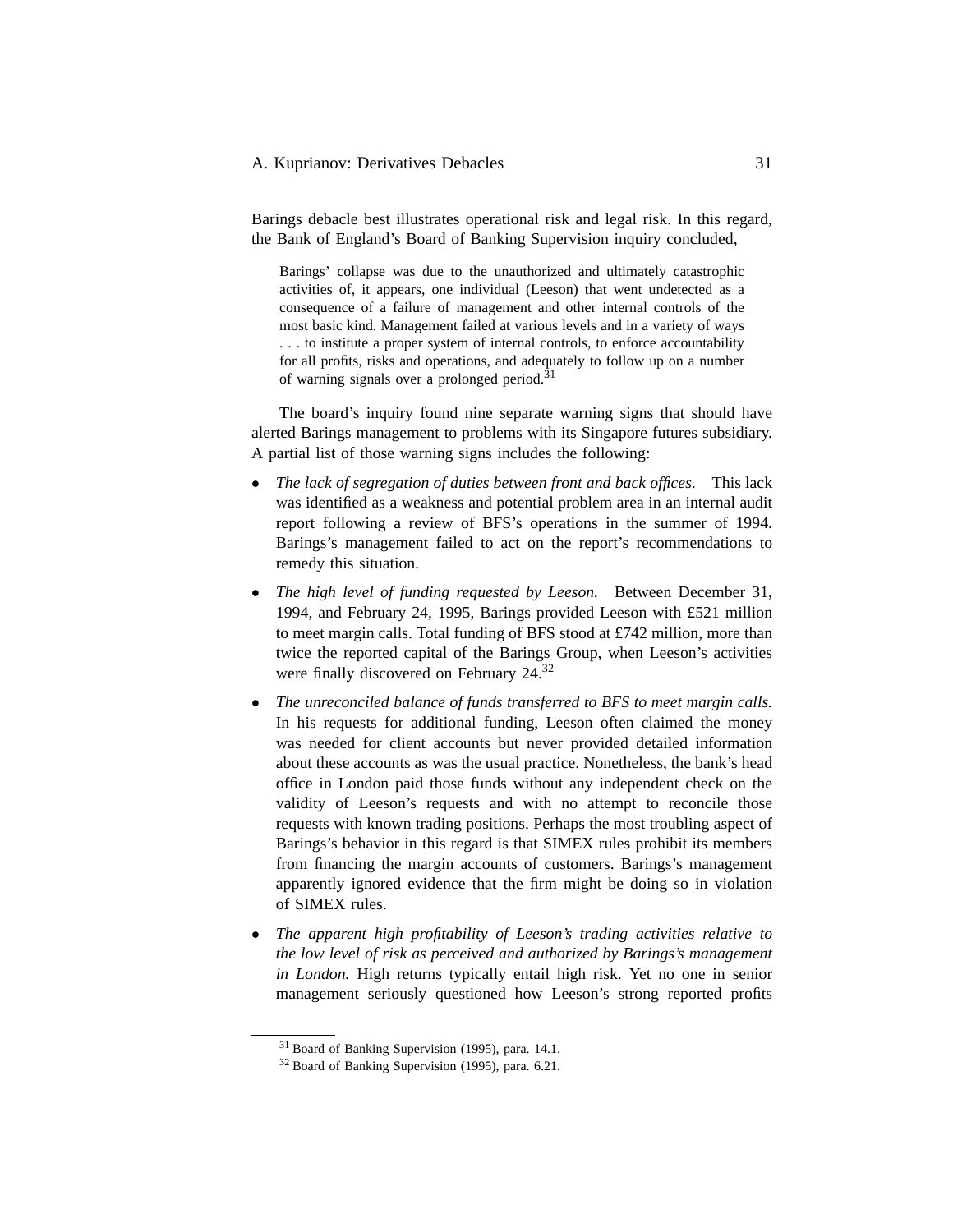could result from what was supposed to have been a low-risk activity. To be sure, at least one executive observed that "This guy must be busting his intraday limits or something."<sup>33</sup> But Leeson's reports were never challenged until too late, and management did little to restrain his trading activities. According to interviews with Barings's staff, Leeson was regarded as "almost a miracle worker," and there was "a concern not to do anything which might upset him."<sup>34</sup>

- *The discovery of discrepancies in Leeson's accounts by outside auditors.* Barings's auditors, the firm of Coopers & Lybrand, informed the bank's management of a £50 million discrepancy in BFS's accounts on or before February 1, 1995. Although this discrepancy ultimately did prompt Barings's treasurer to investigate Leeson's accounts, the Board of Banking Supervision concluded that management was too slow in responding to this warning sign.
- *Communications from SIMEX.* The rapid buildup of Leeson's positions during January 1995 prompted SIMEX to seek assurances from Barings's management in London regarding the ability of BFS to fund its margin calls. In retrospect, it appears that Barings's management was too hasty in providing such assurances.
- *Market rumors and concerns made known to Barings's management in January and February.* By late January, rumors were circulating on the OSE regarding Barings's large positions in Nikkei futures. On January 27, the Bank for International Settlements in Basle, Switzerland, raised a highlevel inquiry with Barings executives in London regarding a rumor that the bank had experienced losses and could not meet its margin calls on the OSE. On the same day, another Barings executive received a call from the Bloomberg information service inquiring into the bank's large positions on the OSE.

Taken together, these warning signs suggest that Barings's management had ample cause to be concerned about Leeson's activities. But management was too slow to act on these warning signs. An on-site examination of Leeson's accounts came too late to save the bank.

The Board of Banking Supervision's report outlined a number of lessons to be learned from the failure of Barings. They emphasize five lessons for the management of financial institutions:

• Management teams have a duty to understand fully the businesses they manage;

<sup>33</sup> Board of Banking Supervision (1995), para. 3.57.

<sup>34</sup> Board of Banking Supervision (1995), para. 7.12.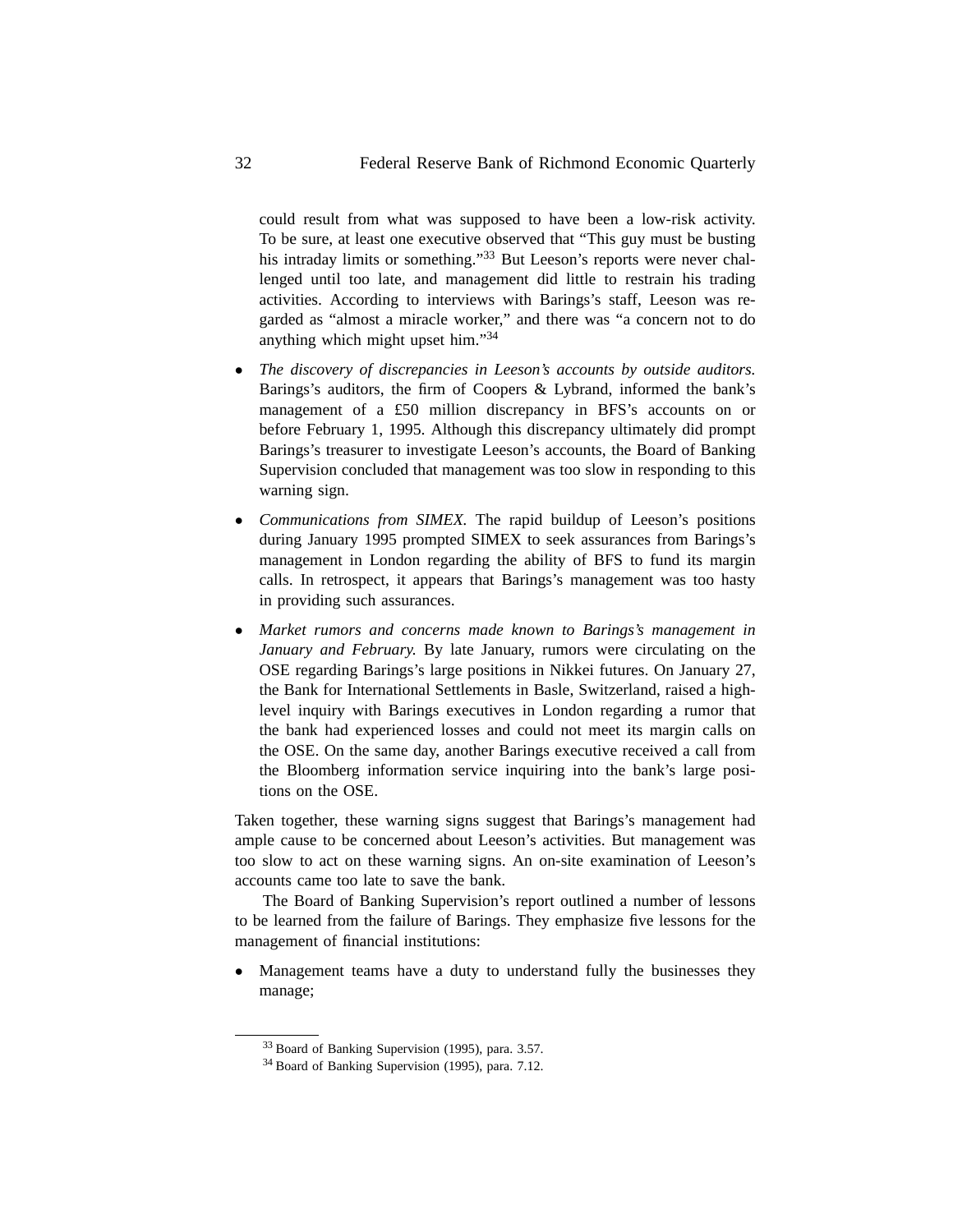- Responsibility for each business activity has to be clearly established and communicated;
- Clear segregation of duties is fundamental to any effective control system;
- Relevant internal controls, including independent risk management, have to be established for all business activities;
- Top management and the Audit Committee have to ensure that significant weaknesses, identified to them by internal audit or otherwise, are resolved quickly.<sup>35</sup>

The report also had some criticisms for the Bank of England's supervision of Barings. U.K. banking regulations require all banks to notify the Bank of England before entering into a transaction that would expose more than 25 percent of the organization's capital to the risk of loss. A Bank of England manager granted Barings an informal concession permitting it to exceed this limit in its exposure to SIMEX and the OSE without first referring the matter to the Bank's senior management. But while the report is somewhat critical of the Bank of England on this matter, it concludes,

The events leading up to the collapse of Barings do not, in our view, of themselves point to the need for any fundamental change in the framework of regulation in the UK. There is, however, a need for improvements in the existing arrangements.<sup>36</sup>

The report goes on to suggest a number of ways to improve the Bank of England's supervision of banks. According to the report,

- the Bank should explore ways of increasing its understanding of the non-banking businesses... undertaken by those banks for which it is  $responsible;^{37}$
- it should prepare explicit internal guidelines to assist its supervisory staff in identifying activities that could pose material risks to banks and ensure that adequate safeguards are in place;
- it should work more closely with the Securities and Futures Authority, the agency responsible for regulating the domestic operations of British-based securities firms, as well as with regulators from other nations; and
- it should address deficiencies in the implementation of rules dealing with large exposures.

<sup>35</sup> Board of Banking Supervision (1995), para. 14.2.

<sup>36</sup> Board of Banking Supervision (1995), para. 14.5.

<sup>37</sup> Board of Banking Supervision (1995), para. 14.35.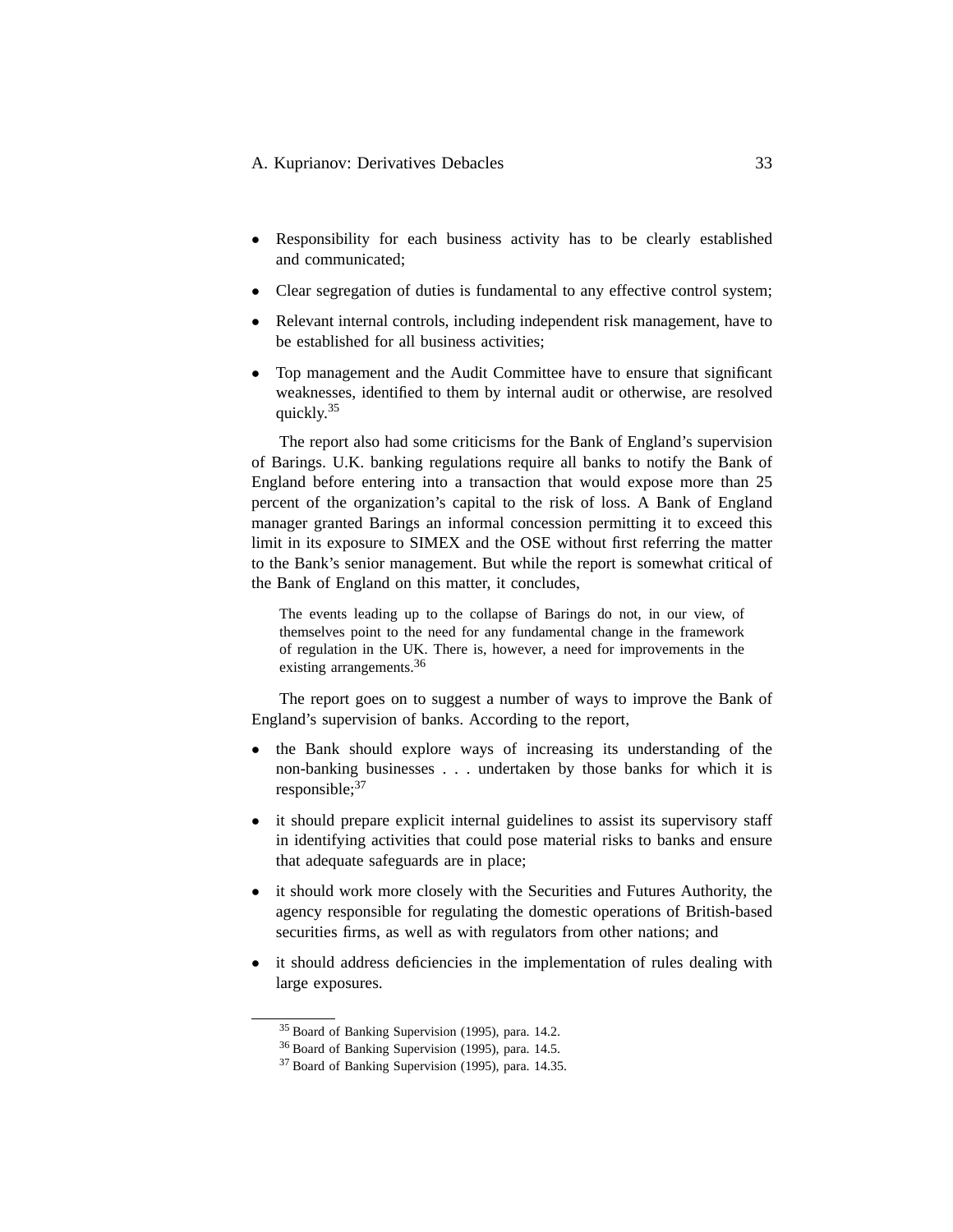The report also recommended an independent quality assurance review of the Bank of England's supervisory function.

The Board of Banking Supervision's report did not blame the collapse of Barings on its use of derivatives. Instead, it placed responsibility for the debacle on poor operational controls at Barings:

The failings at Barings were not a consequence of the complexity of the business, but were primarily a failure on the part of a number of individuals to do their jobs properly....While the use of futures and options contracts did enable Leeson to take much greater levels of risk (through their leverage) than might have been the case in some other markets, it was his ability to act without authority and without detection that brought Barings down.<sup>38</sup>

This point has been reinforced recently by news of a similar debacle at the New York office of Daiwa Bank, where a trader concealed large trading losses for over ten years before finally confessing to his activities.<sup>39</sup> Parallels between the Daiwa and Barings debacles are striking, as both incidents resulted from the unauthorized activities of a single trader. Daiwa's losses were in no way related to derivatives, however. The bank incurred over \$1 billion in losses as a result of unauthorized trading in U.S. government bonds, widely regarded as the safest of financial instruments.

#### **Some Final Observations on the Barings Debacle**

The events surrounding the collapse of Barings have highlighted certain weaknesses in international financial markets that represent legitimate concerns for policymakers. The most notable of these weaknesses relate to (1) the lack of communication between securities and futures exchanges and regulators in different countries, and (2) conflicting laws on the legal status of customer accounts at futures brokers and clearing agents in the event of insolvency. These weaknesses can be addressed only by increased international cooperation among futures exchanges, regulators, and lawmakers.

At the same time, it does not appear that more stringent government regulation of futures markets could have prevented the Barings debacle. Leeson acted outside existing regulatory guidelines and outside the law in concealing the true nature of his trading activities and the losses resulting therefrom. Existing laws and regulations should have been able to prevent, or at least to detect, Leeson's activities before he could incur such astronomical losses. But Barings, SIMEX, and the Bank of England were all lax in enforcing those rules. Barings was lax in enforcing basic operational controls. In doing so, it violated not only official regulations but also commonly accepted market standards for managing risk. Similarly, it appears that SIMEX may have been

<sup>38</sup> Board of Banking Supervision (1995), para. 14.35.

<sup>&</sup>lt;sup>39</sup> See Sapsford, Sesit, and O'Brien (1995) for early details of the Daiwa debacle.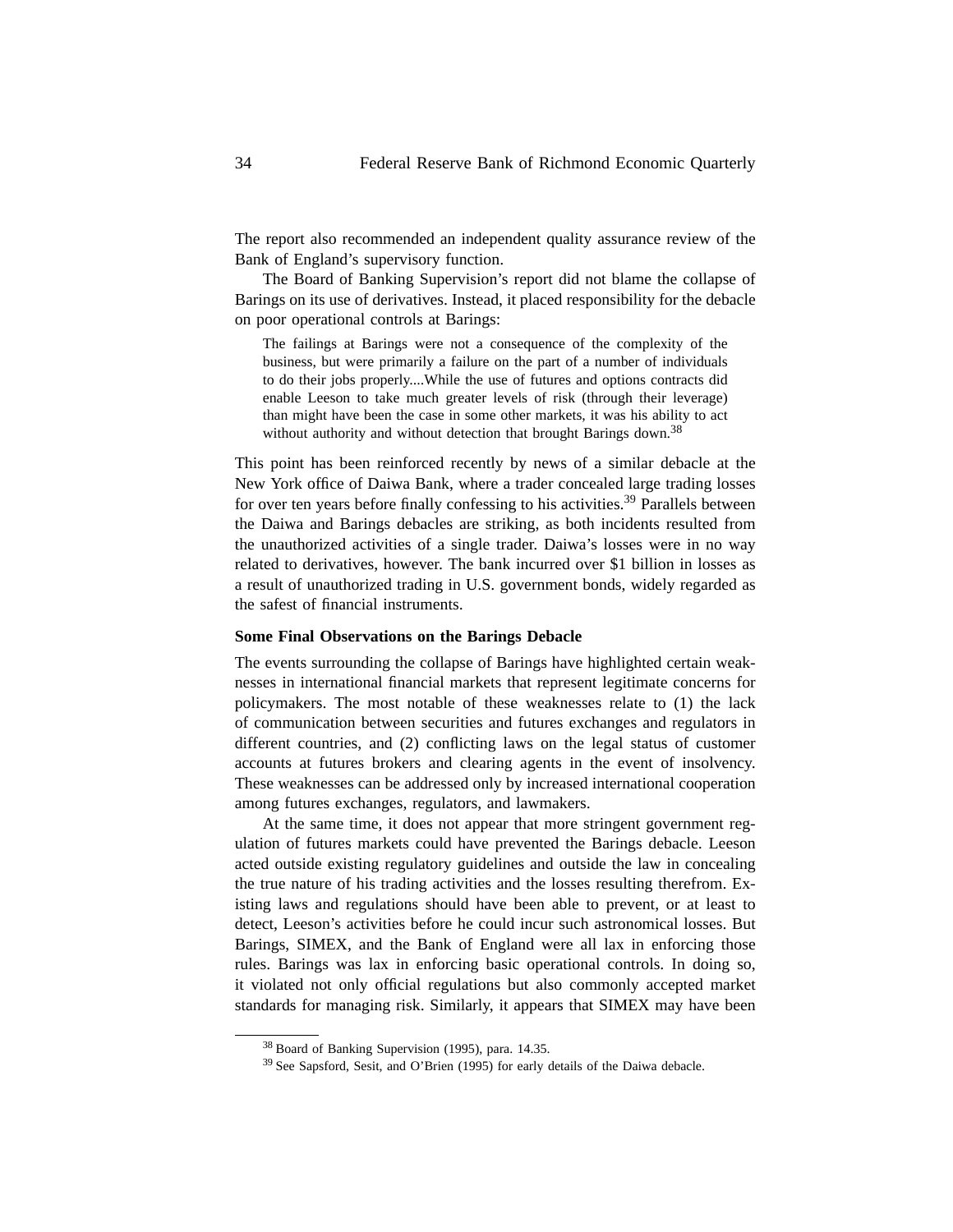too liberal in granting increases in position limits to BFS. Finally, the Bank of England granted Barings an exemption that helped make it possible for Leeson to continue his illicit activities undetected.

## **4. CONCLUDING COMMENTS**

The cases of Metallgesellschaft and Barings provide an interesting study in contrasts. Both cases involve exchange-traded derivatives contracts. In both cases, senior management has been criticized for making an insufficient effort to understand fully the activities of their firms' subsidiaries and for failing to monitor and supervise the activities of those subsidiaries adequately. But while critics have faulted MG's management for overreacting to the large margin calls faced by one of its subsidiaries, Barings's management has been faulted for being overly complacent in the face of a large number of warning signs.

If these two disparate incidents offer any single lesson, it is the need for senior management to understand the nature of the firm's activities and the risks that those activities involve. In the case of Metallgesellschaft, the sheer scale of its U.S. oil subsidiary's marketing program exposed the firm to large risks. Although there is a great deal of disagreement over the efficacy of the hedging strategy employed by MGRM, it would seem difficult to argue that members of MG's board of supervisors fully appreciated the nature or magnitude of the risks assumed by the firm's U.S. oil subsidiary. If they had, they would not have been so shocked to find the firm facing large margin calls. In the case of Barings, senior management seemed content to accept that a single trader could earn huge profits without exposing the firm to large risks. With the benefit of hindsight, it seems clear that senior executives of both firms should have taken more effort to understand the activities of subordinates.

News of derivatives-related losses often prompts calls for more comprehensive regulation of derivatives markets. But the cases of Metallgesellschaft and Barings—which rank among the largest derivatives-related losses to date involve instruments traded in markets already subject to comprehensive regulation. In the case of Barings, the debacle involved a regulated merchant bank trading in regulated futures markets. If anything, the Barings debacle illustrates the limits of regulation. Established rules and regulations should have been able to prevent a single trader from accumulating catastrophic losses. But both SIMEX and the Bank of England granted exemptions that helped make it possible for Leeson to continue his activities for years without being detected. It appears that regulatory organizations can also be subject to operational weaknesses.

Moreover, the instruments traded by these two firms—oil futures, stock index futures, and stock index options—are not the kinds of complex and exotic instruments responsible for concerns often expressed in connection with the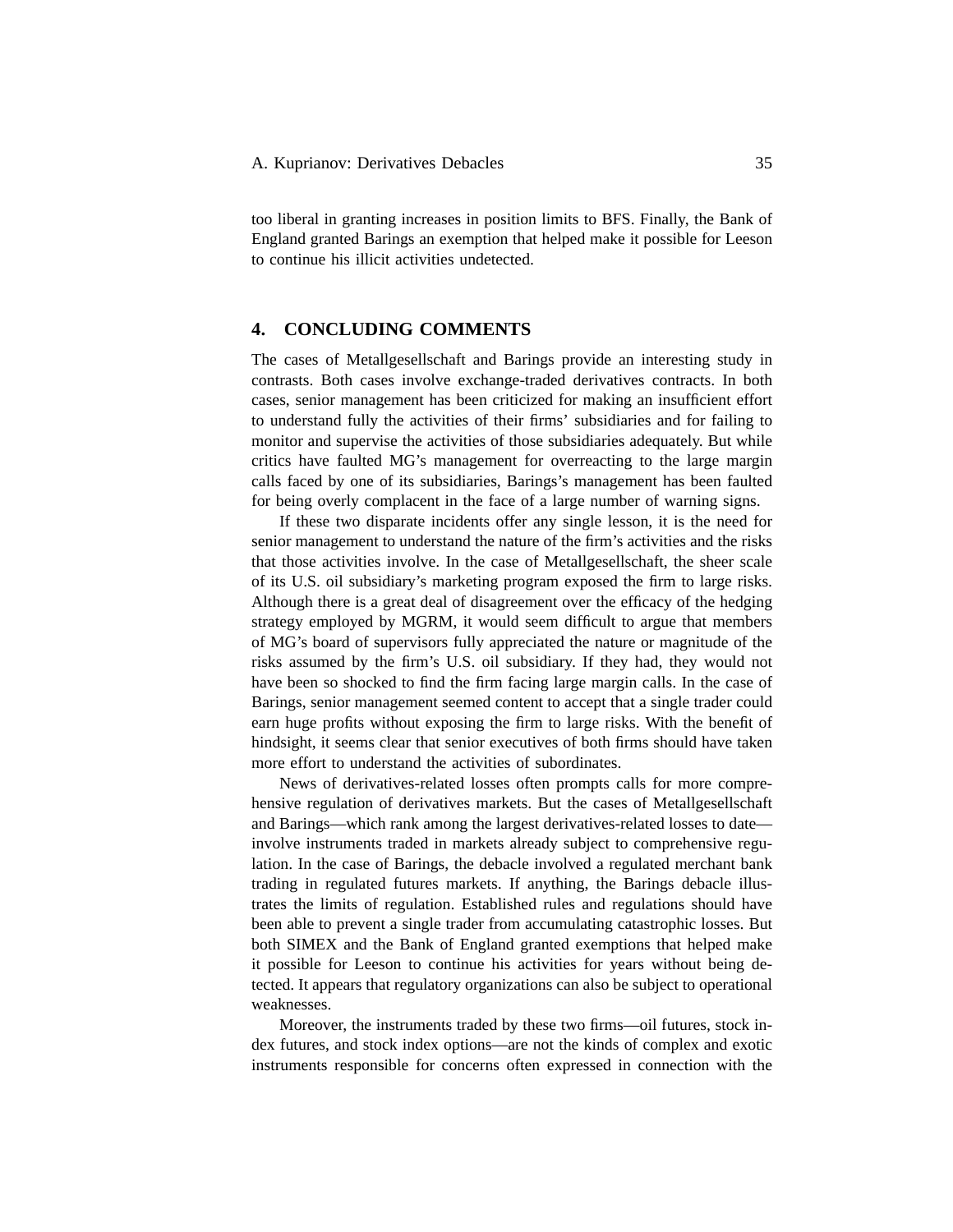growth of derivatives markets. In the case of Barings, the Bank of England's Board of Banking Supervision concluded that it was not the complexity of the business but the failure of a large number of individuals to do their jobs properly that made the bank susceptible to catastrophic losses by a single trader. As the recent misfortune of Daiwa Bank shows, weaknesses in operational controls can lead to losses in many areas of a firm's operations, not just those involved with derivatives. The losses suffered by Daiwa resulted from trading in U.S. Treasury bonds, widely regarded as the safest of all securities.

Unfortunately, no amount of regulation can remove all risk from financial markets. Risk is inherent in all economic activity, and financial markets exist to help market participants diversify such risks. At the same time, regulation can impose costs on market participants. The Metallgesellschaft case shows that attempts at stringent regulation can sometimes have undesirable side effects. According to critics, the CFTC's action against MG's U.S. subsidiaries has introduced uncertainty about the legal status of commercial forward contracts. As a general rule, government policy should attempt to minimize legal risk rather than create it.

To be sure, the Barings debacle did highlight the need for certain legal and regulatory reforms and for more international cooperation among exchanges and their regulators. But market discipline is also a powerful form of regulation. Highly publicized accounts of derivatives-related losses have led many firms to scrutinize their risk management practices—not only in the area of derivatives, but in other areas of their operations as well. Thus, while it is true that derivatives debacles often reveal the existence of disturbing operational weaknesses among the firms involved, such incidents can also teach lessons that help to make financial markets safer in the long run. As the foregoing accounts show, regulation cannot substitute for sound management practices. At the same time, government policymakers can act to minimize the potential for disruption to financial markets by promoting laws and policies that minimize legal risk.

# **REFERENCES**

- *BNA's Banking Report*. "Schapiro Defends CFTC Action against Two MG Subsidiaries," vol. 65 (September 25, 1995a), p. 503.
	- . "IOSCO Endorses Value-at-Risk Models for Capital Adequacy Calculations," vol. 65 (July 17, 1995b), pp. 120–21.

. "Schapiro Says CFTC, Industry to Craft Customer Protection Proposals," vol. 65 (July 3, 1995c), pp. 15–16.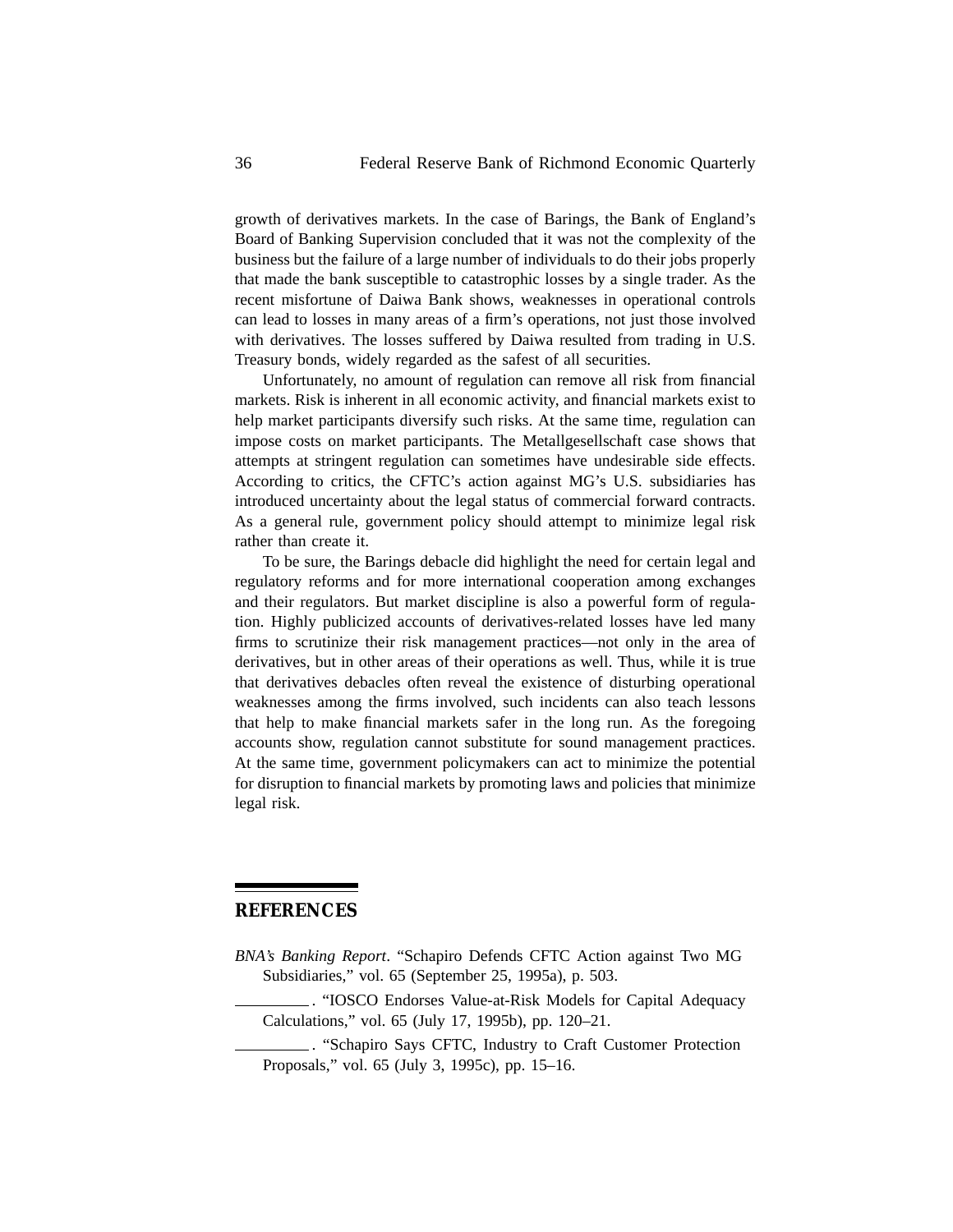A. Kuprianov: Derivatives Debacles 37

. "World Futures Regulators Adopt Plan of Action in View of Barings," vol. 64 (May 22, 1995d), pp. 1017–18.

. "CFTC Undertaking Regulatory Review: Schapiro Address[es] Failure of Barings PLC," vol. 64 (March 6, 1995e), pp. 469–70.

. "CFTC Chairman Schapiro Tells Congress Barings-Type Disaster Unlikely in U.S.," vol. 64 (March 6, 1995f), pp. 468–69.

Board of Banking Supervision. *Report of the Board of Banking Supervision Inquiry into the Circumstances of the Collapse of Barings*. London: HMSO, 1995.

Culp, Christopher L., and Steve H. Hanke. "Derivative Dingbats," *The International Economy* (July/August 1994).

Culp, Christopher L., and Merton H. Miller. "Basis Risk and Hedging Strategies: Reply to Mello and Parsons," *Derivatives Quarterly,* vol. 1 (Summer 1995a), pp. 20–26.

. "Hedging in the Theory of Corporate Finance: A Reply to Our Critics," *Journal of Applied Corporate Finance,* vol. 8 (Spring 1995b), pp. 121–27.

. "Auditing the Auditors," *Risk,* vol. 8 (April 1995c), pp. 36–39.

. "Metallgesellschaft and the Economics of Synthetic Storage,"

*Journal of Applied Corporate Finance,* vol. 7 (Winter 1995d), pp. 62–76.

. "Letter to the Editor," *Risk,* vol. 11 (November 1994a), p. 18.

. "Hedging a Flow of Commodity Deliveries with Futures: Lessons from Metallgesellschaft," *Derivatives Quarterly,* vol. 1 (Fall 1994b), pp. 7–15.

*The Economist*. "The Barings Collapse: Spot the Smoking Receivable," October 21, 1995, p. 79.

. "Revolution at Metallgesellschaft," December 25, 1993, p. 90.

Edwards, Franklin R. "Derivatives Can Be Hazardous to Your Health: The Case of Metallgesellschaft," *Derivatives Quarterly,* vol. 1 (Spring 1995), pp. 8–17.

, and Michael S. Canter. "The Collapse of Metallgesellschaft: Unhedgeable Risks, Poor Hedging Strategy, or Just Bad Luck?" *The Journal of Futures Markets,* vol. 15 (May 1995a), pp. 211–64.

. "The Collapse of Metallgesellschaft: Unhedgeable Risks, Poor Hedging Strategy, or Just Bad Luck?" *Journal of Applied Corporate Finance,* vol. 8 (Spring 1995b), pp. 86–105.

Falloon, William. "Who's Missing from the Picture?" *Risk,* vol. 8 (April 1995), pp. 19–22.

Fox, Justin. "2 in House Fault Futures Trading Panel on Over-the-Counter Derivatives Ruling," *American Banker,* December 26, 1995.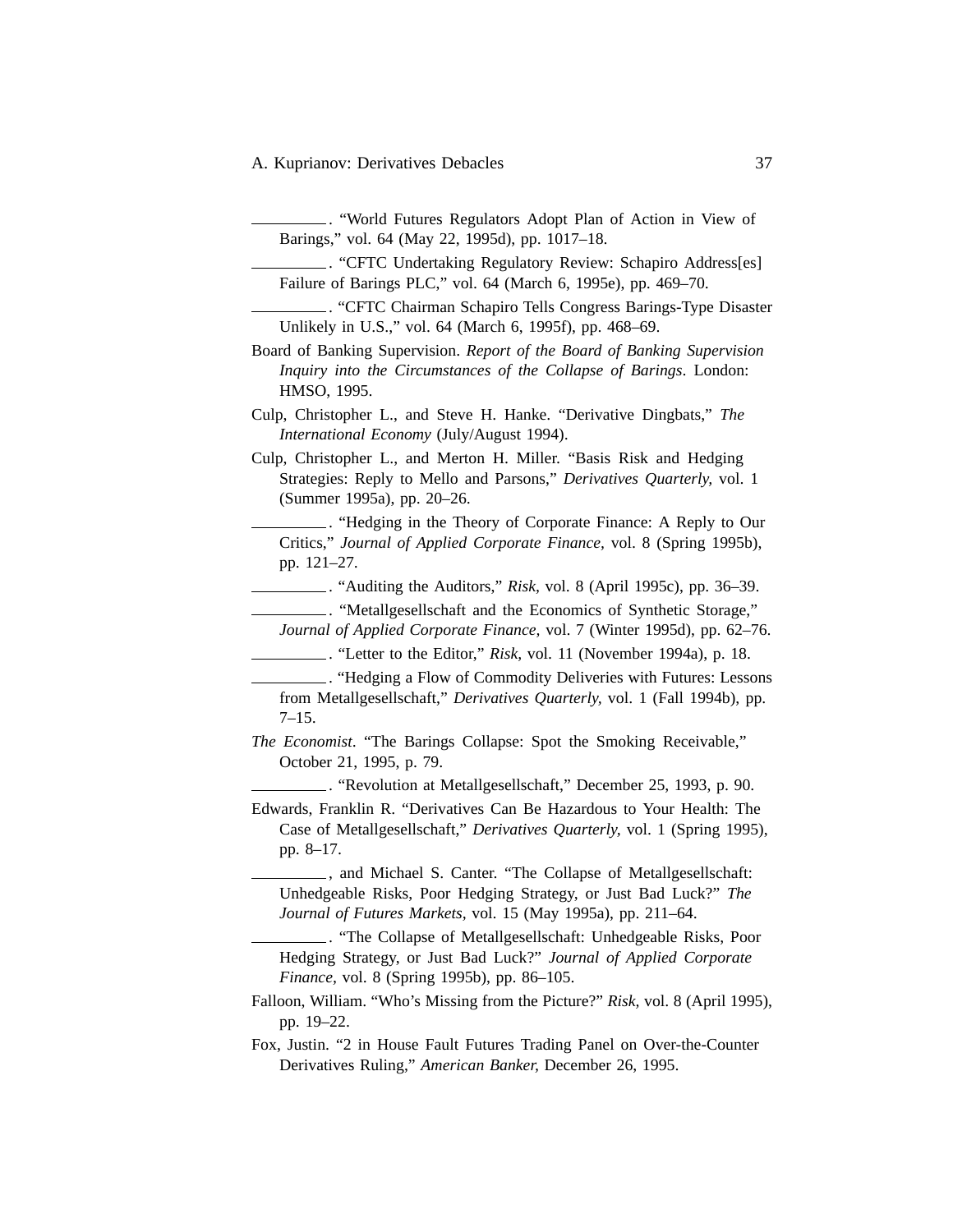- Futures Industry Association Global Task Force on Financial Integrity. *Financial Integrity Recommendations*. Washington: Futures Industry Association, 1995.
- Global Derivatives Study Group. *Derivatives: Practices and Principles.* Washington: Group of Thirty, 1993.
- Irving, Richard. "Beyond Barings," *Risk,* vol. 8 (April 1995), p. 6.
- Kawaller, Ira. "Hedging with Futures Contracts: Going the Extra Mile," *Journal of Cash Management,* vol. 6 (July/August 1986), pp. 34–36.
- Mark, Jeremy. "With Leeson in Singapore Prison, Focus Shifts to Barings Executives," *The Wall Street Journal,* December 4, 1995.
- McGee, Suzanne. "Nineteen U.S. Exchanges To Share Data on Dealings," *The Wall Street Journal,* September 6, 1995a.
	- . "New U.S. Futures Chief Is Crafting a Global Role," *The Wall Street Journal,* May 17, 1995b.
	- . "Reform Sought to Prevent Future Barings," *The Wall Street Journal,* March 17, 1995c.
- Mello, Antonio S., and John E. Parsons. "Hedging a Flow of Commodity Deliveries with Futures: Problems with a Rolling Stack," *Derivatives Quarterly,* vol. 1 (Summer 1995a), pp. 16–19.

. "Maturity Structure of a Hedge Matters: Lessons from the Metallgesellschaft Debacle," *Journal of Applied Corporate Finance,* vol. 8 (Spring 1995b), pp. 106–20.

- Miller, Merton H., and Christopher L. Culp. "Rein in the CFTC," *The Wall Street Journal,* August 17, 1995.
- Rance, Brian D. "The Commodity Futures Trading Commission Order of Settlement with MG Refining and Marketing, Inc. and MF Futures, Inc.," *Derivatives Quarterly,* vol. 2 (Winter 1995), pp. 13–17.
- Roth, Terrence. "German Firm's Bailout Package Gets Approved," *The Wall Street Journal,* January 17, 1994a.
	- . "Metallgesellschaft Sets Shareholder Vote Despite Worries over Financial Package," *The Wall Street Journal,* January 14, 1994b.
- Sapsford, Jathon, Michael R. Sesit, and Timothy L. O'Brien. "How Daiwa Bond Man in New York Cost Bank \$1.1 Billion in Losses," *The Wall Street Journal,* September 27, 1995.
- Springett, Pauline. "The Barings Rescue: 'Apologies, but the pressures have become too much to bear,' " *The Guardian* (London), March 7, 1995.
- Stoll, Hans R. "Lost Barings: A Tale in Three Parts Concluding with a Lesson," *The Journal of Derivatives,* vol. 3 (Fall 1995), pp. 109–15.
- Szala, Ginger, David Nusbaum, and Jack Reerink. "Barings Abyss," *Futures,* vol. 24 (May 1995), pp. 68–74.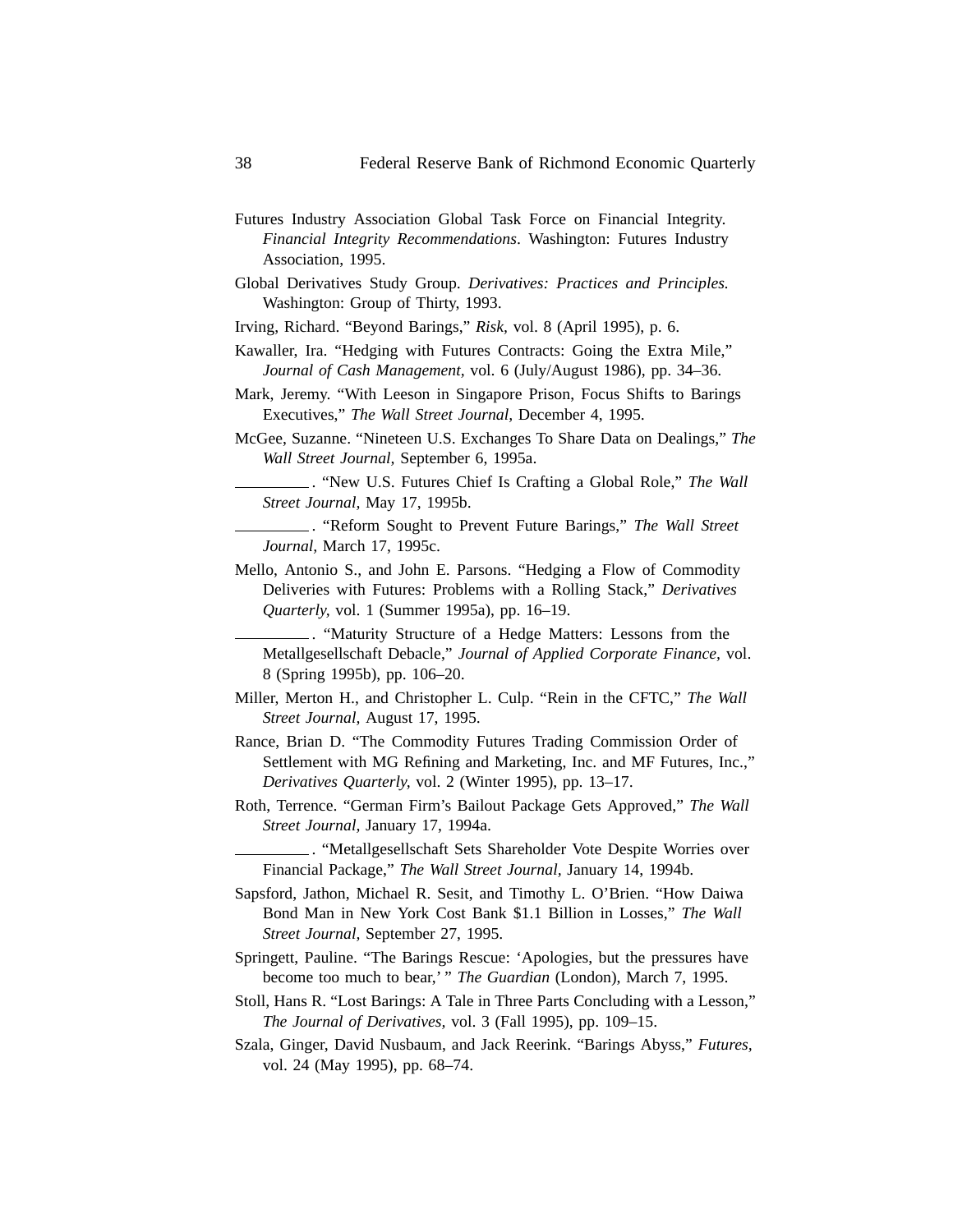## A. Kuprianov: Derivatives Debacles 39

- Taylor, Jeffrey. "Securities Firms Agree to Set Controls on Derivatives," *The Wall Street Journal,* March 9, 1995a.
	- . "Documents at MG Appear to Contradict Fired Chairman's Stance on Derivatives," *The Wall Street Journal,* January 27, 1995b.
	- . "MG Corp. Aims to Stay Active in Oil Business," *The Wall Street Journal,* March 14, 1994.
- U.S. Commodity Futures Trading Commission. "Order Instituting Proceedings Pursuant to Sections 6(c) and 8(a) of the Commodity Exchange Act and Findings and Order Imposing Remedial Sanctions," CFTC Docket No. 95-14 (1995a).

. "CFTC Order Imposes \$2.25 Million Civil Penalty against MG Refining and Marketing, Inc. and MG Futures, Inc.; Other Remedial Sanctions Include Review of Internal Control Systems for Risk Management," Release No. 3859-95 (July 27, 1995b).

- U.S. General Accounting Office. *Financial Derivatives: Actions Needed to Protect the Financial System.* GAO/GCD-94-133, May 1994.
- *The Wall Street Journal.* "Former CFTC Chief Scores Agency's Move in Derivatives Case," December 1, 1995.

. "Metallgesellschaft A.G. Dismisses Chairman and Finance Chief," December 20, 1993.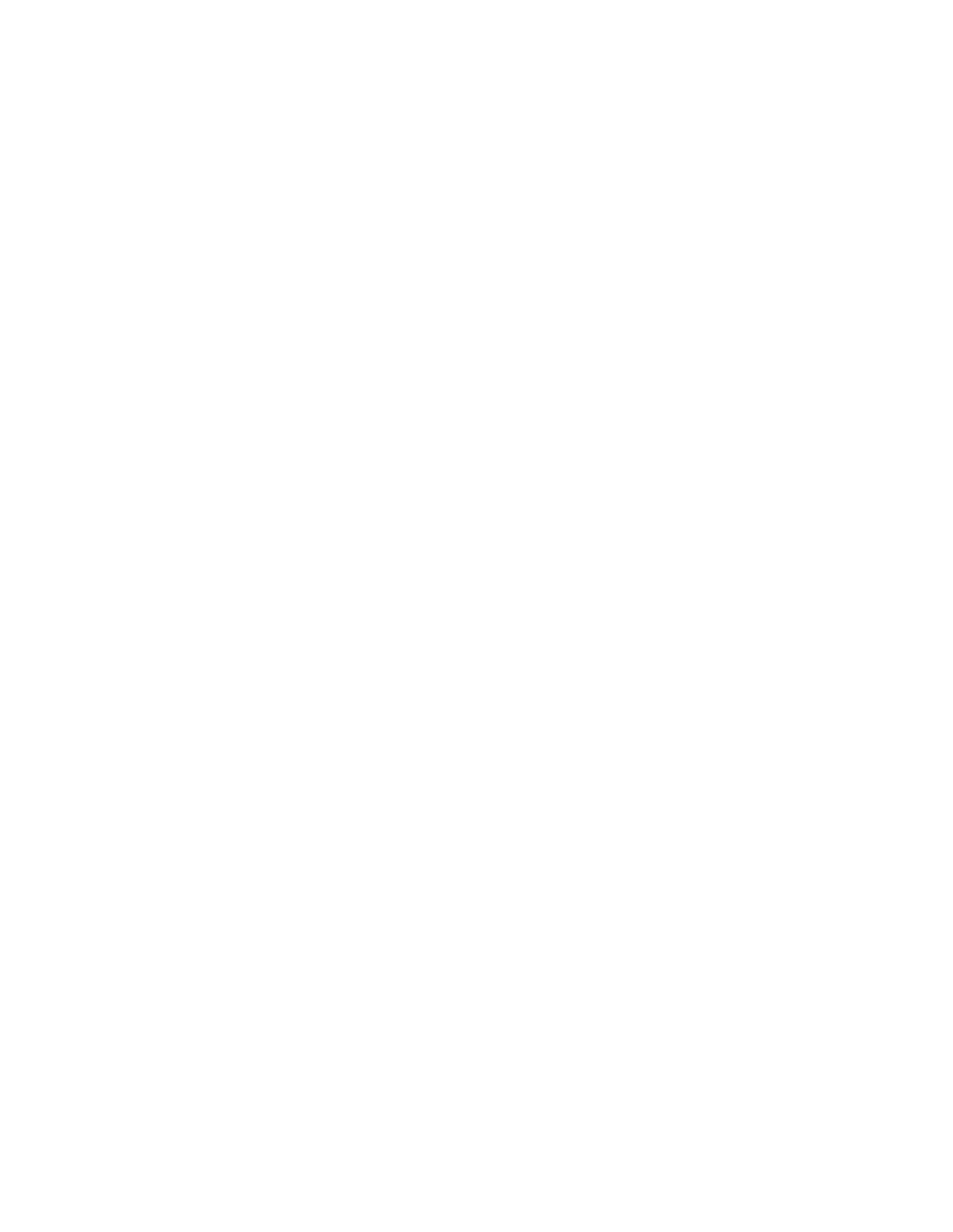# Was the Disinflation of the Early 1980s Anticipated?

Michael Dotsey and Jed L. DeVaro

The United States experienced a rise in inflation from 5.5 percent in the first quarter of 1976 to 9.4 percent in the first quarter of 1980.<br>This steep increase was followed by the desire to stem inflation and to reverse i the first quarter of 1976 to 9.4 percent in the first quarter of 1980. This steep increase was followed by the desire to stem inflation and to reverse its course. Therefore, soon after Paul Volcker was appointed chairman of the Federal Reserve Board in August 1979, the Federal Reserve (the Fed) announced new operating procedures and put in place a disinflationary policy.

During the implementation of that policy, two recessions came in rapid succession. The first began in January 1980 and lasted through the middle of that year. Although short in duration, the recession was deep, with real GDP falling at an annual rate of 10.4 percent in the second quarter of 1980, the largest postwar decline on record. The second recession followed almost immediately, beginning in July 1981 and ending in November 1982. At approximately the same time, the Fed's aggressive disinflationary policy ended. Some economists have calculated the cost in terms of cumulative output lost to be roughly 24 percent of total output over the period  $1980:1$  to  $1983:4<sup>1</sup>$ . But during that period, inflation was brought down from 10.1 percent in 1980 to 4.4 percent in 1982.

This episode was dramatic because of both the significant loss of output and the equally significant decline in inflation. Also, the policy of disinflation was announced and was carried out over a period of three years. Thus, the episode has the potential to shed light on a number of competing macroeconomic theories that attempt to explain the linkage between real economic activity and

We wish to thank Alan Stockman for suggesting this topic. We are also indebted to James Hamilton for many helpful discussions and for providing the programs that with slight modifications were used in the statistical analysis. Mary Finn, Tom Humphrey, Peter Ireland, and Roy Webb contributed a number of useful suggestions. The views expressed are those of the authors and do not necessarily reflect those of the Federal Reserve Bank of Richmond or the Federal Reserve System.

<sup>&</sup>lt;sup>1</sup> Using somewhat different procedures, both Fischer (1986) and Ball (1993) arrive at this conclusion.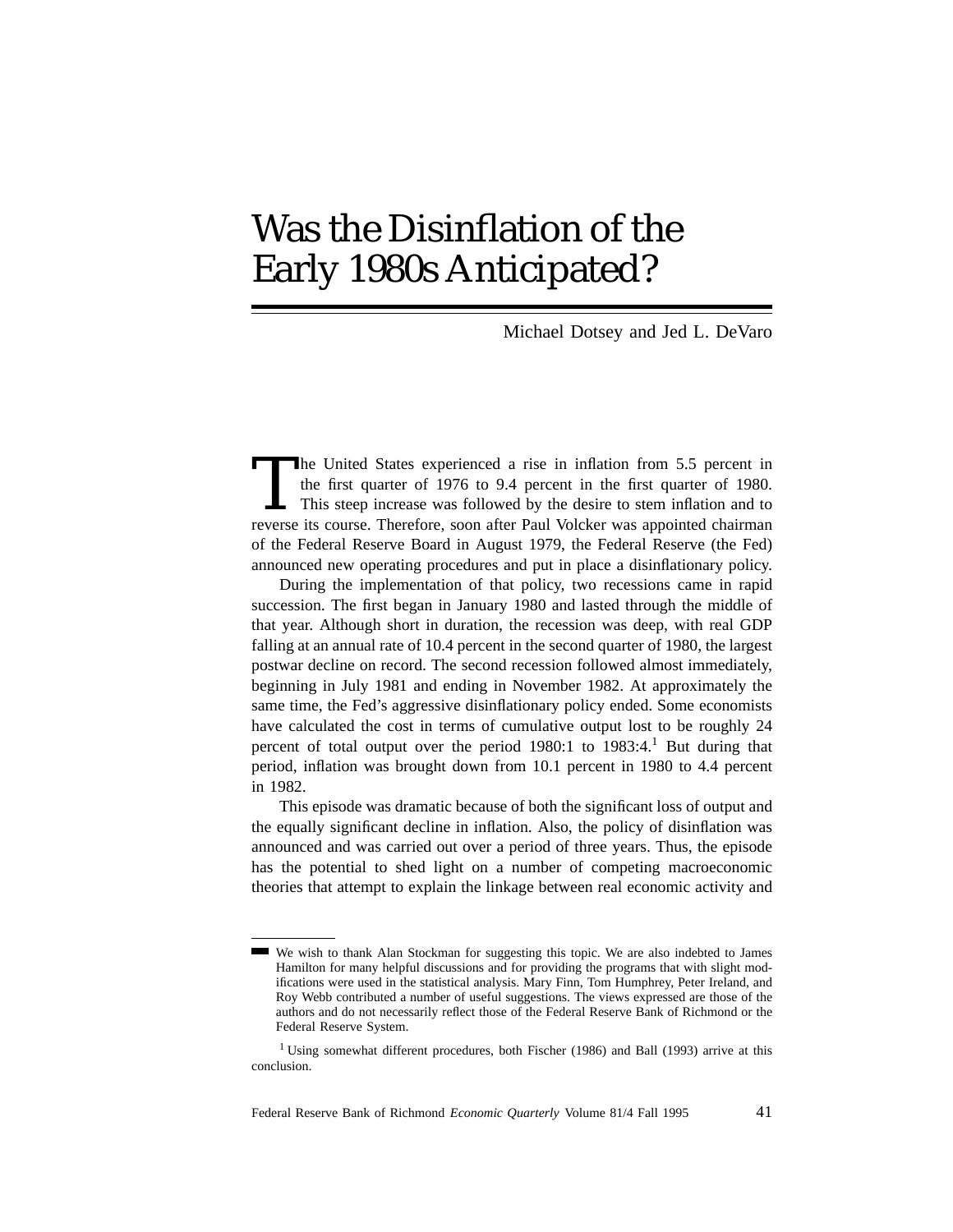nominal disturbances. The usefulness of the 1980's experience in this purpose depends critically on whether the decline in inflation was anticipated. If the disinflation was largely unexpected, even after the policy had been in place for some time, then it will be difficult to discriminate between the theories.

The first set of theories can broadly be classified as Keynesian and are characterized by elements of nominal rigidities in prices and wages. Specifically, we have in mind models like those of Fischer (1977), Taylor (1980), or Ball, Mankiw, and Romer (1988). In these models, staggered price setting slows the adjustment of the price level to changes in the money stock. Thus, inflation has inertia, and anticipated monetary contractions can precipitate a recession by causing aggregate demand to fall. The fall in aggregate demand will of course be greater if the disinflationary policy is unanticipated, since even those firms in the process of resetting their prices will make mistakes.

Other models in which unanticipated changes in monetary policy have an effect on real economic activity are the neoclassical monetary business-cycle models of Lucas (1973), McCallum (1980), and Sargent and Wallace (1975). In these models, agents partially infer nominally induced movements in prices as being driven by real disturbances. Thus, an unanticipated fall in money causes prices to be lower than expected, resulting in a decline in the supply of output. If policy is anticipated, however, and there is no confusion about the impulses driving prices, agents are not induced to supply less output. The entire effect of policy is nominal.

Economists have varying opinions concerning the extent to which disinflation was anticipated during the 1980-83 period, and these views partially determine their preferred theory. For example, in discussing a number of policy changes, including the one in which we are interested, Akerlof, Rose, and Yellen (1988) argue that

Mr. Volcker's similar policy produced changes in equilibrium output long after the policies were announced (and seem to be credible). The changes persisted sufficiently long after their announcement that it is extraordinarily difficult to believe that the changes in employment and output they caused were due to the slow propagation of unanticipated shocks. (P. 68)

Their view is that the Fed possessed sufficient credibility, implying that the policy change was believed either immediately or soon thereafter and hence that the disinflation was largely anticipated. If that was indeed the case, then their conclusion that the episode was more in line with Keynesian-style theories than neoclassical ones is well taken.

The degree of Fed credibility, and hence the extent to which the disinflation was anticipated, is open to question. Goodfriend (1992), in his description of the Fed's fight against inflation, divides the period into three distinct parts: the aborted fight against inflation from October 1979 to April 1980, when shortterm interest rates rose by over 600 basis points; an easing of policy during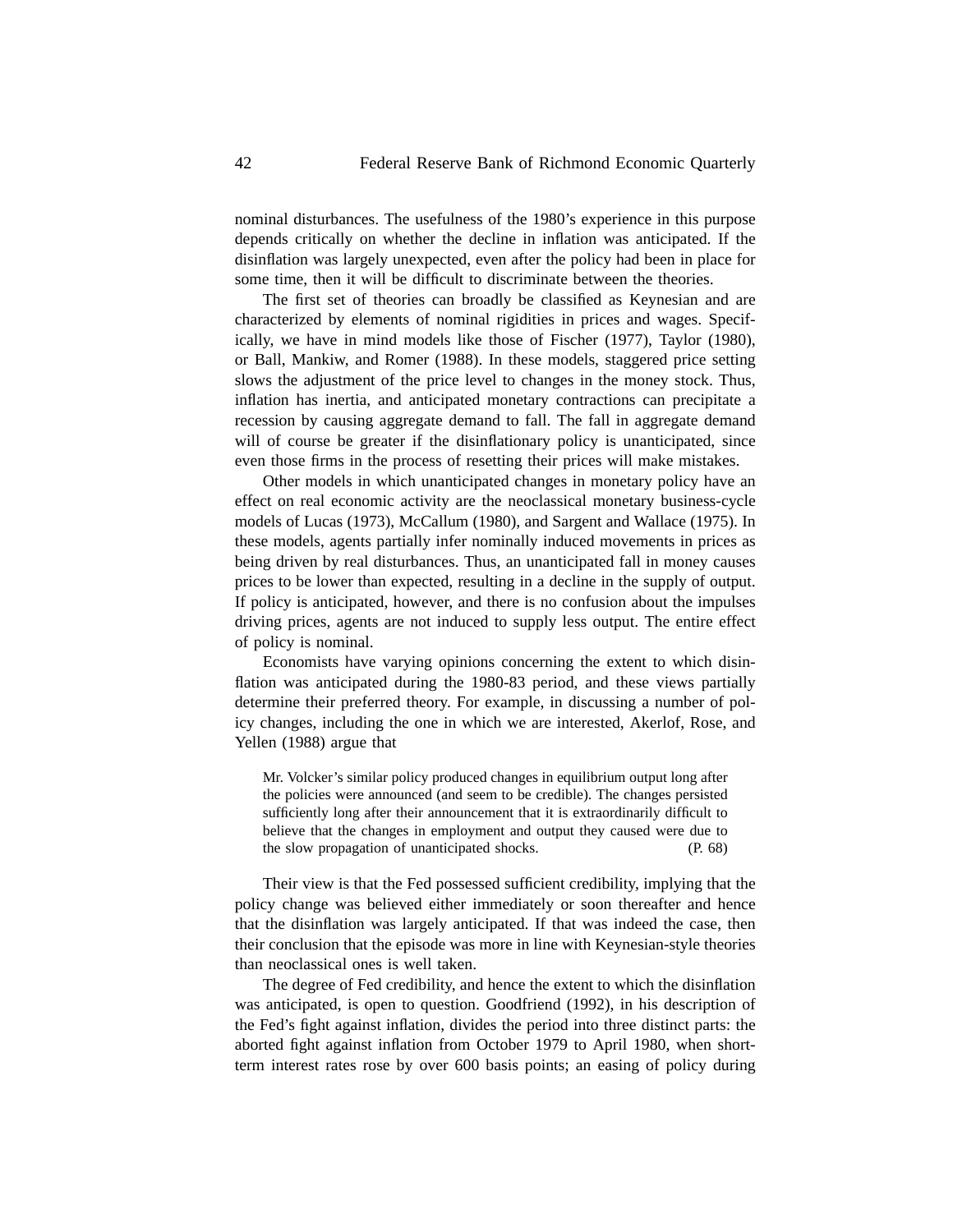the first recession, when rates fell by 800 basis points; and a second aggressive disinflationary policy from August 1980 to October 1982, when rates were eventually pushed up by 1000 basis points over their July 1980 levels. This last sustained tightening broke the inflationary environment. Thus Federal Reserve policy was far from uniform and this lack of uniformity may have impaired the Fed's credibility, implying that the disinflation could very well have been unanticipated. Thus, how well the public anticipated the disinflation can help measure the Federal Reserve's credibility during that period.

# **1. DESCRIPTION OF THE 1976**−**1983 PERIOD**

We begin with a brief overview of the period in question, confining ourselves to a description of the behavior of inflation, real GDP growth, M1 growth, and the federal funds rate (see Figures 1a to 1c). Inflation is measured by quarterly changes in the GDP deflator and all quarterly growth rates are annualized.

As Figure 1a illustrates, the period was characterized by a run-up in inflation from 5.5 percent in 1976:1 to 11.1 percent in 1981:1 and then by a rapid decline to 4.09 percent in 1983:4. Associated with this rapid disinflation were two recessions (Figure 1b). The first one began in January 1980 and was accompanied by a 10.4 percent annualized decline in real GDP during the second quarter of that year, and the second one began in July 1981.

**Figure 1a GDP Deflator Inflation: 1970 to 1986**

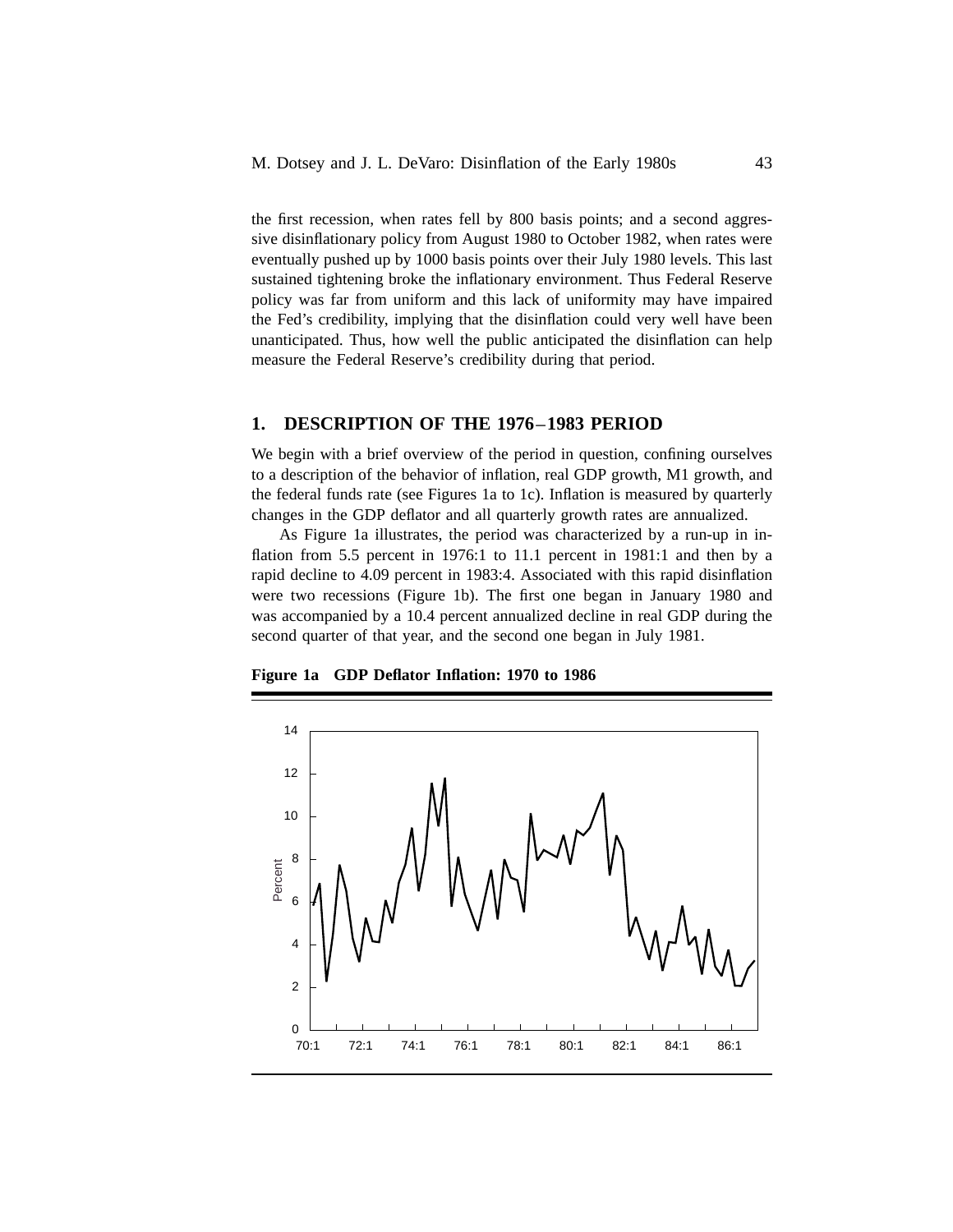

**Figure 1b Real GDP Growth: 1970 to 1986**

In response to the increase in inflation, the Federal Reserve announced a change in operating procedures in October 1979 and raised the funds rate from 11.4 percent in September to 17.6 percent in April 1980 (Figure 1c). The steep decline in economic activity caused the Fed to temporarily back off from its disinflationary policy, and the funds rate fell to 9.03 percent in July 1980. As a result, not much headway was made in curbing inflation.

As the economy recovered in the fourth quarter of 1980, the Fed resumed its policy of disinflation. The funds rate was raised from 10.8 percent in September 1980 to as high as 19.10 percent in June 1981. This second attempt at reversing the inflationary trend in the economy was successful. The economy experienced its second recession, but inflation also fell from 11.1 percent in 1981:1 to 4.4 percent in  $1982:1.^2$ 

The go-stop-go nature of the Fed's fight against inflation is also depicted in the growth of effective M1 against its targets. When gauging the tightness of monetary policy by the discrepancy between money growth and monetary targets, effective M1 is the appropriate aggregate to look at. Effective M1 is a measure of actual M1 adjusted for the effects of deregulation and was the

<sup>&</sup>lt;sup>2</sup> For a much more detailed description of this period, see Goodfriend (1992).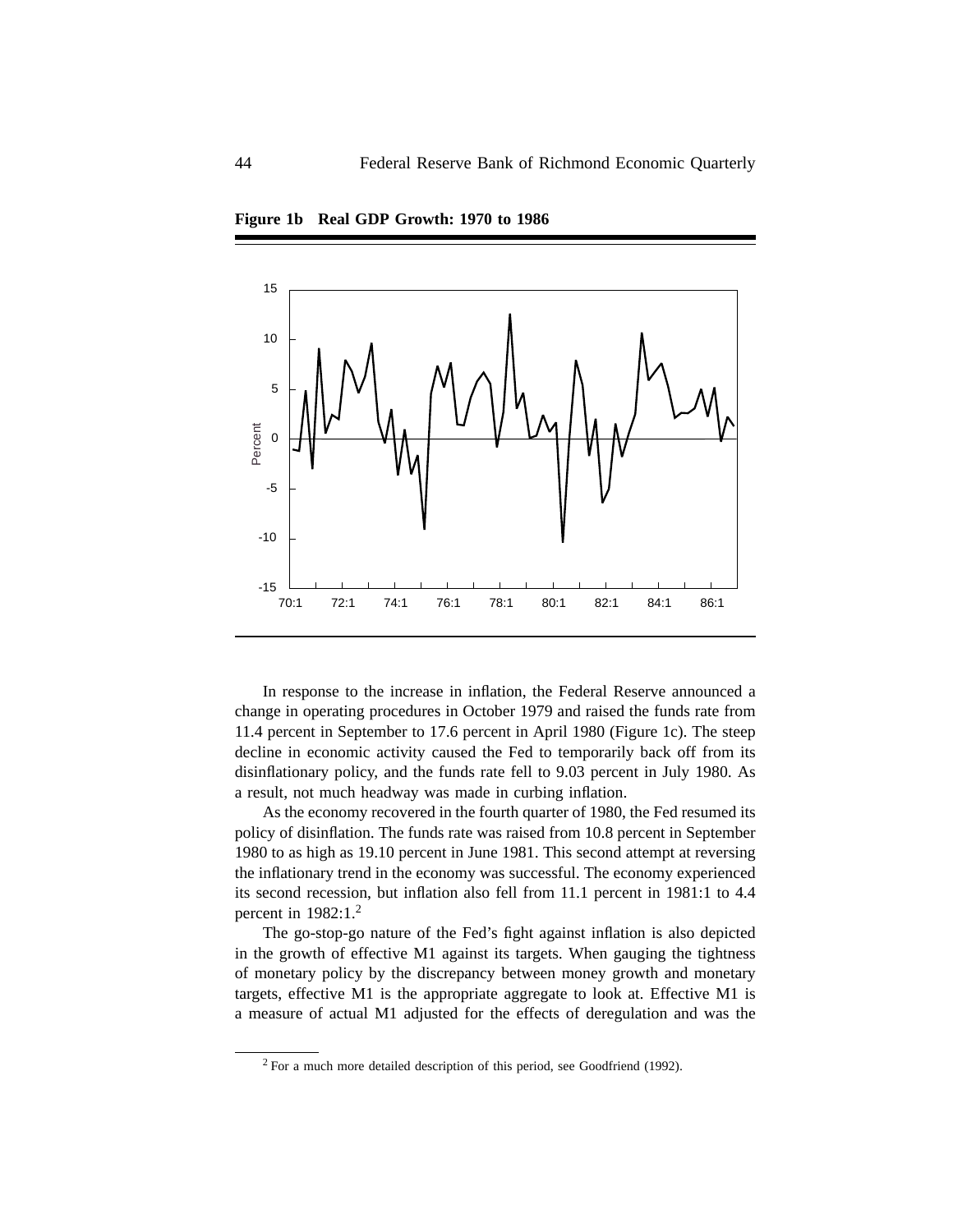

**Figure 1c Federal Funds Rate: 1970 to 1986**

monetary variable of primary concern to the Fed over this period.<sup>3</sup> In 1980, when the Fed relaxed its disinflationary policy, effective M1 grew at a rate of 6.9 percent, which exceeded the top of the target range by 0.4 percent. Also, much of this growth took place in the second half of the year after policy had eased. In 1981, however, effective M1 grew by only 2.4 percent, a full 1.1 percent below the bottom of the target range. This decline in M1 growth was a reflection of the reinstitution of tight monetary policy and served to further signal the Fed's renewed anti-inflationary stance.

Thus, an examination of the two most relevant economic series for depicting monetary policy during the early 1980s—the funds rate and effective M1—indicates that the fight against inflation was somewhat discontinuous. It is, therefore, highly possible that the credibility of the Fed's policy was achieved only gradually.

The discontinuous nature of policy led to renewed inflation in 1980 as well as to a sharp increase in long-term bond rates relative to the funds rate—what Goodfriend calls an "inflation scare"—earlier in the year. From Goodfriend's account, one may conclude that the Fed did not achieve credibility until the

<sup>&</sup>lt;sup>3</sup> For more detail on effective M1 behavior and its construction, see Broaddus and Goodfriend (1984).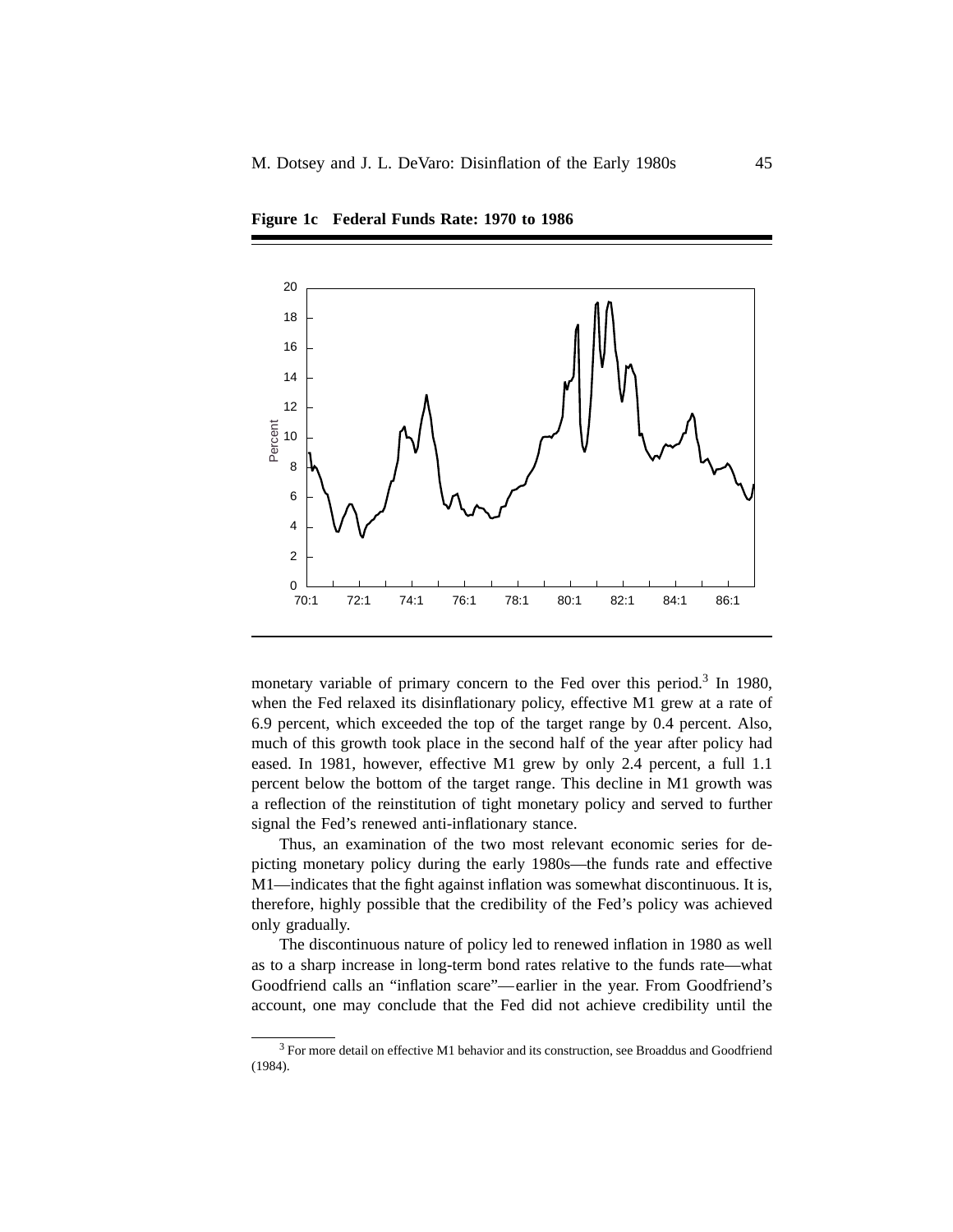summer of 1982. It is thus entirely possible that although the Fed announced its resolve to fight inflation as early as October 1979, the policy was not fully credible until mid-1982. Thus, it may be that much of the disinflation was unexpected and that the 1980-83 period is perfectly consistent with the neoclassical model.

To shed further light on the degree to which the disinflation was anticipated, we adopt the innovative empirical methodology of Hamilton (1992). By combining information in commodity futures markets with the macroeconomic information readily available at the time, we decompose actual inflation into its anticipated and unanticipated components. Our results imply that a substantial portion of the disinflation was unanticipated and that the Fed suffered from a credibility problem.

## **2. METHODOLOGY**<sup>4</sup>

To analyze the degree to which the disinflation of the early 1980s was anticipated, we must construct a series depicting the public's expectations of inflation. The methodology we use for constructing such a series is that of Hamilton (1992). His procedure incorporates publicly available aggregate data and financial market data on commodity futures contracts to estimate price-level expectations. The data on futures contracts are optimally weighted in an effort to uncover information possessed by the public but not by the econometrician. The use of future changes in commodity prices from their expected values represents a novel way to uncover what agents believed at any given moment. Because the change in policy was a major one, these data are potentially useful for uncovering beliefs about inflation since financial markets often react aggressively to changing inflationary expectations.<sup>5</sup>

Specifically, suppose that the public's expectation of next period's price level,  $p_{t+1}$ , is given by

$$
p_{t+1}^e = x_t' \delta + \alpha_t,\tag{1}
$$

where the superscript  $e$  denotes an expectation,  $x_t$  is a vector of all relevant aggregate information, and  $\alpha_t$  represents information that agents find valuable in forecasting prices but that is unavailable to the econometrician. For example,  $x_t$  could include economic time series published by the Commerce Department or the Federal Reserve, while  $\alpha_t$  could involve disaggregated information that individuals observe but that is unpublished.

<sup>&</sup>lt;sup>4</sup> The description in this section draws heavily on Hamilton (1992), who provides a more detailed and technically rigorous description.

<sup>5</sup> The model does not explicitly incorporate regime changes and to some extent suffers from the same problems as a standard VAR when regimes actually do change.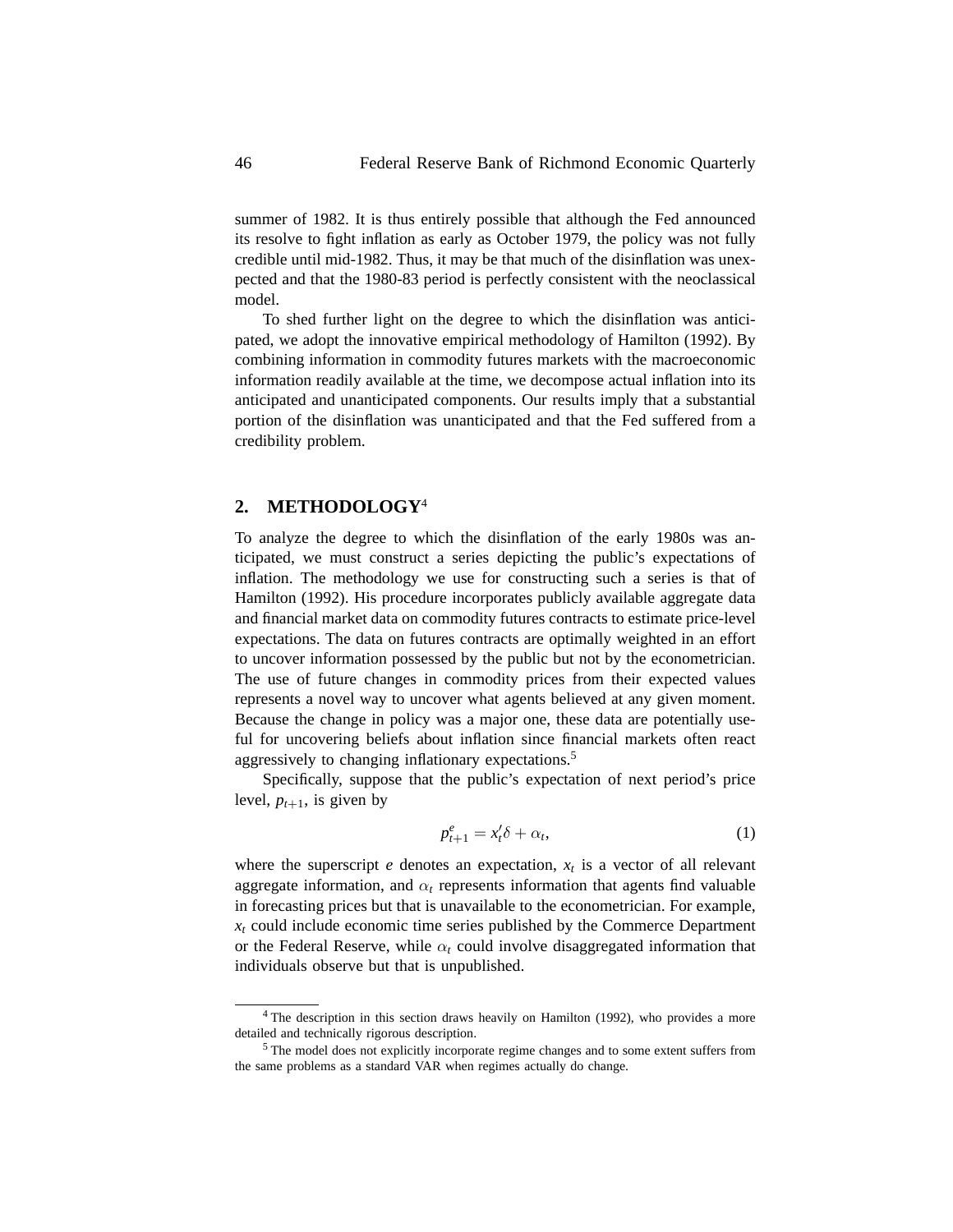#### M. Dotsey and J. L. DeVaro: Disinflation of the Early 1980s 47

Let the public's true expectational error be defined by  $a_{t+1} \equiv p_{t+1} - p_{t+1}^e$ . Note that under rational expectations  $a_{t+1}$  is white noise and uncorrelated with time *t* information. Next, consider the forecasting error,  $u_{t+1}$ , that occurs from the prediction of  $p_{t+1}$  using only the information in  $x_t$ . Specifically,  $u_{t+1}$  is the error term in

$$
p_{t+1} = x_t' \delta + u_{t+1},
$$
 (2)

which is a typical forecasting equation. From equation (1) and the definition of  $a_{t+1}$ ,  $u_{t+1}$  is equal to  $\alpha_t + a_{t+1}$ . By including enough own lags of  $p_t$  in  $x_t$ ,  $u_{t+1}$  can be made white noise. A simple and consistent assumption is to treat  $\alpha_t$  as white noise as well.

Because the variance of  $u_{t+1}$ ,  $\sigma_u^2$  is equal to  $\sigma_\alpha^2 + \sigma_a^2$ , we observe that if the econometrician uses only the information in  $x_t$  to forecast  $p_{t+1}$ , the variance of the forecast errors will exceed that of the true forecast errors. Improving upon these forecasts requires inferences of  $\alpha_t$ . The better the inference of  $\alpha_t$  the closer the econometrician's forecast will coincide with the public's. Hamilton proposes that data from commodities markets be used to help form an optimal prediction of  $\alpha_t$ .

For ease of exposition, we will analyze the case in which there is one commodity. Using data on the log of the commodity's forward price at date *t*,  $f_t$ , and the log of its expected future spot price next period,  $E_t s_{t+1}$ , a simple efficient markets model implies that

$$
f_t = E_t s_{t+1} - k,\tag{3}
$$

where  $k$  incorporates the variance of  $s_t$  and a constant risk premium. Equation (3) implies that the forecast error of the spot price is observable and given by

$$
s_{t+1} - f_t = k + v_{t+1}, \tag{4}
$$

where  $v_{t+1}$  is the forecast error. Under rational expectations,  $v_{t+1}$  is uncorrelated with time *t* information. In particular, it is uncorrelated with the elements of  $x_t$  and  $\alpha_t$ . It is reasonable, however, to believe that the forecast error for a given commodity and the aggregate price level are correlated. For example, any demand shock (such as a monetary policy shock) could influence all prices, including commodity prices, in a similar way. This relationship is given by

$$
v_{t+1} = q^a a_{t+1} + e_{t+1}.
$$
 (5)

Hence, observation of  $v_{t+1}$  implies some knowledge of  $a_{t+1}$ .

Next, consider a regression of the forward price on information available to the econometrician,

$$
f_t = x_t' \beta + \omega_t. \tag{6}
$$

In this regression,  $\omega_t$  represents information that agents find relevant for pricing a commodity and that is unavailable to the econometrician, because  $f_t$  is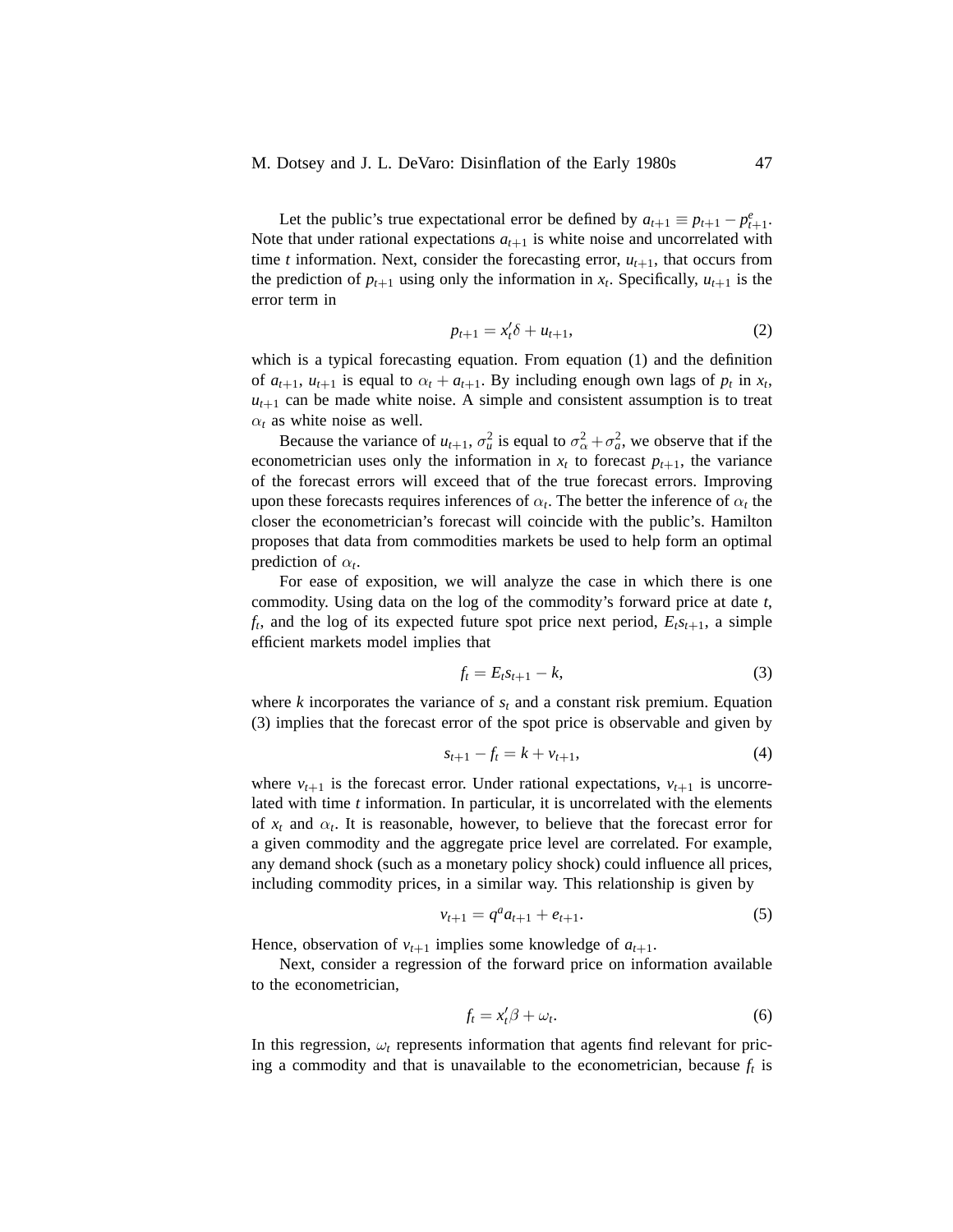observed at time *t*, and if the econometrician had all the relevant information then  $\omega_t$  would be zero. Thus,  $\omega_t$  has an interpretation similar to  $\alpha_t$ , and the two should be related. Let this relationship be described by the linear projection

$$
\omega_t = q^{\alpha} \alpha_t + \varepsilon_t, \tag{7}
$$

where  $\varepsilon_t$  denotes information that agents have about future commodity price movements that is uncorrelated with aggregate price movements.

The statistical problem is to form an optimal forecast of  $\alpha_t$  given knowledge of  $u_{t+1}$ ,  $v_{t+1}$ , and  $\omega_t$ , because it is these three observed disturbances that contain information about  $\alpha_t$ . This optimal forecast allows us to form the expectation of the aggregate price level that best represents the one formed by the public. Using data on aggregate prices, commodity spot and forward prices, and  $x_t$ , construct the error terms  $u_{t+1}$ ,  $v_{t+1}$ , and  $\omega_t$  according to equations (2), (4), and (6). The optimal predictor of  $\alpha_t$  can then be formulated as

$$
E_{t+1}\alpha_t = A_1u_{t+1} + A_2\omega_t + A_3v_{t+1},
$$
\n(8)

where

$$
\begin{bmatrix} A_1 \\ A_2 \\ A_3 \end{bmatrix} = \begin{bmatrix} \sigma_a^2 + \sigma_\alpha^2 & q^\alpha \sigma_\alpha^2 & q^\alpha \sigma_a^2 \\ q^\alpha \sigma_\alpha^2 & (q^\alpha)^2 \sigma_\alpha^2 + \sigma_\varepsilon^2 & 0 \\ q^\alpha \sigma_a^2 & 0 & (q^\alpha)^2 \sigma_a^2 + \sigma_\varepsilon^2 \end{bmatrix}^{-1} \begin{bmatrix} \sigma_\alpha^2 \\ q^\alpha \sigma_\alpha^2 \\ 0 \end{bmatrix} . \quad (9)
$$

The coefficients in equation (8) are population regression coefficients. The matrix in (9) is the variance-covariance matrix of the disturbances  $u_{t+1} = a_{t+1} + a_t$ . In deriving this matrix, various orthogonality conditions implied by rational expectations were used. The vector  $[\sigma_{\alpha}^2, q^{\alpha} \sigma_{\alpha}^2, 0]'$  is the covariance between  $\alpha_t$  and the three observed disturbance terms.

The optimal forecast of next period's price level is then depicted by

$$
p_{t+1}^e = x_t^{\prime} \delta + A_1 (p_{t+1} - x_t^{\prime} \delta) + A_2 (f_t - x_t^{\prime} \beta) + A_3 (s_{t+1} - f_t - k). \tag{10}
$$

In calculating the public's expectations of next period's price level, the econometrician uses time  $t + 1$  information from commodity spot markets. This information is needed to extract the optimal forecast of  $\alpha_t$ , which contains relevant information available to the public but not to the econometrician.

Unfortunately, there is one technical difficulty. To estimate the coefficients *A*<sub>1</sub>, *A*<sub>2</sub>, and *A*<sub>3</sub>, we must have estimates of  $q^a$ ,  $q^\alpha$ ,  $\sigma_a^2$ ,  $\sigma_\alpha^2$ ,  $\sigma_e^2$ , and  $\sigma_\varepsilon^2$ . The variance-covariance matrix in (9), however, has only five independent pieces of information, which means that the system is not identified. An additional restriction is needed, and we follow Hamilton by imposing  $q^a = q^{\alpha}$ .<sup>6</sup>

<sup>&</sup>lt;sup>6</sup> The solution is  $A_1 = (1/\Delta)[q^2 \sigma_{\alpha}^2 \sigma_{\epsilon}^2 (\sigma_a^2 + \sigma_e^2)]$  $A_2 = (1/\Delta)q\sigma_a^2\sigma_\alpha^2\sigma_e^2$ <br>  $A_3 = -(1/\Delta)q\sigma_a^2\sigma_\alpha^2\sigma_e^2$  and  $\Delta = (\sigma_a^2 + \sigma_\alpha^2)\sigma_e^2\sigma_\varepsilon^2 + q^2\sigma_a^2\sigma_\alpha^2(\sigma_e^2 + \sigma_\varepsilon^2)$ .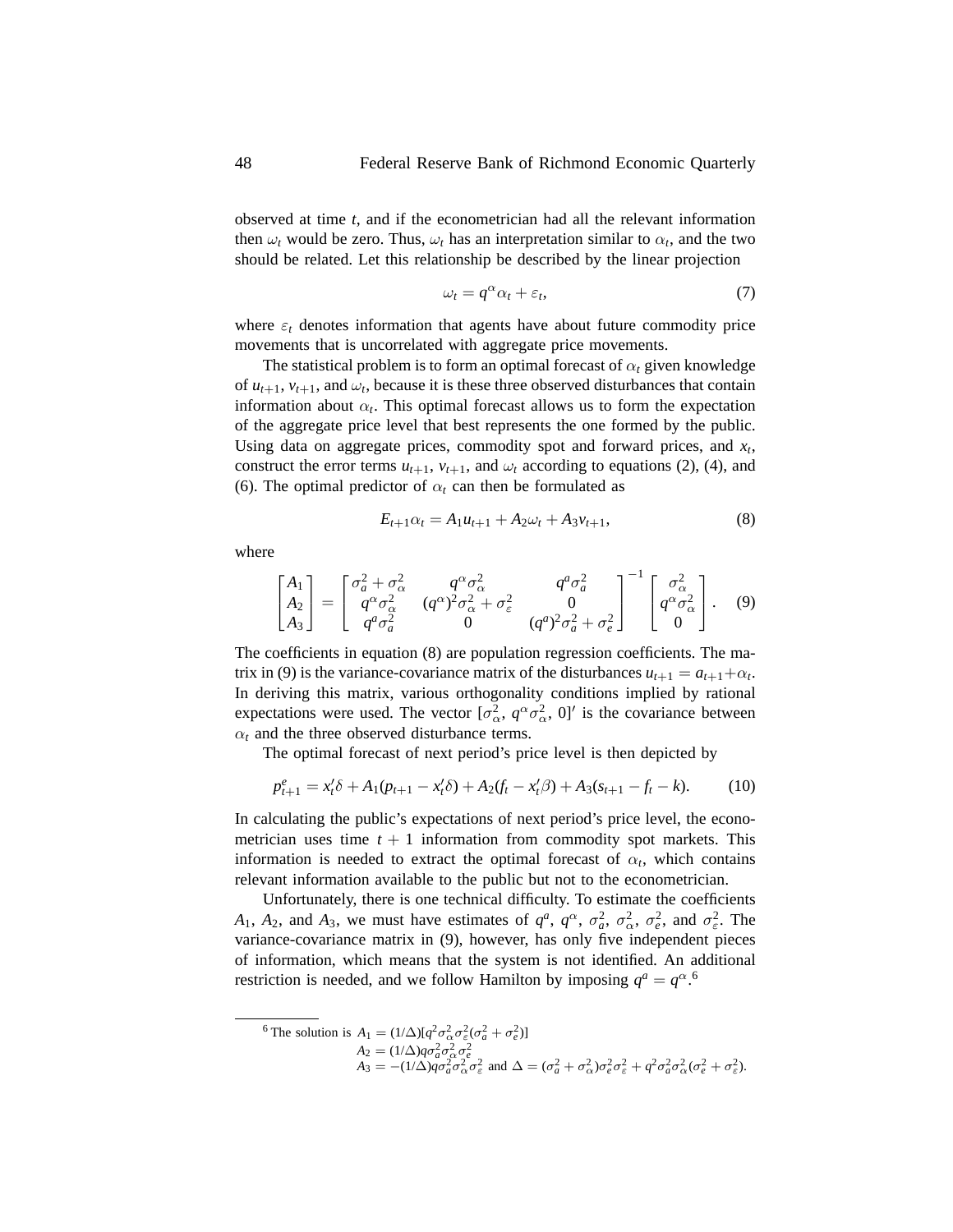M. Dotsey and J. L. DeVaro: Disinflation of the Early 1980s 49

This restriction has some intuitive appeal. Suppose, for example, that the relevant aggregate information that agents possess is a demand shock that affects commodity prices and the aggregate price level in similar ways. That is, anticipated and unanticipated movements affect  $s_{t+1}$  and  $p_{t+1}$  proportionately, although the absolute effects of an anticipated movement need not be the same as those of an unanticipated movement. Then  $q^a$  and  $q^\alpha$  should be equal. Under the restriction  $q^a = q^{\alpha}$ , the ratio of the covariance of  $u_{t+1}$  and  $v_{t+1}$  to the covariance of  $u_{t+1}$  and  $\omega_t$  is equal to  $\sigma_a^2/\sigma_\alpha^2$ , which reflects the extent that agents are actually surprised by movements in the aggregate price level.

However, this restriction may not be valid. If, for example, the unanticipated disturbances that affect commodity prices are largely idiosyncratic, while the information that agents actually possess affects both markets similarly, then  $q^a$  would not equal  $q^{\alpha}$ . In any event, the restriction can be tested. And with multiple commodities, the restriction need only be placed on one commodity to achieve identification.

# **3. ESTIMATION**

Before estimating the analogous multivariate system given by  $(1)$ ,  $(4)$ ,  $(6)$ , and the variance-covariance matrix in (9), we describe our commodity price data and perform some necessary diagnostic tests. We used data on wheat, corn, oats, and soybean futures, since these were the only commodity data available for our sample period. In what follows, we use the price of a futures contract that is about to expire as the measure of the spot price. Because the futures contracts are four months in duration, the data set is three times per year (such intervals are denoted by roman numerals).

## **Commodity Price Behavior**

Expected and actual inflation rates for the four commodities are given in Table 1. Actual inflation in a commodity market is calculated as the change in the log of the spot price during the period in question, while expected inflation is represented by three times the average log difference between the four-month futures price and the spot price at each four-month interval. From the table it is evident that expected commodity price increases greatly exceeded actual increases during the 1981-83 period. Further, graphs of expected commodity price inflation versus actual commodity price inflation (Figures 2a to 2d) show that, with the exception of oats, expected inflation was generally higher than actual inflation. These results foreshadow the main results of the statistical model: the overestimate of commodity price inflation will be mirrored in an overprediction of the aggregate inflation rate.

#### **Commodity Market Efficiency**

One of the maintained hypotheses of the model discussed in Section 2 is that the commodity market is efficient. This was depicted by equation (4) in which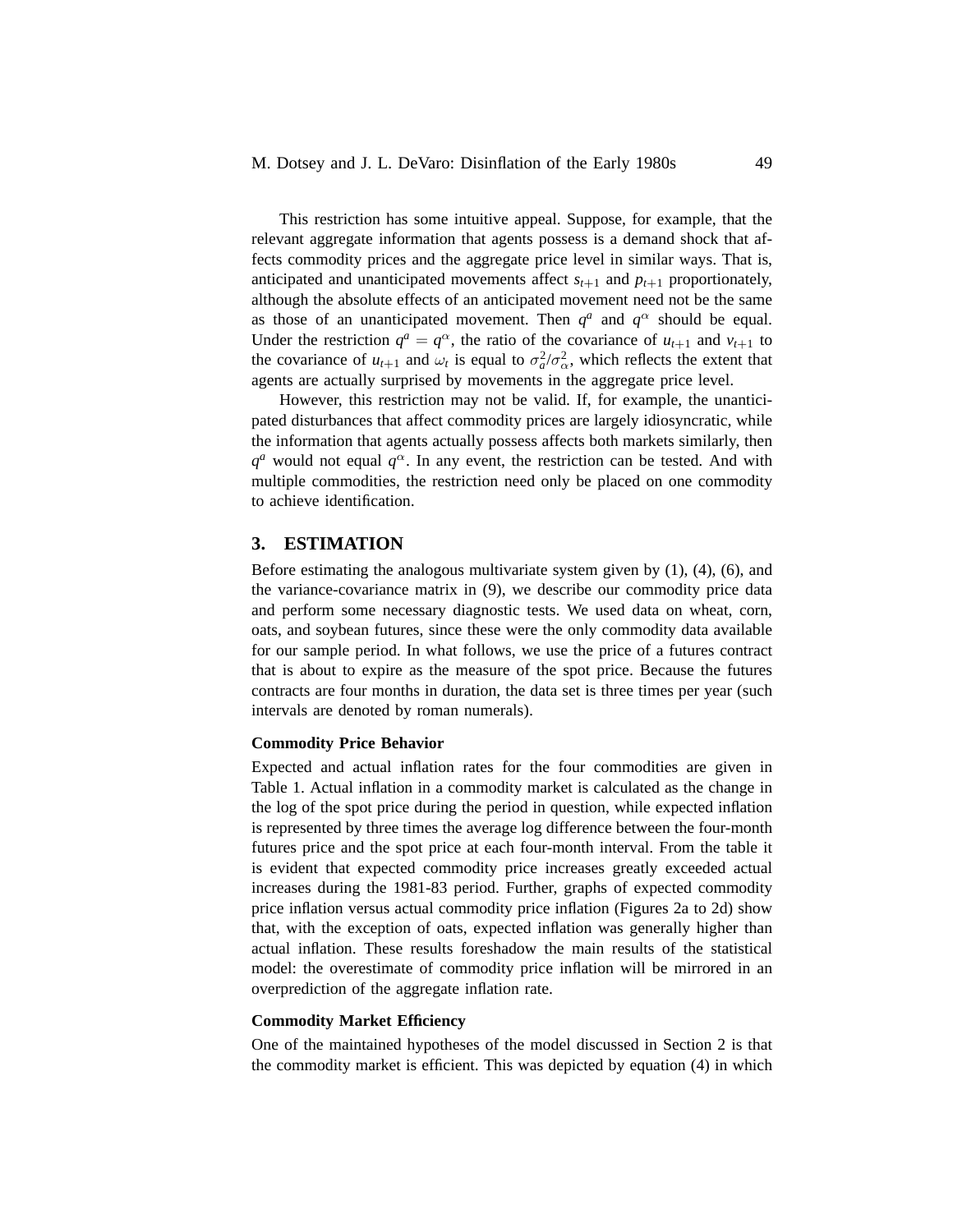|           | 1978 to 1980 |        |
|-----------|--------------|--------|
| Commodity | Expected     | Actual |
| Wheat     | 4.01         | 10.16  |
| Corn      | 14.82        | 17.24  |
| Oats      | 31.11        | 13.79  |
| Soybeans  | 9.93         | 6.44   |

|  |  |  |  |  |  |  | Table 1 Expected and Actual Inflation Rates for Four Commodities |
|--|--|--|--|--|--|--|------------------------------------------------------------------|
|--|--|--|--|--|--|--|------------------------------------------------------------------|

| Commodity |          | 1981 to 1983 |  |  |
|-----------|----------|--------------|--|--|
|           | Expected | Actual       |  |  |
| Wheat     | 19.78    | $-0.39$      |  |  |
| Corn      | 11.08    | 6.05         |  |  |
| Oats      | 3.34     | $-5.48$      |  |  |
| Soybeans  | 10.80    | 9.01         |  |  |

Sources: Commodity prices were obtained from the Chicago Board of Trade Statistical Annual. Actual inflation figures represent the change in the log of the spot price between September 1978 and September 1980 (upper panel) and September 1981 and September 1983 (lower panel) divided by three, while the expected inflation figures represent three times the average log difference between the four-month future price at time  $t$  and the spot price at time  $t$ , where  $t$  is indexed three times per year from September 1978 to May 1980 (upper panel) and from September 1981 to May 1983 (lower panel).

the expectational error,  $v_{t+1}$ , is normally distributed white noise. We therefore test to determine whether  $v_{t+1}$  is indeed normal and whether it is correlated with time *t* information. *P*-values for the skewness and kurtosis tests indicated that in the cases of wheat and soybeans, we can reject normality. Furthermore, the error terms were correlated with a menu of available time *t* information. We thus cannot proceed under the assumption that equation (4) provides an adequate description of commodity market behavior. Instead we allow for time varying risk premiums and replace equation (4) with

$$
s_{t+1} - f_t = x'_t \kappa + v_{t+1} \tag{4'}
$$

for each commodity. Upon doing so, we cannot reject the normality of  $v_{t+1}$  and we also find that  $v_{t+1}$  is uncorrelated with interest rates, forward commodity prices, and its own lagged values.

### **Estimating and Testing the Model**

Before formally estimating the model, we performed augmented Dickey-Fuller tests on aggregate prices, spot prices, and forward commodity prices over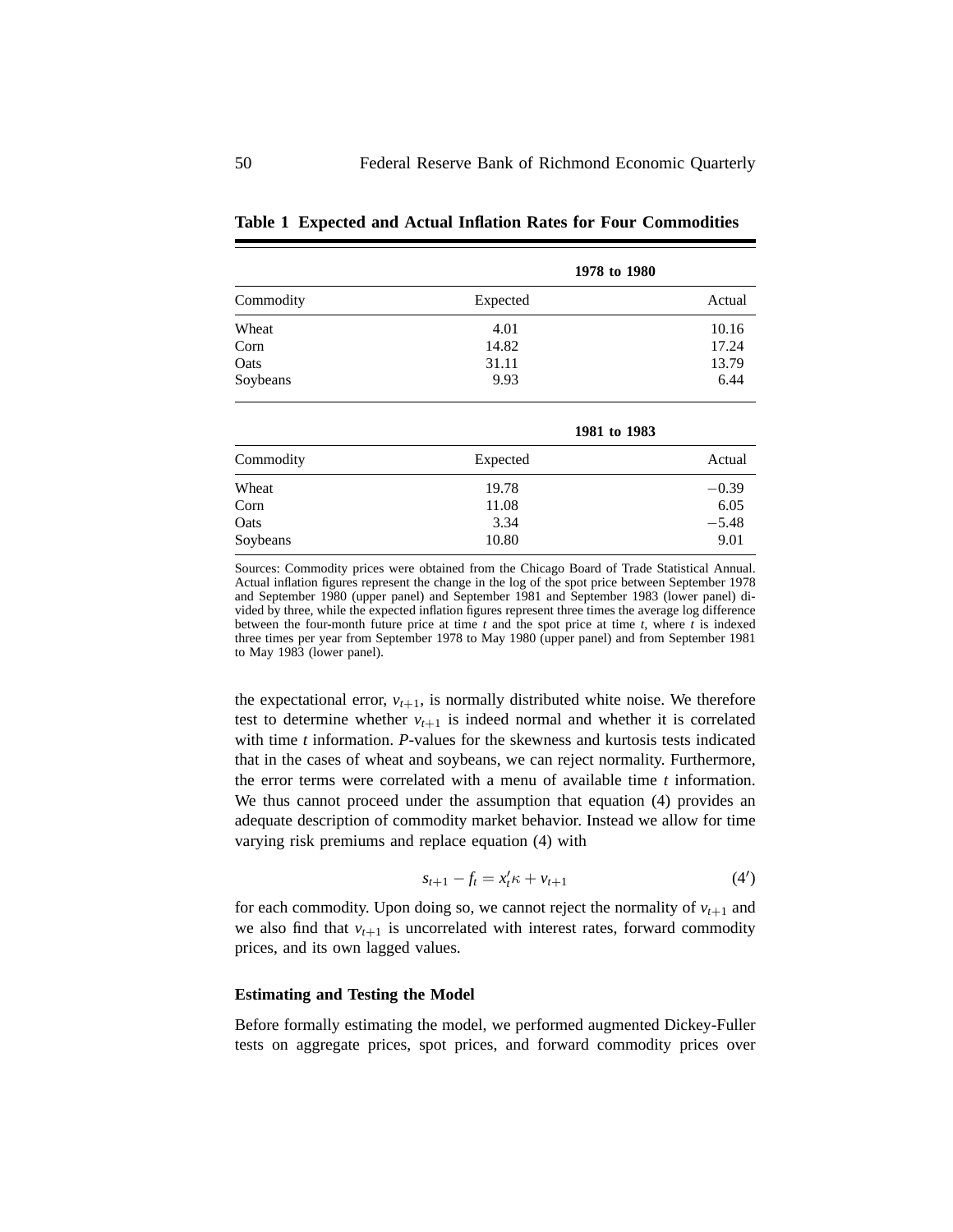

**Figure 2a Expected and Actual Commodity Price Inflation for Wheat: 1970 to 1985**

Note: Roman numerals denote four-month intervals.

the period 1970:II to 1986:III. We could not reject nonstationarity of the price level, but we were able to reject nonstationarity of commodity prices. Also, for  $u_{t+1}$  to be white noise required the inclusion of two lags of the inflation rate. The system that we estimate is depicted by

$$
\begin{bmatrix}\n\Delta p_{t+1} \\
f_t \\
s_{t+1} - f_t\n\end{bmatrix} = \begin{bmatrix}\n\delta' \\
\beta' \\
\kappa'\n\end{bmatrix} x_t + \begin{bmatrix}\nu_{t+1} \\
\omega_t \\
\nu_{t+1}\n\end{bmatrix},
$$
\n(11)

where *f* and *s* are 4 by 1 vectors, *δ* is a 9 by 1 coefficient vector, *β* and *κ* are 9 by 4 matrices of coefficients, and  $u$ ,  $\omega$ , and  $v$  are the disturbance terms. The vector of explanatory variables  $x_t$  includes a constant term, two seasonal dummies (d1 and d2), two lags of the inflation rate, and the four commodity spot prices.7

<sup>7</sup> This is a fairly parsimonious statistical model. In principle, other variables such as income or money could be included, but doing so would greatly increase the computational burden. Our representation of the inflation process follows Hamilton (1992).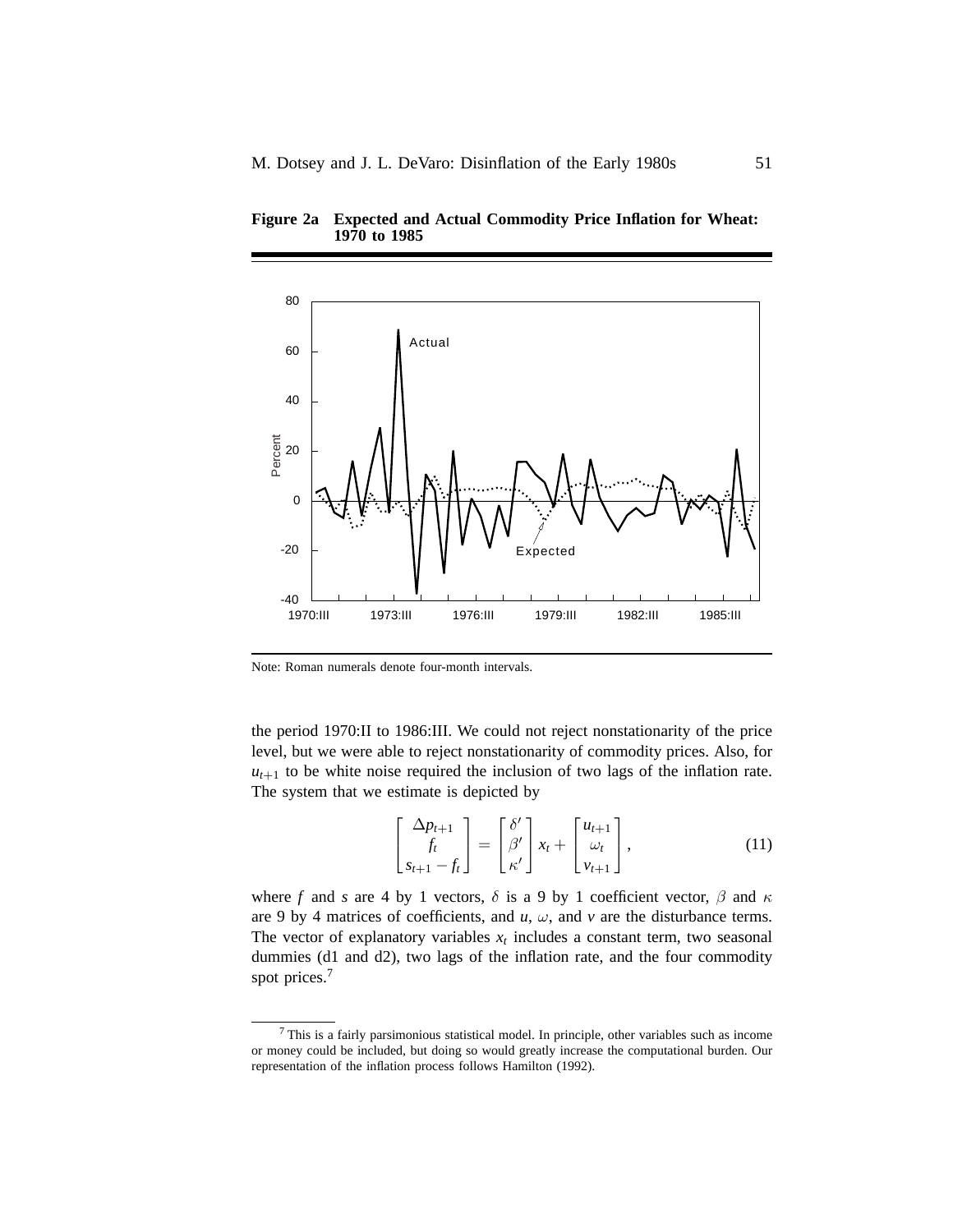



Note: Roman numerals denote four-month intervals.

The variance-covariance matrix in (9) is now 9 by 9 and is given by

$$
\Omega = \begin{bmatrix} \sigma_a^2 + \sigma_\alpha^2 & \sigma_\alpha^2 (q^\alpha)' & \sigma_a^2 (q^a)' \\ \sigma_\alpha^2 (q^\alpha)' & \sigma_\alpha^2 q^\alpha (q^\alpha)' + \Sigma & 0 \\ \sigma_a^2 (q^a)' & 0 & \sigma_a^2 q^a (q^a)' + S \end{bmatrix},
$$
(12)

where  $\Sigma = E[\varepsilon_t \varepsilon'_t]$  and  $S = E[e_t e'_t]$ . We estimate equations (11) and (12) by full-information maximum-likelihood and jointly test the orthogonality conditions assumed under rational expectations and the identifying restriction  $q^{\alpha} = q^{\alpha}$ . We use the Sims (1980) adjusted likelihood-ratio test, which is distributed  $\chi^2$ (19).<sup>8</sup> The *p*-value for the test statistic was 0.45, implying that we cannot jointly reject the restrictions at standard confidence levels. However, for the system using all four commodities, there is not significant covariation between  $\omega_t$  and  $u_{t+1}$ , and  $\omega_t$  and  $v_{t+1}$ . As a result, we cannot reject the hypothesis that  $q^a = q^\alpha = 0.$ 

This lack of rejection is due largely to the inclusion of wheat. Figure 2a shows that actual wheat inflation is volatile, especially early in the sample

<sup>&</sup>lt;sup>8</sup> The test statistic is  $2(\frac{T-k}{T})$  (likelihood [unrestricted]-likelihood [restricted]).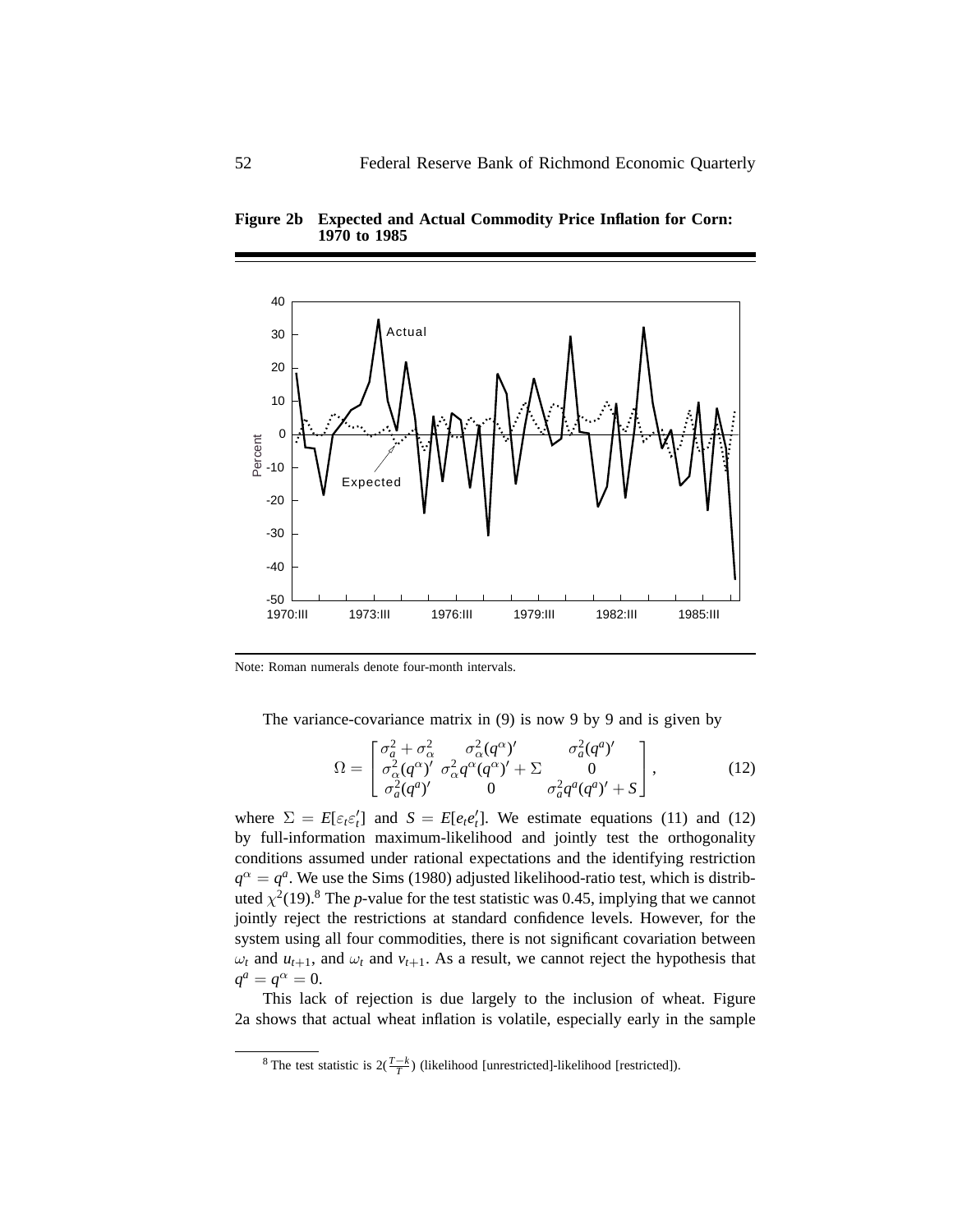

**Figure 2c Expected and Actual Commodity Price Inflation for Oats: 1970 to 1985**

Note: Roman numerals denote four-month intervals.

period. For a system containing only corn, oats, and soybeans, the covariation between the relevant error terms is more significant, and the hypothesis that  $q^a = q^{\alpha} = 0$  can be rejected at the 9 percent significance level. Furthermore, the joint hypothesis involving  $q^a = q^{\alpha}$  and the rational expectations orthogonality conditions has a *p*-value of 0.66.

The estimation results for the model are displayed in Table 2. The variance of the inflation forecast  $u_{t+1}$ ,  $\sigma_u^2$ , is 0.538, most of which is due to  $\sigma_a^2 = 0.52$ . This result implies that most of the residual,  $u_{t+1}$ , took people by surprise.

## **4. PREDICTION**

The predictions of inflation over the period 1971:I to 1986:III are calculated using

$$
\Delta p_{t+1}^e = x_t^{\prime} \delta + E_{t+1} \alpha_t. \tag{13}
$$

The last term in (13) is derived from the optimal prediction formula given in (10). Thus,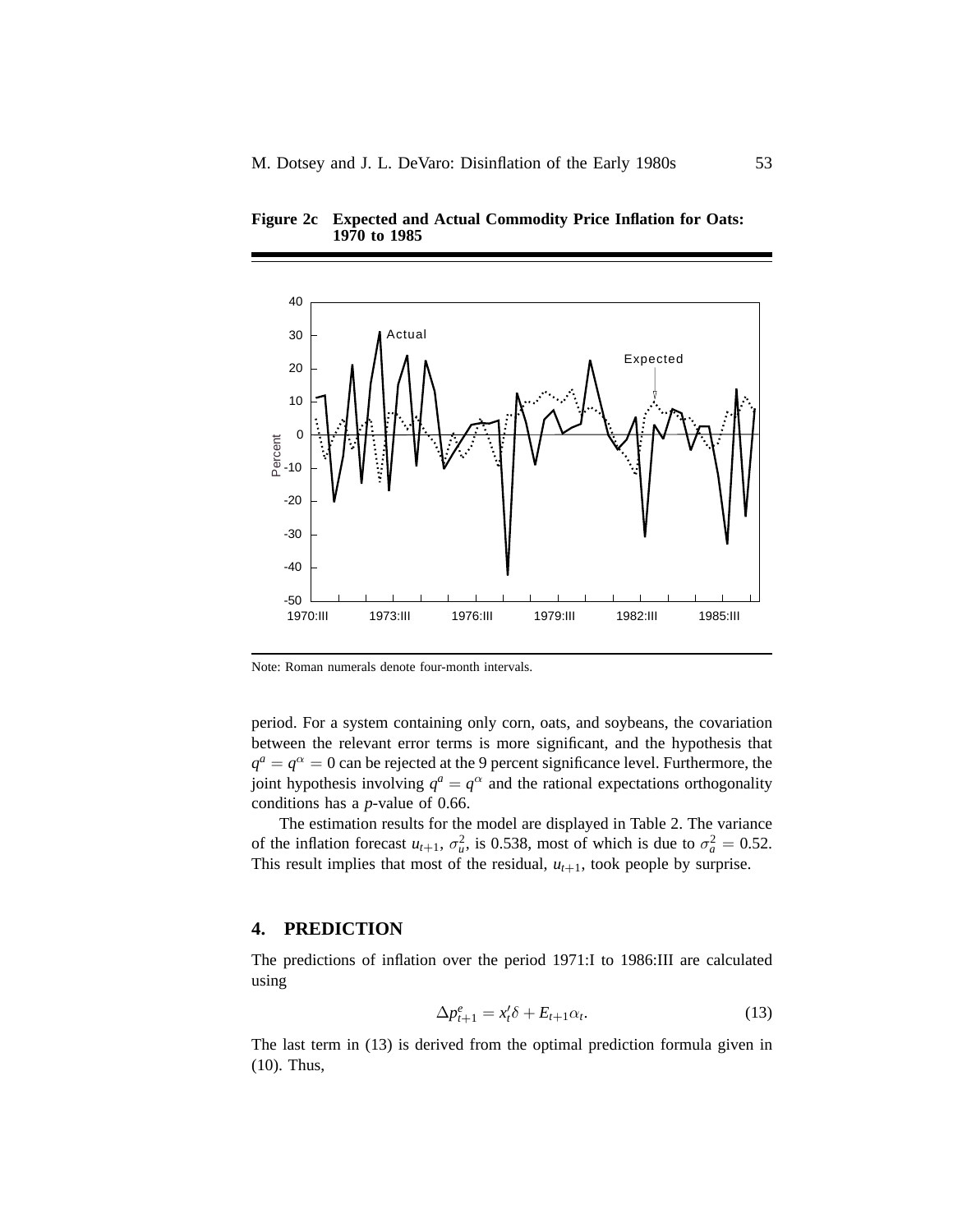



Note: Roman numerals denote four-month intervals.

$$
\Delta p_{t+1}^e = -1.76 - 0.08d1_t - 0.08d2_t + 0.35\Delta p_t + 0.14\Delta p_{t-1}
$$
 (14)  
\n
$$
-0.006s_{c,t} - 0.012s_{o,t} + 0.018s_{s,t}
$$
  
\n
$$
+0.0045(p_{t+1} - x_t'\delta)
$$
  
\n
$$
-0.011(f_{c,t} - x_t'\beta_c) - 0.012(f_{o,t} - x_t'\beta_o)
$$
  
\n
$$
+0.041(f_{s,t} - x_t'\beta_s)
$$
  
\n
$$
-0.000041(s_{c,t+1} - x_t'\kappa_c) - 0.000027(s_{o,t+1} - x_t'\kappa_o)
$$
  
\n
$$
-0.000013(s_{s,t+1} - x_t'\kappa_s),
$$
 (14)

where the subscripts *c*, *o*, and *s* refer to corn, oats, and soybeans.

Using (14) we can decompose the forecasts of inflation into simple forecasts,  $x_t$ <sup>*t*</sup> $\delta$ , and the individual contributions from the price term  $(p_{t+1} - x_t^{\prime} \delta)$ , the three futures terms  $(f_t - x'_t)$ , and the three commodity market surprise terms  $(s_{t+1} - f_t - x'_t \kappa)$ . These decompositions are given in Table 3. Examining the entire sample period, the contributions of the price term and the futures term can at times be meaningful, affecting the forecasts by an annual rate as high as 87 and 51 basis points, respectively. The commodity market surprise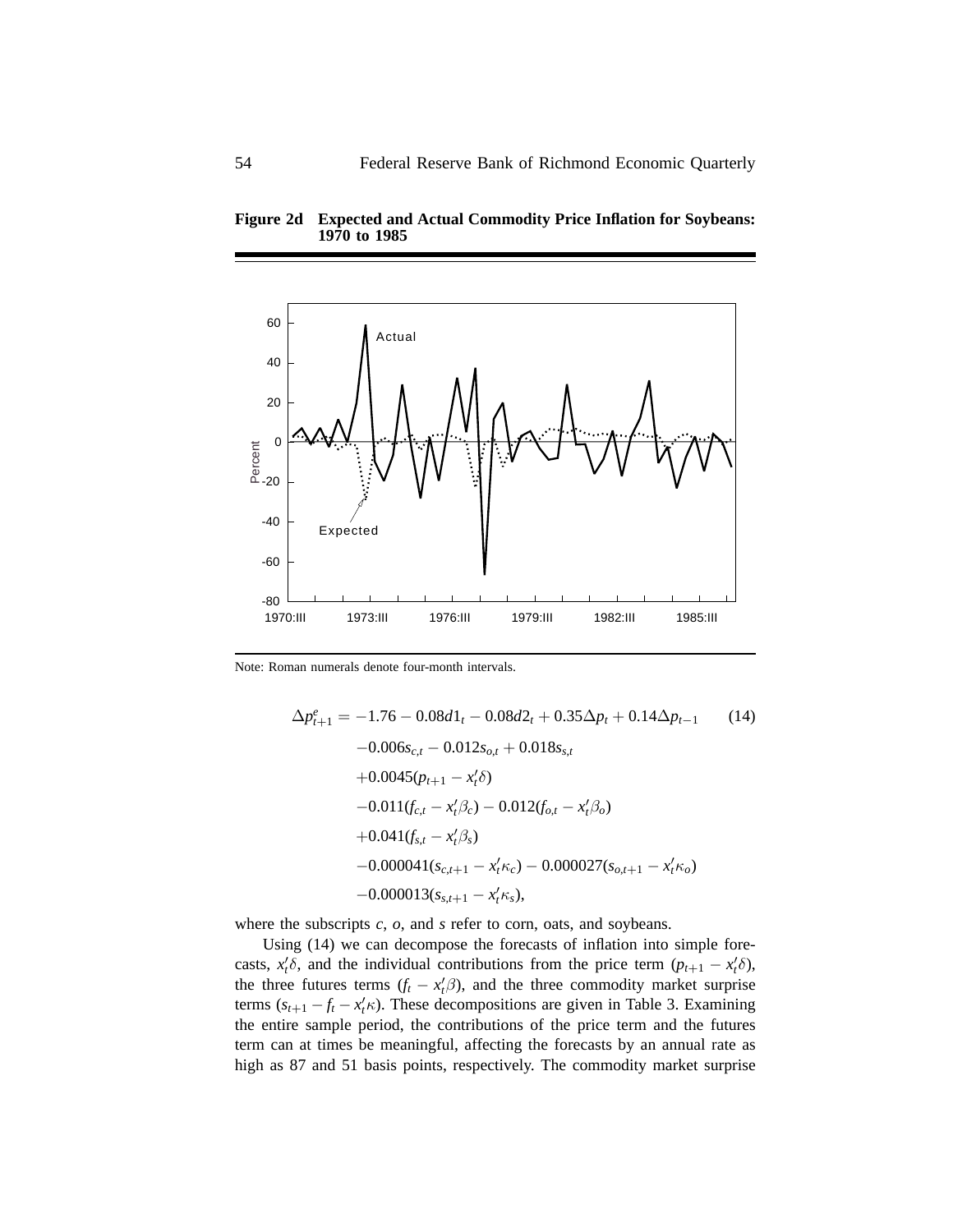|  | Table 2 Estimation Results <sup>+</sup> |  |
|--|-----------------------------------------|--|
|--|-----------------------------------------|--|

| unrestricted log likelihood : $-760.43$                                                                                                                                                                                   |                                                                                                    |      |      |      |                                       |                                                                                                                                                                                                                                                                                                                     |       |  |  |
|---------------------------------------------------------------------------------------------------------------------------------------------------------------------------------------------------------------------------|----------------------------------------------------------------------------------------------------|------|------|------|---------------------------------------|---------------------------------------------------------------------------------------------------------------------------------------------------------------------------------------------------------------------------------------------------------------------------------------------------------------------|-------|--|--|
|                                                                                                                                                                                                                           | restricted log likelihood : $-765.55$<br>$(q^a = q^{\alpha}$ and orthogonality conditions imposed) |      |      |      |                                       |                                                                                                                                                                                                                                                                                                                     |       |  |  |
|                                                                                                                                                                                                                           |                                                                                                    |      |      |      | restricted log likelihood : $-769.46$ | $(q^a = q^{\alpha} = 0$ and orthogonality conditions imposed)                                                                                                                                                                                                                                                       |       |  |  |
|                                                                                                                                                                                                                           |                                                                                                    |      |      |      |                                       | $\sigma_{\alpha}^2 = 0.017$ $\sigma_{a}^2 = 0.52$ $q' = \begin{bmatrix} 4.60 & 2.59 & 23.41 \\ (0.65) & (0.60) & (0.39) \end{bmatrix}$                                                                                                                                                                              |       |  |  |
| $\Sigma = \begin{bmatrix} 5.84 & 4.62 & 3.18 \\ 4.62 & 25.42 & 9.09 \\ 3.18 & 9.09 & 4.80 \end{bmatrix}$ $S = \begin{bmatrix} 171.08 & 72.26 & 45.97 \\ 72.26 & 123.17 & -69.94 \\ 45.97 & -69.94 & 3712.3 \end{bmatrix}$ |                                                                                                    |      |      |      |                                       |                                                                                                                                                                                                                                                                                                                     |       |  |  |
|                                                                                                                                                                                                                           | 0.54                                                                                               | 0.08 | 0.04 | 0.40 |                                       | 2.40 1.35<br>$\Omega = \begin{bmatrix}\n0.54 & 0.06 & 0.07 & 0.11 \\ 0.08 & 6.21 & 4.82 & 5.03 & 0 & 0 & 0 \\ 0.04 & 4.82 & 25.53 & 10.13 & 0 & 0 & 0 \\ 0.40 & 5.03 & 10.13 & 14.19 & 0 & 0 & 0 \\ 2.40 & 0 & 0 & 0 & 182.1 & 78.48 & 102.2 \\ 1.35 & 0 & 0 & 0 & 78.48 & 126.7 & -38.3 \\ 12.22 & 0 & 0 & 0 & 10$ | 12.22 |  |  |

 $+$  Standard errors for the elements of  $q'$  are in parentheses. The commodities are ordered corn, oats, and soybeans.

term, however, rarely has much effect on the forecasts, which is attributable to the small covariance between  $u_{t+1}$  and  $v_{t+1}$ . Expectations of inflation are displayed in Table 4. The first two columns give the four-month actual and expected inflation rates at annualized rates, the third and fourth columns give eight-month actual and expected inflation at annualized rates, and the fifth and sixth columns give the annual actual and expected inflation rates. The first expectation reported in each instance is the one that is conditional on 1979:III information, since this is the period in which the Fed announced its disinflationary objectives. For example, 13.78, the first number in column 6, is the inflation rate expected for 1980 given 1979:III information.

The eight-month-ahead and the one-year-ahead forecast errors strongly imply that a significant part of the disinflation in the early 1980s was unanticipated. Expected inflation exceeds actual inflation in all but three periods in the eightmonth forecasts and in every period in the one-year forecast. On average, agents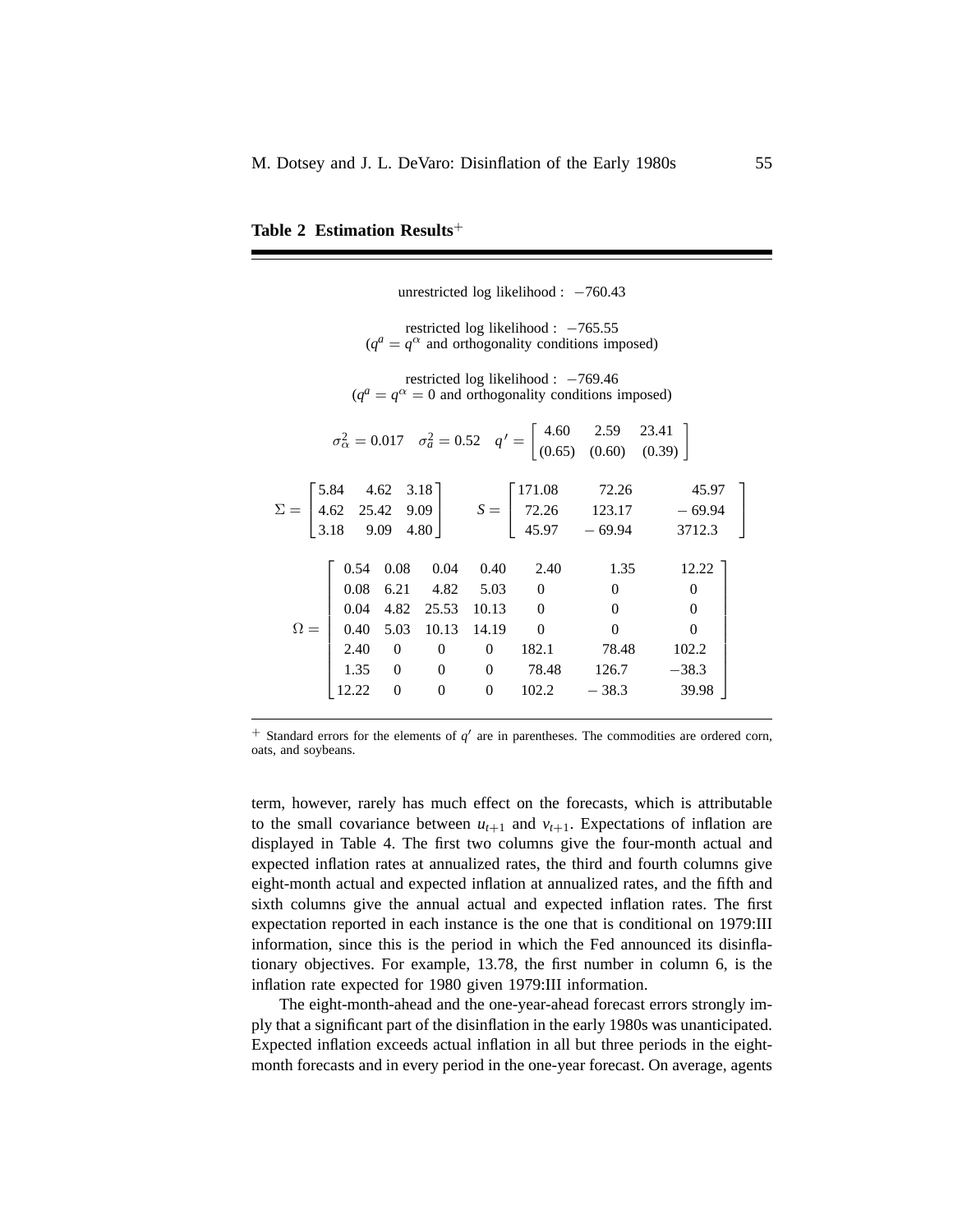| Period<br><b>Ending</b> | <b>Actual</b> | <b>Simple</b><br>Forecast <sup>1</sup> | <b>Price</b><br>Term <sup>2</sup> | <b>Futures</b><br>Term <sup>3</sup> | <b>Surprise</b><br>Term <sup>4</sup> |
|-------------------------|---------------|----------------------------------------|-----------------------------------|-------------------------------------|--------------------------------------|
| 1970:III                | 1.77          | 1.43                                   | 0.049                             | 0.0005                              | 0.008                                |
| 1971:I                  | 1.00          | 1.38                                   | $-0.055$                          | $-0.028$                            | 0.015                                |
| 1971:II                 | 1.23          | 1.56                                   | $-0.047$                          | $-0.072$                            | 0.017                                |
| 1971:III                | 0.98          | 1.54                                   | $-0.081$                          | 0.046                               | 0.002                                |
| 1972:I                  | 0.97          | 1.25                                   | $-0.040$                          | 0.033                               | 0.013                                |
| 1972:II                 | 1.19          | 1.58                                   | $-0.055$                          | $-0.11$                             | $-0.006$                             |
| 1972:III                | 1.42          | 1.35                                   | 0.010                             | 0.002                               | $-0.011$                             |
| 1973:I                  | 2.77          | 1.44                                   | 0.19                              | 0.17                                | $-0.006$                             |
| 1973:II                 | 2.92          | 3.28                                   | $-0.052$                          | $-0.009$                            | $-0.023$                             |
| 1973:III                | 3.48          | 3.29                                   | 0.027                             | $-0.041$                            | 0.010                                |
| 1974:I                  | 3.77          | 7.84                                   | 0.13                              | 0.046                               | 0.004                                |
| 1974:II                 | 4.03          | 3.27                                   | 0.11                              | 0.065                               | $-0.026$                             |
| 1974:III                | 3.30          | 3.53                                   | $-0.033$                          | $-0.012$                            | 0.007                                |
| 1975:I                  | 1.52          | 3.15                                   | $-0.23$                           | 0.021                               | 0.013                                |
| 1975:II                 | 2.79          | 2.04                                   | 0.11                              | 0.071                               | $-0.011$                             |
| 1975:III                | 2.17          | 1.70                                   | 0.068                             | $-0.048$                            | 0.008                                |
| 1976:I                  | 1.07          | 1.80                                   | $-0.10$                           | $-0.060$                            | $-0.012$                             |
| 1976:II                 | 2.11          | 1.27                                   | 0.12                              | $-0.041$                            | $-0.014$                             |
| 1976:III                | 1.89          | 1.58                                   | 0.04                              | 0.023                               | 0.006                                |
| 1977:I                  | 2.52          | 2.11                                   | 0.060                             | 0.049                               | $-0.010$                             |
| 1977:II                 | 1.81          | 2.92                                   | $-0.16$                           | $-0.014$                            | 0.032                                |
| 1977:III                | 2.26          | 2.37                                   | $-0.016$                          | $-0.055$                            | $-0.002$                             |
| 1978:I                  | 2.83          | 2.16                                   | 0.10                              | 0.075                               | $-0.008$                             |
| 1978:II                 | 3.05          | 2.87                                   | 0.025                             | 0.049                               | 0.015                                |
| 1978:III                | 2.96          | 3.16                                   | $-0.028$                          | $-0.007$                            | 0.012                                |
| 1979:I                  | 4.15          | 3.21                                   | 0.14                              | $-0.047$                            | $-0.000$                             |
| 1979:II                 | 4.12          | 3.57                                   | 0.078                             | $-0.066$                            | 0.003                                |
| 1979:III                | 4.73          | 3.91                                   | 0.12                              | 0.072                               | 0.004                                |
| 1980:I                  | 4.63          | 3.94                                   | 0.10                              | $-0.026$                            | 0.001                                |
| 1980:II                 | 2.66          | 4.08                                   | $-0.20$                           | $-0.074$                            | $-0.021$                             |
| 1980:III                | 3.86          | 3.36                                   | 0.072                             | 0.009                               | 0.002                                |
| 1981:I                  | 2.83          | 2.73                                   | 0.013                             | 0.005                               | $-0.003$                             |
| 1981:II                 | 3.72          | 2.97                                   | 0.118                             | $-0.067$                            | 0.011                                |
| 1981:III                | 1.39          | 2.64                                   | $-0.18$                           | 0.025                               | 0.009                                |
| 1982:I                  | 1.58          | 2.18                                   | $-0.086$                          | $-0.039$                            | $-0.011$                             |
| 1982:II                 | 1.86          | 1.27                                   | 0.084                             | $-0.013$                            | 0.014                                |
| 1982:III                | 0.20          | 1.57                                   | $-0.20$                           | 0.080                               | 0.004                                |
| 1983:I                  | 1.32          | 1.11                                   | 0.030                             | $-0.11$                             | $-0.010$                             |
| 1983:II                 | 1.20          | 0.89                                   | 0.044                             | $-0.05$                             | 0.021                                |
| 1983:III                | 1.68          | 1.68                                   | $-0.001$                          | $-0.13$                             | $-0.001$                             |
| 1984:I                  | 1.36          | 1.55                                   | $-0.027$                          | 0.003                               | $-0.007$                             |
| 1984:II                 | 1.15          | 1.74                                   | $-0.085$                          | 0.059                               | $-0.005$                             |
| 1984:III                | 0.95          | 1.10                                   | $-0.021$                          | 0.069                               | 0.001                                |
| 1985:I                  | 1.41          | 0.83                                   | 0.083                             | $-0.066$                            | $-0.006$                             |
| 1985:II                 | .084          | 1.13                                   | $-0.042$                          | 0.099                               | 0.019                                |
| 1985:III                | 1.65          | 1.34                                   | 0.045                             | 0.036                               | $-0.007$                             |
| 1986:I                  | $-0.82$       | 1.22                                   | $-0.29$                           | $-0.031$                            | 0.016                                |
| 1986:II                 | 0.91          | 1.13                                   | $-0.031$                          | 0.11                                | 0.015                                |
| 1986:III                | 1.35          | 0.49                                   | 0.12                              | $-0.071$                            | $-0.019$                             |

**Table 3 Decomposition of Expectation of Inflation**

<sup>1</sup>The simple forecast is equal to  $x'_t \hat{\delta}$ .<br><sup>2</sup>The price term is given by  $A_1(p_{t+1} - x'_t \delta)$  in equation (10).<br><sup>3</sup>The futures term is given by  $A_2(f_t - x'_t \beta)$  in equation (10).<br><sup>4</sup>The surprise term is given by  $A_3(s_{t+1$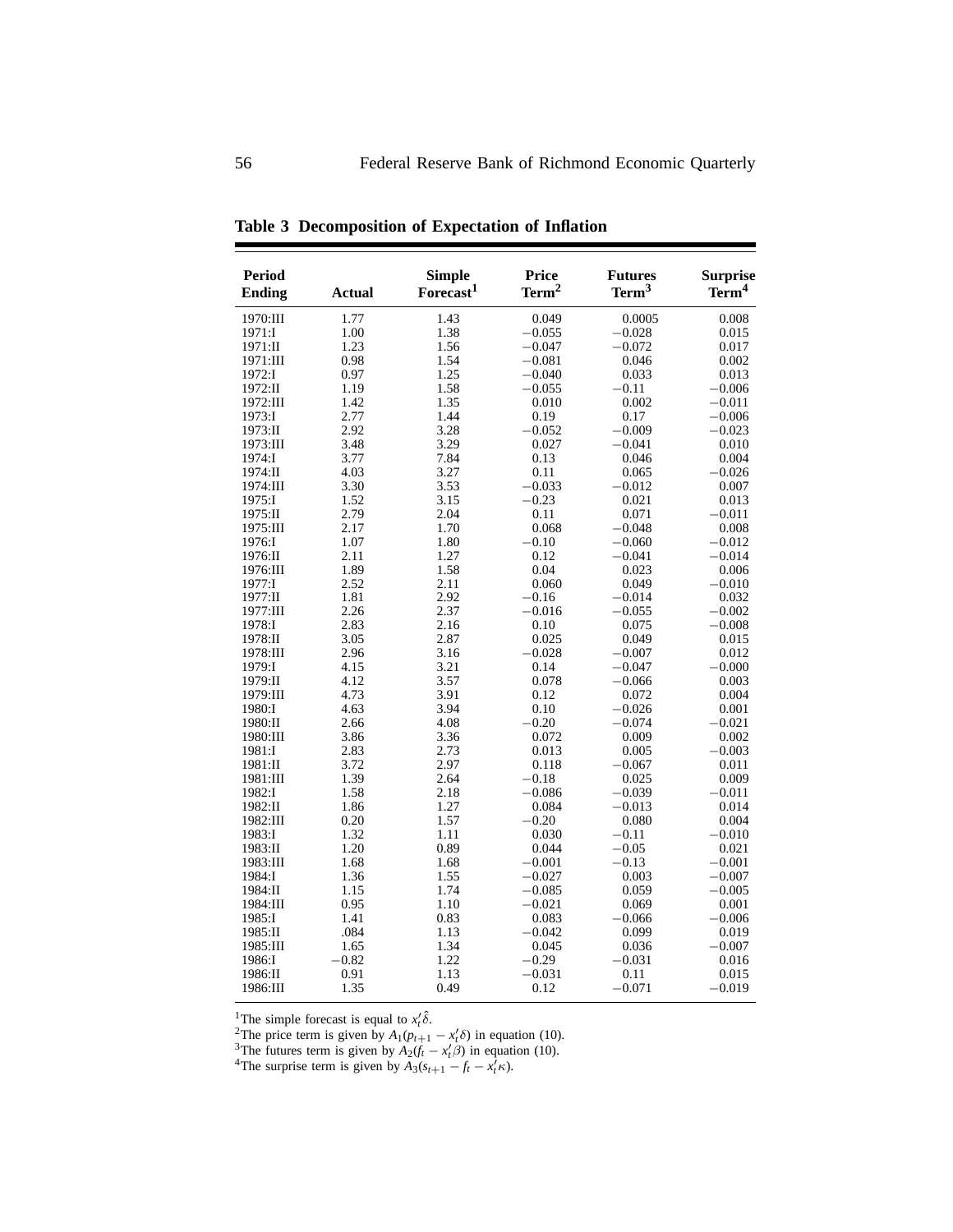|                  |        | One period ahead |        | Two periods ahead | One year ahead |                 |
|------------------|--------|------------------|--------|-------------------|----------------|-----------------|
| Period<br>Ending | Actual | <b>Expected</b>  | Actual | <b>Expected</b>   | Actual         | <b>Expected</b> |
| 1980:I           | 14.19  | 11.88            |        |                   |                |                 |
| 1980:II          | 13.89  | 11.88            | 14.04  | 12.87             |                |                 |
| 1980:III         | 7.98   | 12.66            | 10.94  | 12.80             | 12.02          | 13.78           |
| 1981:I           | 11.58  | 10.17            | 9.78   | 13.10             | 11.15          | 13.31           |
| 1981:II          | 8.49   | 8.19             | 10.02  | 10.17             | 9.34           | 13.91           |
| 1981:III         | 11.16  | 9.18             | 9.83   | 8.88              | 10.40          | 10.67           |
| 1982:I           | 4.17   | 7.83             | 7.67   | 8.81              | 7.93           | 8.90            |
| 1982:II          | 4.74   | 6.51             | 4.44   | 8.84              | 6.68           | 9.10            |
| 1982:III         | 5.58   | 4.47             | 5.16   | 6.03              | 4.82           | 9.29            |
| 1983:            | 0.60   | 4.59             | 3.09   | 4.17              | 3.64           | 5.93            |
| 1983:II          | 3.96   | 2.76             | 2.28   | 5.03              | 3.38           | 4.23            |
| 1983:III         | 3.60   | 3.06             | 3.78   | 2.11              | 2.73           | 5.27            |

**Table 4 Actual and Expected Inflation: 1980 to 1983**

Note: Roman numerals denote four-month intervals.

expected 1.03 percent and 2.23 percent more inflation than actually occurred over the eight-month and one-year forecast horizons, respectively. The oneperiod-ahead forecast errors do not, however, give as clear a signal. Expected inflation exceeds actual inflation by only 27 basis points on average for the entire period. The combination of these two results implies that the four-month forecasts of inflation four months out and eight months out are drastically overpredicting inflation.<sup>9</sup> That is, even though inflation is declining, agents do not seem to believe that the disinflationary path will continue. Essentially, longer-run expectations appear to be much too static over the period. In this sense, the econometric model indicates that much of the disinflationary path was unanticipated.

### **5. CONCLUSION**

The disinflation that occurred in the early 1980s was a dramatic event in post-World War II monetary policy. Inflation had reached unprecedented heights and was brought down fairly rapidly. It is likely that this disinflation was partially responsible for the two recessions that occurred in rapid succession. The disinflationary policy was announced and underscored by a change in Federal Reserve operating procedures. The policy was carried out over a prolonged period. These two factors could easily lead to the interpretation that

<sup>&</sup>lt;sup>9</sup> We checked the unbiasedness of the forecasts by regressing  $\Delta p_{t+1}$  on a constant and  $E_t \Delta p_{t+1}$ . For the four-month and eight-month regressions, we could not reject a zero constant and a unitary slope coefficient. However, the hypothesis that  $p_{t+1} = E_t p_{t+1}$  plus a white noise error was rejected at the annual frequency. Therefore, we conclude that greater weight should be placed on the eight-month forecast.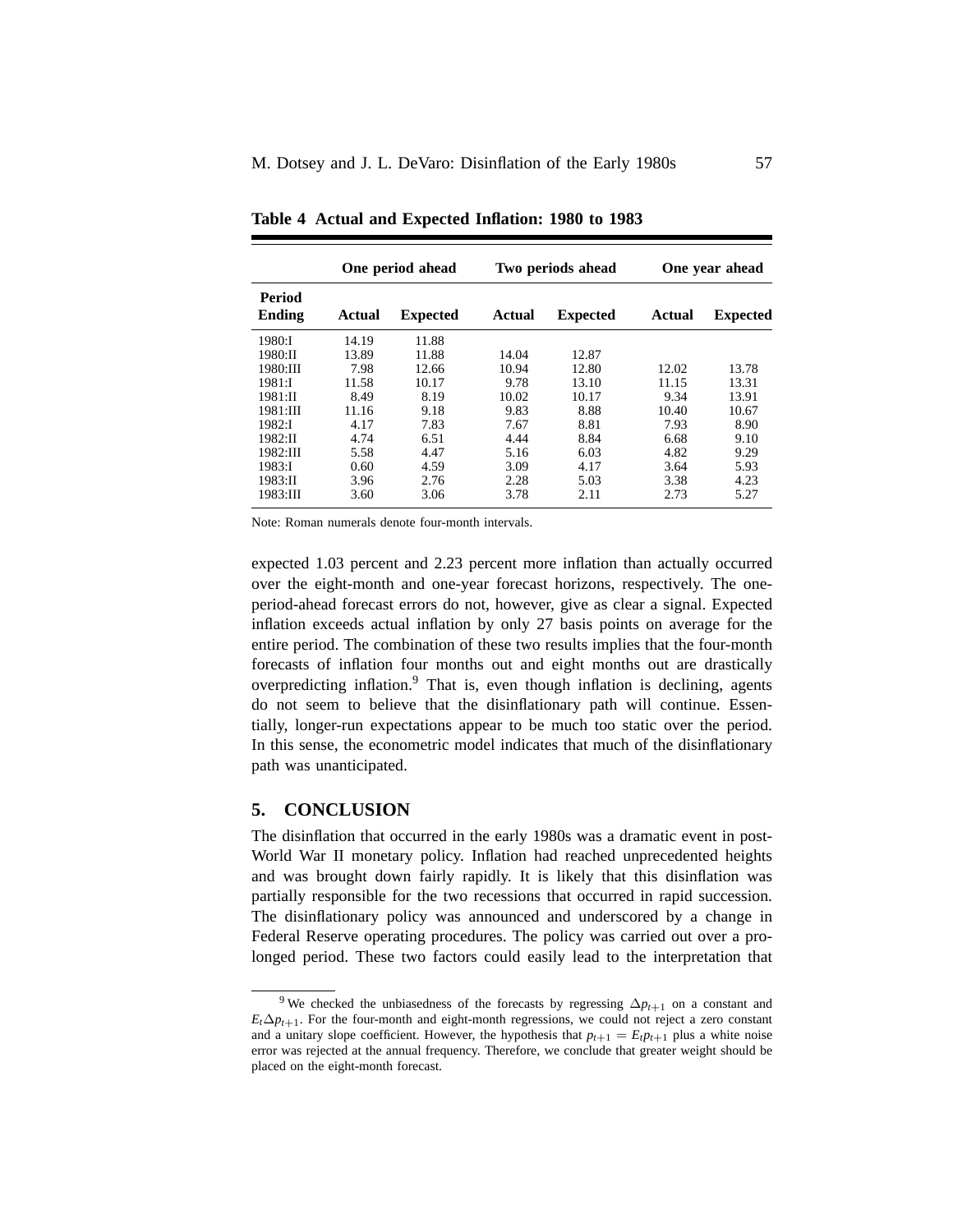the disinflation was anticipated and, therefore, that this episode is consistent with theories emphasizing the impact of anticipated monetary policy on real economic activity.

Although the policy was announced, evidence documented by Goodfriend (1992) suggests that it may not have been entirely credible. Hence the actual disinflation could still have been unanticipated. Determining the extent to which the disinflation was unanticipated can help ascertain the degree to which Fed credibility was lacking.

In an attempt to resolve whether the disinflation was anticipated, we performed a statistical analysis of the public's expectations of inflation using the methodology developed in Hamilton (1992). Our conclusion is that much of the disinflation was unanticipated and that the Fed suffered from a credibility problem. The fact that much of the disinflation was unanticipated, however, does not allow us to discriminate among the competing models outlined in the introduction. Such discrimination would necessarily involve a more subtle hypothesis test.

# **REFERENCES**

- Akerlof, George A., Andrew Rose, and Janet Yellen. "Comments and Discussion," *Brookings Papers on Economic Activity*, 1:1988, pp. 66-75.
- Ball, Lawrence. "What Determines the Sacrifice Ratio?" Working Paper No. 4306. Cambridge: National Bureau of Economic Research, March 1993.
- , N. Gregory Mankiw, and David Romer. "The New Keynesian Economics and the Output-Inflation Trade Off," *Brookings Papers on Economic Activity,* 1:1988, pp. 1-65.
- Broaddus, J. Alfred, and Marvin Goodfriend. "Base Drift and the Longer-Run Growth of M1: Experience from a Decade of Monetary Targeting," Federal Reserve Bank of Richmond *Economic Review*, vol. 70 (November/December 1984), pp. 3-14.
- Fischer, Stanley. "Contracts, Credibility, and Disinflation," in John W. Neville and Victor E. Argy, eds., *Inflation and Unemployment: Theory, Experience, and Policymaking.* Boston: Allen and Unwin, 1985.

. "Wage Indexation and Disinflation," in *Stabilization of the Domestic and International Economy*. Carnegie-Rochester Conference Series on Public Policy, vol. 5 (1977), pp. 107-48.

Goodfriend, Marvin. "Interest Rate Policy and the Inflation Scare Problem: 1979-1992," Federal Reserve Bank of Richmond *Annual Report* (1992), pp. 7-19.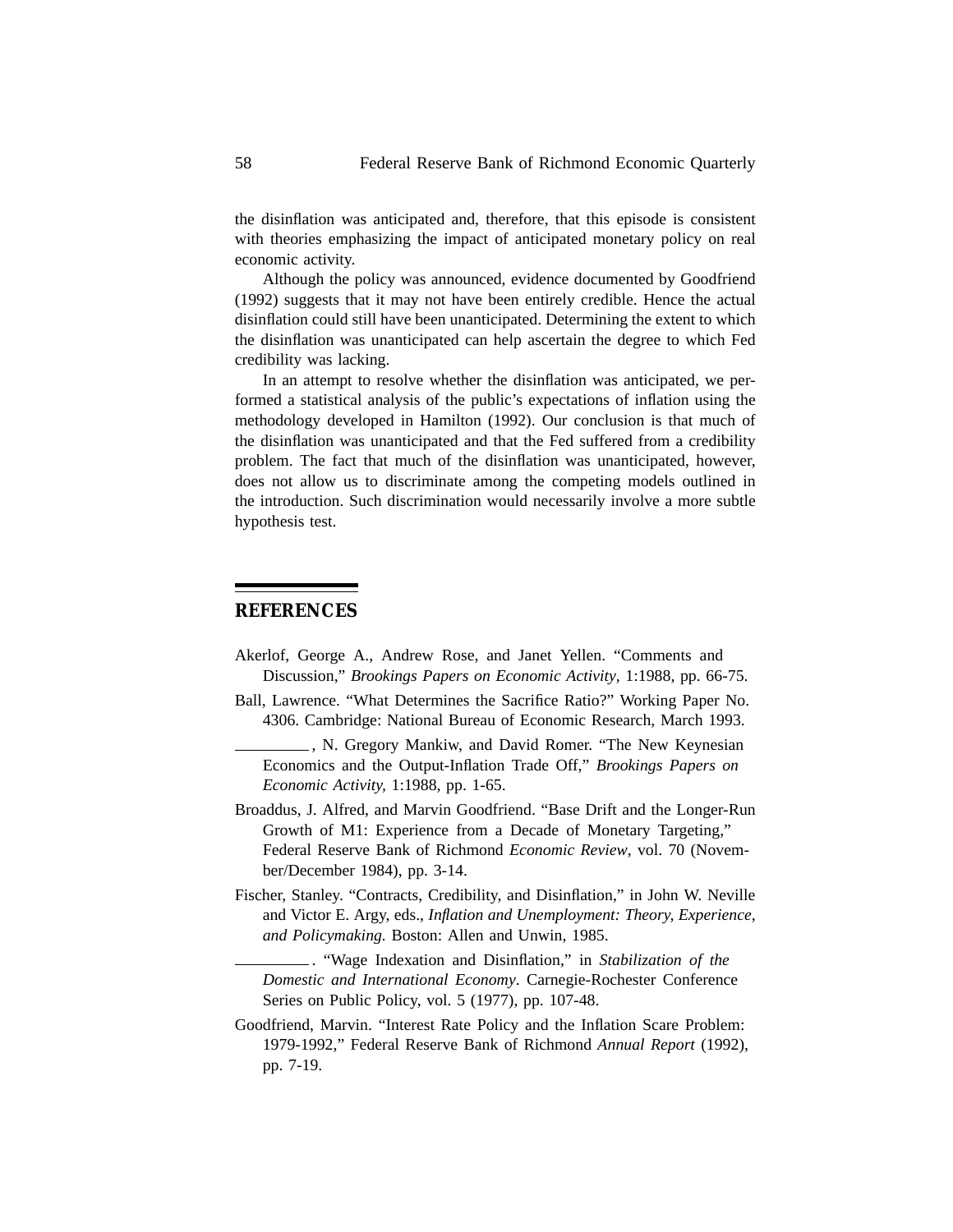- Hamilton, James D. "Was the Deflation during the Great Depression Anticipated? Evidence from the Commodity Futures Market," *American Economic Review*, vol. 82 (March 1992), pp. 157-78.
- Lucas, Robert E. "Some International Evidence on Output-Inflation Tradeoffs," *American Economic Review*, vol. 63 (June 1973), pp. 326-34.
- McCallum, Bennett T. "Rational Expectations and Macroeconomic Stabilization Policy: An Overview," *Journal of Money, Credit, and Banking*, vol. 12 (November 1980), pp. 716-46.
- Sargent, Thomas J., and Neil Wallace. "Rational Expectations, the Optimal Monetary Instrument, and the Optimal Money Supply Rule," *Journal of Political Economy*, vol. 83 (April 1975), pp. 241-54.
- Sims, Christopher A. "Macroeconomics and Reality," *Econometrica*, vol. 48 (January 1980), pp. 1-48.
- Taylor, John B. "Aggregate Dynamics and Staggered Contracts," *Journal of Political Economy*, vol. 88 (February 1980), pp. 1-23.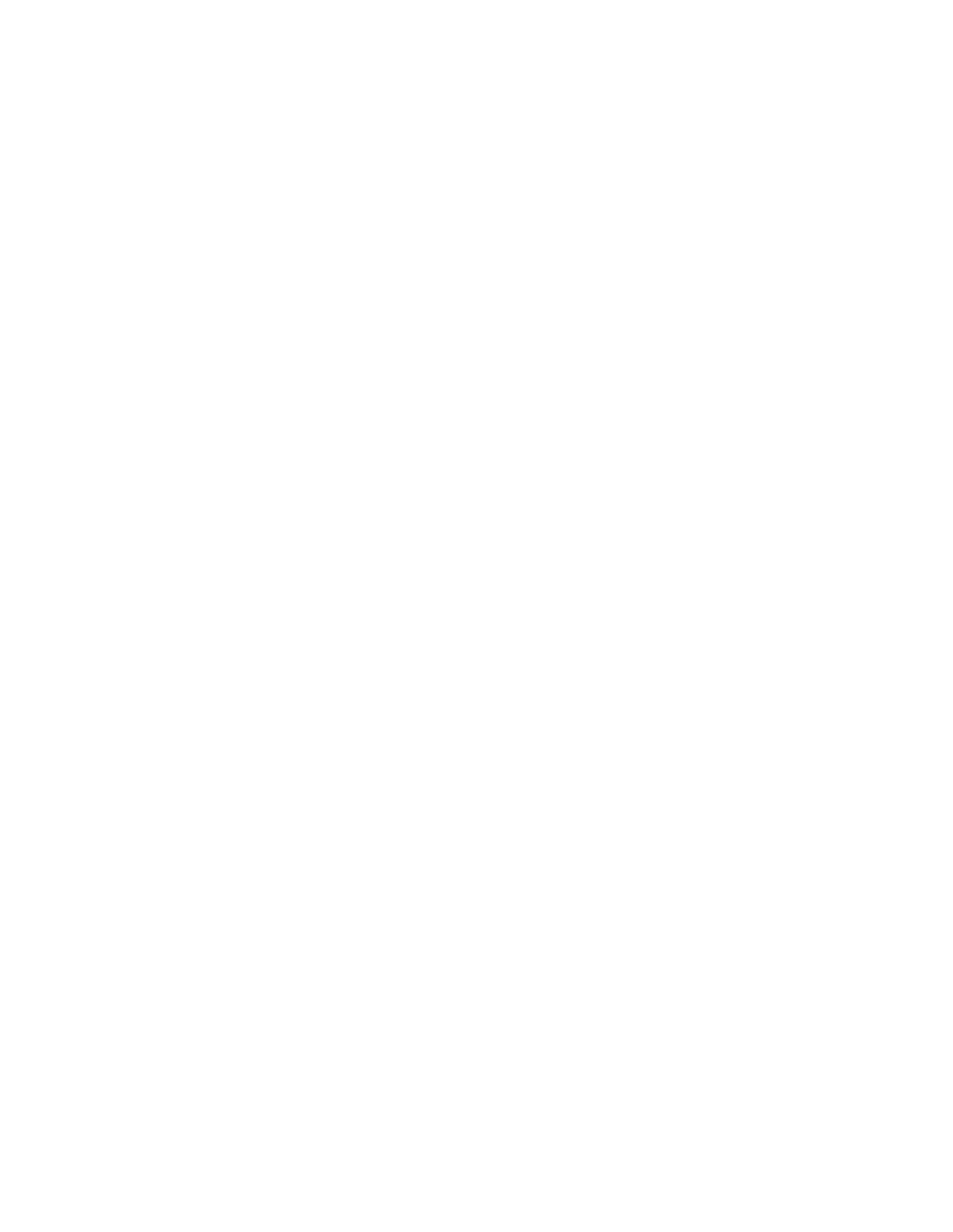# The Fair Lending Laws and Their Enforcement

John R. Walter

J ournalists, businessmen, politicians, and regulators are paying increasing attention to the subject of discrimination in lending, with particular emphasis on mortgage lending. It sometimes seems as though the main issues in antidiscrimination efforts have shifted from education and labor markets to the credit markets.

Two different federal laws deal with discrimination in lending: the Fair Housing Act (FHAct) and the Equal Credit Opportunity Act (ECOA). These fair lending laws prohibit lenders from discriminating in credit transactions on the basis of race, color, national origin, religion, sex, and other specified grounds.<sup>1</sup> But the laws provide little practical guidance for enforcement, particularly with regard to the role of the banking regulatory bodies. Congress left to these agencies and to the courts the job of working out the specifics of how to define and promote the laws' purpose—fair lending.

While discrimination has been discussed widely in the popular and professional press, an overview of the two fair lending laws and their enforcement is difficult to find. Section 1 describes these laws, their origins, and the interpretations that the courts and enforcement agencies have given some of

This article has benefited greatly from comments and suggestions from Marvin Goodfriend, Tom Humphrey, Anatoli Kuprianov, Jeffrey Lacker, Roy Webb, and John Weinberg. Alex Mendoza provided excellent research assistance. The views expressed herein are the author's and do not represent the views of the Federal Reserve Bank of Richmond or the Federal Reserve System.

<sup>&</sup>lt;sup>1</sup> Two other laws often mentioned in discussions of fair lending are the Home Mortgage Disclosure Act of 1975 (HMDA) and the Community Reinvestment Act of 1977 (CRA). While both laws play a part in current fair lending enforcement, neither prohibits discriminatory lending, so neither is defined as a fair lending law. The HMDA requires depository institutions to report data that are frequently used in investigations and studies of lending discrimination. The CRA requires the banking agencies to consider a depository institution's efforts to meet the needs of its community when it applies to the banking agencies for permission to expand. As currently interpreted by the agencies, this has meant that a bank's fair lending performance is weighed when considering such an application. For discussions of the HMDA and the CRA, see Canner and Smith (1991) and Lacker (1995), respectively.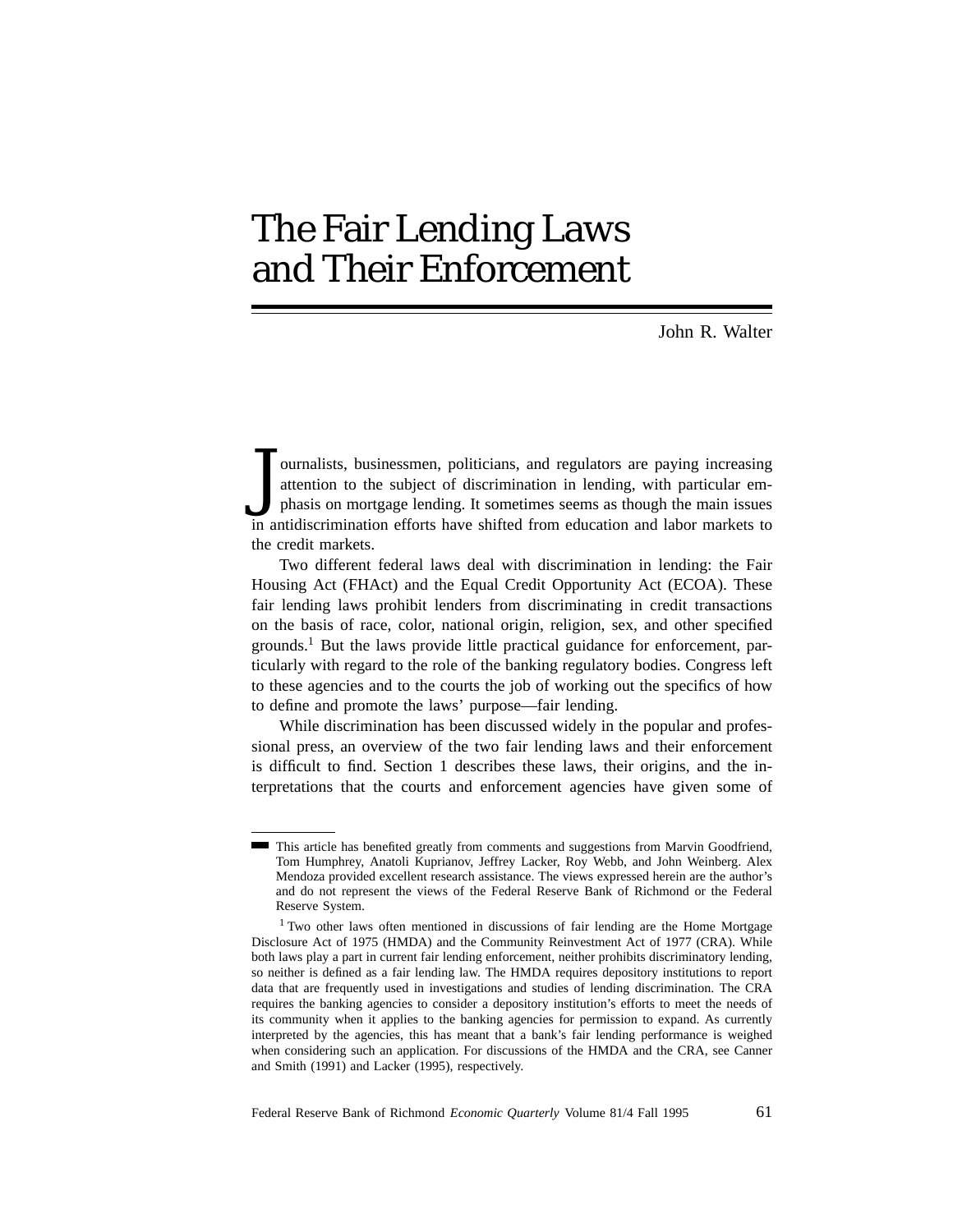their provisions. Section 2 discusses the three major methods of enforcement of the laws: (1) complaints from aggrieved parties leading to investigations by enforcement agencies, (2) civil court actions, and (3) examination by the federal banking agencies.<sup>2</sup> When it comes to their part of enforcing the fair lending laws, the banking agencies follow procedures long used in carrying out their responsibilities for bank safety and soundness. Specifically, they employ periodic fair lending examinations of all banks.<sup>3</sup> Yet the examination of every institution, whether or not the agency suspects discrimination, is strikingly different from the practices of the federal agencies responsible for other areas of anti-discrimination law enforcement. Section 3 discusses the enforcement of other antidiscrimination laws. The absence of periodic exams in other areas of antidiscrimination law enforcement naturally leads one to ask whether routine use of exams for banks is the most efficient means of enforcing the fair lending laws. The concluding section raises briefly some issues that bear on this question.

### **1. THE FAIR LENDING LAWS**

The Fair Housing Act (FHAct) was passed as part of the Civil Rights Act of 1968, which Congress enacted following urban unrest in many U.S. cities in 1965, 1966, 1967, and after Rev. Martin Luther King, Jr.'s assassination in early 1968. According to a Supreme Court opinion, Congress intended the FHAct to contribute to the elimination of ghettos by reducing discriminatory housing practices (*Trafficante v. Metropolitan Life Insurance Company,* 409 U.S. 205 [1972], cited in Board of Governors, *Consumer Compliance Handbook* [1995]).

The FHAct prohibits discrimination in many activities of the residential real estate industry besides lending. The act prohibits discrimination by race, color, religion, sex, handicap, familial status (if a household includes children), and national origin.<sup>4,5</sup> It prohibits the refusal to sell, rent, or negotiate for the sale or rental of housing for discriminatory reasons. Varying the terms of sale or rental in a discriminatory manner is prohibited, as is falsely claiming that housing is not available for inspection, sale, or rental. The act also prohibits real estate

<sup>&</sup>lt;sup>2</sup> These agencies are the Federal Deposit Insurance Corporation, the Federal Reserve, the Office of the Comptroller of the Currency, the Office of Thrift Supervision, and the National Credit Union Administration.

<sup>&</sup>lt;sup>3</sup> I will use the term "banks" throughout to refer to commercial banks, thrifts, and credit unions.

<sup>&</sup>lt;sup>4</sup> As passed, the FHAct prohibited discrimination on the basis of race, color, religion, and national origin. A 1974 amendment added sex as a basis. A 1988 amendment added handicap and familial status.

<sup>5</sup> Unless otherwise noted, I will use the word "discrimination" throughout to mean discriminating on the basis of categories such as race, gender, or familial status.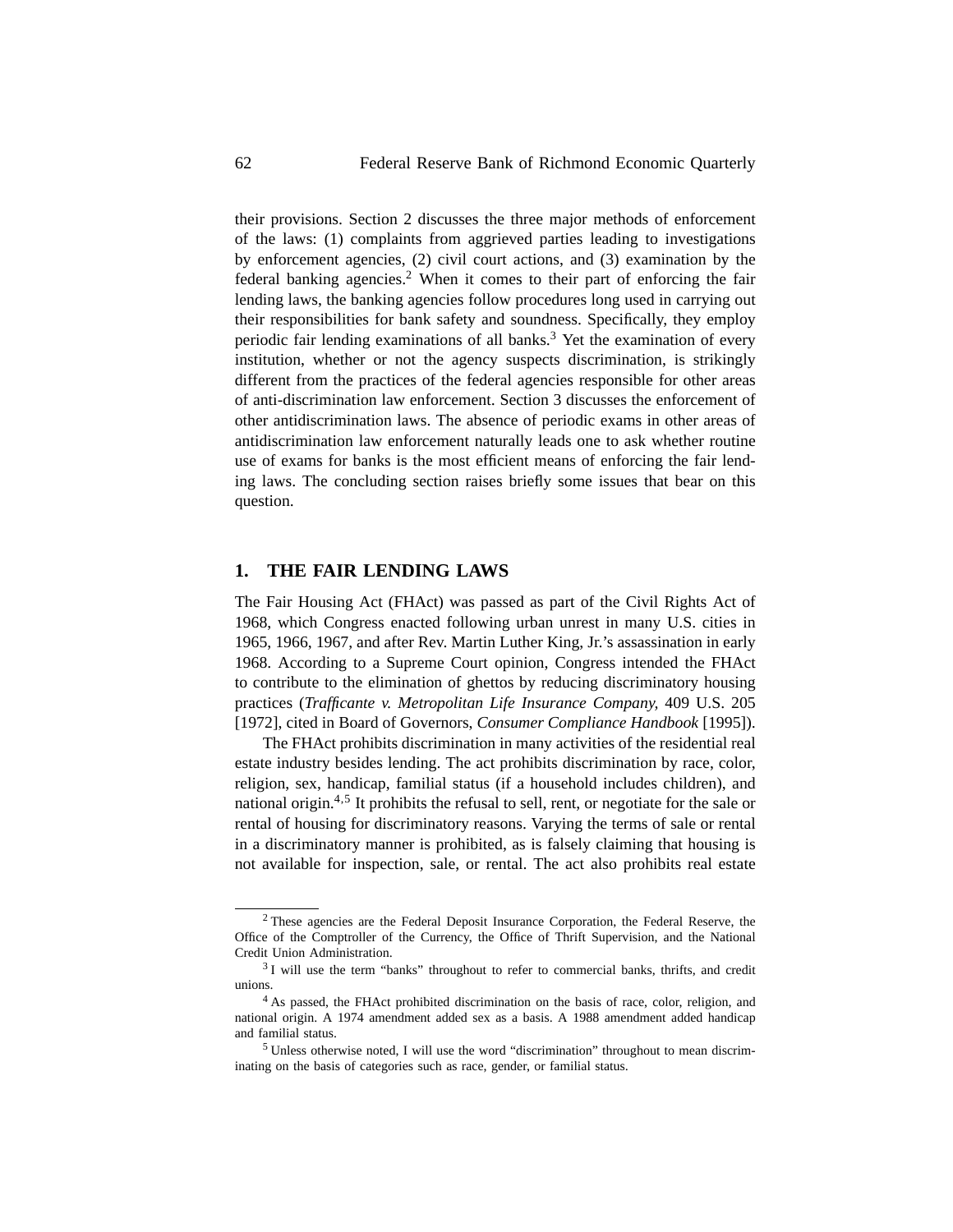### J. R. Walter: Fair Lending Laws and Their Enforcement 63

brokerage organizations, such as multiple-listing services, from discriminating in their terms of access to the organization.

Section 805, the fair lending portion of the FHAct, makes discrimination unlawful in several aspects of home finance. Specifically, it prohibits discrimination in the making or purchasing of loans, the proceeds of which are for purchasing, constructing, improving, repairing, or maintaining a dwelling. The prohibition applies to any person or entity whose business includes engaging in residential real estate-related credit transactions.

The FHAct is enforced by the Department of Housing and Urban Development (HUD), by individuals, and by the Justice Department. Under the act, HUD may take enforcement actions against lenders based on complaints from individuals or on its own initiative. Individuals, or organizations representing individuals, may pursue civil court actions under the act for discrimination against them. A civil action may be brought in a federal court by the Justice Department whenever it believes that a lender is engaged in a pattern of discrimination.

The federal bank regulatory agencies also enforce the act. These agencies are the Federal Deposit Insurance Corporation (FDIC), the Federal Reserve (Fed), the Office of the Comptroller of the Currency (OCC), the Office of Thrift Supervision (OTS), and the National Credit Union Administration (NCUA). Since the act says little about their enforcement responsibilities, the banking agencies have been left to determine largely on their own how to enforce the FHAct.

The fair lending section of the FHAct does not specify actions or policies that are considered discrimination.<sup>6</sup> This means that the agencies responsible for the act's enforcement have little to guide them in the investigation of lending discrimination. At first blush, the identification of lending discrimination might seem a simple matter. The difficulty arises because discrimination, in the broad sense of the word, is a fundamental function of a successful lender. To remain profitable, a lender must avoid (discriminate against) borrowers who are unlikely to repay, and favor those who will repay. Enforcement agencies are left with the difficult job of separating appropriate discrimination from discrimination prohibited by the act. Court decisions have provided broad guidance, but detailed direction is lacking.

In 1972, a U.S. Supreme Court ruling established a procedure for determining whether an individual has been treated differently based on his minority status. Such discrimination goes by the phrase "disparate treatment." The case dealt with employment discrimination, but the courts later applied the precedent to lending discrimination. The Supreme Court set out four factors that a plaintiff

<sup>6</sup> This contrasts with the housing section of the FHAct, which provides an explicit list of actions which are discriminatory under the law.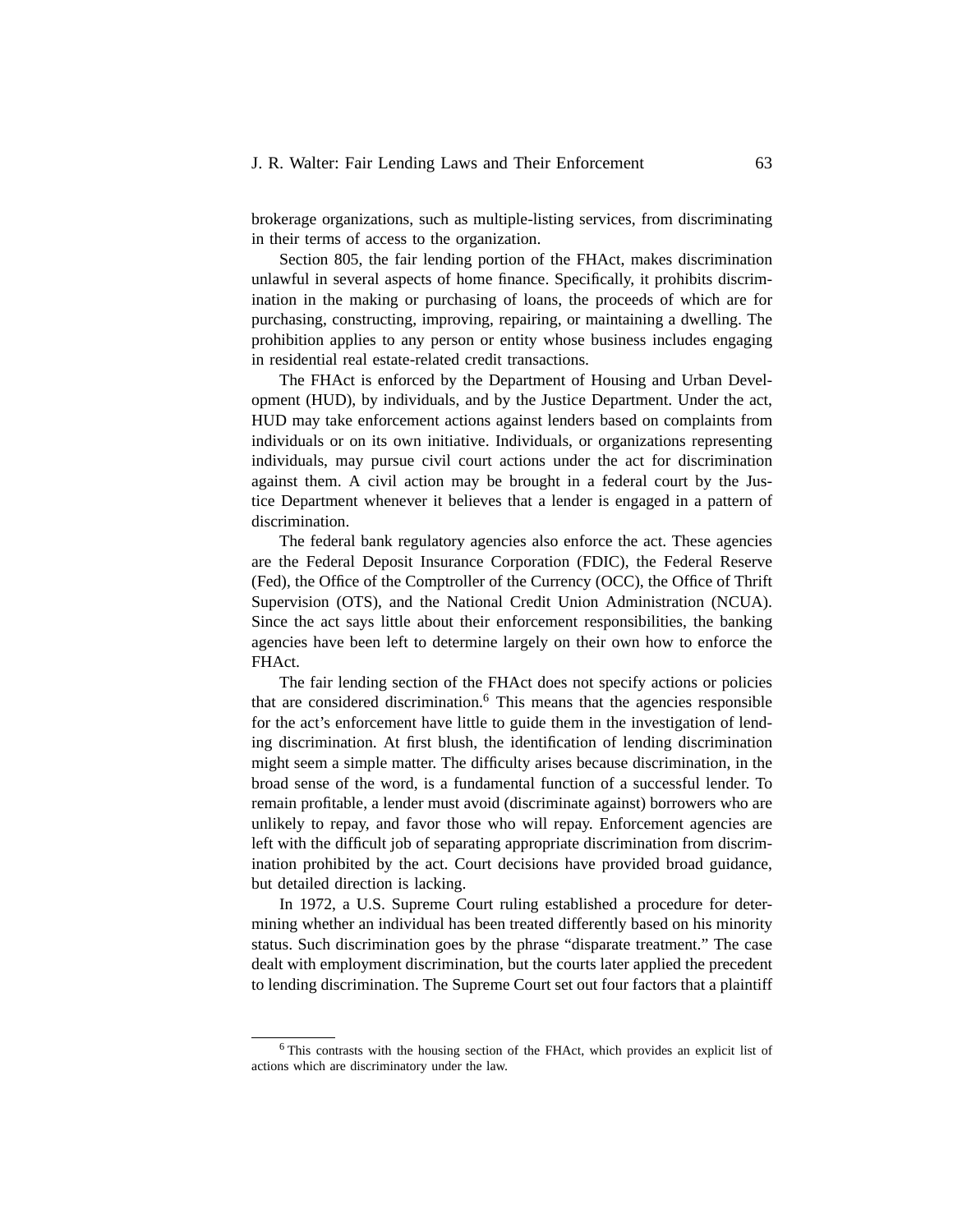must establish to make a prima facie case of employment discrimination. The plaintiff must show (1) that he belongs to a racial minority, (2) that he applied and was qualified for a job for which the employer was seeking applicants, (3) that, despite his qualifications, he was rejected, and (4) that, after his rejection, the position remained open and the employer continued to seek equivalently qualified applicants (*McDonnell-Douglas Corp. v. Green,* 411 U.S. 792 [1973], cited in Board of Governors, *Consumer Compliance Handbook* [1995]).

To translate these standards for use in lending cases, the courts simply substituted the idea of creditworthiness qualifications for job qualifications (*Hickson v. Home Federal of Atlanta,* 805 F. Supp. 1567 [N.D. Ga., 1992]; *aff'd,* 14 F.3d 59 [11th Cir. 1994], *Gross v. U.S. Small Business Admin*., 669 F. Supp. 50 [N.D. N.Y., 1987]). Therefore, to make a prima facie case, the plaintiff must show (1) that he is a member of a protected class, (2) that he attempted to get a loan and met all relevant qualifications for doing so, (3) that the bank refused to make the loan despite the plaintiff's qualifications, and (4) that, after his rejection, the bank continued to make loans to equivalently qualified applicants. Banking agency investigation procedures are based in part on determining whether these factors are met (see Board of Governors, *Consumer Compliance Handbook* [1995], p. 1.19). The courts and the agencies are left to make difficult decisions, however. No two loan applications are exactly alike, so it is impossible to match a rejected minority application perfectly to an accepted non-minority application, and by doing so show discrimination. The courts and agencies must decide whether similar applications are enough like the rejected minority application to persuasively show discrimination. At the very least, however, this ruling provided what the statute lacked—a doctrine to guide policy.

In addition, courts and banking agencies have recognized that the FHAct's prohibitions against discrimination extend to "redlining" (*Laufman v. Oakley Building and Loan Co*., 408 F. Supp. 489 [S.D. Ohio, 1976]; *Ring v. First Interstate Mortgage, Inc*., 984 F.2d 924 [8th Cir. 1993]; Cloud and Galster 1993, p. 109; Board of Governors, *Consumer Compliance Handbook* [1995], p. 1.59). Redlining is the practice of denying loans for housing in certain neighborhoods, even if the loan applicants are creditworthy. According to the courts and banking agencies, redlining is unlawful when the decision to avoid making loans in a particular neighborhood is based on the race, national origin, religion, or other similar categorization of residents of the neighborhood. Redlining is not unlawful when based entirely on economic considerations, such as the location of a neighborhood in a flood plain (Interagency Task Force on Fair Lending [1994], p. 5; Board of Governors, *Consumer Compliance Handbook* [1995], pp. 1.58–1.59).

The Equal Credit Opportunity Act also prohibits lending discrimination. This act was passed in 1974 as an amendment to the much broader Consumer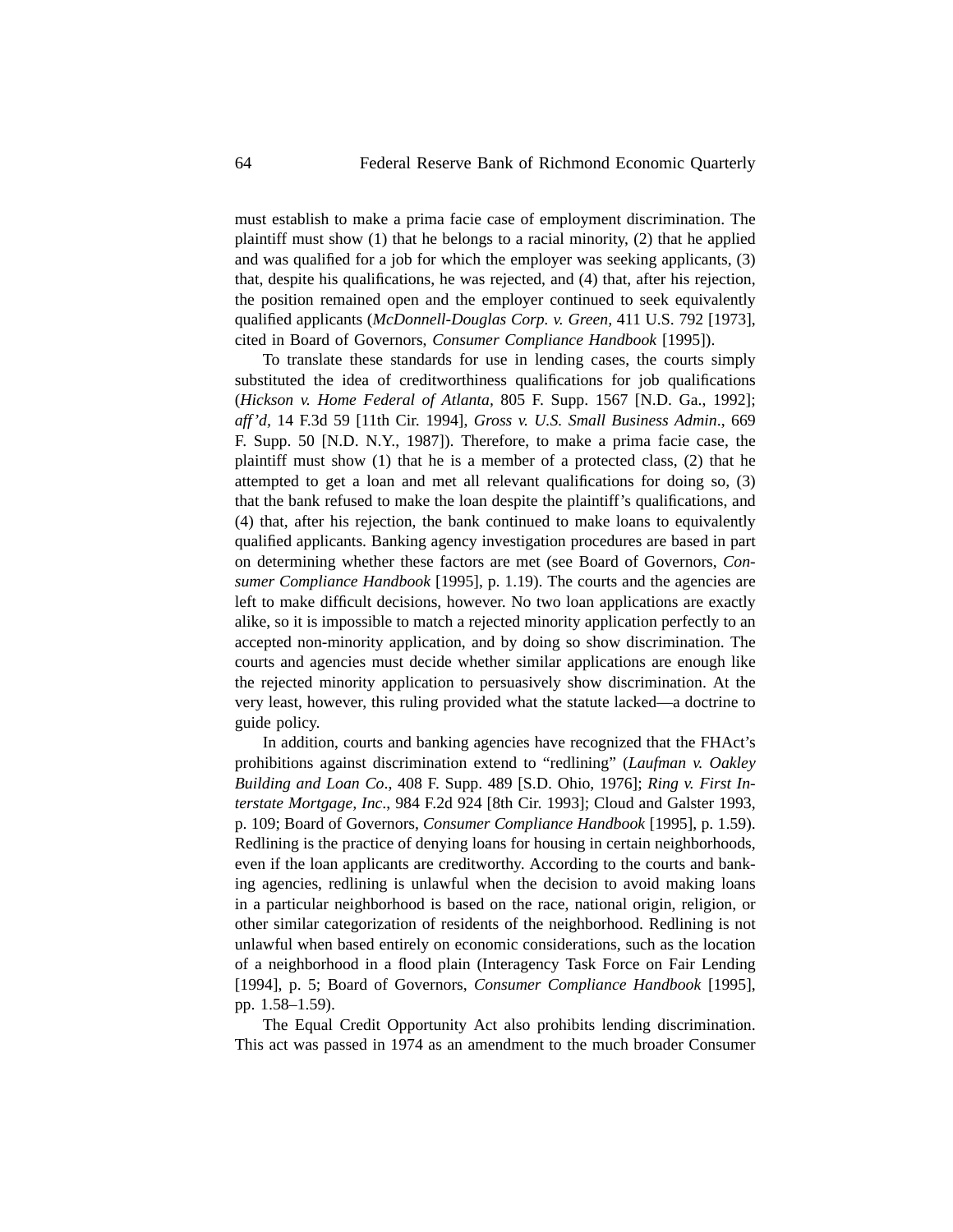## J. R. Walter: Fair Lending Laws and Their Enforcement 65

Credit Protection Act, passed in 1968.<sup>7</sup> Specifically, the ECOA prohibits discrimination in all personal and commercial credit transactions based on race, color, religion, national origin, sex, marital status, age, and other bases.<sup>8</sup> The prohibitions apply to anyone regularly extending credit or arranging for the extension of credit. The ECOA is broader than the FHAct since the ECOA covers virtually all lenders while the FHAct covers only real estate-related lending. Housing lenders are subject to both statutes.

As originally passed in 1974, the ECOA only prohibited discrimination based on sex and marital status. Congressional hearings preceding the passage of the ECOA had produced testimony of lending discrimination against women and particularly of women denied credit without the signature of a male (Senate Rep. No. 589, 94th Cong., 2d Sess. 2, reprinted in *U.S. Code: Congressional and Administrative News* 403, 404 [1976]; Board of Governors, *Consumer Compliance Handbook* [1995], p. 1.12). Additional bases were added by a 1976 amendment. In 1974 hearings, instances were reported of discrimination based on age and race. In addition, during 1974 the banking agencies conducted studies on loan acceptance and rejection rates for minority versus non-minority applicants. Holding creditworthiness factors constant, the studies found much higher rejection rates for minorities (Senate Rep. No. 589, 94th Cong., 2d Sess. 2, reprinted in *U.S. Code: Congressional and Administrative News* 403, 405 [1976]; U.S. Congress, Senate [1993], pp. 570–71).

Besides prohibiting lending discrimination, the ECOA includes some requirements not explicitly related to fair lending. Within thirty days of an application, a lender must notify the loan applicant whether the application has been accepted or rejected. In the case of a rejected application, a lender must state the reasons for the denial or tell the denied applicant that he may have a statement of the reasons on request. Lenders also must provide, either routinely or at the applicant's request, copies of any appraisal reports.

The ECOA requires the banking agencies to ensure that depository institutions comply with the act's requirements. The ECOA delegates to the Fed the authority to "prescribe regulations to carry out the purposes of the title." These regulations are the Fed's Regulation B. Each regulatory agency is responsible for ensuring that the depository institutions it normally supervises comply with the ECOA and Regulation B. Several other federal agencies are responsible for enforcing compliance by other types of firms that make loans.

<sup>7</sup> The Consumer Credit Protection Act encompasses the Truth in Lending Act, the Fair Credit Reporting Act, the Equal Credit Opportunity Act, the Fair Debt Collection Practices Act, and the Electronic Fund Transfer Act.

<sup>8</sup> Other bases on which lenders may not discriminate include an applicant's status as a recipient of public assistance and an applicant's claim of any right under the Consumer Credit Protection Act.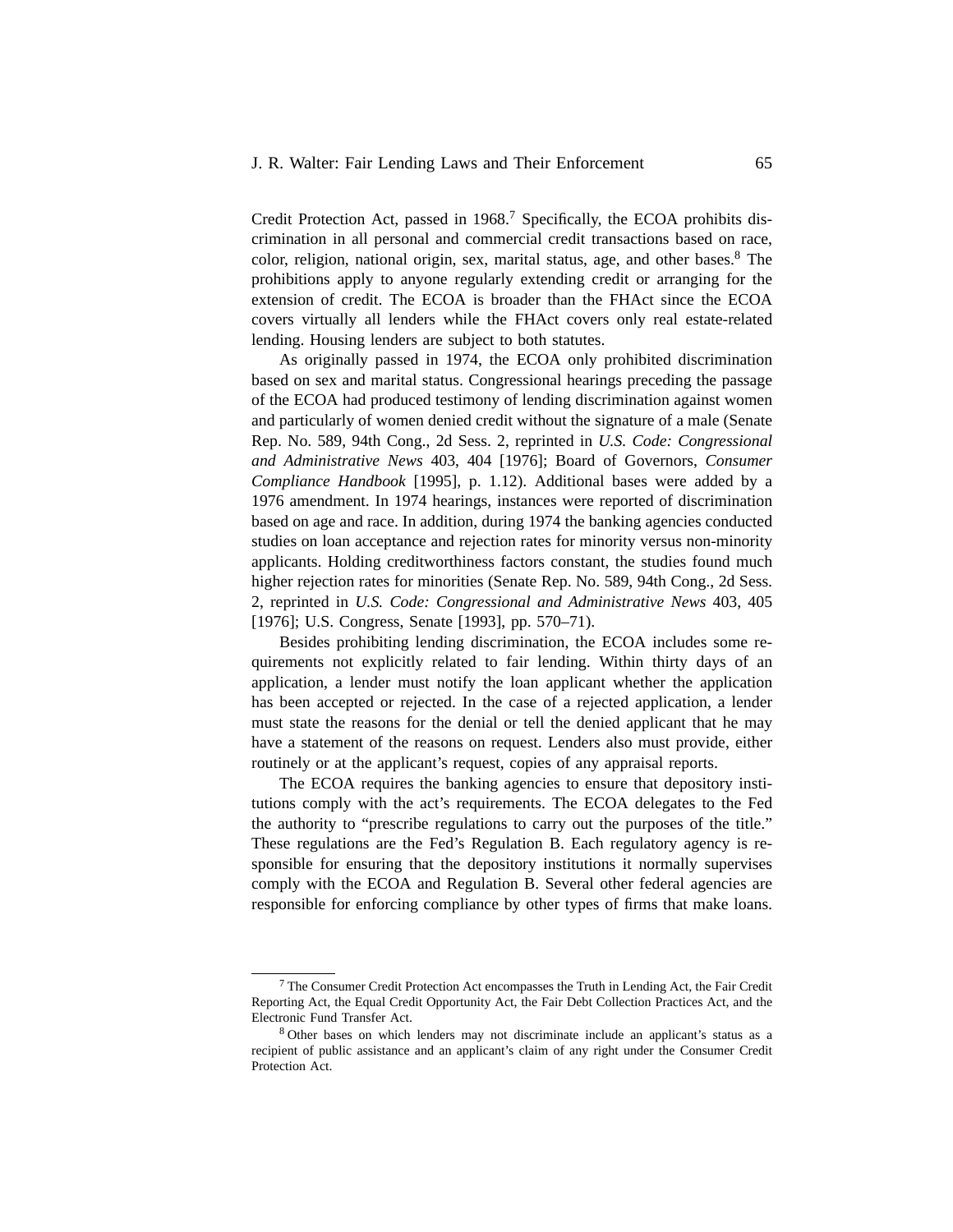These agencies include the Federal Trade Commission, the Small Business Administration, the Farm Credit Administration, and others.

The ECOA has left the agencies and the courts with much to work out concerning its enforcement. For instance, like the FHAct, the ECOA leaves largely undefined the actions and policies that are considered discrimination. In addition, the act does not tell the enforcement agencies how to uncover discriminating creditors or discriminating actions. While the FHAct outlines HUD's complaint response procedures, the ECOA does not address such procedures.

Nevertheless, like the FHAct, the ECOA stipulates that any creditor is subject to one of three enforcement actions. First, a person alleging injury may sue the creditor in a federal district court. Second, the federal agency with jurisdiction may take action against the creditor. Third, the Justice Department may pursue a civil action against a suspected violator. Such action may occur if another enforcement agency refers the case to the Justice Department or if the Justice Department suspects a pattern of violations.

Court decisions have helped to define discrimination under the ECOA as they have under the FHAct. In the legislative history of the 1976 amendment to the ECOA, Congress showed that it meant for the act to encompass a new concept of lending discrimination. Discrimination is to include not only disparate treatment (discussed above) but a discrimination standard recently developed by the courts, "disparate impact" (Senate Rep. No. 589, 94th Cong., 2d Sess. 2, reprinted in *U.S. Code: Congressional and Administrative News* 403, 406 [1976]). Disparate treatment occurs when individuals receive different treatment because of their minority status. Disparate impact occurs when minority individuals and non-minority individuals receive equivalent treatment but a lending policy has a disparate effect on minorities. Making loans for amounts no smaller than a set minimum is the classic example of a policy with a disparate impact. Since, on average, minorities are over-represented in low income brackets, they will more frequently seek low value loans. Therefore, they will be rejected more frequently for loans than will non-minorities under a minimum-loan-amount policy.

The courts developed the disparate impact standard in employment discrimination cases, including a 1971 Supreme Court ruling, *Griggs v. Duke* Power Co. (401 U.S. 424 [1971]). In that case, several black employees of Duke Power Company challenged as discriminatory the company's policy of requiring a high school diploma and a passing score on an intelligence test as a prerequisite for hiring and promotion. The Court ruled that the Civil Rights Act of 1964 outlawed practices that had the effect of discriminating and that Duke's prerequisites had such an effect and were not significantly related to performance of the jobs in question (Board of Governors [1977b], p. 106; *Griggs v. Duke Power Co*. (401 U.S. 424 [1971]).

Following the 1976 amendment to the ECOA, courts extended this rule to lending discrimination. They ruled that a complainant can make a prima facie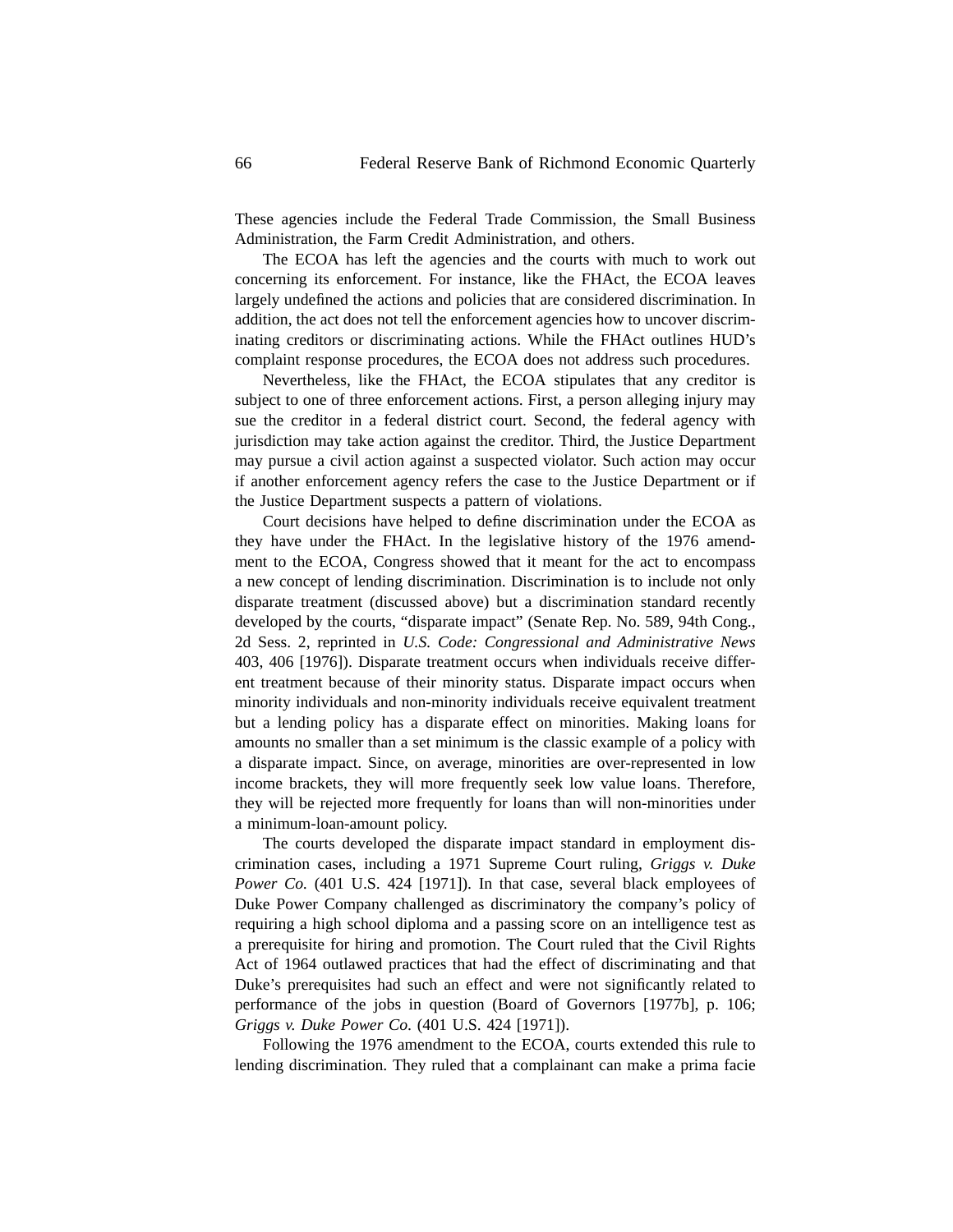case of illegal lending discrimination if he can show that a lender's policy has a disproportionately adverse effect on a protected class. A policy is said to fail the so-called "effects test" if it has a disproportionately adverse effect (*Cherry v. Amoco Oil Co*., 490 F. Supp. 1026 [N.D. Ga., 1980]).

Various courts have come to different conclusions over the burden of proof the lender must carry to rebut the complainant's prima facie disparate impact case. Some courts have ruled that a lender must show a "legitimate business reason" for a practice that produces the disparate impact. Other courts have ruled that the lender must show a "business necessity," a more stringent standard. In 1994 the federal agencies enforcing the fair lending laws came out in favor of requiring the more strict burden for the lender (Interagency Task Force on Fair Lending [1994], p.  $7$ ).<sup>9</sup>

# **2. ENFORCEMENT OF THE FAIR LENDING LAWS**

There are three methods of enforcing the fair lending laws. First, the enforcement agencies may take action in response to complaints. Second, individuals or the Justice Department may bring civil court actions. Third, the banking agencies periodically examine every bank for evidence of discrimination. The agencies take remedial or punitive action if evidence of discrimination is found.

### **Complaints**

An individual who believes he has suffered prohibited credit discrimination may complain to (1) the Justice Department, (2) HUD if the loan is for real estate, or (3) the federal agency with fair lending enforcement powers over the institution believed to have discriminated. The FHAct requires HUD to receive and respond to complaints of fair lending violations. The FDIC, the Fed, and the OCC are each required to maintain a consumer affairs division by the Magnuson-Moss Warranty—Federal Trade Commission Improvement Act of 1975 (U.S. Congress, Senate [1976], p. 1).<sup>10</sup> These divisions receive and take action upon consumer complaints, such as complaints of fair lending violations. The Justice Department also responds to lending discrimination complaints that it receives.

Each year these organizations together receive over a thousand complaints of alleged credit discrimination (see U.S. Congress, Senate [1993], pp. 668–69,

<sup>9</sup> For further discussion of the history and current status of the disparate impact standard in lending discrimination, see Vartanian, Ledig, and Babitz (1995), Dennis and Bachman (1995), and Board of Governors of the Federal Reserve System, *Official Staff Commentary on Regulation B, Equal Credit Opportunity* (1995), sect. 202.6(a)-2.

<sup>&</sup>lt;sup>10</sup> The name of the act derives from its sponsors Senator Warren G. Magnuson and Representative John E. Moss.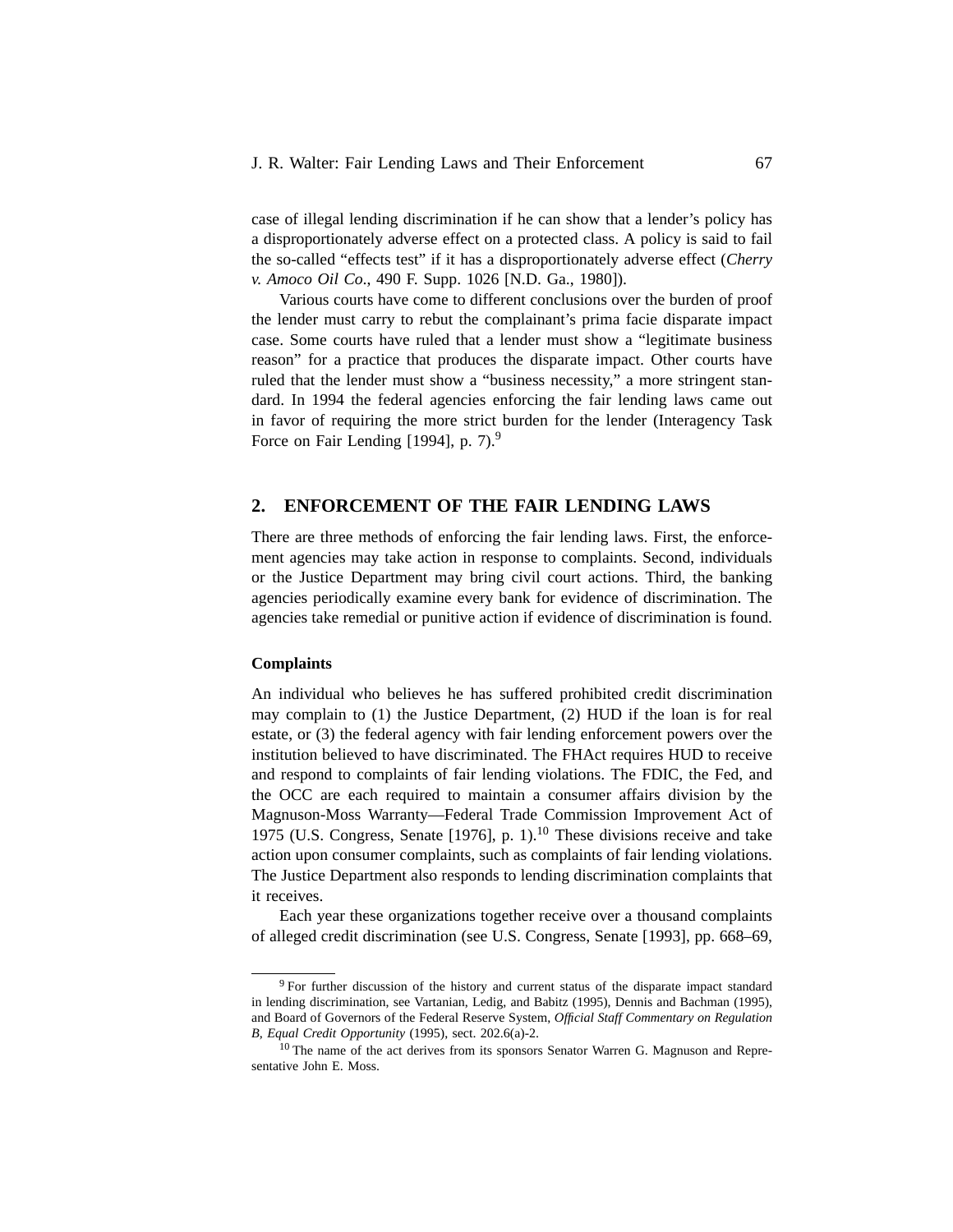680, 700, and 742; U.S. Department of Justice, annual reports of the Attorney General [1977–1987]; U.S. Congress, Senate [1990], p. 119). The agencies investigate each complaint of suspected lending discrimination. If the agencies uncover evidence of discrimination, they may attempt to resolve the complaint by obtaining agreement between the parties. Beyond this, the banking agencies and HUD may require remedial action or may penalize the violator, while the Justice Department can sue. Sometimes one agency refers the case to another agency.

### **Courts**

Based on provisions in both the ECOA and the FHAct, an individual who believes he has suffered prohibited credit discrimination may also seek relief directly from the courts. According to the legislative history of the ECOA, Congress viewed the power of individual claimants to bring civil court cases as a primary mode of enforcement of the statute (Senate Rep. No. 589, 94th Cong., 2d Sess. 2, reprinted in *U.S. Code: Congressional and Administrative News* 403, 415 [1976]).

Private fair housing and civil rights agencies have become more active in facilitating fair lending actions taken by individuals. For instance, one of the first agencies, the Toledo Fair Housing Center, has produced a number of victories for borrowers either in court, in settlements outside court, or through complaints made to the federal enforcement agencies (Cloud and Galster 1993). Similar organizations also have become active recently, producing several large settlements for their clients, and initiating additional suits (Sweet 1995, p. 4; *Washington Post,* September 22, 1995; *American Banker,* January 10, 1995).

Beyond the ability of individuals to bring court cases, the Justice Department may bring civil court actions under both the FHAct and the ECOA. Before 1988, Justice Department enforcement powers were limited under the FHAct and the ECOA; the Justice Department was not granted the power to seek monetary awards. In 1988, an amendment to the FHAct granted the Justice Department the authority to seek monetary awards for damages and civil penalties. A 1991 amendment to the ECOA similarly expanded the types of relief the Justice Department could seek in fair lending cases brought under that statute.

Before these amendments provided the Justice Department with the authority to seek monetary awards, most fair lending actions by the Justice Department resulted in small out-of-court settlements that aroused little popular interest.<sup>11</sup> Since the early 1990s, however, every suit brought by the U.S. Department of Justice has been the focus of great interest, at least among lenders. Each year

<sup>&</sup>lt;sup>11</sup> At least one lending discrimination case brought by the U.S. Justice Department went to trial (*U.S. v. American Future Systems, Inc*., 743 F.2d 169 [3d Cir. 1984]).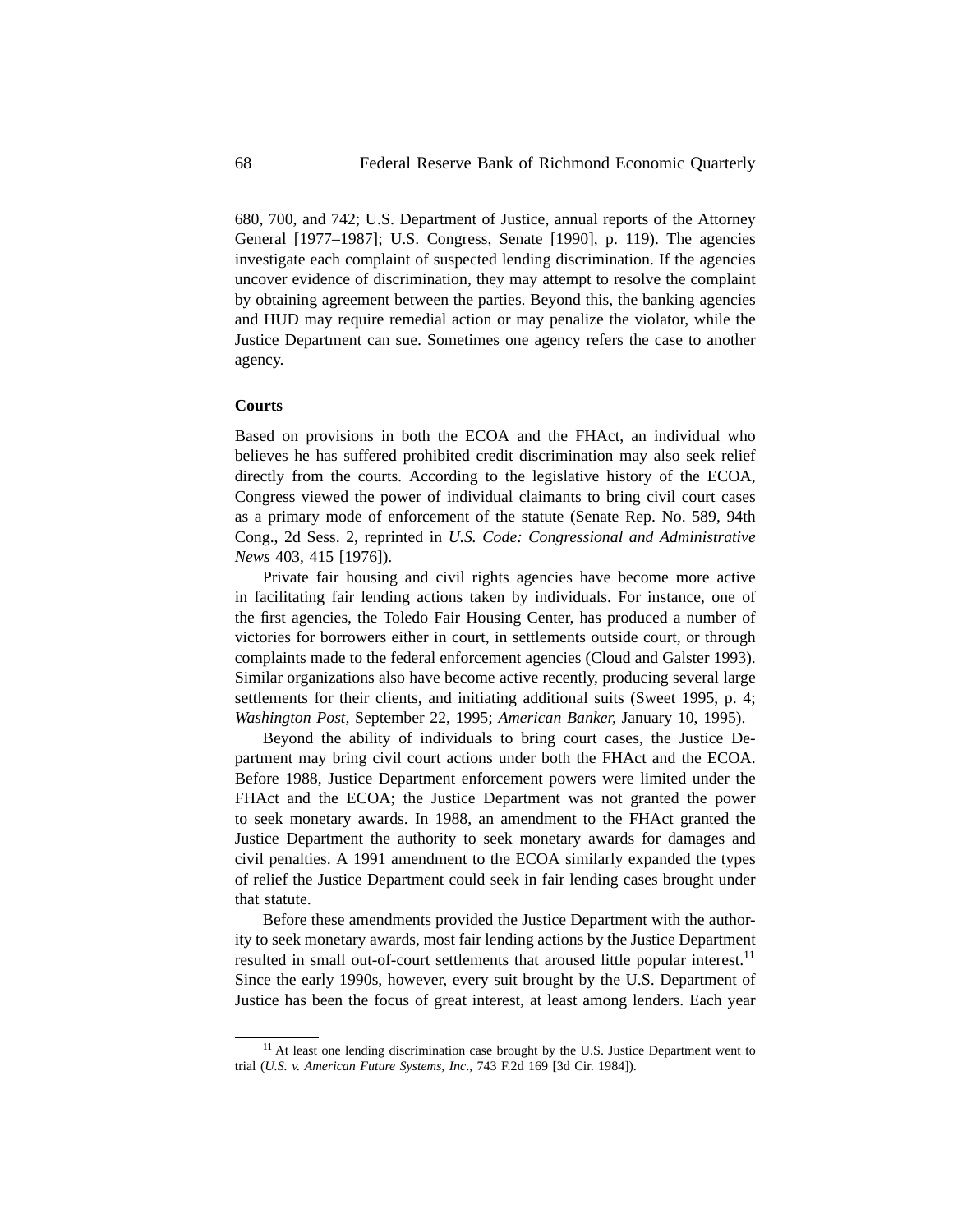## J. R. Walter: Fair Lending Laws and Their Enforcement 69

since 1992 the Justice Department has investigated several fair lending cases resulting in large out-of-court settlements against lenders. In these settlements, the lenders agreed to significant penalties, including compensation for victims, modification of lending procedures, and increased efforts to reach minority individuals or communities.

In civil court cases brought by individuals under the FHAct, the courts may award actual and punitive damages and other equitable relief. The act sets no maximum for these damage awards. In court cases brought by the Justice Department under the FHAct, penalties for violations are the same as in cases brought by individuals, except that civil penalties beyond actual damages are limited to \$50,000 for the first violation and \$100,000 for any subsequent violations. Under the ECOA, individuals and the Justice Department may seek actual damages and the imposition of injunctions. An injunction is a court order requiring a party to do or refrain from doing a specified act. But lenders may not be made to pay punitive damages to an aggrieved individual greater than \$10,000. In class action suits, punitive damages are limited to the lesser of \$500,000 or 1 percent of the lender's net worth.

### **Examination**

Examination by the banking agencies provides the third method of enforcing the fair lending laws. The banking agencies probe the institutions they supervise for evidence of lending discrimination in periodic, on-site fair lending examinations. For banks examined by the Fed, a fair lending examination occurs at least every two years. The other agencies have differing schedules.

Fair lending examinations have their origin in, and are modeled after, bank safety and soundness examinations. In a safety and soundness examination, examiners from a federal banking agency investigate a bank's riskiness and financial health. The agencies examine every bank periodically. The examinations include an on-site analysis of the bank's management, its policies and procedures, and its key financial factors. Additionally, examiners verify that a bank is complying with banking laws and regulations. Because of this, examiners gained responsibility for verifying compliance with the fair lending laws when these laws were passed.

Besides the fair lending laws, a number of other banking consumer protection laws, such as the Truth in Lending Act, the Fair Credit Reporting Act, and the Fair Credit Billing Act, were passed by Congress during the 1960s and early 1970s. Examiners gained responsibility for banks' compliance with these laws too. Between 1976 and 1980 the FDIC, the Fed, the OCC, and the NCUA established "consumer compliance" examinations separate from safety and soundness examinations because performing both consumer law compliance and safety and soundness tasks within the same examination was too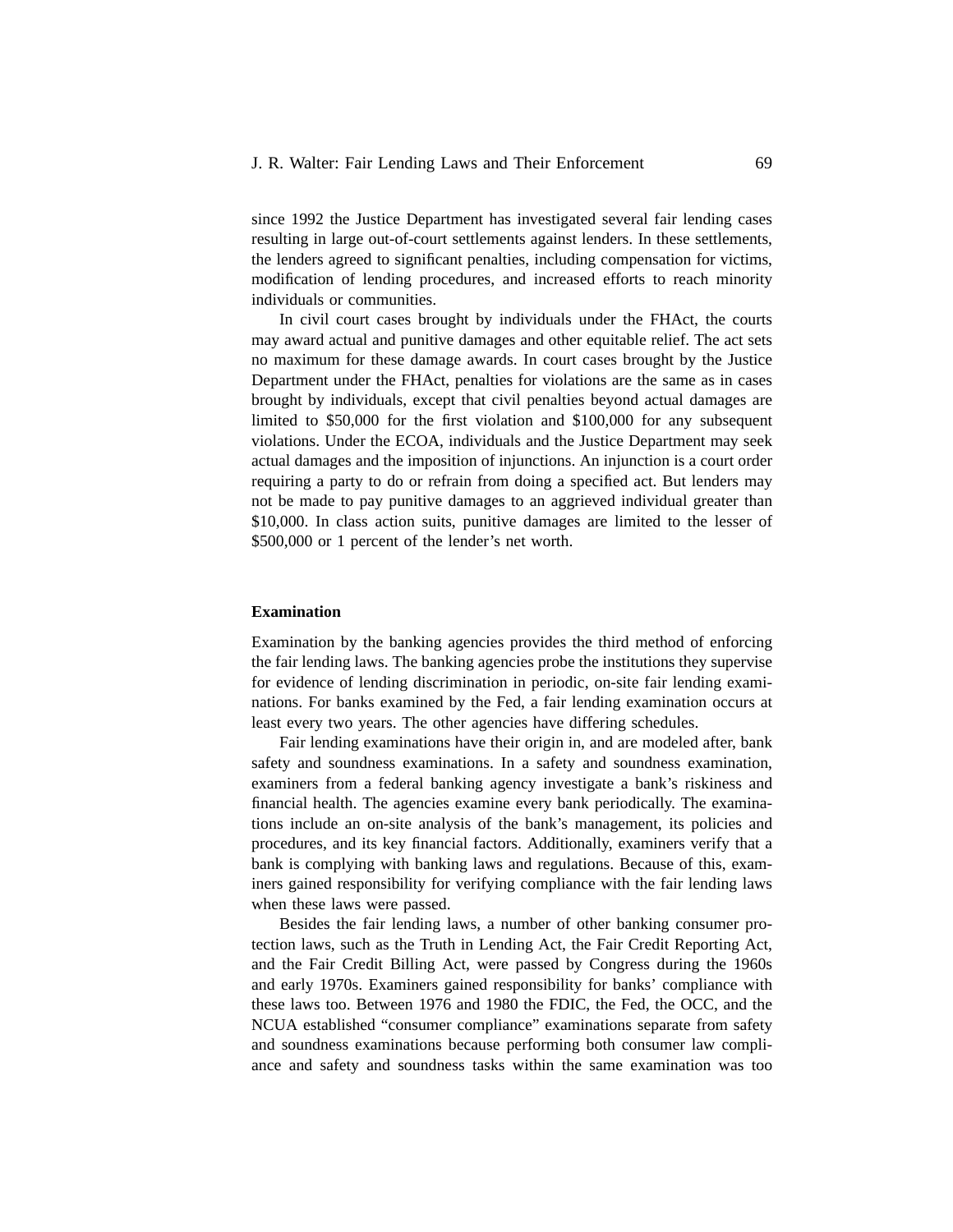burdensome.12 Examiners who specialize in consumer law compliance (compliance examiners) perform fair lending examinations. The consumer compliance examination covers the fair lending laws and the other consumer protection laws. While separate from the soundness examination, the consumer compliance examination follows the model of periodic, on-site examinations used in the soundness examination.<sup>13</sup>

In the fair lending portion of compliance examinations, the examiner checks for evidence of disparate treatment, redlining, and disparate impact. The examination for disparate treatment of minorities may proceed along several lines. Since the early 1990s, the banking agencies have been using statistical tests to aid them in their search for evidence of discrimination.<sup>14</sup> Compliance examiners may run statistical tests on the outcomes of a bank's loan approval process to decide if minority status is correlated with the frequency of denial, factors other than minority status held equal. When such a correlation is found, examiners manually review a sample of loan application files to determine whether factors omitted by the statistical testing methods explain the statistical results. The main focus of statistical testing is mortgage lending, since minority status data are available only for mortgage loans.

Relatively large numbers of mortgage applications from both minorities and non-minorities are necessary for valid testing. Without large numbers, the tests cannot produce meaningful results. Only one in ten banks receives enough mortgage loan applications to allow the use of these tests.<sup>15</sup> Since these banks tend to be the largest mortgage lenders, large portions of all outstanding mortgage loans are therefore made by banks subject to statistical testing.<sup>16</sup>

 $12$  In January 1989, separate consumer compliance examinations for savings institutions were established by the Federal Home Loan Bank Board (U.S. Congress, Senate [1990], pp. 36–37; U.S. Congress, Senate [1993], p. 693). In late 1989, Congress created the OTS to replace the Federal Home Loan Bank Board as supervisor of savings institutions, following the thrift crisis of the 1980s. The OTS continued the practice of separate consumer compliance examinations.

 $13$  See Board of Governors (1977a) for a discussion of the history of consumer compliance examination.

<sup>&</sup>lt;sup>14</sup> In the late 1970s and early 1980s, two of the banking agencies began using functionally similar but less sophisticated tests. The OCC and the FDIC collected data from banks they supervised regarding loans accepted and rejected, race, income, and measures of creditworthiness of the applicant. They then ran statistical analyses that tested for correlations between minority status and rejection, with creditworthiness held equal. The results of these tests guided examiner efforts in searching for evidence of discrimination. While the statistical testing procedures begun in the 1990s are more sophisticated and employ more creditworthiness variables, the methodology and goals are equivalent. The FDIC dropped its use of this technique in 1982 (U.S. Congress, Senate [1990], pp. 44, 155, and 170–71). For discussion of these early techniques, see U.S. General Accounting Office (1981), pp. 50 and 84, and Milroy (1980), pp. 17–33, and 128.

<sup>15</sup> Calem and Canner (1995), p. 121.

<sup>16</sup> For discussions of fair lending testing techniques, see Calem and Canner (1995), Bauer and Cromwell (1994), and Stengel and Glennon (1995).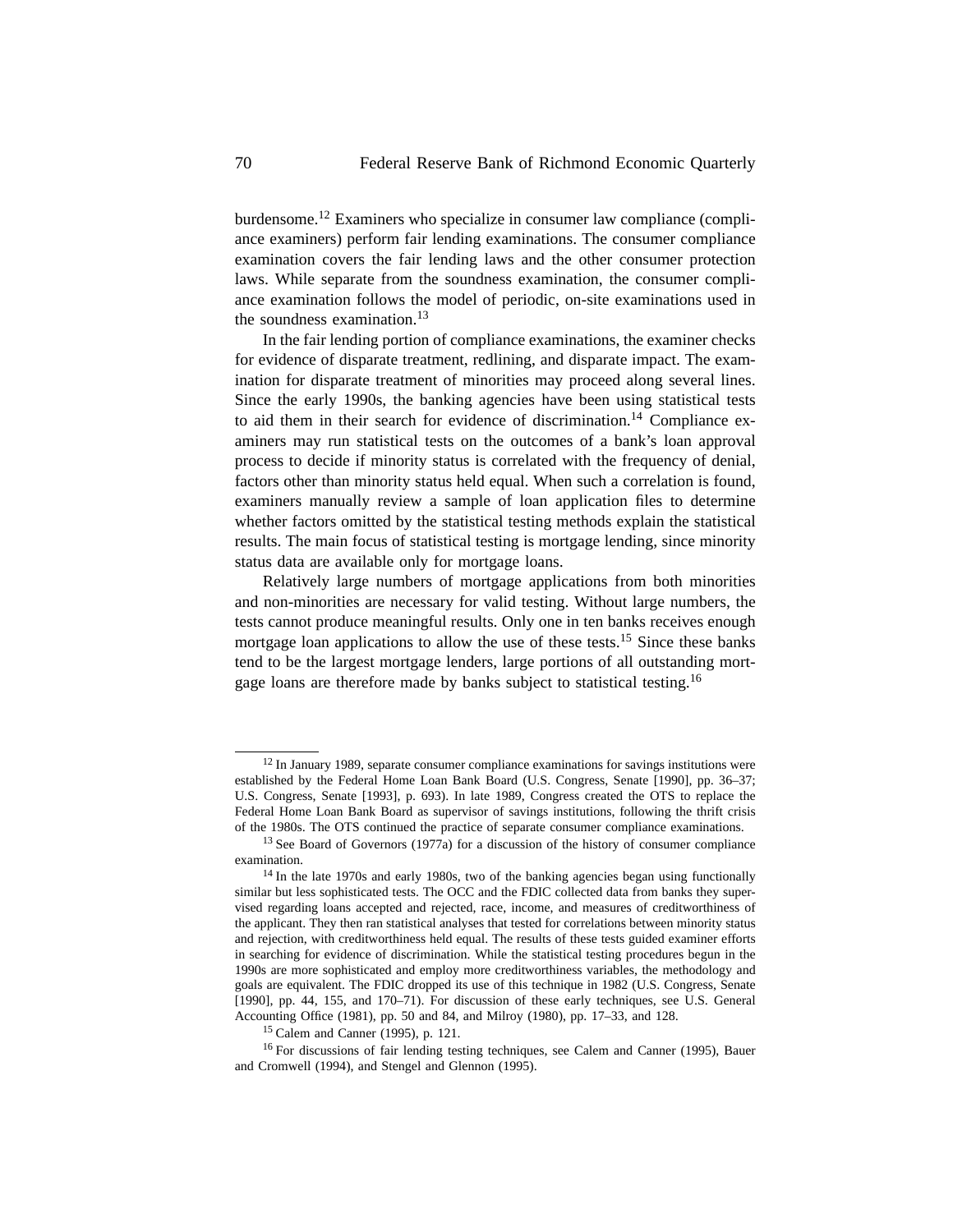## J. R. Walter: Fair Lending Laws and Their Enforcement 71

Examiners use only informal techniques when examining most banks, since formal statistical tests can be used only on a small portion of banks. Fair lending examinations have included informal techniques since the late 1970s. The examiner typically chooses a sample of accepted and rejected applicants and gathers key creditworthiness information for the applicants from the bank's loan application files. The examiner secures a written copy of the bank's lending decision criteria or interviews bank officials to learn the criteria. For example, lending decision criteria might include the bank's minimum down payment percentage, its maximum loan-to-value ratio, and its maximum debt-paymentsto-income ratio. The examiner determines whether treatment of accepted and rejected applicants accords with the bank's written or articulated loan criteria. If the bank rejects minorities when its loan criteria suggest acceptance, or accepts non-minorities when the loan criteria suggest rejection, the examiner has reason to suspect discrimination. The examiner will then expand his investigation. For example, assume a bank has a policy of normally rejecting applicants whose debt-payments-to-income ratio will exceed 36 percent if granted the loan. The examiner might become suspicious if this bank allows higher ratios more frequently for whites than for Hispanics. Characteristics of sampled rejected and accepted applicants are also compared directly to determine if the bank accepts non-minority applicants but rejects similarly qualified minority applicants. If this comparison leads the examiner to suspect disparate treatment, he conducts a more intensive investigation.

In searching for signs of disparate treatment by a bank, the examiner also compares the racial and ethnic makeup of the bank's application and loan pools to the racial and ethnic makeup of its market area. If the proportion of applications from minorities differs significantly from the proportion in the bank's market area, the examiner might suspect that the bank is discouraging minorities from applying for loans ("prescreening" minority applicants). Alternatively, a significant differential between the proportion of minority loan approvals and the proportion of minorities in the bank's market area could be a sign that the bank is rejecting minorities for discriminatory reasons. In either case, further investigation would be called for (Board of Governors, *Consumer Compliance Handbook* [1995], pp. 1.43–1.48).

Next, the examiner reviews the bank's loan policies for any that could amount to redlining or for any discriminatory impact. If the examiner finds policies he believes may have such effects, the bank is allowed to present an explanation.

The agencies' responses to violations uncovered during examinations can vary. They may simply require the bank to change its loan policy. They may go further and require it to pay a sizeable monetary penalty either as restitution to injured parties or to the U.S. Treasury. More serious or repeated violations can earn more severe penalties. Whenever an examination uncovers a pattern of fair lending violations, a provision of the ECOA requires the agencies to notify the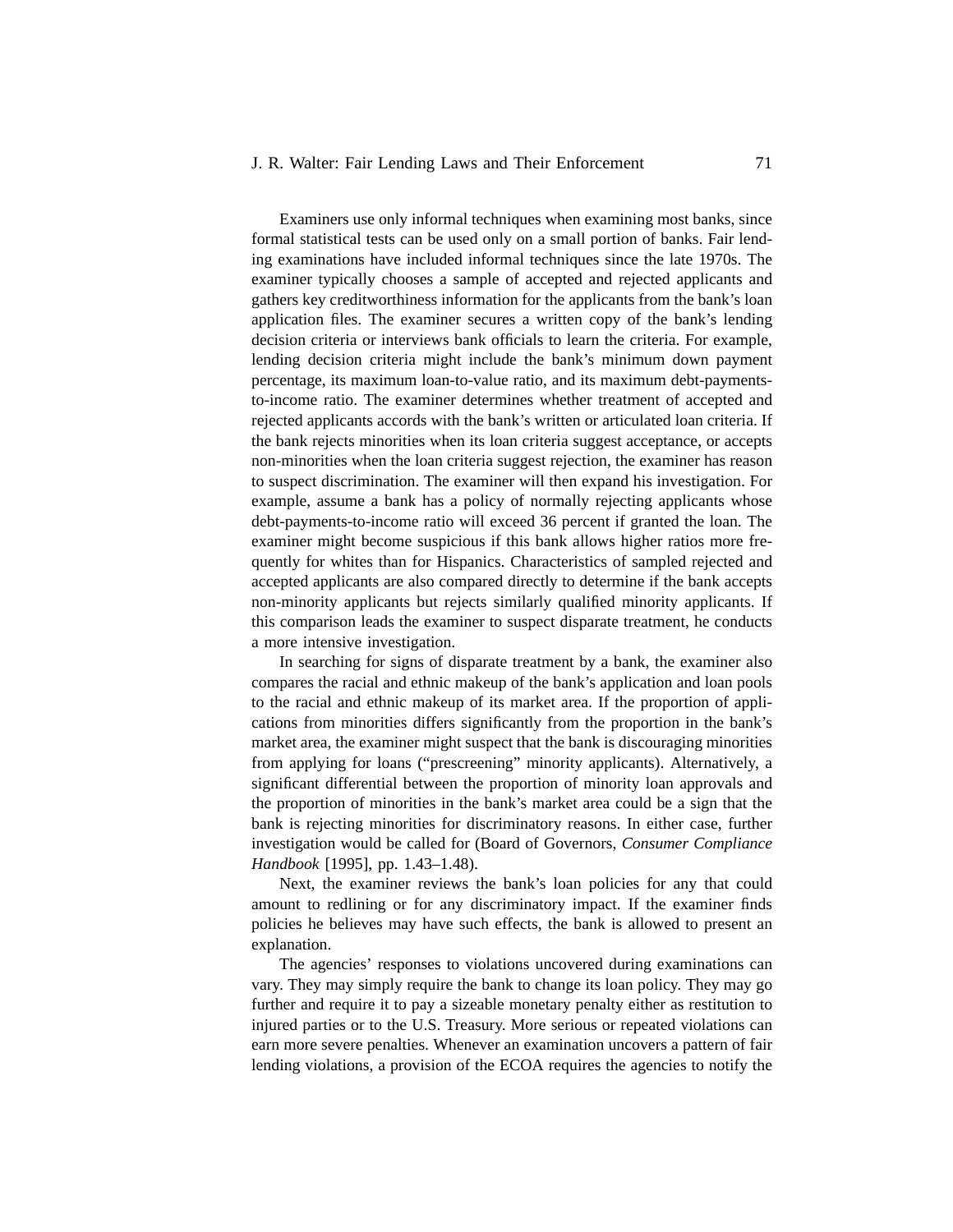Justice Department.<sup>17</sup> While the requirement applies explicitly only to ECOA violations, it covers most FHAct violations as well. Most fair lending violations of the FHAct will be violations of the ECOA, since the former act includes only real estate lending, while the latter covers all types of lending. Some FHAct violations will not be ECOA violations because protected classes differ slightly under the two acts. Once notified, the Justice Department may then choose to investigate and bring a civil action. If the agencies find violations of the FHAct, they must report them either to HUD or to the Justice Department.

# **3. ENFORCEMENT OF OTHER ANTIDISCRIMINATION LAWS**

The first two sections of this article have discussed the fair lending laws and their enforcement. But these fair lending laws are only part of antidiscrimination law. For instance, laws also prohibit discrimination in employment, housing, and voting opportunities. This section contains a brief description of the enforcement activities of several major federal agencies responsible for employment and housing antidiscrimination law. In contrast to the banking agencies' practice of examining all banks for evidence of credit discrimination, the federal employment and housing agencies do not employ routine examinations to enforce antidiscrimination statutes. Instead they investigate institutions only in response to a complaint or other signal of a possible violation. Alternatively, one employment-discrimination law-enforcement agency conducts audits (examinations) of a small subset of institutions. It also responds to complaints.

The major federal agency responsible for employment-discrimination law enforcement investigates employers only if there is prior suspicion of discriminatory activity. The Equal Employment Opportunity Commission (EEOC) is responsible for enforcing four laws prohibiting employment discrimination: the Civil Rights Act of 1964, the Equal Pay Act, the Age Discrimination in Employment Act, and the Americans with Disabilities Act. The EEOC's principal means of enforcing these statutes is through response to complaints of discrimination. These complaints may come from an employee, a rejected job applicant, or an individual or organization acting on an employee's behalf. The EEOC handles complaints by investigating and making a determination on the merits of the complaint. It may seek a settlement between the parties. If the EEOC cannot produce a settlement, it may litigate the case (Bureau of National Affairs 1995, pp. 0:3101–0:3812).

Though complaints are the primary source of EEOC action, the EEOC may itself initiate an investigation. Leads for these charges may come from tips gathered during investigations of other employers. They also may come

 $17$  This requirement was established by a 1991 amendment to the ECOA.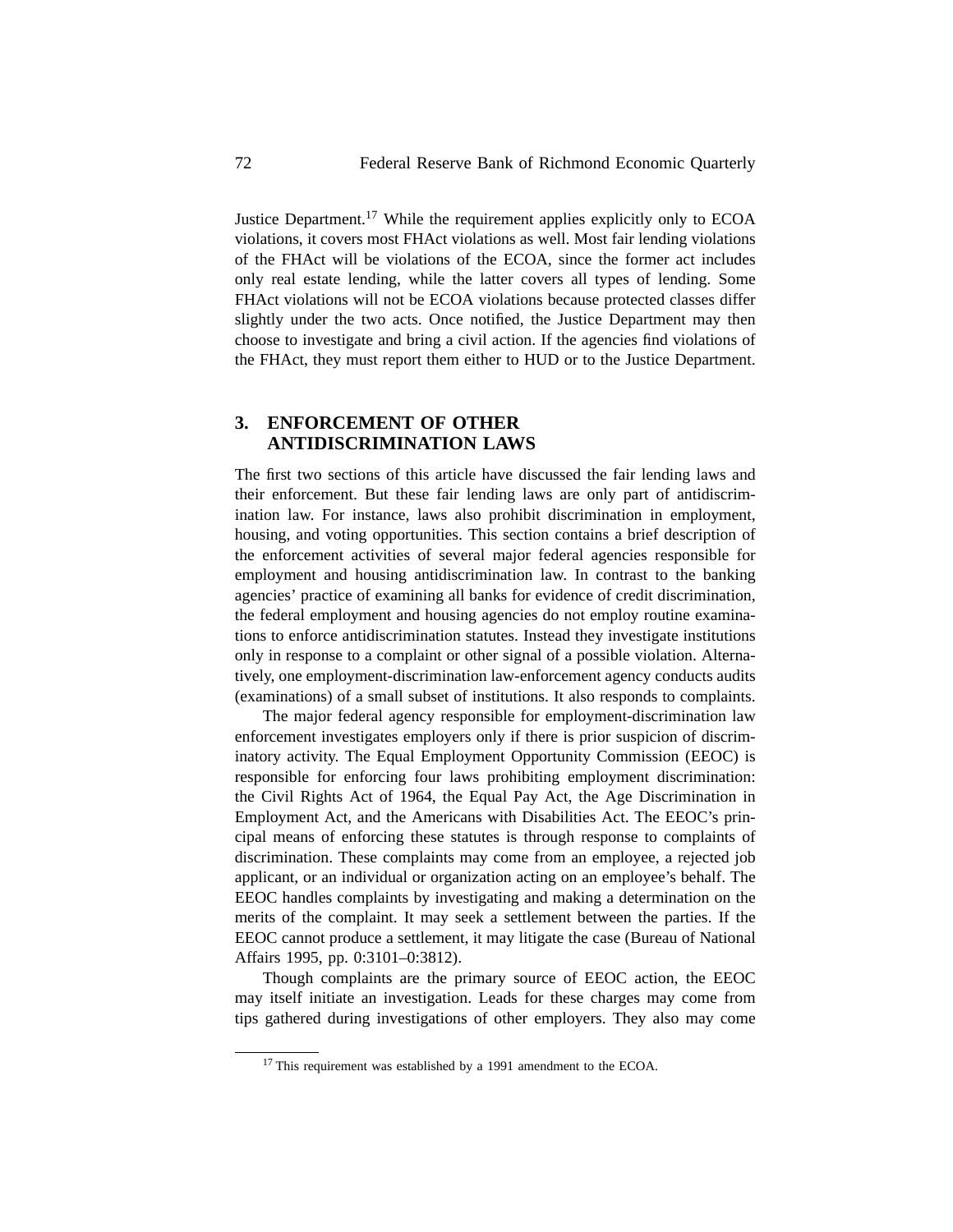#### J. R. Walter: Fair Lending Laws and Their Enforcement 73

from the media, other government or private civil rights groups, union and trade associations, and employment agencies. Data from employers on numbers and classifications of minority and non-minority employees can provide a lead (Bureau of National Affairs 1995, p. 8:0002).

Another leading federal employment discrimination enforcement agency is the Office of Federal Contract Compliance Programs (OFCCP), a division of the Department of Labor. The OFCCP is responsible for the enforcement of three antidiscrimination and affirmative action statutes covering institutions receiving government contracts. It enforces the statutes with complaint investigations and compliance reviews ("audits"), which are similar to the banking agencies' examinations.

Although the techniques used in an OFCCP audit are similar to those used in a bank fair lending examination, OFCCP audits only a small subset of contractors.18 For example, in 1994 it audited 4,100 contractors, selected from a population of 192,500, for compliance with the laws (Office of Federal Contract Compliance Programs [Undated]). Contractors are selected to be audited based in part on the percentage of women and minorities employed relative to comparable percentages employed by the aggregate of all such employers (Fox 1993). Even if no problems are found, an audit is costly for the audited contractor.<sup>19</sup> Therefore, the threat of an audit provides an incentive for contractors to maintain the percentage of women and minorities they employ at or above their peer group's average. This helps the OFCCP meet its affirmative action responsibilities. Other factors are considered when deciding which contractor to audit. These factors are the time elapsed since the last audit, employee or job applicant complaints, negative community group comments, and whether the contractor is adding employees (Fox 1993). Unlike bank fair lending examinations, to which all banks are subject periodically, contractors may go years without an OFCCP audit, if they are audited at all.

The primary federal enforcement agency responsible for housing discrimination is HUD. Like the EEOC, HUD investigations typically result from complaints of discrimination. Occasionally HUD initiates an investigation. For example, some sign of housing discrimination, such as a newspaper story, can generate this type of investigation.

<sup>&</sup>lt;sup>18</sup> During OFCCP audits, personnel files are examined to determine if comparable minority and non-minority individuals are treated similarly. Personnel policies are examined for any policies that may have a discriminatory effect. The treatment of minorities relative to policies are examined for signs of discrimination.

<sup>&</sup>lt;sup>19</sup> According to Fox (1993), an audit costs a contractor an average of \$25,000.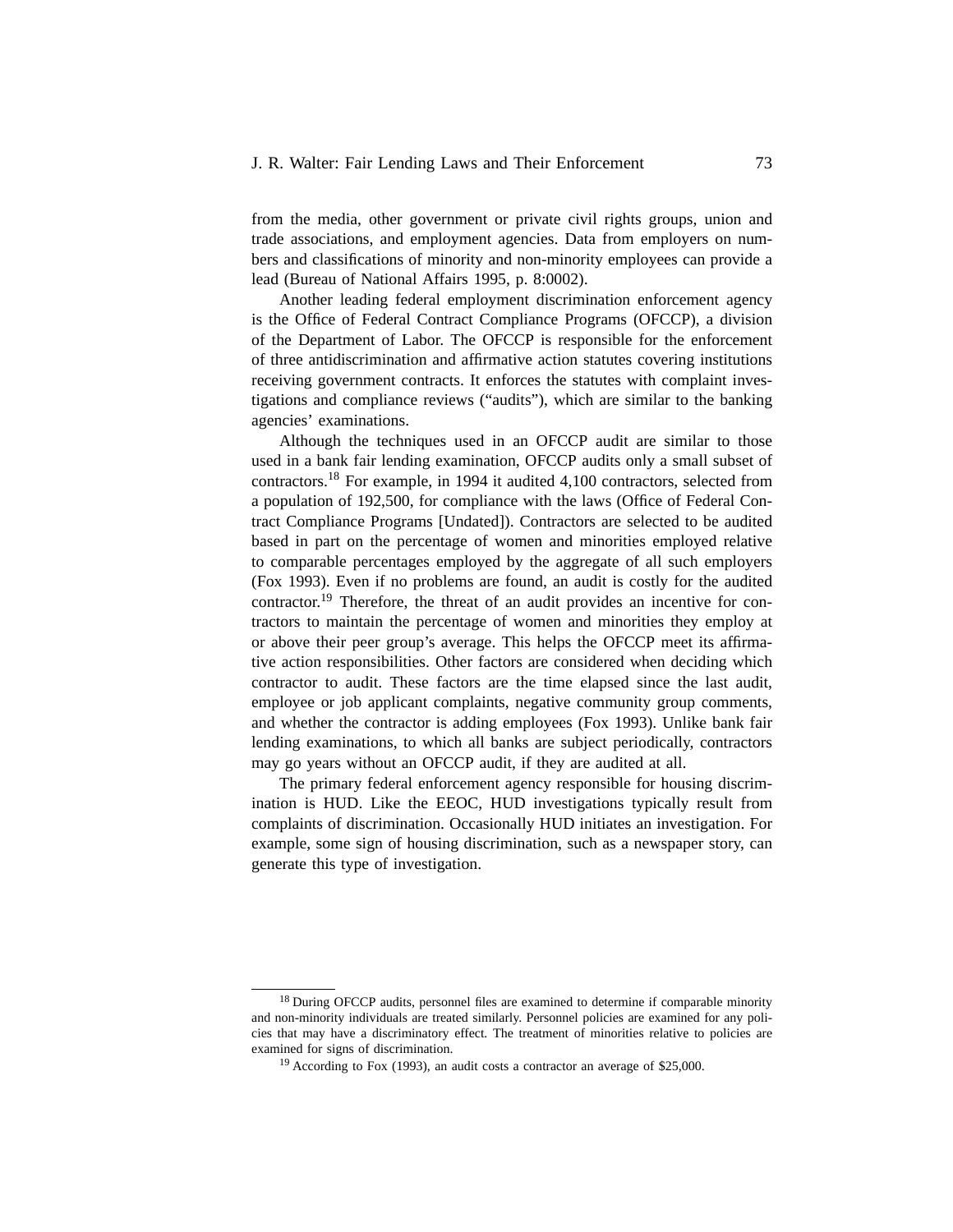## **4. CONCLUDING COMMENT**

Banking agencies enforce fair lending laws by examining all banks for evidence of discrimination. As we saw in Section 3, this contrasts sharply with enforcement in other areas of antidiscrimination law, where routine examinations are not employed. The banking agencies' general use of routine exams has evolved as the best means of guaranteeing the safety and soundness of the banking system. But are routine examinations the most efficient means of ensuring fair lending? This is a difficult question.

The examination of every bank, whether or not it is suspected of discrimination, is expensive for both banking agencies and banks themselves. Relying instead on other enforcement mechanisms, such as complaints and legal actions, has the great advantage of directing scarce resources to identifiable problems. Nevertheless, one can imagine several issues that ought to be considered in weighing the costs and benefits of the alternatives. Victims of discriminatory lending practices may not always be aware of the discrimination. If this is the case, then complaints and private lawsuits might not induce sufficient enforcement. On the other hand, enforcement agencies receive hundreds of complaints of discrimination each year. Moreover, the growing interest of housing groups, the press, and attorneys in credit discrimination will expand borrowers' knowledge of the laws that protect them and thus encourage complaints and lawsuits.

Matters are complicated further by the fact that fair lending legal actions seem likely to produce benefits to society beyond those received by the plaintiff alone. For example, policies of a defendant bank that are unknowingly discriminatory may be identified by a lawsuit, and eliminated as a result. Consequently, future customers will be less likely to be victims of discrimination. Since plaintiffs do not reap all the benefits of their own legal actions, the number of court cases brought may be too low from society's point of view. On this basis one might argue that routine examination of all banks, coupled with the threat of penalties, supplements the antidiscrimination benefits provided by lawsuits. But an alternative to employing routine exams to supplement legal actions would be to increase monetary awards to successful plaintiffs or to perform random examinations on a small percentage of banks as done by the OFCCP on government contractors.

From long practical experience, routine exams have been found necessary to ensure the safety and soundness of the banking system. Whether or not routine exams are also the most efficient means of ensuring fair lending is a matter deserving of further research.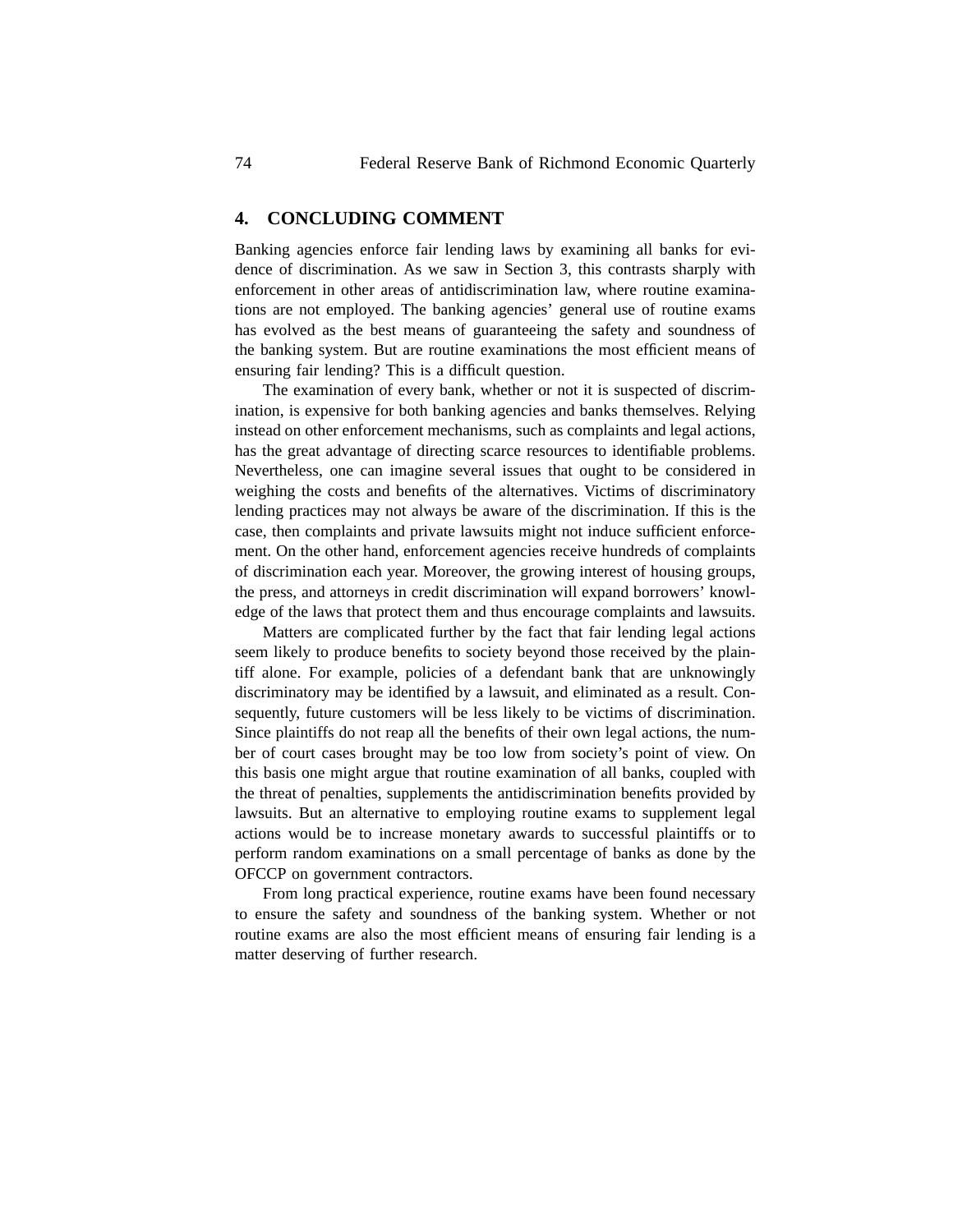# **REFERENCES**

- Bauer, Paul W., and Brian A. Cromwell. "A Monte Carlo Examination of Bias Tests in Mortgage Lending," Federal Reserve Bank of Cleveland *Economic Review,* vol. 30 (Quarter 3, 1994), pp. 27–40.
- Board of Governors of the Federal Reserve System. *Consumer Compliance Handbook*. Washington: Board of Governors, 1995.
	- . *Official Staff Commentary on Regulation B, Equal Credit Opportunity.* Washington: Board of Governors, 1995.
	- . "Complying with Consumer Credit Regulations: A Challenge," *Federal Reserve Bulletin,* vol. 63 (September 1977a), pp. 769–74.
	- . "Equal Credit Opportunity," *Federal Reserve Bulletin,* vol. 63 (February 1977b), pp. 101–07.
- Bureau of National Affairs. *EEOC Compliance Manual,* 1995. Washington: Bureau of National Affairs, 1995.
- Calem, Paul S., and Glenn B. Canner. "Integrating Statistical Analysis into Fair Lending Exams: The Fed's Approach," in Anthony M. Yezer, ed., *Fair Lending Analysis: A Compendium of Essays on the Use of Statistics*. Washington: American Bankers Association, 1995.
- Canner, Glenn B., and Dolores S. Smith. "Home Mortgage Disclosure Act: Expanded Data on Residential Lending," *Federal Reserve Bulletin,* vol. 77 (November 1991), pp. 859–81.
- *Cherry v. Amoco Oil Co.,* 490 F. Supp. 1026 (N.D. Ga., 1980). St. Paul, Minn.: West Publishing Co., 1980.
- Cloud, Cathy, and George Galster. "What Do We Know about Racial Discrimination in Mortgage Markets?" *The Review of Black Political Economy,* vol. 22 (Summer 1993), pp. 101–20.
- Dennis, Warren L., and Christine DiBacco Bachman. "Are DOJ and FTC Poised for Fair Lending Attack against Credit Scoring?" *Banking Policy Report,* vol. 14 (November 20, 1995), pp. 1, 14–20.
- Fox, John C. "1994 Affirmative Action Briefing," Newsletter from the Law Firm of Fenwick and West, Palo Alto, Calif. (October/November 1993).
- *Gross v. U.S. Small Business Admin.,* 669 F. Supp. 50 (N.D. N.Y., 1987). St. Paul, Minn.: West Publishing Co., 1988.
- *Hickson v. Home Federal of Atlanta,* 805 F. Supp. 1567 (N.D. Ga., 1992). St. Paul, Minn.: West Publishing Co., 1993.
- Interagency Task Force on Fair Lending. "Joint Policy Statement on Fair Lending," March 8, 1994. Washington: U.S. Department of Housing and Urban Development, 1994.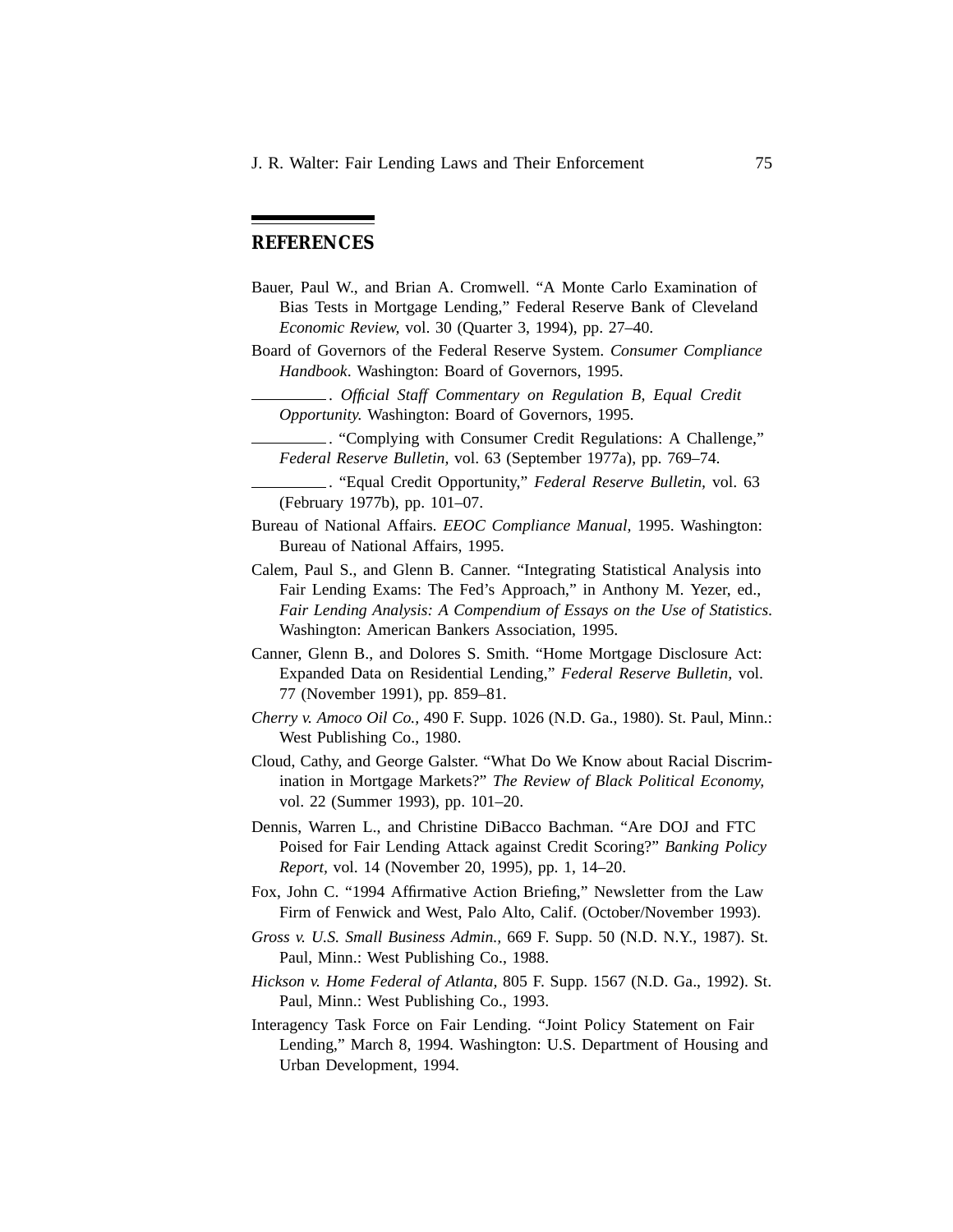- Lacker, Jeffrey M. "Neighborhoods and Banking," Federal Reserve Bank of Richmond *Economic Quarterly,* vol. 81 (Spring 1995), pp. 13–38.
- *Laufman v. Oakley Building and Loan Co.,* 408 F. Supp. 489 (S.D. Ohio, 1976). St. Paul, Minn.: West Publishing Co., 1976.
- Milroy, Michael S. *Compliance Manual: Fair Housing Examinations,* The Consumer Bankers Association. Washington: The Consumer Bankers Association, 1980.
- Office of Federal Contract Compliance Programs. Fact Sheet, (Undated). Washington: Office of Federal Contract Compliance Programs, U.S. Department of Labor.
- *Ring v. First Interstate Mortgage, Inc.,* 984 F.2d 924 (8th Cir. 1993). St. Paul, Minn.: West Publishing Co., 1993.
- Segal, David. "African Americans Accuse NationsBank of Loan Bias," *Washington Post,* September 22, 1995.
- Seiberg, Jaret. "Fair-Lending Cases Will Grab Headlines; Lawyers, Activists Say," *American Banker,* January 10, 1995.
- Stengel, Mitchell, and Dennis C. Glennon. "Evaluating Statistical Models of Mortgage Lending Discrimination: A Bank-Specific Analysis," Economic and Policy Working Paper 95-3. Comptroller of the Currency, May 1995.
- *Supreme Court Reporter*. St. Paul, Minn: West Publishing Company, 1971, 1973.
- Sweet, William J. "Fair Lending Pressures Spread to Regulations and Private Litigation," *Banking Policy Report,* vol. 14 (February 6-20, 1995), pp. 16–19.
- *U.S. Code: Congressional and Administrative News*. St. Paul, Minn: West Publishing Company, 1976.
- U.S. Congress, Senate. *Problems in Community Development Banking, Mortgage Lending Discrimination, Reverse Redlining, and Home Equity Lending*. Hearing, 103 Cong. 1 Sess. Washington: Government Printing Office, 1993.

. *Discrimination in Home Mortgage Lending*. Hearing, 101 Cong. 1 Sess. Washington: Government Printing Office, 1990.

. *Consumer Protection Enforcement Activities by the Three Commercial Bank Regulatory Agencies*. Senate Report, 94 Cong. 2 Sess. Washington: Government Printing Office, 1976.

U.S. Department of Justice. "The Attorney General's Report to Congress Pursuant to the Equal Credit Opportunity Act Amendments of 1976. Washington: U.S. Department of Justice, 1977-1987.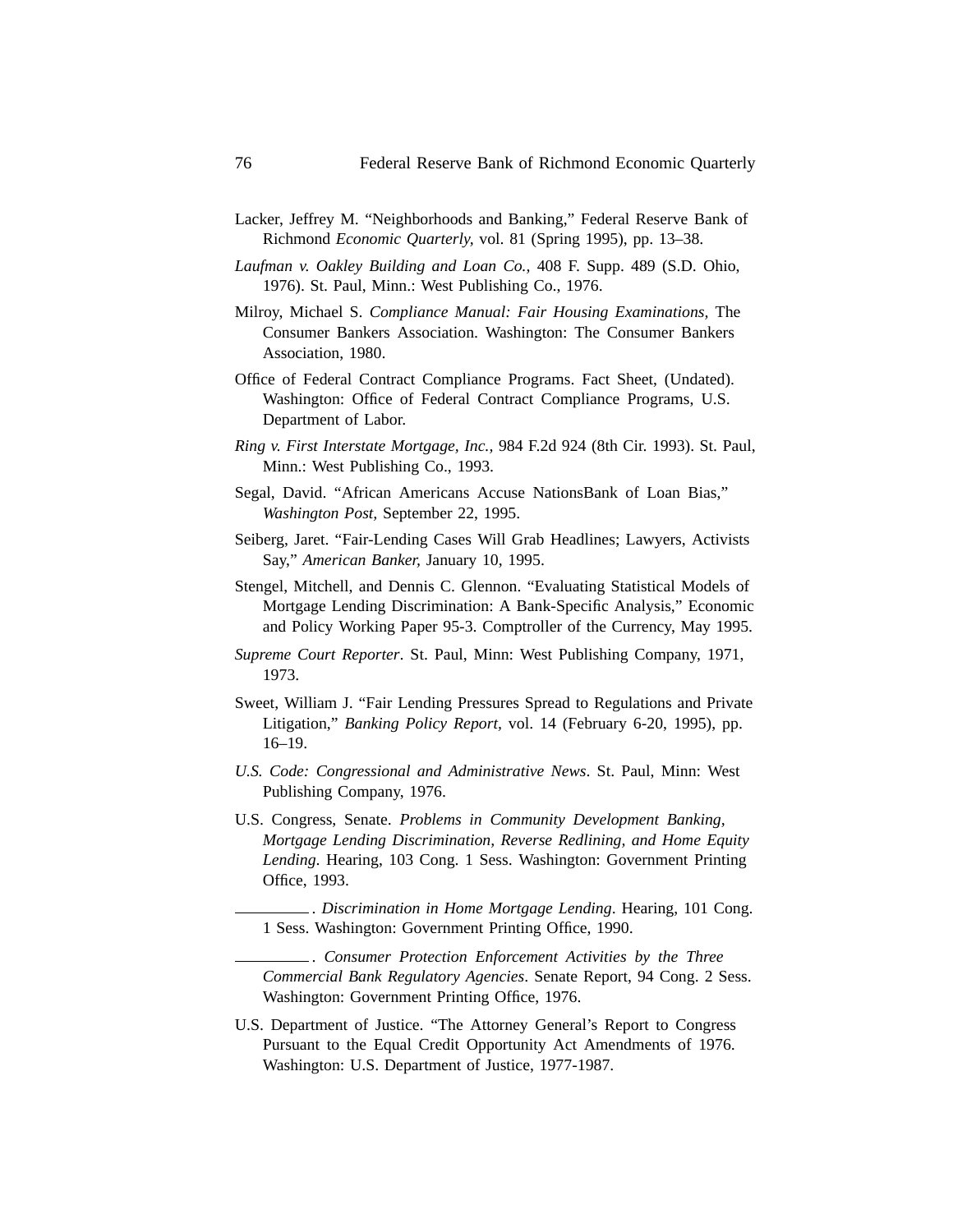- J. R. Walter: Fair Lending Laws and Their Enforcement 77
- U.S. General Accounting Office. "Examinations of Financial Institutions Do Not Assure Compliance with Consumer Credit Laws." Washington: U.S. General Accounting Office, January 2, 1981.
- *U.S. v. American Future Systems, Inc.,* 743 F.2d 169 (3d Cir. 1984). St. Paul, Minn.: West Publishing Co., 1985.
- Vartanian, Thomas P., Robert H. Ledig, and Alisa Babitz. "Revising Regulation B: Codifying the Obvious or Making New Law?" *Banking Policy Report,* vol. 14 (February 6-20, 1995), pp. 16–19.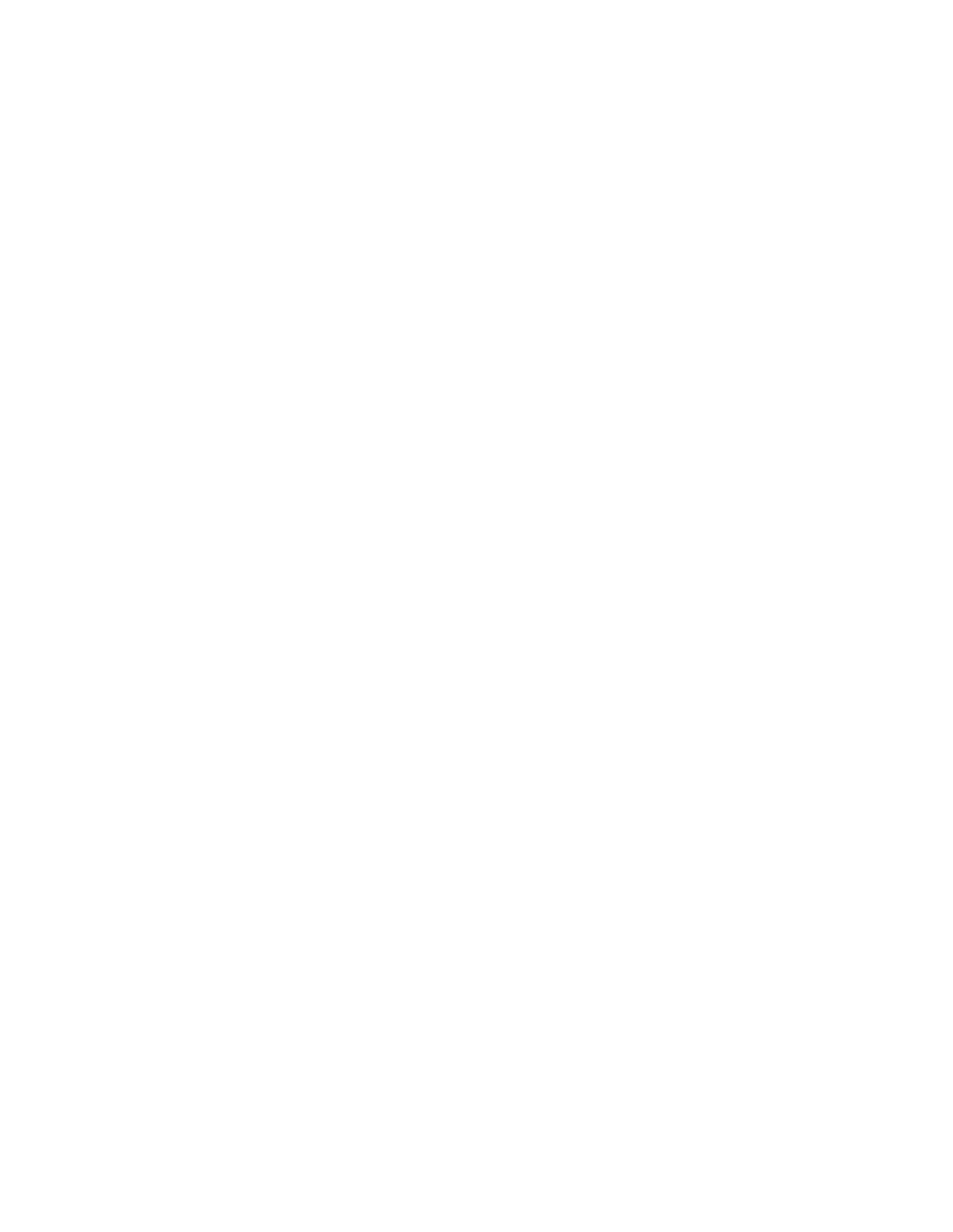# The Increasing-Returns-to-Scale/Sticky-Price Approach to Monetary Analysis

Mary G. Finn

new approach to the analysis of the effects of monetary policy on<br>economic activity is developing. Its pioneers are Benhabib and Farmer<br>(1992) and Beaudry and Devereux (1993, 1995). The combined as-<br>sumptions of increasing economic activity is developing. Its pioneers are Benhabib and Farmer (1992) and Beaudry and Devereux (1993, 1995). The combined assumptions of increasing returns to scale (IRS) in production and sticky prices identify this approach.<sup>1</sup> The goal is to rationalize slow price adjustment in response to monetary shocks and, consequently, strong and persistent real effects of monetary policy in a fashion consistent with market clearing.

The IRS/sticky-price theory is new, ambitious, and exciting. The traditional approach to sticky prices of the type advanced by Phelps and Taylor (1977) and Fischer (1977) assumes (with no attachment to IRS) that prices are preset for a certain period of time. Thus, when new information on economic conditions arises that was unanticipated when prices were set, those prices are necessarily inconsistent with full optimization on the part of all agents and hence with market clearing. Furthermore, the real effects of money shocks are of short duration, stemming from the short period over which prices are preset. The inconsistency with market clearing and the lack of persistence in the real effects of money are widely viewed as significant weaknesses in the traditional theory. The new theory comes to grips with both of these weaknesses. In striking contrast to the traditional theory, the IRS/sticky-price theory explains how prices are free

The author thanks Jeff Lacker, Yash Mehra, John Weinberg, and Tom Humphrey for helpful comments. The views expressed are those of the author and do not necessarily reflect those of the Federal Reserve Bank of Richmond or the Federal Reserve System.

<sup>&</sup>lt;sup>1</sup> Strictly speaking, the Benhabib and Farmer (1992) model does not maintain IRS in production. Instead, firms' production functions are influenced by an externality factor that depends on the economy's real money balances. This externality factor, like IRS, causes equilibrium indeterminacy, creating the avenue for introducing sticky prices and propagating the effects of monetary shocks. For this reason, the Benhabib and Farmer study is included among those forming the new approach. Moreover, Farmer (1993) views the monetary externality as a proxy for IRS in production.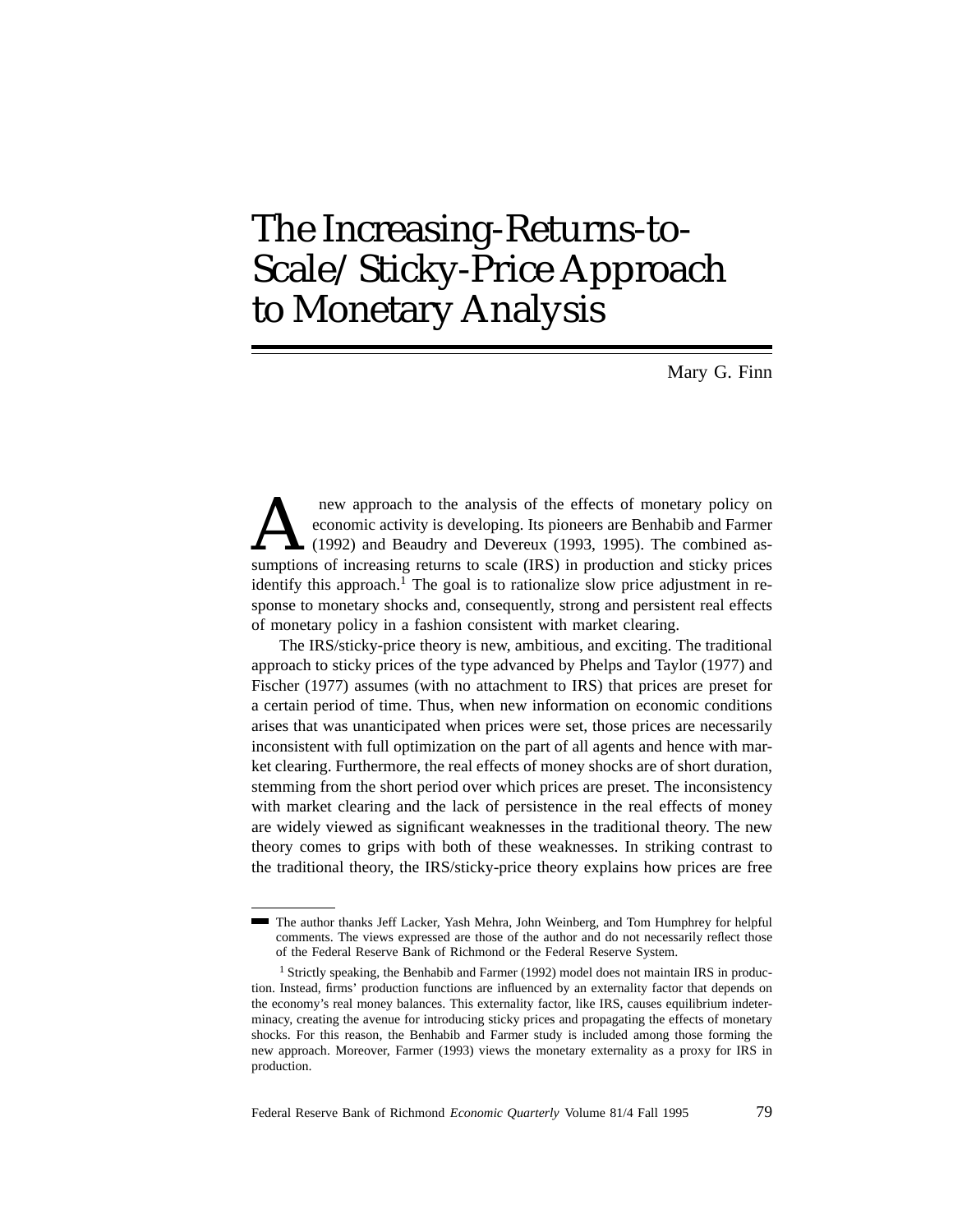to change sluggishly over time. The explanation is consistent not only with optimization by all agents and market clearing but also with prolonged real effects from money. Also, the IRS/sticky-price theory marks initial progress in incorporating monetary policy into the recent prominent research area featuring the importance of IRS for explaining business-cycle fluctuations (see, for example, Rotemberg and Woodford [1995] for a review of this research).

The essential ideas of the IRS/sticky-price theory may be described as follows: IRS amplify the economy's response to shocks arising from any source. When large enough, IRS cause the economy's equilibrium to become indeterminate. The assumption of sticky prices resolves this indeterminacy, and in doing so, perhaps surprisingly, allows markets to clear. The combination of the assumptions of IRS and sticky prices is a powerful force that produces slow price adjustment and, therefore, significant as well as prolonged nonneutral effects from money shocks.

The purpose of this article is to access and to explain, as nontechnically as possible, the ideas of the IRS/sticky-price theory.<sup>2</sup> The discussion focuses only on the Beaudry and Devereux (1995) model (the BD model).<sup>3,4</sup> Not only is the BD model representative of the models in its class, but its quantitative implications have been the most fully developed, which enables it to be evaluated in terms of its ability to explain empirical evidence.

The remainder of the article is organized as follows: Section 1 considers the assumption of IRS, Section 2 discusses the sticky price assumption, Section 3 explains how sluggish price adjustment and monetary nonneutrality occur, Section 4 compares the IRS/sticky-price theory's predictions with the facts, and Section 5 presents some conclusions.

# **1. THE ASSUMPTION OF INCREASING RETURNS TO SCALE**

IRS, which work through an externality factor in the individual production functions of firms that produce intermediate goods, magnify the parameters in the relationship between aggregate final output and the aggregate amounts of factors of production. In so doing, they amplify the response of output to the fluctuations in productive factors that are induced by exogenous shocks. To see more exactly how IRS work, consider the following: an intermediate

 $2$  The article draws partly on the author's discussion in Finn (1995). See Salyer (1995) for a review of IRS models that do not have money or sticky prices.

 $3$  The models in the studies forming the new approach, listed in the text, do differ in specification, including the dimensions involving IRS and the transactions role of money. But the logic of the explanations and assessments presented in the article easily extends to those models.

<sup>4</sup> There are two perfectly symmetrical economies in the BD model. For simplicity of exposition, this article's discussion pertains to one of these economies.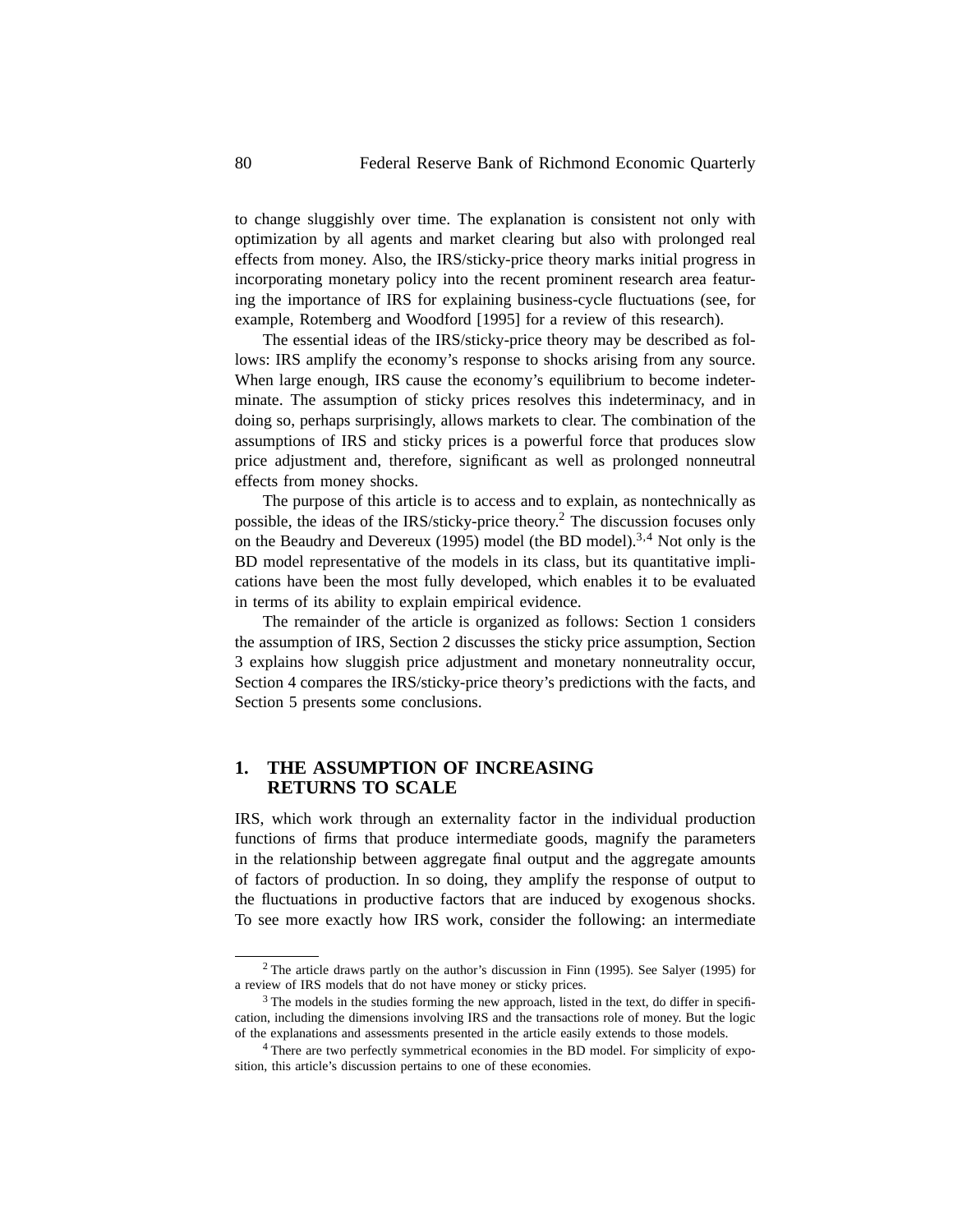#### M. G. Finn: Increasing-Returns-to-Scale/Sticky-Price Approach 81

goods firm produces a unique intermediate good *i* according to the production function *F*:

$$
x_i = F(k_i, l_i, \Lambda) = k_i^{\alpha} l_i^{(1-\alpha)} \Lambda \quad , \quad 0 < \alpha < 1,
$$
 (1)

where  $x_i$  is the output of intermediate good *i*,  $k_i(l_i)$  is the input of capital (labor) into the production of intermediate good *i*,  $\Lambda$  is the externality factor, and  $\alpha$ is a parameter. (For simplicity, fixed costs of production and imported capital, present in the BD model, are ignored here.) *F* exhibits constant returns to scale with respect to the individual firm inputs,  $k_i$  and  $l_i$ . The externality, exogenous to the individual firm because it depends on aggregate economic activity, is determined by

$$
\Lambda = [K^{\alpha} L^{(1-\alpha)}]^{\gamma - 1} \quad , \quad \gamma > 1,
$$
 (2)

where *K* and *L* are the aggregate amounts of  $k_i$  and  $l_i$ , respectively, employed in the economy, and  $\gamma$  is the IRS parameter. The number of intermediate goods firms measures unity so that aggregate input equals per-firm input of each factor of production. Intermediate firms' output is combined by many final goods firms to produce the final good. The production function linking the aggregate output of the final good, denoted by *X*, to intermediate goods is

$$
X = \left[ \int x_i^{\rho} di \right]^{1/\rho} \quad , \quad 0 < \rho < 1,\tag{3}
$$

where  $\rho$  is a parameter determining the elasticity of substitution in production between the intermediate inputs  $1/(1 - \rho)$ . The relationship in equation (3) displays constant returns to scale.

In equilibrium, all intermediate goods firms behave identically. That is, they employ identical amounts of the factors of production which, as mentioned above, coincide with *K* and *L*; and they produce the same amount of output, denoted by *x*. Noting these results in equations (1) through (3), it follows that in equilibrium the relationship between aggregate final output and aggregate factors of production is

$$
X = x = F(K, L, \Lambda) = K^{\alpha} L^{(1-\alpha)} \Lambda = [K^{\alpha} L^{(1-\alpha)}]^{\gamma}.
$$
 (4)

Since  $\gamma > 1$ , this relationship shows IRS. The IRS can now be seen to work through the externality factor,  $\Lambda$ , to increase the parameters linking aggregate final output, *X*, to each of the aggregate factors of production, *K* and *L*. Accordingly, *X* is more responsive to *K* and *L* than it otherwise would be. Two important issues arise.<sup>5</sup>

<sup>5</sup> Beaudry and Devereux (1993) assume that IRS are internal to the individual intermediate goods firm. The internal IRS, just like the external IRS, work to magnify the parameters linking *X* to *K* and *L*. Benhabib and Farmer (1992) do not assume IRS in production. Individual firm production functions are affected, though, by an externality factor, depending on the economy's real money balances (see footnote 1 for more detail). The essence of the two discussion issues, following in the text, applies to Beaudry and Devereux (1993) and Benhabib and Farmer (1992).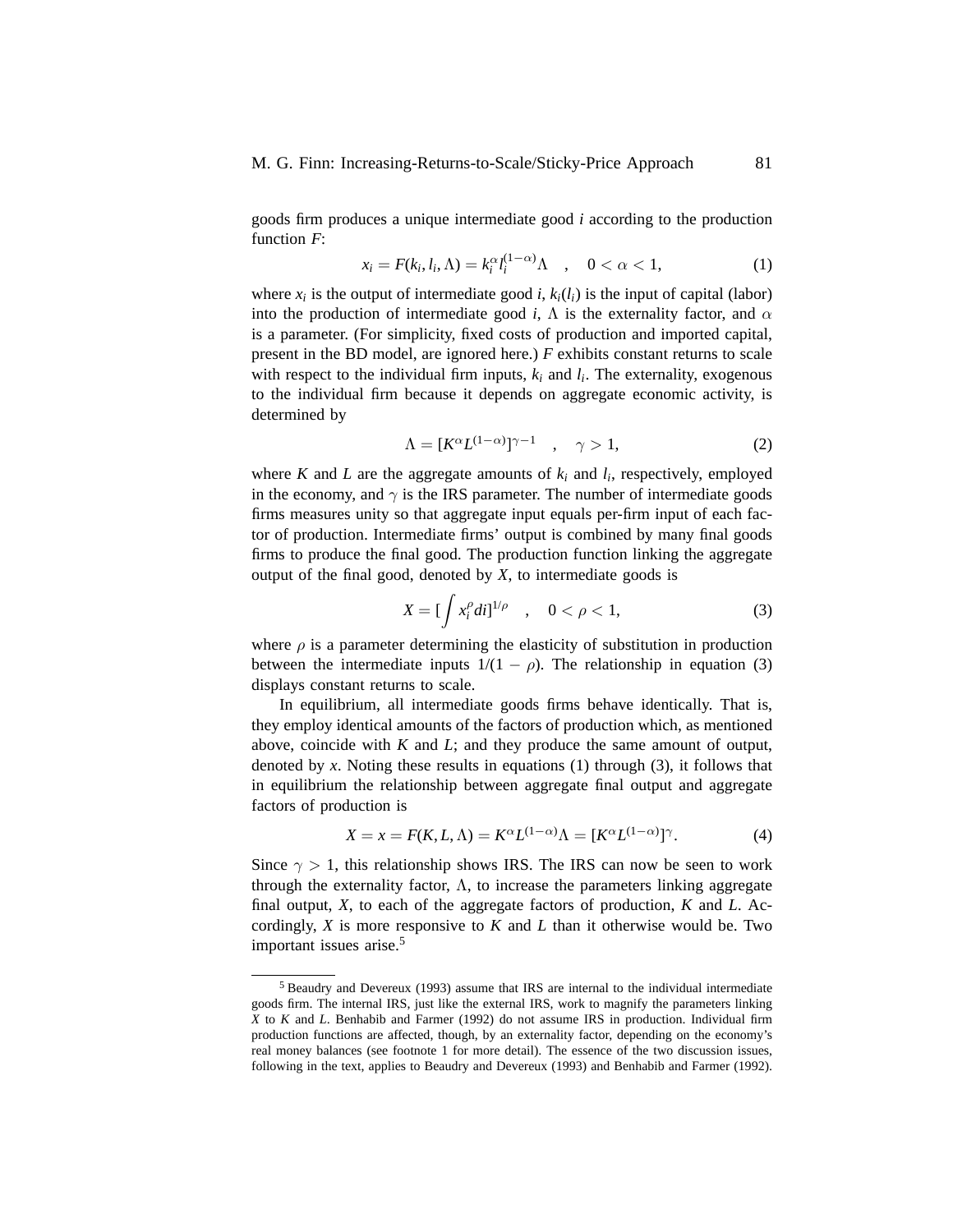#### **Why IRS?**

What explains the existence of an externality factor in individual firms' production functions that depends on aggregate economywide employment of capital and, especially, of labor? $6$  For instance, how could an increase in labor employment by a motor engine-producing firm simultaneously enhance productivity in a paper-producing firm? The studies forming the IRS/sticky-price approach provide no discussion of these questions.

The most obvious possible answer invokes the learning-by-doing idea (Arrow 1962). According to this idea, the people involved in any production activity learn more efficient ways of doing it. Sometimes such learning is easily disseminated and applied to other production activities. When this happens, the higher the aggregate production activity in the economy, the higher the productivity/efficiency of any individual firm's production method. But learning-by-doing tends to occur and is disseminated fairly slowly over time. Hence, it is better captured by an externality factor that depends on the economy's slowly changing aggregate capital stock than by one that depends on the economy's quickly changing aggregate labor employment. That is, it is difficult to see how learning-by-doing would lead to the magnification of labor input's exponent in the aggregate production function.

Future research may provide a clear-cut answer to the above question. It is an important one, and an answer seems necessary before confidence can be placed in the IRS/sticky-price approach to analyzing monetary policy. That approach hinges sensitively on the size of labor's exponent in the aggregate production function, which will be explained next.

#### **The Importance of the Magnitude of IRS**

The IRS/sticky-price theory of the effects of monetary shocks crucially depends on the size of the IRS parameter, *γ*. Two points are at stake. First, *γ* must be sufficiently big to cause equilibrium indeterminacy. It is only when indeterminacy arises that the sticky price assumption can be made, thereby rendering the equilibrium determinate. Furthermore, sticky prices are at the source of the powerful nonneutral effects of monetary shocks. Second, *γ* must not be too big because, for high values of  $\gamma$ , the volatility of real variables is decreasing in the magnitude of  $\gamma$ . Thus, the nonneutral effects of monetary shocks diminish as  $\gamma$  rises. These two points are more fully explained in this section.

An essential component of the IRS/sticky-price theory is that equilibrium is indeterminate prior to imposing the sticky price assumption. A necessary condition for this indeterminacy is that, at the level of the aggregate economy,

<sup>6</sup> Prescott (1989) raises questions and arguments similar to those presented here.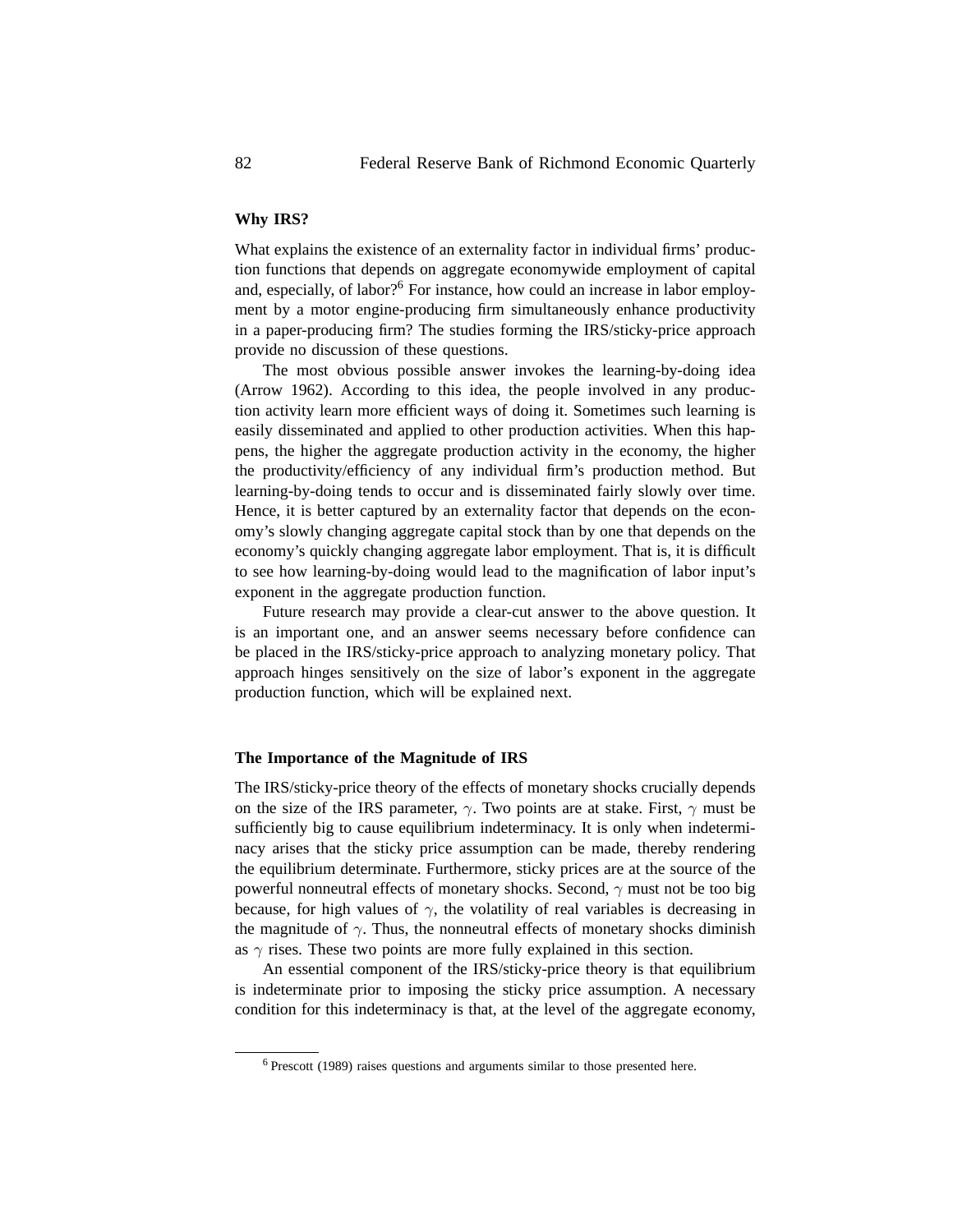labor's marginal productivity is increasing in labor. That is, the production function in equation (4) must satisfy the parametric restriction

$$
(1 - \alpha)\gamma > 1 \qquad \text{or}
$$
  

$$
\gamma > \underline{\gamma} \equiv 1/(1 - \alpha).
$$
 (5)

Strong empirical evidence gives a value for labor's output share,  $(1 - \alpha)$ , that is close to 0.70 (see, for example, Lucas [1990]). Using 0.70 as an example, the condition in equation (5) is  $\gamma > \gamma = 1.43$ .

Some intuition for the necessity of rising marginal labor productivity is obtained by following the BD model in considering behavior in the labor market under two alternative assumptions regarding (aggregate) returns to scale—IRS and constant returns to scale (CRS). Figure 1 shows the labor market situation for both cases.

The labor supply curve,  $L^s$ , reflects agents' desire to provide an amount of labor ensuring equality between the real wage *W*/*P* and the marginal rate of substitution between leisure and consumption. An increase in *W*/*P*, which represents the opportunity cost of leisure in terms of consumption, generates a substitution effect away from leisure and toward labor, output, and consumption. Therefore,  $L^s$  is positively sloped and as labor rises along  $L^s$ , so does consumption. One important variable that can shift  $L<sup>s</sup>$  is investment. In particular, an increase in investment, by setting in motion a force to sharply reduce the amount of output available for consumption, operates on labor incentives analogously to a negative wealth effect. Thus, at any given real wage rate, an increase in investment is accommodated by a rise in labor and output and a mitigated decline in consumption. Graphically, investment increases shift  $L<sup>s</sup>$  to the right, and as it does, at any given real wage, consumption falls.<sup>7</sup>

The labor demand curves are  $L_c^d$  and  $L_l^d$  under the assumption of CRS and IRS, respectively. Both curves capture firms' decisions to hire labor up to the point that equates labor's marginal product to the real wage. With CRS (i.e.,  $\gamma = 1$  in equation [4]), the marginal productivity of labor is declining in labor, giving  $L_c^d$  its negative slope. But with sufficiently high IRS (i.e.,  $\gamma$  satisfying equation [5]), labor's marginal productivity increases with increases in labor, imparting a positive slope to  $L_I^d$ .

Initially, the labor market is in equilibrium at *E*. Now consider an experiment in which firms suddenly wish to increase investment even though nothing fundamental has changed. The question is whether this desired increase in investment could be supported by a new equilibrium that is different from *E*. An increase in investment would shift  $L^s$  to the right, say to  $L^{s'}$ , giving rise

 $<sup>7</sup>$  If the marginal utility of leisure is a constant (invariant to the level of leisure) then, at</sup> any given real wage, consumption will stay constant as investment increases. In that case, at any given real wage, labor rises enough to cause output increases that exactly match the increases in investment.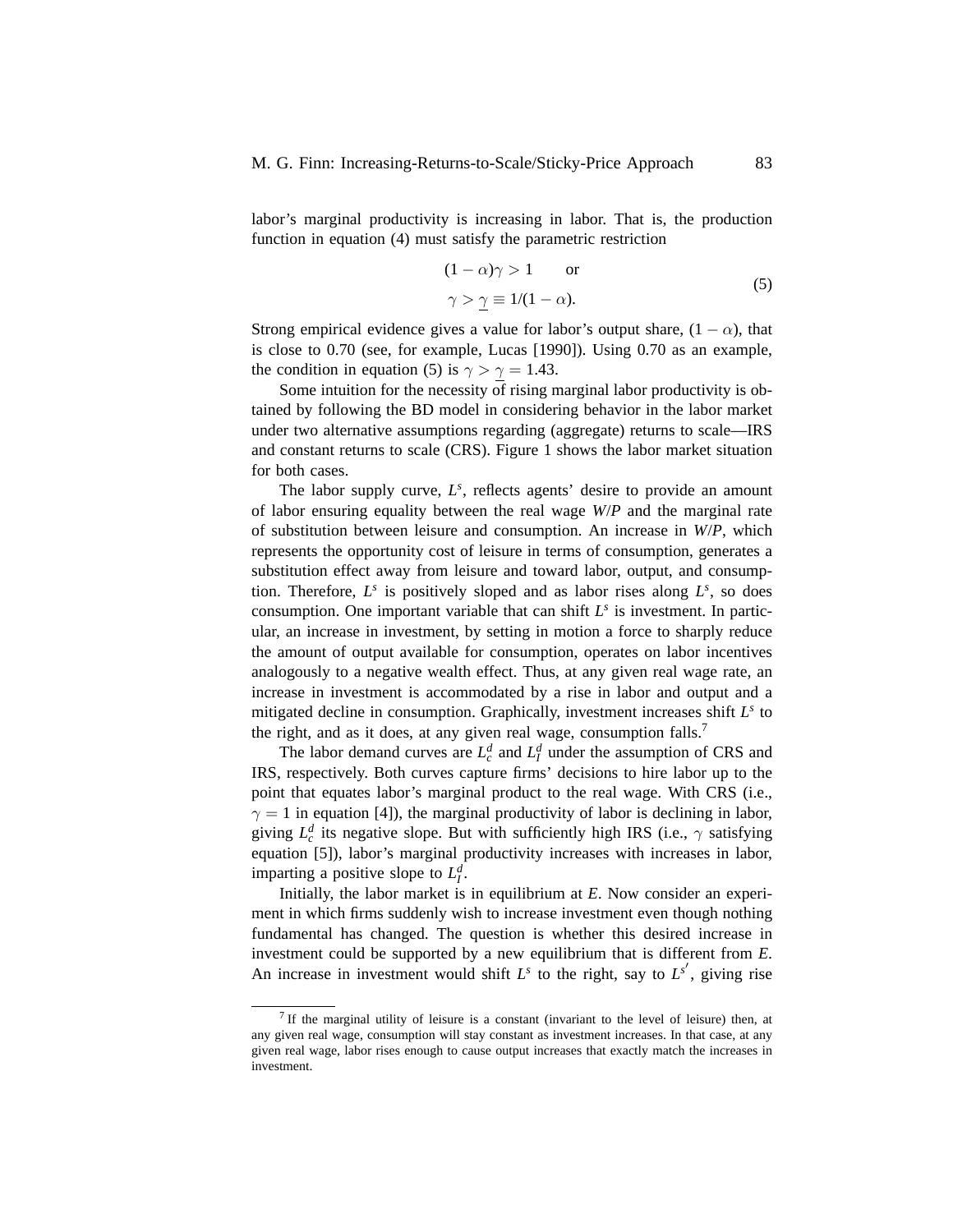

**Figure 1 Labor Market with IRS and CRS**

to the intersection points  $E'$ ,  $E_c$  and  $E_I$ . Consumption is lower at  $E_c$  than at  $E$ (because consumption is lower at  $E_c$  than at  $E'$  and lower at  $E'$  than at  $E$ ). This lower consumption would be consistent with a new equilibrium at *Ec* only if the real interest rate were higher at  $E_c$  than at  $E_i$ ; a rise in the real interest rate reduces consumption because of intertemporal substitution. But any such rise in the real interest rate would quench the initial desired investment increase. Consequently, the CRS economy has a unique equilibrium at *E*. For the IRS economy, the situation is different. Consumption is higher at  $E_I$  than at  $E_I$ . ( $L_I^d$ is assumed to be sufficiently upward sloping so that the rise in consumption from  $E'$  to  $E_I$  dominates the fall in consumption from  $E$  to  $E'$ .) This higher consumption would be consistent with a new equilibrium at  $E_I$  if the real interest rate were lower at  $E_I$  than at  $E$ . A decline in the real interest rate operates to validate the desired increase in firms' investment. Thus, the IRS economy could achieve a new equilibrium at  $E_I$ . Multiple equilibria are possible for the IRS economy: the IRS economy's equilibrium is indeterminate.

The second point about the size of  $\gamma$  is that it must not be too big, because in the range satisfying equation  $(5)$ , the volatility of real variables is decreasing in the size of  $\gamma$  (Beaudry and Devereux, Tables 2 and 3). Intuitively, increases in  $\gamma$  exert two opposing forces on volatility. First, for any given change in the amounts of employed capital and labor, a rise in  $\gamma$  implies a larger change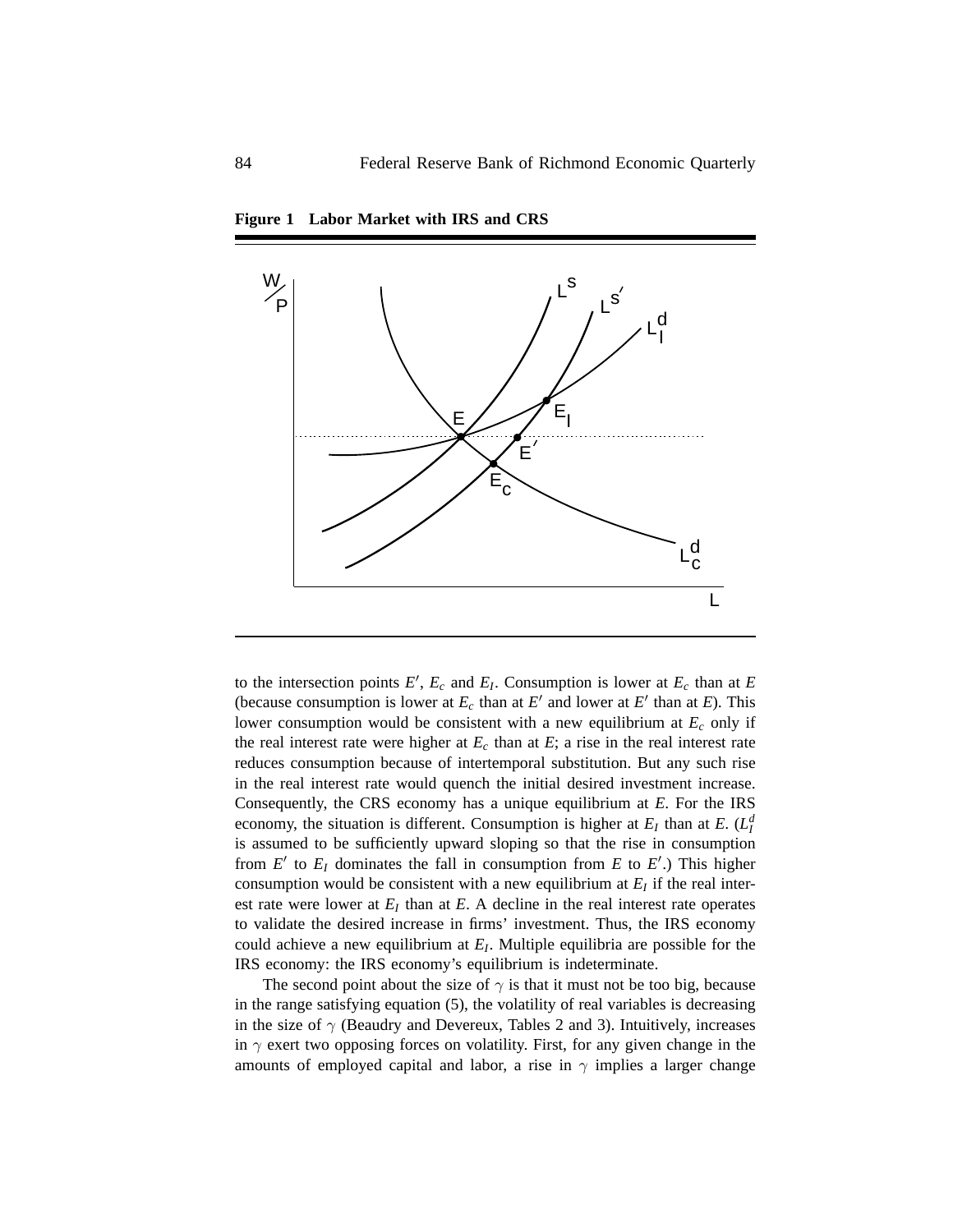in output and, hence, in most other real variables, such as consumption and investment. Second, when  $\gamma$  satisfies equation (5), a higher value of  $\gamma$  causes the aggregate marginal productivity of labor to rise more quickly with any increase in labor. Consequently, smaller changes in labor and hence in capital, output, and most other real variables are needed to equilibrate the economy in response to a shock. The second force is the dominant one (again when *γ* satisfies equation [5]), so the volatility of real variables decreases as  $\gamma$  decreases.

The result of the two points concerning the magnitude of  $\gamma$  is that the IRS/sticky-price theory requires  $\gamma$  to lie in a narrow range above  $\gamma$ . This outcome is somewhat troubling for the theory, at least given the current state of knowledge. Existing empirical evidence is far from precise. Studies by Hall (1990), Caballero and Lyons (1992), Eden and Griliches (1993), Basu and Fernald (1994), and Burnside, Eichenbaum, and Rebelo (1995) give point estimates of  $\gamma$  ranging from one to ten. But perhaps by being explicit about the microtheoretic foundations of IRS, future research will develop more precise estimates of  $\gamma$  or will extend the theory in a way that lessens its dependence on the size of *γ*.

# **2. THE STICKY PRICE ASSUMPTION**

Once indeterminacy of equilibrium arises because of IRS, the assumption of sticky prices is made to eliminate that indeterminacy. Alternatively viewed, the sticky price assumption selects one of the multiple equilibria engendered by IRS. This section provides an intuitive explanation of how sticky prices achieve determinacy of equilibrium and discusses two characteristics of this particular approach to sticky prices.<sup>8</sup>

The intermediate goods market is monopolistically competitive. Each intermediate goods firm chooses the optimal price of its good each period according to the constant markup rule

$$
p_t = (1/\rho)MC_t \quad , \quad MC_t = \frac{[\hat{R}_t^{\alpha}\hat{W}_t^{(1-\alpha)}]A}{\Lambda_t} \quad , \quad A > 0, \tag{6}
$$

where  $p$  is the nominal price of any intermediate good,  $MC$  is the nominal marginal cost of producing any intermediate good,  $\hat{R}$  is the nominal rental price of capital that firms pay,  $\hat{W}$  is the nominal wage of labor faced by firms, *A* is a parameter, and subscript *t* denotes time. The marginal cost is increasing in an index of factor prices and decreasing in the externality factor that enhances the productivity of firm inputs. Noting that the absolute value of the

<sup>8</sup> The discussion in this section extends easily to Beaudry and Devereux (1993), where IRS are internal to firms, and to Benhabib and Farmer (1992), where the production externality is a monetary one and where firms are perfectly competitive price takers.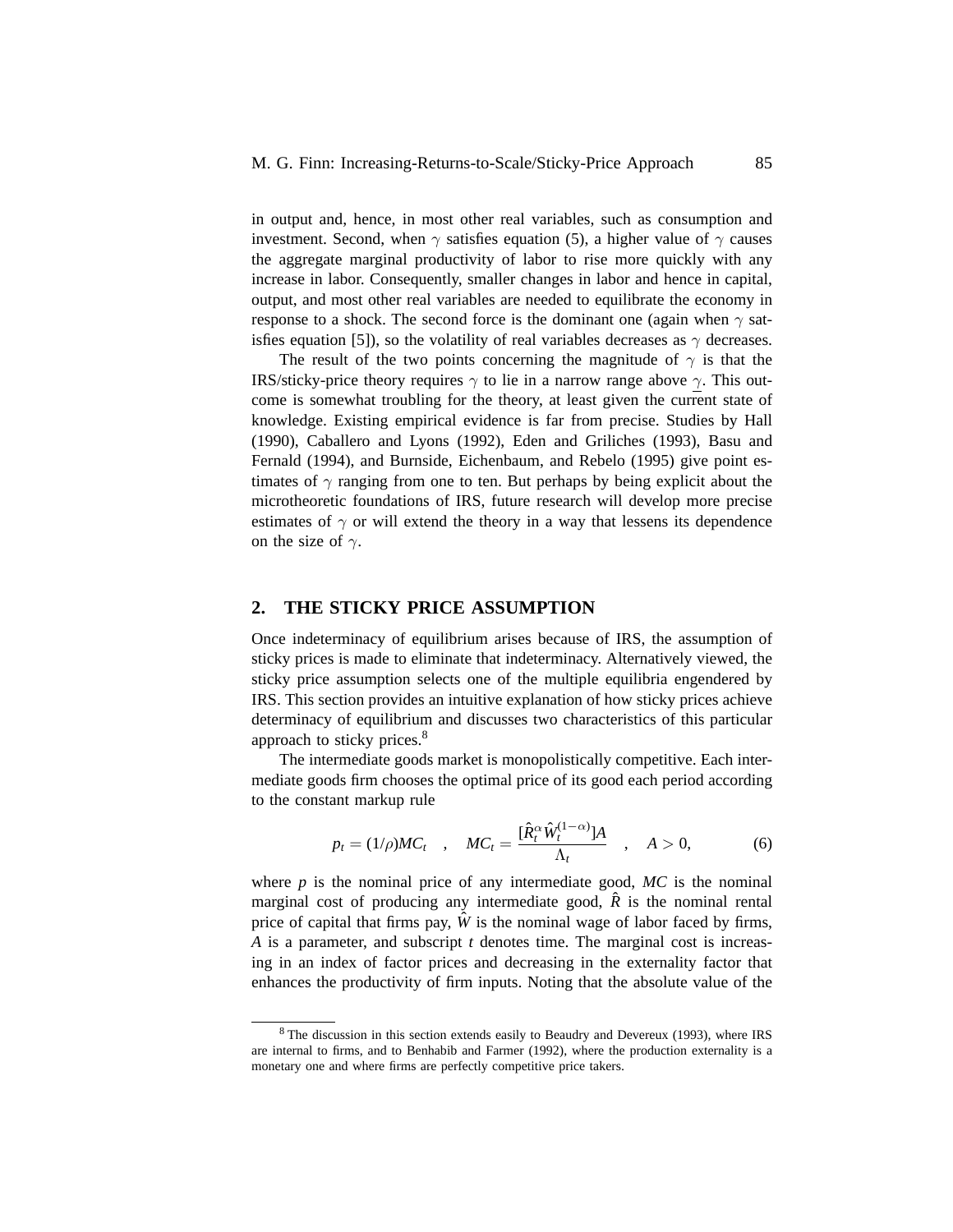price elasticity of demand for intermediate goods (by final goods firms) is the same as the elasticity of substitution of intermediate goods,  $1/(1 - \rho)$ , and is thus increasing in  $\rho$ , equation (6) shows that the markup is inversely related to that price elasticity. Equation (6) also shows that all intermediate goods firms choose the same price because marginal cost is identical across firms.

The final goods market is perfectly competitive. There, because final goods firms choose their optimal output each period, the nominal price of the final good, denoted by  $P_t$ , always equals the nominal marginal cost of its production, which can be shown to equal  $p_t$ . Therefore

$$
P_t = p_t. \tag{7}
$$

The sticky price assumption imposes the requirement that  $P_t$  is unresponsive or rigid with respect to any new information that becomes available at time *t*. That is,  $P_t$  is assumed to be predetermined at time *t*. Following equations (6) and (7),  $p_t$  and  $MC_t$  must also be predetermined at time *t*. Thus, with the sticky price assumption in place, any unanticipated movement in the externality factor at time *t*,  $\Lambda_t$  has to be matched by an equal movement in the factor price index,  $[\hat{R}_{t}^{\alpha} \hat{W}_{t}^{(1-\alpha)}]$  to keep equation (6) intact. This also means that real return to capital, or the real interest rate, rises at time *t* if an unanticipated expansionary force increases the economy's output, and thus  $\Lambda$ , at time *t*. One example of such an unanticipated expansionary force is the sudden desire to increase investment that was considered in the experiment of Section 1. Rerunning that experiment for the IRS economy under conditions of sticky goods prices shows that the desired investment increase is vitiated by the increase in the real interest rate. Therefore, the IRS economy with sticky prices has a unique equilibrium. The assumption of sticky prices is responsible for ensuring the determinacy of equilibrium.

A unique feature of the sticky price assumption is that it is made at the last stage of the modeling procedure. All other assumptions (for instance, those describing preferences, production technologies, and market structure) are made, in standard fashion, at the beginning of the model specification. Next, the equations defining the economy's equilibrium are deduced. If that equilibrium is indeterminate, the last step of the modeling process is to obtain determinacy of equilibrium by making the sticky price assumption. This unique feature is important for at least two reasons.

First, to arrive at the point of assuming sticky prices, the economy's structure must give rise to equilibrium indeterminacy. This is somewhat of a drawback because the required structure is not necessarily easy to justify on theoretical and empirical grounds. In the IRS/sticky-price theory case, a strong stand needs to be taken on the nature and magnitude of IRS, as discussed earlier.

Second, the approach to sticky prices described above is consistent with all firms optimizing and, consequently, with market clearing. This aspect is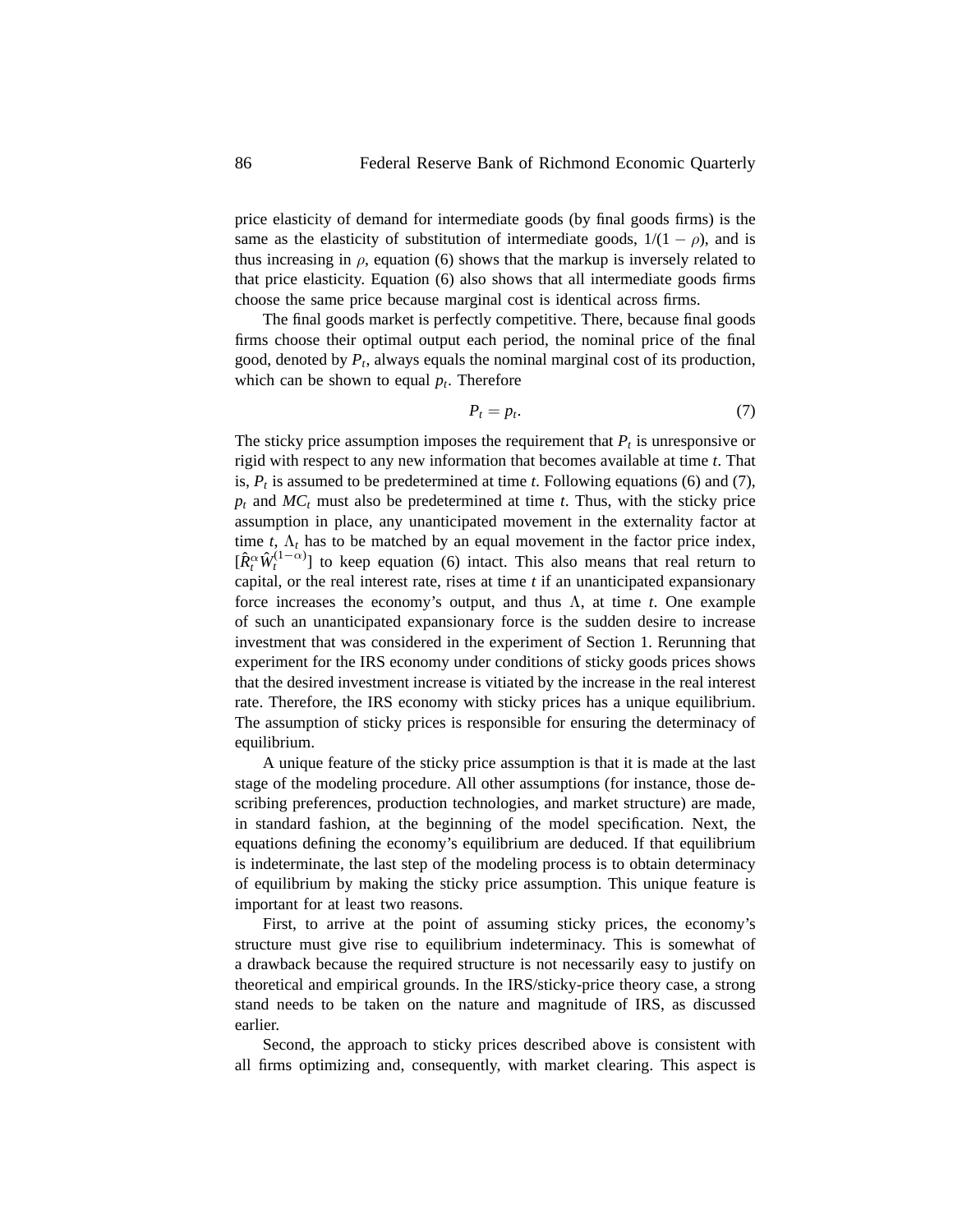appealing. As mentioned before, all firms choose plans that maximize profit every period. In particular, intermediate goods firms always choose their prices according to their optimal markup pricing rule (equation [6]). By imposing sticky prices on those optimization rules, optimization continues to hold. Curiously, one may imagine, even though it is not literally true, that the intermediate goods firms are choosing prices one period in advance (i.e., choosing  $p_t$  at time  $t-1$ ), because firms never want to adjust  $p_t$  to information that is new at time *t*.

This approach to sticky prices sharply contrasts with the approach taken in traditional macroeconomic models (e.g., Phelps and Taylor [1977]; Fischer [1977]). The traditional approach does not require initial equilibrium indeterminacy, and it is inconsistent with full optimization and market clearing. In that approach, by assumption, prices truly are set in advance. Consequently, when new, unanticipated information on demand and supply conditions emerges, those prices are inconsistent with all agents optimizing and thus with market clearing.

## **3. SLUGGISH PRICE ADJUSTMENT AND MONETARY NONNEUTRALITY**

The combination of the IRS and sticky price assumptions acts as a powerful force to engender sluggish price adjustment and, therefore, monetary nonneutrality. To explain how this force operates, this section analyzes the effects on the economy of a permanent increase in the money stock.<sup>9</sup>

The fundamental role of money is to mitigate the transactions costs arising from the process of allocating factors of production to production activity. More exactly, the transactions costs are increasing in the economy's employment of capital and labor and decreasing in real money balances as captured by the relationship

$$
\phi(N/P, X) = B(N/P)^{(1-\nu)}X^{\nu} \quad , \quad B > 0 \quad , \quad \nu > 1,
$$
 (8)

where  $\phi$  is transactions costs (measured in units of output), *N* is the money stock,  $B$  and  $\nu$  are parameters, and  $X$  is directly related to factor employment

<sup>&</sup>lt;sup>9</sup> The main modification required to apply this explanation to Beaudry and Devereux (1993) is simply to recognize the different transactions role for money in that study. The consequential different effect of a permanent money stock increase is that nominal interest rates fall in Beaudry and Devereux (1993) while they stay approximately constant in the BD model. The explanation of monetary nonneutrality is quite different across the BD and Benhabib and Farmer (1992) models, primarily because the production externality is monetary (and not real) in nature and there is no investment in the latter model. The important point common to both explanations is that the production externality ensures that the money supply increase leads to such a sizable expansion of output (at predetermined current prices) and the real demand for money that money market equilibrium is reestablished by tiny and sluggish increases in future price inflation.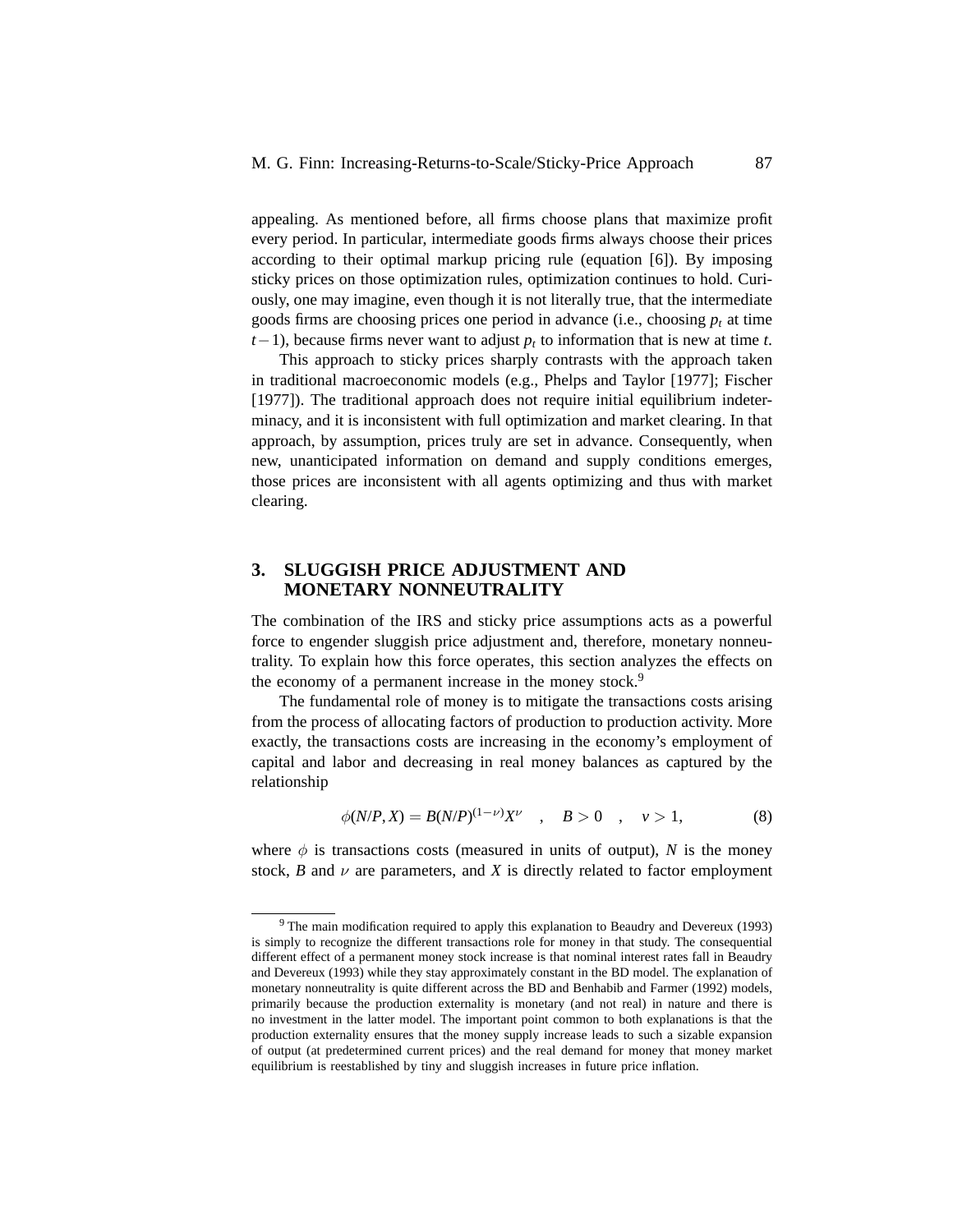according to equation (4). Because of these transactions costs, households receive payments for providing factor services that fall short of the marginal productivities of those services. In fact, it is straightforward to show that the factor prices received by households are

$$
W = MC(MPL)[1 - \phi_2(N/P, X)] \text{ and } (9)
$$

$$
R = MC(MPK)[1 - \phi_2(N/P, X)],
$$
\n(10)

where *W* is the nominal wage of labor received by households; *R* is the rental price of capital received by households; *MPL* and *MPk* are the marginal productivities of *L* and *K* in producing the output of the typical intermediate goods firm;  $\phi_2$ , the marginal transactions cost of increasing output, denotes the partial derivative of  $\phi$  with respect to *X*. Equations (9) and (10), together with the properties of  $\phi_2$ , make clear that transactions costs shrink the value of factor payments to households while money holdings help mitigate the extent of that shrinkage.

If the monetary authority permanently increases the money stock at time  $t$ , what will happen at time  $t$ ? With  $P_t$  predetermined at time  $t$ , by assumption, the effect of a rise in  $N_t$  is a proportionate rise in  $N_t/P_t$ . Consequently, the marginal transactions cost of hiring all factors in goods production falls (i.e.,  $\phi_2$  declines), implying an increase in  $W_t$  and  $R_t$  (see equations [9] and [10]). This increase in factor payments invokes a rise in households' desire to supply factors to intermediate goods firms. The firms willingly hire the desired increase in factor supply—in a sense they are indifferent because, as explained earlier, both the price and marginal cost of their goods stay constant. The resultant increase in  $K_t$  and  $L_t$  expands the output of all goods; thus,  $X_t$  rises. On the opposite side of the supply response is the demand response. The increase in  $N_t/P_t$ , by raising household wealth, causes an expansion in spending for both consumption and investment purposes. Denoting aggregate consumption and investment of the final good by  $C_t$  and  $I_t$ , respectively, the rise in  $X_t$ is absorbed by the rise in  $C_t$  and  $I_t$ . Because of the presence of IRS, all of these expansions in factor employment, output, consumption, and investment are sizable. Furthermore, IRS together with the large increase in  $(I_t$  implies that all of these real expansionary effects are strongly propagated into the future.

The sticky price assumption makes current prices predetermined only at time *t*. Future prices are perfectly free to respond to the money supply increase, starting from time  $(t + 1)$ . But they do so gradually, and  $P_{t+1}$  responds hardly at all.  $P_{t+1}$  is essentially determined by its role in ensuring equilibrium in the money market at time *t*. The money market equilibrium condition is

$$
N_t/P_t = G(X_t, i_t) \quad , \quad G_1 > 0 \quad , \quad G_2 < 0, \tag{11}
$$

where *G* is a function,  $G_i$  is the first derivative of *G* with respect to its *j*th argument,  $(j = 1, 2)$ , and  $i_t$  is the net nominal interest rate. This condition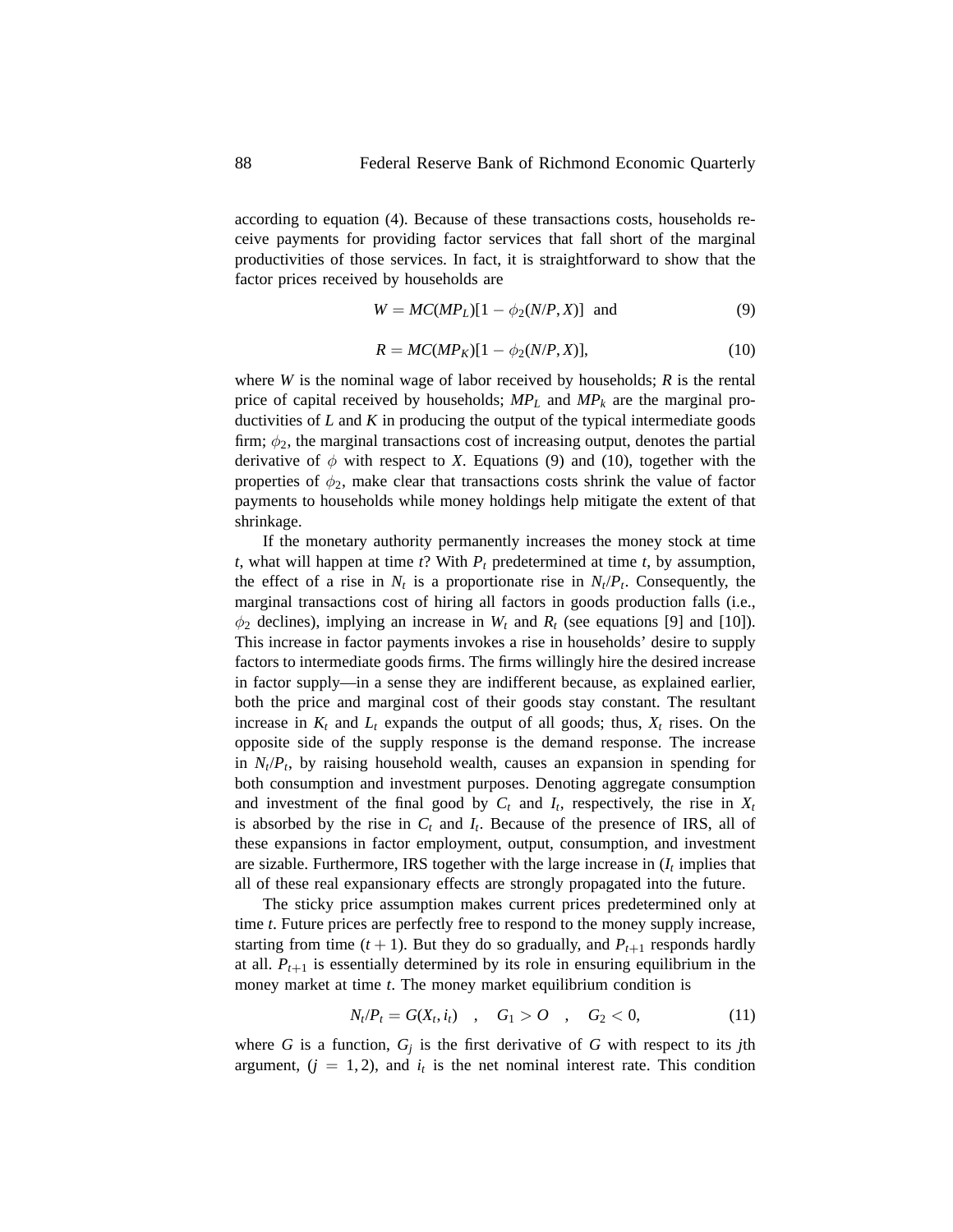sets money demand equal to money supply. Stemming from the role of money in alleviating the transactions costs arising in production activity, real money demand is increasing in  $X_t$ . The opportunity cost of money is the forgone nominal interest rate on bonds and so the demand for real money balances is declining in  $i_t$ . Equation (11) captures both of these effects on real money holdings. Furthermore, an intertemporal efficiency condition governing optimal nominal (discount) bond holdings in the economy gives rise to the equilibrium asset-pricing relationship

$$
(1 + i_t) = \left(\frac{P_{t+1}C_{t+1}}{P_tC_t}\right)\beta^{-1}.\tag{12}
$$

The gross nominal interest rate at time *t* is the product of price inflation and consumption growth between time  $t$  and time  $(t + 1)$  and the reciprocal of the subjective discount factor *β*. 10

While  $P_{t+1}$  can in principle respond to the increase in  $N_t$ , there are two reasons why its response is negligible. First, the expansion of  $X_t$  is large enough relative to that in  $(N_t/P_t)$  to create a small incipient excess demand for real balances. Second, the strong increase in  $I_t$  propagates the increase in  $X_t$  so strongly into the future that consumption grows slightly for a time. The small increase in  $C_{t+1}/C_t$  causes a small rise in  $i_t$  that is sufficient to eliminate the incipient excess demand for money. Consequently,  $P_{t+1}$  does not need to change significantly.

IRS and capital accumulation act to strongly propagate, though at a diminishing rate, the real expansionary effect of the money supply increase well into the future. Similar reasoning explains that prices at time  $(t+2)$  and beyond are also slow to change. It is only after about four periods (at time  $t + 4$ ), as consumption growth slows and becomes negative, that *P* eventually and slowly increases. At any time, the increase in future *P* keeps *i* approximately constant in face of the small negative consumption growth rates because an approximately constant *i* is sufficient to ensure money market equilibrium. Meanwhile, the increase in current *P* engineers the reductions in *N*/*P* that, each period, closely match the declines in *X* as the economy returns to its steady state. In the steady state, all real variables take on their original values—their values prior to the increase in  $N_t$ —and *P* rises in the same proportion as  $N_t$ . That is, the steady state is neutral with respect to the increase in  $N_t$ . Thus, the sluggish price adjustment and consequential monetary nonneutrality are short-run phenomena.

 $10$  The utility function here is assumed to be an additively separable and logarithmic function of consumption. Also, for simplicity, the expectations operator is omitted.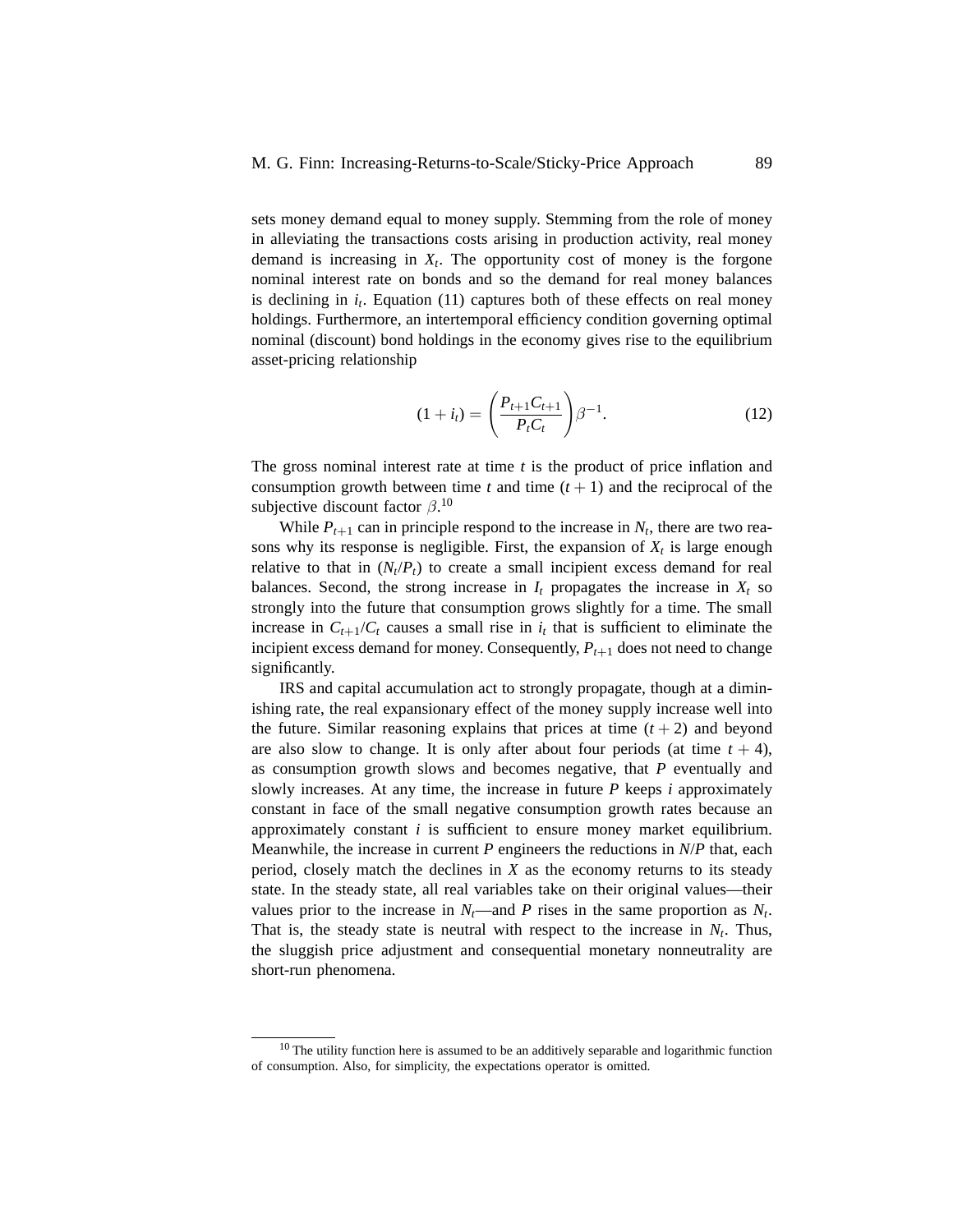## **4. EXPLAINING THE FACTS**

How well does the IRS/sticky-price theory explain the empirical evidence? To address this question, this section evaluates the theory along four key dimensions—price, output, nominal interest rate responses to monetary shocks, and the correlation between productivity and employment.

#### **Sluggish Price Adjustment**

Empirical evidence indicates that the price level exhibits a slow and lengthy response to monetary innovations. $11$  The theory well captures this evidence. However, it is not entirely clear that the theory's ability to mimic the data along this dimension should be viewed as an explanation. By assumption, prices cannot contemporaneously respond to monetary shocks. Furthermore, the endogenous propagation mechanism delivers sluggish price adjustment in such a direct fashion that it is almost tantamount to building in sluggish price adjustment over time by assumption. Admittedly this is somewhat of a fine point, but it does, at least, prompt less serious evaluation of the theory along the sluggish price dimension and more serious evaluation along other dimensions.

#### **Output Response**

Stemming primarily from the assumptions of IRS and sticky prices, the BD model has strong implications for the magnitude of the output response to a money shock.<sup>12</sup> For example, the model implies that a 1 percentage point increase in the money stock contemporaneously causes a 7 percentage point rise in real output. An output response of this magnitude seems much too big. Sims's (1980) evidence for the U.S. economy over the postwar period shows that a 1 percent money stock innovation within the same period causes only a 0.42 percent increase in output. Part of the model's excessive contemporaneous output response may be due to the manner in which IRS works. Specifically, by magnifying labor's exponent in the production function, IRS permits the economy to instantly and significantly respond to shocks from any source.

#### **Nominal Interest Rate Response**

As described earlier, the BD model predicts essentially no nominal interest rate response to monetary shocks, which seems counterfactual. Strong evidence documents the liquidity effect—the negative effect on nominal interest rates exerted by positive monetary innovations (Cochrane 1989). However, the

<sup>&</sup>lt;sup>11</sup> See, for instance, Sims (1980, 1989) for evidence pertaining to the United States.

 $12$  This is also true of the Beaudry and Devereux (1993) model. The same strong implications hold for the Benhabib and Farmer (1992) model, but in that case they stem from the assumptions of the monetary externality and sticky prices.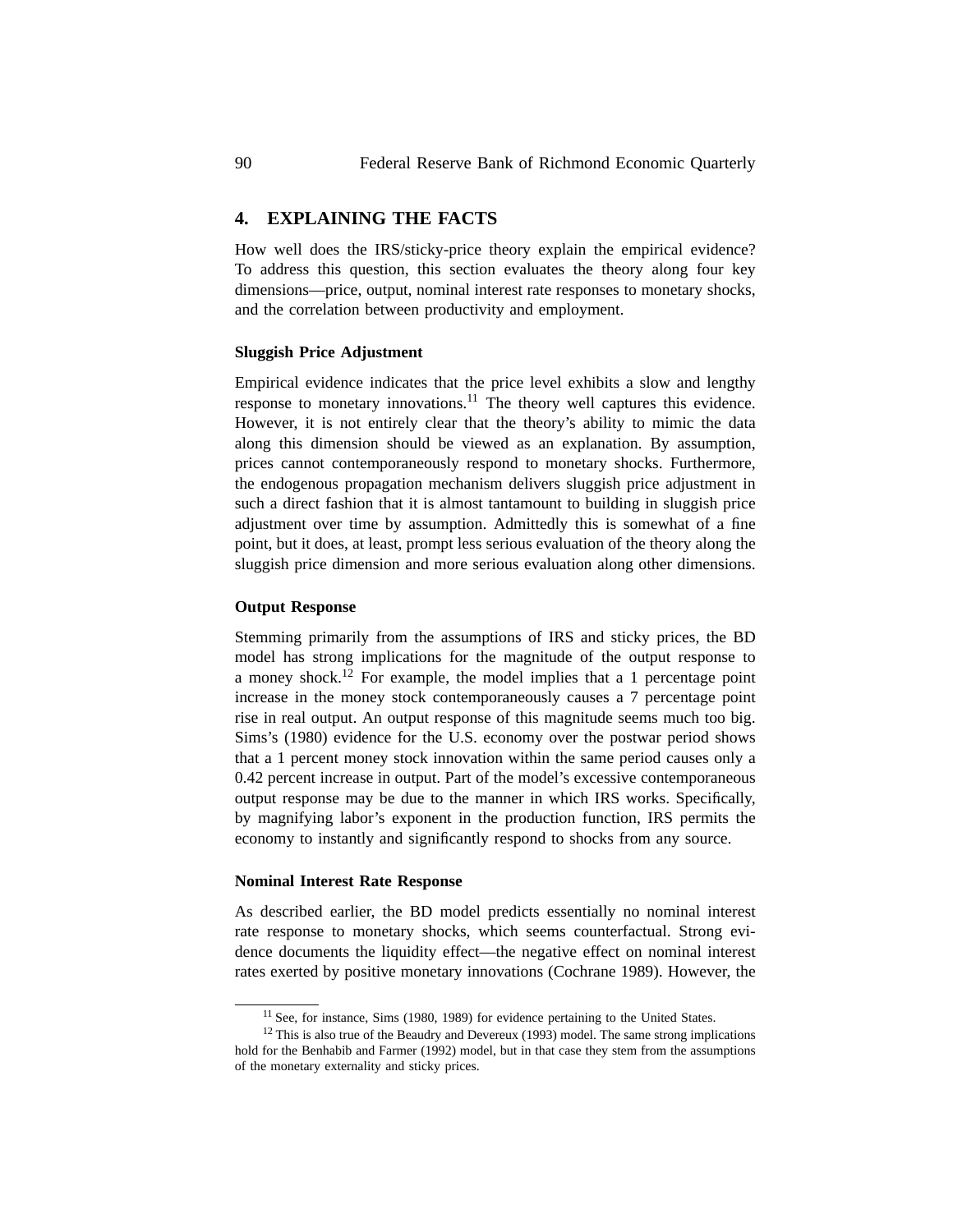model's prediction along this dimension is not necessarily a prediction of the IRS/sticky-price theory generally. In particular, for a slightly different specification of the transactions role of money in Beaudry and Devereux (1993), the liquidity effect is indeed predicted.

#### **Employment-Productivity Correlation**

The IRS/sticky-price theory crucially rests on IRS as the cause of increasing marginal productivity of labor.<sup>13</sup> This phenomenon, in turn, implies that labor and its productivity should always move in the same direction. In fact, they do not. At business-cycle frequencies the correlation between labor and its productivity is close to zero (Christiano and Eichenbaum 1992). This inconsistency between the theory and the facts is important.<sup>14</sup> Just like the inconsistency involving the output response, it seems to underscore the importance of developing the microtheoretic foundations of IRS.

## **5. CONCLUSION**

The IRS/sticky-price theory is a new approach to the analysis of the effects of monetary policy on the economy. Its goal is to explain, within a marketclearing framework, why prices are slow to respond to monetary shocks and, therefore, why monetary shocks can have strong real effects. Several key points are explained and assessed in this article.

First, it is not clear how IRS can in principle be justified, especially as it pertains to labor input into production. Also, existing empirical estimates do not provide solid support for placing the magnitude of IRS into the narrow range required for the theory to work. To be convincing, the IRS/sticky-price theory needs to address both of these issues. Perhaps by making explicit the theoretical foundations of IRS, future research will develop a theory that lessens its dependence on the precise magnitude of IRS or else will provide estimates that support the theory as it now stands.

Second, a fine line exists between viewing the IRS/sticky-price theory as explaining or assuming the slow adjustment of prices in response to monetary shocks. By assumption, prices are sticky; that is, they cannot contemporaneously respond to shocks. While prices are free to respond over time, the endogenous propagation mechanism produces slow price adjustment in a direct fashion—so much so that it comes close to assuming a slow price response. The existence of this fine line makes it important to evaluate the theory along dimensions different from sluggish price responses to money shocks.

<sup>&</sup>lt;sup>13</sup> It is not clear whether the Benhabib and Farmer (1992) model incorporates increasing marginal productivity of labor.

<sup>14</sup> Prescott (1989) points out the same inconsistency.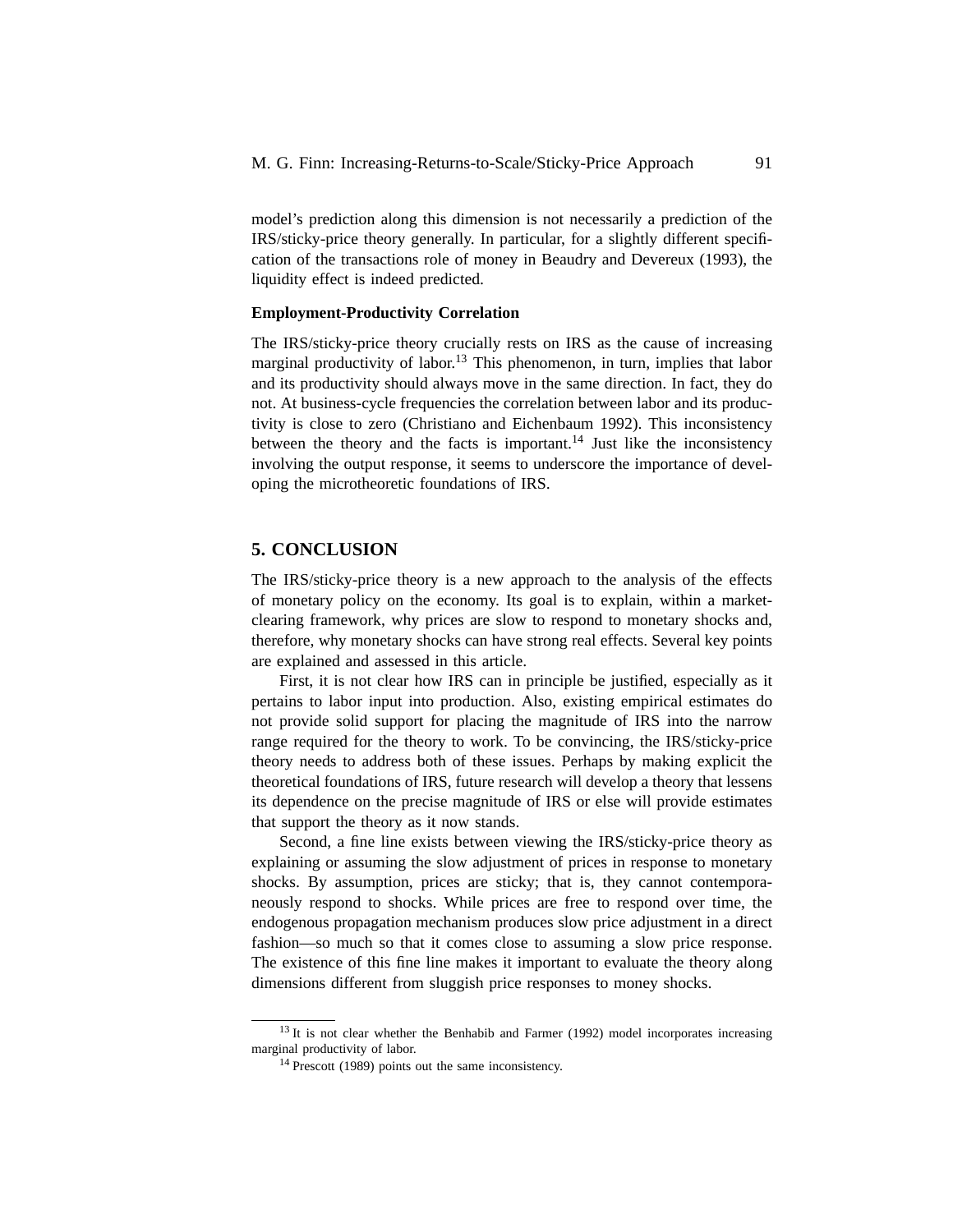Third, in its current state, the IRS/sticky-price theory predicts huge output responses to monetary shocks and correlations between labor and its productivity that are noticeably counterfactual. This inconsistency between the theory's predictions and the facts underscores the importance for the theory to develop the theoretical rationale for IRS.

The IRS/sticky-price theory is innovative and ambitious in tackling the difficult issue of explaining the effects of money on the economy. The points raised in this article suggest, on the one hand, that it would be premature to use this theory as a basis for understanding the monetary transmission mechanism. In particular, the theory is too inconsistent with key facts to be useful for that purpose. On the other hand, the article suggests that it may be fruitful to explore this theoretical approach further by developing the theory underlying IRS.

# **REFERENCES**

- Arrow, Kenneth J. "The Economic Implications of Learning by Doing," *Review of Economic Studies,* vol. 29 (June 1962), pp. 155–73.
- Basu, Susanto, and John G. Fernald. "Constant Returns and Small Markups in U.S. Manufacturing," in *International Finance Discussion Papers*, No. 483. Washington: Board of Governors of the Federal Reserve System.
- Beaudry, Paul, and Michael B. Devereux. "Money and the Real Exchange Rate with Sticky Prices and Increasing Returns," Carnegie-Rochester Conference Series on Public Policy, vol. 43 (December 1995).

. "Monopolistic Competition, Price Setting, and the Effects of Real and Monetary Shocks." Manuscript. University of British Columbia, October 1993.

- Benhabib, Jess, and Roger E. A. Farmer. "The Aggregate Effects of Monetary Externalities." Manuscript. University of California at Los Angeles, April 1992.
- Burnside, Craig, Martin Eichenbaum, and Sergio Rebelo. "Capital Utilization and Returns to Scale." Manuscript. University of Rochester, February 1995.
- Caballero, Ricardo J., and Richard K. Lyons. "External Effects in U.S. Procyclical Productivity," *Journal of Monetary Economics,* vol. 29 (April 1992), pp. 209–25.
- Christiano, Lawrence J., and Martin Eichenbaum. "Current Real Business Cycle Theories and Aggregate Labor Market Fluctuations," *American Economic Review,* vol. 82 (June 1992), pp. 430–50.